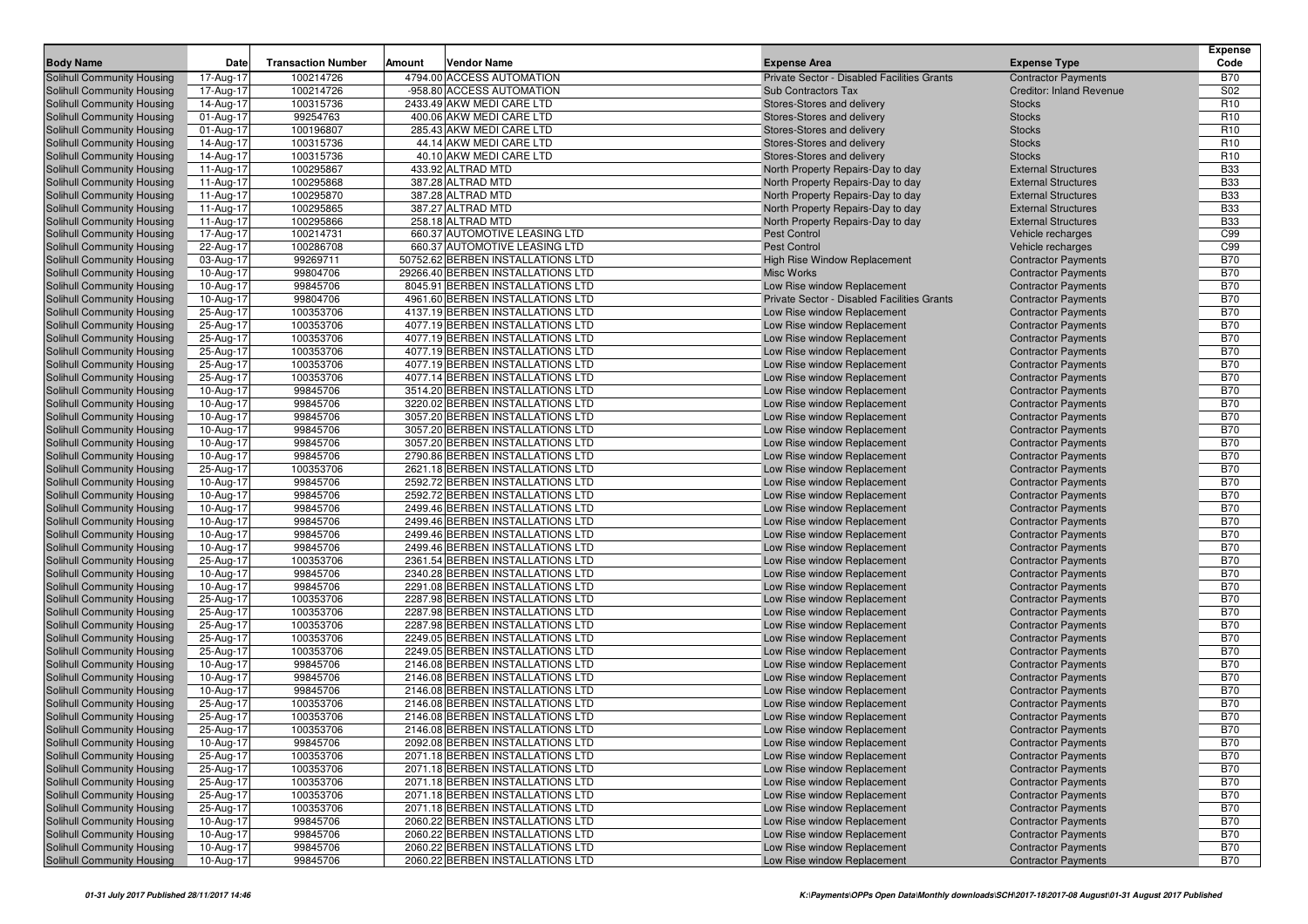| <b>Body Name</b>                                                       | Date                   | <b>Transaction Number</b> | Amount | <b>Vendor Name</b>                                        | <b>Expense Area</b>                                                          | <b>Expense Type</b>                                      | <b>Expense</b><br>Code             |
|------------------------------------------------------------------------|------------------------|---------------------------|--------|-----------------------------------------------------------|------------------------------------------------------------------------------|----------------------------------------------------------|------------------------------------|
|                                                                        |                        | 99845706                  |        | 2060.22 BERBEN INSTALLATIONS LTD                          |                                                                              | <b>Contractor Payments</b>                               | <b>B70</b>                         |
| <b>Solihull Community Housing</b>                                      | 10-Aug-17              | 99845706                  |        | 2046.96 BERBEN INSTALLATIONS LTD                          | Low Rise window Replacement                                                  |                                                          | <b>B70</b>                         |
| <b>Solihull Community Housing</b><br>Solihull Community Housing        | 10-Aug-17<br>10-Aug-17 | 99845706                  |        | 2038.08 BERBEN INSTALLATIONS LTD                          | Low Rise window Replacement<br>Low Rise window Replacement                   | <b>Contractor Payments</b>                               | <b>B70</b>                         |
| <b>Solihull Community Housing</b>                                      | 10-Aug-17              | 99845706                  |        | 2038.08 BERBEN INSTALLATIONS LTD                          | Low Rise window Replacement                                                  | <b>Contractor Payments</b><br><b>Contractor Payments</b> | <b>B70</b>                         |
| Solihull Community Housing                                             | 10-Aug-17              | 99845706                  |        | 2038.08 BERBEN INSTALLATIONS LTD                          | Low Rise window Replacement                                                  | <b>Contractor Payments</b>                               | <b>B70</b>                         |
| Solihull Community Housing                                             | 25-Aug-17              | 100353706                 |        | 2038.08 BERBEN INSTALLATIONS LTD                          | Low Rise window Replacement                                                  | <b>Contractor Payments</b>                               | <b>B70</b>                         |
| <b>Solihull Community Housing</b>                                      | 25-Aug-17              | 100353706                 |        | 1975.05 BERBEN INSTALLATIONS LTD                          | Low Rise window Replacement                                                  | <b>Contractor Payments</b>                               | <b>B70</b>                         |
| Solihull Community Housing                                             | 25-Aug-17              | 100353706                 |        | 1733.15 BERBEN INSTALLATIONS LTD                          | Low Rise window Replacement                                                  | <b>Contractor Payments</b>                               | <b>B70</b>                         |
| <b>Solihull Community Housing</b>                                      | 25-Aug-17              | 100353706                 |        | 1598.15 BERBEN INSTALLATIONS LTD                          | Low Rise window Replacement                                                  | <b>Contractor Payments</b>                               | <b>B70</b>                         |
| Solihull Community Housing                                             | 25-Aug-17              | 100353706                 |        | 1513.15 BERBEN INSTALLATIONS LTD                          | Low Rise window Replacement                                                  | <b>Contractor Payments</b>                               | <b>B70</b>                         |
| <b>Solihull Community Housing</b>                                      | 25-Aug-17              | 100353706                 |        | 1513.15 BERBEN INSTALLATIONS LTD                          | Low Rise window Replacement                                                  | <b>Contractor Payments</b>                               | <b>B70</b>                         |
| <b>Solihull Community Housing</b>                                      | 25-Aug-17              | 100353706                 |        | 1187.05 BERBEN INSTALLATIONS LTD                          | Low Rise window Replacement                                                  | <b>Contractor Payments</b>                               | <b>B70</b>                         |
| Solihull Community Housing                                             | 01-Aug-17              | 100212581                 |        | 1148.68 BERBEN INSTALLATIONS LTD                          | North Property Repairs-Day to day                                            | <b>External Structures</b>                               | <b>B33</b>                         |
| Solihull Community Housing                                             | 01-Aug-17              | 100212575                 |        | 1087.24 BERBEN INSTALLATIONS LTD                          | North Property Repairs-Voids                                                 | Voids                                                    | <b>B38</b>                         |
| <b>Solihull Community Housing</b>                                      | 01-Aug-17              | 100212576                 |        | 906.00 BERBEN INSTALLATIONS LTD                           | North Property Repairs-Voids                                                 | Voids                                                    | <b>B38</b>                         |
| <b>Solihull Community Housing</b>                                      | 01-Aug-17              | 99260708                  |        | 862.14 BERBEN INSTALLATIONS LTD                           | North Property Repairs-Day to day                                            | <b>External Structures</b>                               | <b>B33</b>                         |
| <b>Solihull Community Housing</b>                                      | 01-Aug-17              | 100212583                 |        | 795.53 BERBEN INSTALLATIONS LTD                           | North Property Repairs-Day to day                                            | <b>External Structures</b>                               | <b>B33</b>                         |
| Solihull Community Housing                                             | 03-Aug-17              | 100212582                 |        | 792.24 BERBEN INSTALLATIONS LTD                           | <b>Direct-Fire Precaution Works</b>                                          | <b>Mechanical &amp; Electrical Costs</b>                 | <b>B92</b>                         |
| <b>Solihull Community Housing</b>                                      | 10-Aug-17              | 99845706                  |        | 777.26 BERBEN INSTALLATIONS LTD                           | Low Rise window Replacement                                                  | <b>Contractor Payments</b>                               | <b>B70</b>                         |
| <b>Solihull Community Housing</b>                                      | 10-Aug-17              | 99845706                  |        | 777.26 BERBEN INSTALLATIONS LTD                           | Low Rise window Replacement                                                  | <b>Contractor Payments</b>                               | <b>B70</b>                         |
| <b>Solihull Community Housing</b>                                      | 10-Aug-17              | 99845706                  |        | 777.26 BERBEN INSTALLATIONS LTD                           | Low Rise window Replacement                                                  | <b>Contractor Payments</b>                               | <b>B70</b>                         |
| <b>Solihull Community Housing</b>                                      | 01-Aug-17              | 99260707                  |        | 758.32 BERBEN INSTALLATIONS LTD                           | North Property Repairs-Day to day                                            | <b>External Structures</b>                               | <b>B33</b>                         |
| <b>Solihull Community Housing</b>                                      | 01-Aug-17              | 99260706                  |        | 718.50 BERBEN INSTALLATIONS LTD                           | North Property Repairs-Day to day                                            | <b>External Structures</b>                               | <b>B33</b>                         |
| <b>Solihull Community Housing</b>                                      | 01-Aug-17              | 99260714                  |        | 703.87 BERBEN INSTALLATIONS LTD                           | North Property Repairs-Voids                                                 | Voids                                                    | <b>B38</b>                         |
| <b>Solihull Community Housing</b>                                      | 01-Aug-17              | 99260713                  |        | 640.53 BERBEN INSTALLATIONS LTD                           | North Property Repairs-Day to day                                            | <b>External Structures</b>                               | <b>B33</b>                         |
| <b>Solihull Community Housing</b>                                      | 01-Aug-17              | 100212578                 |        | 378.45 BERBEN INSTALLATIONS LTD                           | North Property Repairs-Day to day                                            | <b>Internal Works</b>                                    | <b>B31</b>                         |
| <b>Solihull Community Housing</b>                                      | 09-Aug-17              | 100196801                 |        | 400.00 BUILDBASE                                          | Stores-Stores and delivery                                                   | <b>Stocks</b>                                            | R <sub>10</sub><br>R <sub>10</sub> |
| <b>Solihull Community Housing</b><br><b>Solihull Community Housing</b> | 09-Aug-17              | 100196801<br>99217739     |        | 195.05 BUILDBASE<br>2735.70 CAPITA BUSINESS SERVICES LTD. | Stores-Stores and delivery                                                   | <b>Stocks</b><br>ICT - General                           | D30                                |
| <b>Solihull Community Housing</b>                                      | 01-Aug-17<br>01-Aug-17 | 99217740                  |        | 650.00 CAPITA BUSINESS SERVICES LTD.                      | <b>IT Strategy</b><br><b>IT Strategy</b>                                     | IT Services and consultancy                              | D38                                |
| <b>Solihull Community Housing</b>                                      | 01-Aug-17              | 99217740                  |        | 81.00 CAPITA BUSINESS SERVICES LTD.                       | <b>IT Strategy</b>                                                           | IT Services and consultancy                              | D38                                |
| <b>Solihull Community Housing</b>                                      | 10-Aug-17              | 99702706                  |        | 435.00 CAPITAL FURNISHINGS                                | Homelessness                                                                 | Furniture                                                | D <sub>11</sub>                    |
| <b>Solihull Community Housing</b>                                      | 24-Aug-17              | 100342708                 |        | 350.00 CDC TECHNICAL SERVICES LTD                         | <b>High Rise CCTV</b>                                                        | <b>Contractor Payments</b>                               | <b>B70</b>                         |
| <b>Solihull Community Housing</b>                                      | 14-Aug-17              | 100065708                 |        | 1300.00 CHELMSLEY & DISTRICT CONSERVATIVE CLUB LTD        | Business Support - MST Back Office Support                                   | <b>Professional Fees</b>                                 | D <sub>50</sub>                    |
| <b>Solihull Community Housing</b>                                      | 14-Aug-17              | 100082710                 |        | 1280.00 CITIZENS ADVICE                                   | Money Advice Team                                                            | <b>Materials</b>                                         | D <sub>13</sub>                    |
| <b>Solihull Community Housing</b>                                      | 14-Aug-17              | 100082710                 |        | -640.00 CITIZENS ADVICE                                   | Money Advice Team                                                            | <b>Materials</b>                                         | D <sub>13</sub>                    |
| <b>Solihull Community Housing</b>                                      | 01-Aug-17              | 99217741                  |        | 5880.00 CIVICA UK LTD                                     | <b>IT Strategy</b>                                                           | ICT - General                                            | D30                                |
| <b>Solihull Community Housing</b>                                      | 17-Aug-17              | 100214794                 |        | 1132.50 CIVICA UK LTD                                     | Anti Graffiti Team                                                           | <b>Publicity &amp; Promotions</b>                        | D93                                |
| <b>Solihull Community Housing</b>                                      | 17-Aug-17              | 100214794                 |        | 1000.00 CIVICA UK LTD                                     | Anti Graffiti Team                                                           | <b>Publicity &amp; Promotions</b>                        | D93                                |
| <b>Solihull Community Housing</b>                                      | 03-Aug-17              | 99269710                  |        | 1200.00 CLEARWATER TECHNOLOGY LTD                         | Client $\lambda$ , H & S Water Risk                                          | <b>Water Risks</b>                                       | <b>B13</b>                         |
| <b>Solihull Community Housing</b>                                      | 01-Aug-17              | 99254760                  |        | 1105.00 CONTOUR SHOWERS LTD                               | Stores-Stores and delivery                                                   | <b>Stocks</b>                                            | R <sub>10</sub>                    |
| <b>Solihull Community Housing</b>                                      | 14-Aug-17              | 100315732                 |        | 1105.00 CONTOUR SHOWERS LTD                               | Stores-Stores and delivery                                                   | <b>Stocks</b>                                            | R <sub>10</sub>                    |
| <b>Solihull Community Housing</b>                                      | 01-Aug-17              | 100196802                 |        | -384.92 CONTOUR SHOWERS LTD                               | Stores-Stores and delivery                                                   | <b>Stocks</b>                                            | R <sub>10</sub>                    |
| <b>Solihull Community Housing</b>                                      | 16-Aug-17              | 100200612                 |        | 1230.62 DANIEL OWEN LTD                                   | North Property Repairs-Day to day                                            | <b>Agency Staff</b>                                      | A60                                |
| <b>Solihull Community Housing</b>                                      | 10-Aug-17              | 99798706                  |        | 1100.74 DANIEL OWEN LTD                                   | North Property Repairs-Day to day                                            | <b>Agency Staff</b>                                      | A60                                |
| <b>Solihull Community Housing</b>                                      | 01-Aug-17              | 99217742                  |        | 1047.36 DANIEL OWEN LTD                                   | North Property Repairs-Day to day                                            | <b>Agency Staff</b>                                      | A60                                |
| <b>Solihull Community Housing</b>                                      | 01-Aug-17              | 99860706                  |        | 3085.60 DODD GROUP                                        | Gas Warm Air/B'boiler/Storage Heater                                         | <b>Contractor Payments</b>                               | <b>B70</b>                         |
| <b>Solihull Community Housing</b>                                      | 01-Aug-17              | 99280275                  |        | 3085.60 DODD GROUP                                        | Gas Warm Air/B'boiler/Storage Heater                                         | <b>Contractor Payments</b>                               | <b>B70</b>                         |
| <b>Solihull Community Housing</b>                                      | 01-Aug-17              | 99280276                  |        | 3085.60 DODD GROUP                                        | Gas Warm Air/B'boiler/Storage Heater                                         | <b>Contractor Payments</b>                               | <b>B70</b>                         |
| <b>Solihull Community Housing</b>                                      | 01-Aug-17              | 99280277                  |        | 3085.60 DODD GROUP                                        | Gas Warm Air/B'boiler/Storage Heater                                         | <b>Contractor Payments</b>                               | <b>B70</b><br><b>B70</b>           |
| <b>Solihull Community Housing</b><br><b>Solihull Community Housing</b> | 01-Aug-17<br>01-Aug-17 | 99280278<br>99280279      |        | 3085.60 DODD GROUP<br>3085.60 DODD GROUP                  | Gas Warm Air/B'boiler/Storage Heater<br>Gas Warm Air/B'boiler/Storage Heater | <b>Contractor Payments</b><br><b>Contractor Payments</b> | <b>B70</b>                         |
| Solihull Community Housing                                             | 01-Aug-17              | 99280280                  |        | 3085.60 DODD GROUP                                        | Gas Warm Air/B'boiler/Storage Heater                                         | <b>Contractor Payments</b>                               | <b>B70</b>                         |
| Solihull Community Housing                                             | 01-Aug-17              | 99280281                  |        | 3085.60 DODD GROUP                                        | Gas Warm Air/B'boiler/Storage Heater                                         | <b>Contractor Payments</b>                               | <b>B70</b>                         |
| Solihull Community Housing                                             | 01-Aug-17              | 99280282                  |        | 3085.60 DODD GROUP                                        | Gas Warm Air/B'boiler/Storage Heater                                         | <b>Contractor Payments</b>                               | <b>B70</b>                         |
| Solihull Community Housing                                             | 01-Aug-17              | 99280283                  |        | 3085.60 DODD GROUP                                        | Gas Warm Air/B'boiler/Storage Heater                                         | <b>Contractor Payments</b>                               | <b>B70</b>                         |
| <b>Solihull Community Housing</b>                                      | 01-Aug-17              | 99280284                  |        | 3085.60 DODD GROUP                                        | Gas Warm Air/B'boiler/Storage Heater                                         | <b>Contractor Payments</b>                               | <b>B70</b>                         |
| Solihull Community Housing                                             | 01-Aug-17              | 99280285                  |        | 3085.60 DODD GROUP                                        | Gas Warm Air/B'boiler/Storage Heater                                         | <b>Contractor Payments</b>                               | <b>B70</b>                         |
| Solihull Community Housing                                             | 01-Aug-17              | 99280286                  |        | 3085.60 DODD GROUP                                        | Gas Warm Air/B'boiler/Storage Heater                                         | <b>Contractor Payments</b>                               | <b>B70</b>                         |
| Solihull Community Housing                                             | 01-Aug-17              | 99279759                  |        | 2499.10 DODD GROUP                                        | North Property Repairs-Voids                                                 | Voids                                                    | <b>B38</b>                         |
| Solihull Community Housing                                             | 01-Aug-17              | 99279823                  |        | 2435.28 DODD GROUP                                        | North Property Repairs-Voids                                                 | Voids                                                    | <b>B38</b>                         |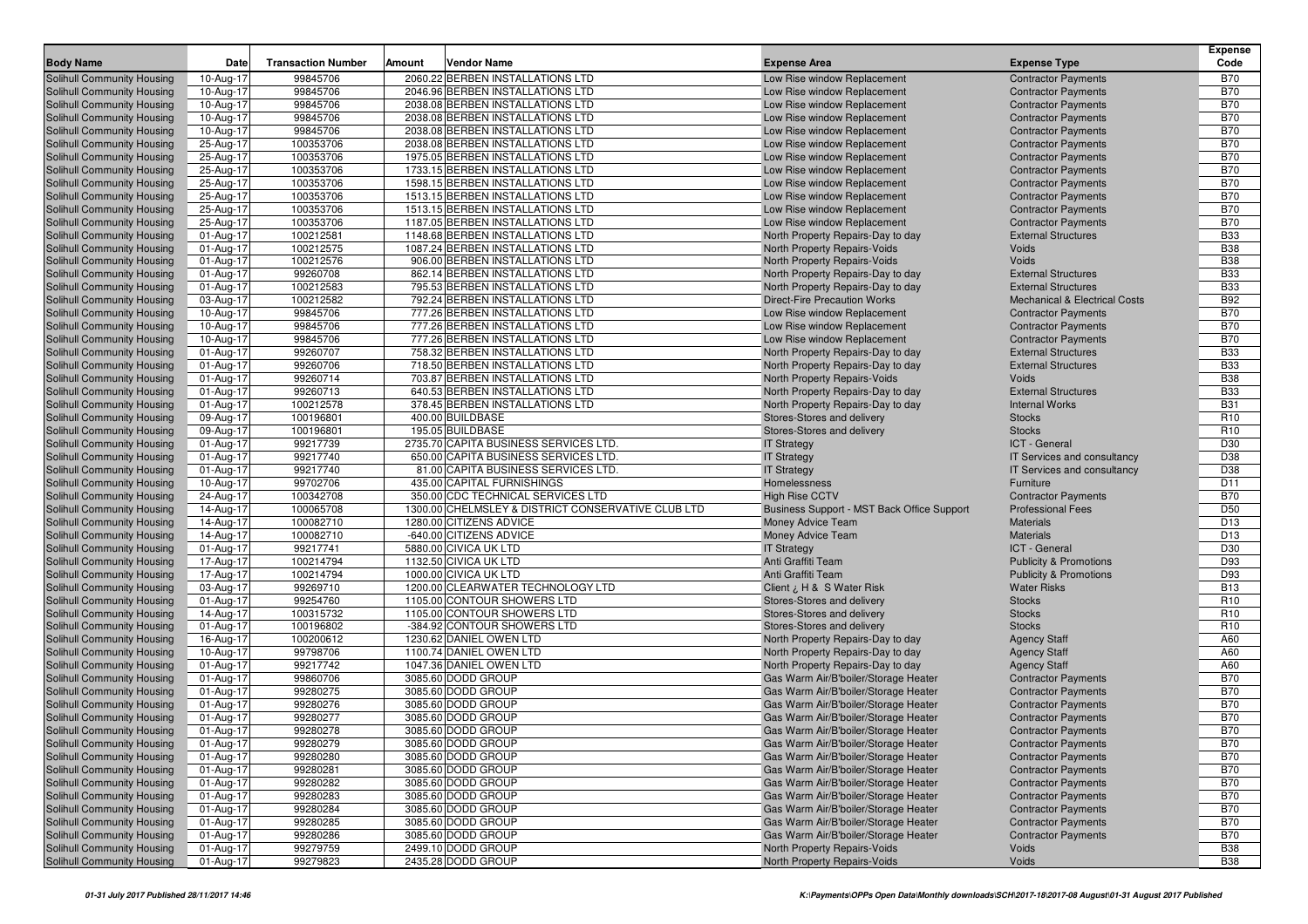| <b>Body Name</b>                                                | Date                    | <b>Transaction Number</b> | Amount | <b>Vendor Name</b>                     | <b>Expense Area</b>                                                                       | <b>Expense Type</b>                                      | <b>Expense</b><br>Code   |
|-----------------------------------------------------------------|-------------------------|---------------------------|--------|----------------------------------------|-------------------------------------------------------------------------------------------|----------------------------------------------------------|--------------------------|
|                                                                 |                         | 99280287                  |        | 2322.94 DODD GROUP                     |                                                                                           |                                                          | <b>B70</b>               |
| Solihull Community Housing<br>Solihull Community Housing        | 01-Aug-17<br>14-Aug-17  | 100212371                 |        | 1967.32 DODD GROUP                     | Gas Warm Air/B'boiler/Storage Heater<br>North Property Repairs-Voids                      | <b>Contractor Payments</b><br>Voids                      | <b>B38</b>               |
| Solihull Community Housing                                      | 01-Aug-17               | 99280288                  |        | 1818.59 DODD GROUP                     | Gas Warm Air/B'boiler/Storage Heater                                                      | <b>Contractor Payments</b>                               | <b>B70</b>               |
| Solihull Community Housing                                      | 01-Aug-17               | 99280289                  |        | 1818.59 DODD GROUP                     | Gas Warm Air/B'boiler/Storage Heater                                                      | <b>Contractor Payments</b>                               | <b>B70</b>               |
| Solihull Community Housing                                      | 08-Aug-17               | 99860731                  |        | 1034.47 DODD GROUP                     | <b>Electrical Improvement Works</b>                                                       | <b>Contractor Payments</b>                               | <b>B70</b>               |
| <b>Solihull Community Housing</b>                               | 14-Aug-17               | 100212356                 |        | 1015.85 DODD GROUP                     | North Property Repairs-Voids                                                              | Voids                                                    | <b>B38</b>               |
| <b>Solihull Community Housing</b>                               | 01-Aug-17               | 99280257                  |        | 884.02 DODD GROUP                      | <b>Mechanical &amp; Electrical</b>                                                        | <b>Other Building costs</b>                              | <b>B39</b>               |
| <b>Solihull Community Housing</b>                               | 14-Aug-17               | 100212373                 |        | 881.76 DODD GROUP                      | North Property Repairs-Voids                                                              | Voids                                                    | <b>B38</b>               |
| <b>Solihull Community Housing</b>                               | 14-Aug-17               | 100212395                 |        | 816.72 DODD GROUP                      | Direct-Adaptations-Showers                                                                | <b>Internal Works</b>                                    | <b>B31</b>               |
| <b>Solihull Community Housing</b>                               | 01-Aug-17               | 99279820                  |        | 816.07 DODD GROUP                      | North Property Repairs-Voids                                                              | Voids                                                    | <b>B38</b>               |
| <b>Solihull Community Housing</b>                               | 14-Aug-17               | 100212302                 |        | 810.34 DODD GROUP                      | North Property Repairs-Voids                                                              | Voids                                                    | <b>B38</b>               |
| <b>Solihull Community Housing</b>                               | 03-Aug-17               | 99269714                  |        | 704.59 DODD GROUP                      | <b>Electrical Improvement Works</b>                                                       | <b>Contractor Payments</b>                               | <b>B70</b>               |
| <b>Solihull Community Housing</b>                               | 01-Aug-17               | 99279835                  |        | 660.93 DODD GROUP                      | North Property Repairs-Voids                                                              | Voids                                                    | <b>B38</b>               |
| <b>Solihull Community Housing</b>                               | 01-Aug-17               | 99279830                  |        | 651.21 DODD GROUP                      | North Property Repairs-Voids                                                              | Voids                                                    | <b>B38</b>               |
| <b>Solihull Community Housing</b>                               | 01-Aug-17               | 99279826                  |        | 647.76 DODD GROUP                      | North Property Repairs-Voids                                                              | Voids                                                    | <b>B38</b>               |
| <b>Solihull Community Housing</b>                               | 01-Aug-17               | 99279845                  |        | 637.39 DODD GROUP                      | North Property Repairs-Voids                                                              | Voids                                                    | <b>B38</b>               |
| <b>Solihull Community Housing</b>                               | 14-Aug-17               | 100212394                 |        | 634.80 DODD GROUP                      | Direct-Adaptations-Showers                                                                | <b>Internal Works</b>                                    | <b>B31</b>               |
| <b>Solihull Community Housing</b>                               | 14-Aug-17               | 100212368                 |        | 630.71 DODD GROUP                      | North Property Repairs-Voids                                                              | Voids                                                    | <b>B38</b>               |
| Solihull Community Housing                                      | 01-Aug-17               | 100160840                 |        | 629.42 DODD GROUP                      | <b>Electrical Improvement Works</b>                                                       | <b>Contractor Payments</b>                               | <b>B70</b><br><b>B34</b> |
| <b>Solihull Community Housing</b>                               | 14-Aug-17               | 100212129                 |        | 610.31 DODD GROUP<br>605.15 DODD GROUP | <b>Mechanical &amp; Electrical</b>                                                        | <b>Utility Related Works</b>                             | <b>B70</b>               |
| <b>Solihull Community Housing</b><br>Solihull Community Housing | 03-Aug-17<br>14-Aug-17  | 99269715<br>100360707     |        | 588.04 DODD GROUP                      | <b>Electrical Improvement Works</b><br><b>Private Sector - Disabled Facilities Grants</b> | <b>Contractor Payments</b><br><b>Contractor Payments</b> | <b>B70</b>               |
| <b>Solihull Community Housing</b>                               | 22-Aug-17               | 100360717                 |        | 583.90 DODD GROUP                      | <b>Mechanical &amp; Electrical</b>                                                        | <b>Utility Related Works</b>                             | <b>B34</b>               |
| <b>Solihull Community Housing</b>                               | 14-Aug-17               | 100212372                 |        | 573.04 DODD GROUP                      | North Property Repairs-Voids                                                              | Voids                                                    | <b>B38</b>               |
| <b>Solihull Community Housing</b>                               | 01-Aug-17               | 99279737                  |        | 567.01 DODD GROUP                      | <b>Electrical Improvement Works</b>                                                       | <b>Contractor Payments</b>                               | <b>B70</b>               |
| Solihull Community Housing                                      | 14-Aug-17               | 100212305                 |        | 558.71 DODD GROUP                      | North Property Repairs-Voids                                                              | Voids                                                    | <b>B38</b>               |
| <b>Solihull Community Housing</b>                               | 01-Aug-17               | 100160839                 |        | 555.50 DODD GROUP                      | <b>Electrical Improvement Works</b>                                                       | <b>Contractor Payments</b>                               | <b>B70</b>               |
| <b>Solihull Community Housing</b>                               | 22-Aug-17               | 100360724                 |        | 552.78 DODD GROUP                      | North Property Repairs-Voids                                                              | Voids                                                    | <b>B38</b>               |
| Solihull Community Housing                                      | 01-Aug-17               | 99279816                  |        | 547.98 DODD GROUP                      | North Property Repairs-Voids                                                              | <b>Voids</b>                                             | <b>B38</b>               |
| <b>Solihull Community Housing</b>                               | 01-Aug-17               | 99279748                  |        | 546.41 DODD GROUP                      | <b>Electrical Improvement Works</b>                                                       | <b>Contractor Payments</b>                               | <b>B70</b>               |
| Solihull Community Housing                                      | 14-Aug-17               | 100212304                 |        | 545.77 DODD GROUP                      | North Property Repairs-Voids                                                              | Voids                                                    | <b>B38</b>               |
| <b>Solihull Community Housing</b>                               | 10-Aug-17               | 99803706                  |        | 545.59 DODD GROUP                      | <b>Electrical Improvement Works</b>                                                       | <b>Contractor Payments</b>                               | <b>B70</b>               |
| <b>Solihull Community Housing</b>                               | 01-Aug-17               | 100160838                 |        | 544.86 DODD GROUP                      | <b>Electrical Improvement Works</b>                                                       | <b>Contractor Payments</b>                               | <b>B70</b>               |
| Solihull Community Housing                                      | 01-Aug-17               | 99279829                  |        | 540.32 DODD GROUP                      | North Property Repairs-Voids                                                              | Voids                                                    | <b>B38</b>               |
| <b>Solihull Community Housing</b>                               | 14-Aug-17               | 100212375                 |        | 526.11 DODD GROUP                      | North Property Repairs-Voids                                                              | Voids                                                    | <b>B38</b>               |
| Solihull Community Housing                                      | 22-Aug-17               | 100360725                 |        | 525.54 DODD GROUP                      | North Property Repairs-Voids                                                              | Voids                                                    | <b>B38</b>               |
| Solihull Community Housing                                      | 08-Aug-17               | 99860724                  |        | 523.80 DODD GROUP                      | <b>Electrical Improvement Works</b>                                                       | <b>Contractor Payments</b>                               | <b>B70</b>               |
| <b>Solihull Community Housing</b>                               | 22-Aug-17               | 100360723                 |        | 520.84 DODD GROUP                      | North Property Repairs-Voids                                                              | Voids                                                    | <b>B38</b>               |
| Solihull Community Housing                                      | 14-Aug-17               | 100212362                 |        | 514.79 DODD GROUP                      | North Property Repairs-Voids                                                              | Voids                                                    | <b>B38</b>               |
| Solihull Community Housing                                      | 01-Aug-17               | 99279763                  |        | 514.71 DODD GROUP                      | North Property Repairs-Voids                                                              | <b>Voids</b>                                             | <b>B38</b>               |
| Solihull Community Housing<br>Solihull Community Housing        | 14-Aug-17<br>01-Aug-17  | 100212390<br>100160842    |        | 508.61 DODD GROUP<br>507.96 DODD GROUP | Direct-Adaptations-Showers<br>Direct-Adaptations-General                                  | <b>Internal Works</b><br><b>Internal Works</b>           | <b>B31</b><br><b>B31</b> |
| Solihull Community Housing                                      | 22-Aug-17               | 100348786                 |        | 507.70 DODD GROUP                      | <b>Direct-Adaptations-Showers</b>                                                         | <b>Internal Works</b>                                    | <b>B31</b>               |
| Solihull Community Housing                                      | 16-Aug-17               | 100225781                 |        | 506.54 DODD GROUP                      | <b>Electrical Improvement Works</b>                                                       | <b>Contractor Payments</b>                               | <b>B70</b>               |
| Solihull Community Housing                                      | 22-Aug-17               | 100360726                 |        | 500.16 DODD GROUP                      | North Property Repairs-Voids                                                              | Voids                                                    | <b>B38</b>               |
| <b>Solihull Community Housing</b>                               | 14-Aug-17               | 100212290                 |        | 495.17 DODD GROUP                      | North Property Repairs-Voids                                                              | <b>Voids</b>                                             | <b>B38</b>               |
| Solihull Community Housing                                      | 22-Aug-17               | 100348783                 |        | 493.69 DODD GROUP                      | <b>Direct-Adaptations-Showers</b>                                                         | <b>Internal Works</b>                                    | <b>B31</b>               |
| <b>Solihull Community Housing</b>                               | 14-Aug-17               | 100348706                 |        | 485.95 DODD GROUP                      | <b>Mechanical &amp; Electrical</b>                                                        | <b>Utility Related Works</b>                             | <b>B34</b>               |
| <b>Solihull Community Housing</b>                               | 01-Aug-17               | 99279804                  |        | 485.50 DODD GROUP                      | North Property Repairs-Voids                                                              | <b>Voids</b>                                             | <b>B38</b>               |
| <b>Solihull Community Housing</b>                               | 01-Aug-17               | 99279753                  |        | 479.69 DODD GROUP                      | <b>Electrical Improvement Works</b>                                                       | <b>Contractor Payments</b>                               | <b>B70</b>               |
| <b>Solihull Community Housing</b>                               | 14-Aug-17               | 100212337                 |        | 470.25 DODD GROUP                      | North Property Repairs-Voids                                                              | Voids                                                    | <b>B38</b>               |
| Solihull Community Housing                                      | 14-Aug-17               | 100212378                 |        | 469.80 DODD GROUP                      | <b>North Property Repairs-Voids</b>                                                       | Voids                                                    | <b>B38</b>               |
| <b>Solihull Community Housing</b>                               | 22-Aug-17               | 100348781                 |        | 469.46 DODD GROUP                      | Direct-Adaptations-Showers                                                                | <b>Internal Works</b>                                    | <b>B31</b>               |
| Solihull Community Housing                                      | 08-Aug-17               | 99860713                  |        | 467.08 DODD GROUP                      | <b>Electrical Improvement Works</b>                                                       | <b>Contractor Payments</b>                               | <b>B70</b>               |
| Solihull Community Housing                                      | 14-Aug-17               | 100212376                 |        | 461.03 DODD GROUP                      | North Property Repairs-Voids                                                              | Voids                                                    | <b>B38</b>               |
| Solihull Community Housing                                      | 08-Aug-17               | 99860723                  |        | 457.94 DODD GROUP                      | <b>Electrical Improvement Works</b>                                                       | <b>Contractor Payments</b>                               | <b>B70</b>               |
| Solihull Community Housing                                      | 01-Aug-17               | 99279752                  |        | 456.62 DODD GROUP                      | <b>Electrical Improvement Works</b>                                                       | <b>Contractor Payments</b>                               | <b>B70</b>               |
| Solihull Community Housing                                      | $01-Aug-17$             | 99279716                  |        | 453.52 DODD GROUP                      | <b>Electrical Improvement Works</b>                                                       | <b>Contractor Payments</b>                               | <b>B70</b>               |
| Solihull Community Housing                                      | $\overline{17}$ -Aug-17 | 100225795                 |        | 452.42 DODD GROUP                      | <b>Electrical Improvement Works</b>                                                       | <b>Contractor Payments</b>                               | <b>B70</b>               |
| Solihull Community Housing                                      | 08-Aug-17               | 100160844                 |        | 451.07 DODD GROUP                      | <b>Electrical Improvement Works</b>                                                       | <b>Contractor Payments</b>                               | <b>B70</b>               |
| Solihull Community Housing                                      | 08-Aug-17               | 99860727                  |        | 451.06 DODD GROUP                      | <b>Electrical Improvement Works</b>                                                       | <b>Contractor Payments</b>                               | <b>B70</b>               |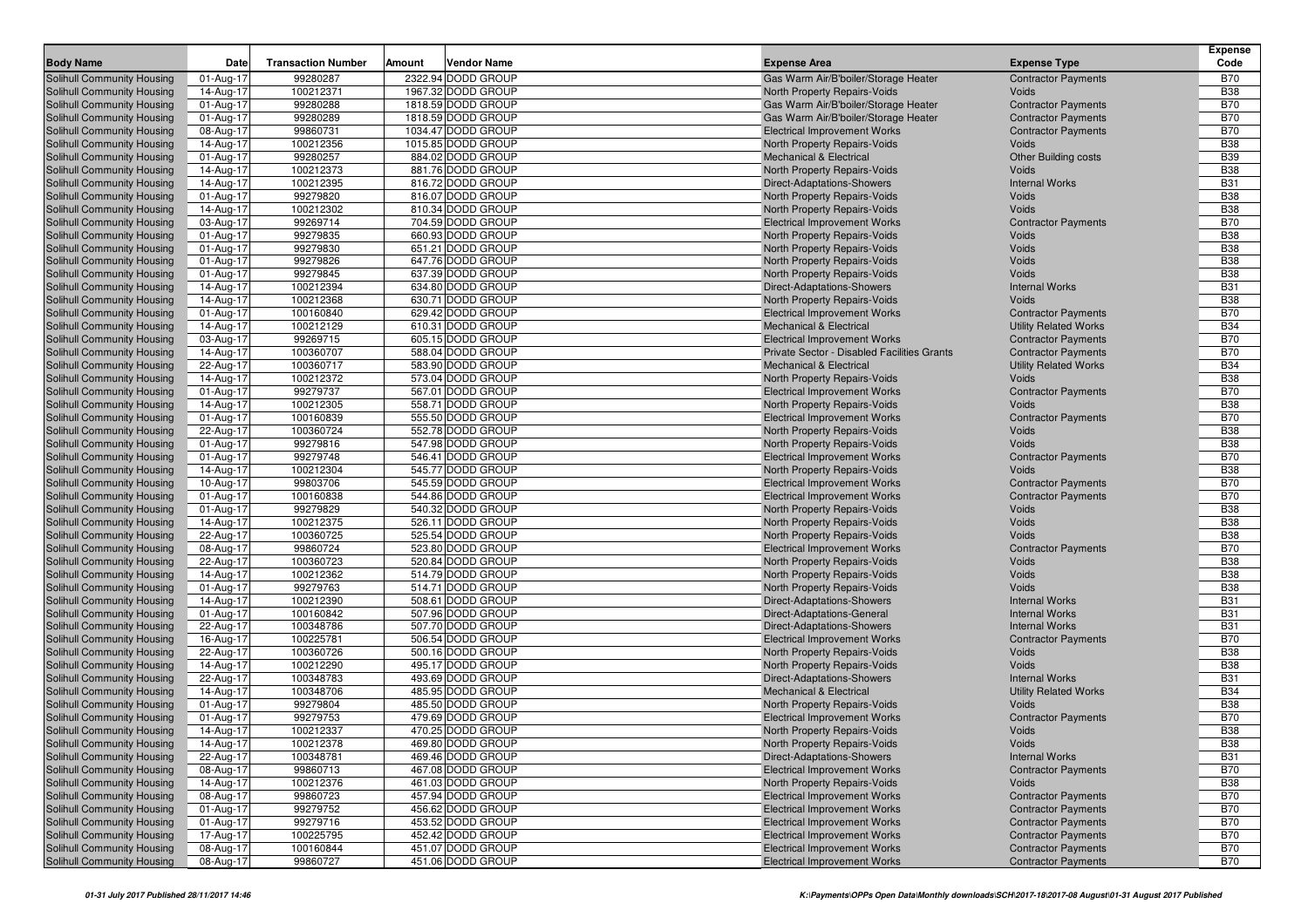|                                                                 | Date                   | <b>Transaction Number</b> | Amount | <b>Vendor Name</b>                     |                                                                     |                                     | <b>Expense</b><br>Code   |
|-----------------------------------------------------------------|------------------------|---------------------------|--------|----------------------------------------|---------------------------------------------------------------------|-------------------------------------|--------------------------|
| <b>Body Name</b>                                                |                        |                           |        |                                        | <b>Expense Area</b>                                                 | <b>Expense Type</b>                 |                          |
| Solihull Community Housing                                      | 01-Aug-17              | 99279755                  |        | 450.91 DODD GROUP                      | <b>Electrical Improvement Works</b>                                 | <b>Contractor Payments</b>          | <b>B70</b>               |
| Solihull Community Housing                                      | 14-Aug-17              | 100212276<br>99279743     |        | 450.33 DODD GROUP                      | <b>Mechanical &amp; Electrical</b>                                  | <b>Utility Related Works</b>        | <b>B34</b><br><b>B70</b> |
| Solihull Community Housing<br><b>Solihull Community Housing</b> | 01-Aug-17              | 100360722                 |        | 450.01 DODD GROUP<br>446.58 DODD GROUP | <b>Electrical Improvement Works</b><br>North Property Repairs-Voids | <b>Contractor Payments</b><br>Voids | <b>B38</b>               |
| <b>Solihull Community Housing</b>                               | 22-Aug-17<br>01-Aug-17 | 99279784                  |        | 446.02 DODD GROUP                      | North Property Repairs-Voids                                        | Voids                               | <b>B38</b>               |
| Solihull Community Housing                                      | 14-Aug-17              | 100212288                 |        | 444.06 DODD GROUP                      | North Property Repairs-Voids                                        | Voids                               | <b>B38</b>               |
| Solihull Community Housing                                      | 01-Aug-17              | 99279747                  |        | 443.19 DODD GROUP                      | <b>Electrical Improvement Works</b>                                 | <b>Contractor Payments</b>          | <b>B70</b>               |
| Solihull Community Housing                                      | 14-Aug-17              | 100212383                 |        | 440.98 DODD GROUP                      | North Property Repairs-Voids                                        | Voids                               | <b>B38</b>               |
| Solihull Community Housing                                      | 01-Aug-17              | 99280144                  |        | 440.03 DODD GROUP                      | <b>Mechanical &amp; Electrical</b>                                  | <b>Utility Related Works</b>        | <b>B34</b>               |
| <b>Solihull Community Housing</b>                               | 01-Aug-17              | 99279952                  |        | 432.28 DODD GROUP                      | <b>Mechanical &amp; Electrical</b>                                  | <b>Utility Related Works</b>        | <b>B34</b>               |
| <b>Solihull Community Housing</b>                               | 08-Aug-17              | 99860716                  |        | 431.87 DODD GROUP                      | <b>Electrical Improvement Works</b>                                 | <b>Contractor Payments</b>          | <b>B70</b>               |
| <b>Solihull Community Housing</b>                               | 01-Aug-17              | 99279754                  |        | 430.27 DODD GROUP                      | <b>Electrical Improvement Works</b>                                 | <b>Contractor Payments</b>          | <b>B70</b>               |
| <b>Solihull Community Housing</b>                               | 17-Aug-17              | 100225789                 |        | 427.64 DODD GROUP                      | <b>Electrical Improvement Works</b>                                 | <b>Contractor Payments</b>          | <b>B70</b>               |
| <b>Solihull Community Housing</b>                               | 17-Aug-17              | 100225794                 |        | 424.73 DODD GROUP                      | <b>Electrical Improvement Works</b>                                 | <b>Contractor Payments</b>          | <b>B70</b>               |
| <b>Solihull Community Housing</b>                               | 14-Aug-17              | 100212329                 |        | 421.20 DODD GROUP                      | North Property Repairs-Voids                                        | Voids                               | <b>B38</b>               |
| Solihull Community Housing                                      | 01-Aug-17              | 99279962                  |        | 418.10 DODD GROUP                      | <b>Mechanical &amp; Electrical</b>                                  | <b>Utility Related Works</b>        | <b>B34</b>               |
| <b>Solihull Community Housing</b>                               | 16-Aug-17              | 100212506                 |        | 416.31 DODD GROUP                      | <b>Electrical Improvement Works</b>                                 | <b>Contractor Payments</b>          | <b>B70</b>               |
| <b>Solihull Community Housing</b>                               | 01-Aug-17              | 99279966                  |        | 404.17 DODD GROUP                      | <b>Mechanical &amp; Electrical</b>                                  | <b>Utility Related Works</b>        | <b>B34</b>               |
| Solihull Community Housing                                      | 17-Aug-17              | 100225788                 |        | 402.41 DODD GROUP                      | <b>Electrical Improvement Works</b>                                 | <b>Contractor Payments</b>          | <b>B70</b>               |
| <b>Solihull Community Housing</b>                               | 01-Aug-17              | 99279855                  |        | 401.05 DODD GROUP                      | North Property Repairs-Voids                                        | Voids                               | <b>B38</b>               |
| Solihull Community Housing                                      | 01-Aug-17              | 99279735                  |        | 399.50 DODD GROUP                      | <b>Electrical Improvement Works</b>                                 | <b>Contractor Payments</b>          | <b>B70</b>               |
| <b>Solihull Community Housing</b>                               | 01-Aug-17              | 99279728                  |        | 399.45 DODD GROUP                      | <b>Electrical Improvement Works</b>                                 | <b>Contractor Payments</b>          | <b>B70</b>               |
| <b>Solihull Community Housing</b>                               | 17-Aug-17              | 100225784                 |        | 398.27 DODD GROUP                      | <b>Electrical Improvement Works</b>                                 | <b>Contractor Payments</b>          | <b>B70</b>               |
| Solihull Community Housing                                      | 01-Aug-17              | 99279828                  |        | 393.78 DODD GROUP                      | North Property Repairs-Voids                                        | Voids                               | <b>B38</b>               |
| <b>Solihull Community Housing</b>                               | 08-Aug-17              | 99860715                  |        | 393.78 DODD GROUP                      | <b>Electrical Improvement Works</b>                                 | <b>Contractor Payments</b>          | <b>B70</b>               |
| Solihull Community Housing                                      | 08-Aug-17              | 99860708                  |        | 393.11 DODD GROUP                      | <b>Electrical Improvement Works</b>                                 | <b>Contractor Payments</b>          | <b>B70</b>               |
| <b>Solihull Community Housing</b>                               | 01-Aug-17              | 99279736                  |        | 392.60 DODD GROUP                      | <b>Electrical Improvement Works</b>                                 | <b>Contractor Payments</b>          | <b>B70</b>               |
| <b>Solihull Community Housing</b>                               | 14-Aug-17              | 100212311                 |        | 390.02 DODD GROUP                      | North Property Repairs-Voids                                        | <b>Voids</b>                        | <b>B38</b>               |
| Solihull Community Housing                                      | 01-Aug-17              | 100160841                 |        | 389.92 DODD GROUP                      | <b>Electrical Improvement Works</b>                                 | <b>Contractor Payments</b>          | <b>B70</b>               |
| <b>Solihull Community Housing</b>                               | 08-Aug-17              | 100160843                 |        | 388.55 DODD GROUP                      | <b>Electrical Improvement Works</b>                                 | <b>Contractor Payments</b>          | <b>B70</b>               |
| Solihull Community Housing                                      | 01-Aug-17              | 99279750                  |        | 385.47 DODD GROUP                      | <b>Electrical Improvement Works</b>                                 | <b>Contractor Payments</b>          | <b>B70</b>               |
| <b>Solihull Community Housing</b>                               | 14-Aug-17              | 100212313                 |        | 385.21 DODD GROUP                      | North Property Repairs-Voids                                        | Voids                               | <b>B38</b>               |
| <b>Solihull Community Housing</b>                               | 08-Aug-17              | 99860728                  |        | 384.78 DODD GROUP                      | <b>Electrical Improvement Works</b>                                 | <b>Contractor Payments</b>          | <b>B70</b>               |
| Solihull Community Housing                                      | 14-Aug-17              | 100212392                 |        | 384.04 DODD GROUP                      | Direct-Adaptations-Showers                                          | <b>Internal Works</b>               | <b>B31</b>               |
| <b>Solihull Community Housing</b>                               | 01-Aug-17              | 99279746                  |        | 383.93 DODD GROUP                      | <b>Electrical Improvement Works</b>                                 | <b>Contractor Payments</b>          | <b>B70</b>               |
| Solihull Community Housing                                      | 08-Aug-17              | 100160845                 |        | 383.74 DODD GROUP                      | <b>Electrical Improvement Works</b>                                 | <b>Contractor Payments</b>          | <b>B70</b>               |
| <b>Solihull Community Housing</b>                               | 01-Aug-17              | 99279749                  |        | 383.64 DODD GROUP                      | <b>Electrical Improvement Works</b>                                 | <b>Contractor Payments</b>          | <b>B70</b>               |
| <b>Solihull Community Housing</b>                               | 01-Aug-17              | 99280326                  |        | 374.48 DODD GROUP                      | <b>Mechanical &amp; Electrical</b>                                  | <b>Utility Related Works</b>        | <b>B34</b>               |
| Solihull Community Housing                                      | 14-Aug-17              | 100212032                 |        | 374.46 DODD GROUP                      | <b>Mechanical &amp; Electrical</b>                                  | <b>Utility Related Works</b>        | <b>B34</b>               |
| <b>Solihull Community Housing</b>                               | 14-Aug-17              | 100212028                 |        | 374.09 DODD GROUP                      | <b>Mechanical &amp; Electrical</b>                                  | <b>Utility Related Works</b>        | <b>B34</b>               |
| Solihull Community Housing                                      | 01-Aug-17              | 99279741                  |        | 373.49 DODD GROUP                      | <b>Electrical Improvement Works</b>                                 | <b>Contractor Payments</b>          | <b>B70</b>               |
| <b>Solihull Community Housing</b>                               | 14-Aug-17              | 100212026                 |        | 371.66 DODD GROUP                      | <b>Mechanical &amp; Electrical</b>                                  | <b>Utility Related Works</b>        | <b>B34</b>               |
| <b>Solihull Community Housing</b>                               | 14-Aug-17              | 100212029                 |        | 368.56 DODD GROUP                      | <b>Mechanical &amp; Electrical</b>                                  | <b>Utility Related Works</b>        | <b>B34</b>               |
| Solihull Community Housing                                      | 22-Aug-17              | 100360715                 |        | 368.23 DODD GROUP                      | <b>Mechanical &amp; Electrical</b>                                  | <b>Utility Related Works</b>        | <b>B34</b>               |
| <b>Solihull Community Housing</b>                               | 01-Aug-17              | 99280323                  |        | 367.55 DODD GROUP                      | <b>Mechanical &amp; Electrical</b>                                  | <b>Utility Related Works</b>        | <b>B34</b>               |
| Solihull Community Housing                                      | 01-Aug-17              | 99279733                  |        | 366.59 DODD GROUP                      | <b>Electrical Improvement Works</b>                                 | <b>Contractor Payments</b>          | <b>B70</b>               |
| <b>Solihull Community Housing</b>                               | 14-Aug-17              | 100212344                 |        | 365.95 DODD GROUP                      | <b>North Property Repairs-Voids</b>                                 | Voids                               | <b>B38</b>               |
| <b>Solihull Community Housing</b>                               | 14-Aug-17              | 100211961                 |        | 365.51 DODD GROUP                      | <b>Mechanical &amp; Electrical</b>                                  | <b>Utility Related Works</b>        | <b>B34</b>               |
| Solihull Community Housing                                      | 08-Aug-17              | 99860717                  |        | 361.76 DODD GROUP                      | <b>Electrical Improvement Works</b>                                 | <b>Contractor Payments</b>          | <b>B70</b>               |
| <b>Solihull Community Housing</b>                               | 14-Aug-17              | 100212181                 |        | 361.08 DODD GROUP                      | <b>Mechanical &amp; Electrical</b>                                  | <b>Utility Related Works</b>        | <b>B34</b>               |
| <b>Solihull Community Housing</b>                               | 01-Aug-17              | 99279911                  |        | 359.58 DODD GROUP                      | <b>Mechanical &amp; Electrical</b>                                  | <b>Utility Related Works</b>        | <b>B34</b>               |
| Solihull Community Housing                                      | 22-Aug-17              | 100360710                 |        | 358.50 DODD GROUP                      | <b>Mechanical &amp; Electrical</b>                                  | <b>Utility Related Works</b>        | <b>B34</b>               |
| <b>Solihull Community Housing</b>                               | 14-Aug-17              | 100212355                 |        | 357.95 DODD GROUP                      | North Property Repairs-Voids                                        | <b>Voids</b>                        | <b>B38</b>               |
| Solihull Community Housing                                      | 01-Aug-17              | 99279875                  |        | 357.73 DODD GROUP                      | <b>Mechanical &amp; Electrical</b>                                  | <b>Utility Related Works</b>        | <b>B34</b>               |
| <b>Solihull Community Housing</b>                               | 01-Aug-17              | 99279715                  |        | 357.17 DODD GROUP                      | <b>Electrical Improvement Works</b>                                 | <b>Contractor Payments</b>          | <b>B70</b>               |
| Solihull Community Housing                                      | 14-Aug-17              | 100212027                 |        | 356.72 DODD GROUP                      | <b>Mechanical &amp; Electrical</b>                                  | <b>Utility Related Works</b>        | <b>B34</b>               |
| Solihull Community Housing                                      | 01-Aug-17              | 99280070                  |        | 355.97 DODD GROUP                      | <b>Mechanical &amp; Electrical</b>                                  | <b>Utility Related Works</b>        | <b>B34</b>               |
| <b>Solihull Community Housing</b>                               | 14-Aug-17              | 100211818                 |        | 355.53 DODD GROUP                      | <b>Mechanical &amp; Electrical</b>                                  | <b>Utility Related Works</b>        | <b>B34</b>               |
| <b>Solihull Community Housing</b>                               | 17-Aug-17              | 100225787                 |        | 355.28 DODD GROUP                      | <b>Electrical Improvement Works</b>                                 | <b>Contractor Payments</b>          | <b>B70</b>               |
| <b>Solihull Community Housing</b>                               | 01-Aug-17              | 99279941                  |        | 353.67 DODD GROUP                      | <b>Mechanical &amp; Electrical</b>                                  | <b>Utility Related Works</b>        | <b>B34</b>               |
| Solihull Community Housing                                      | 14-Aug-17              | 100211847                 |        | 353.67 DODD GROUP                      | <b>Mechanical &amp; Electrical</b>                                  | <b>Utility Related Works</b>        | <b>B34</b>               |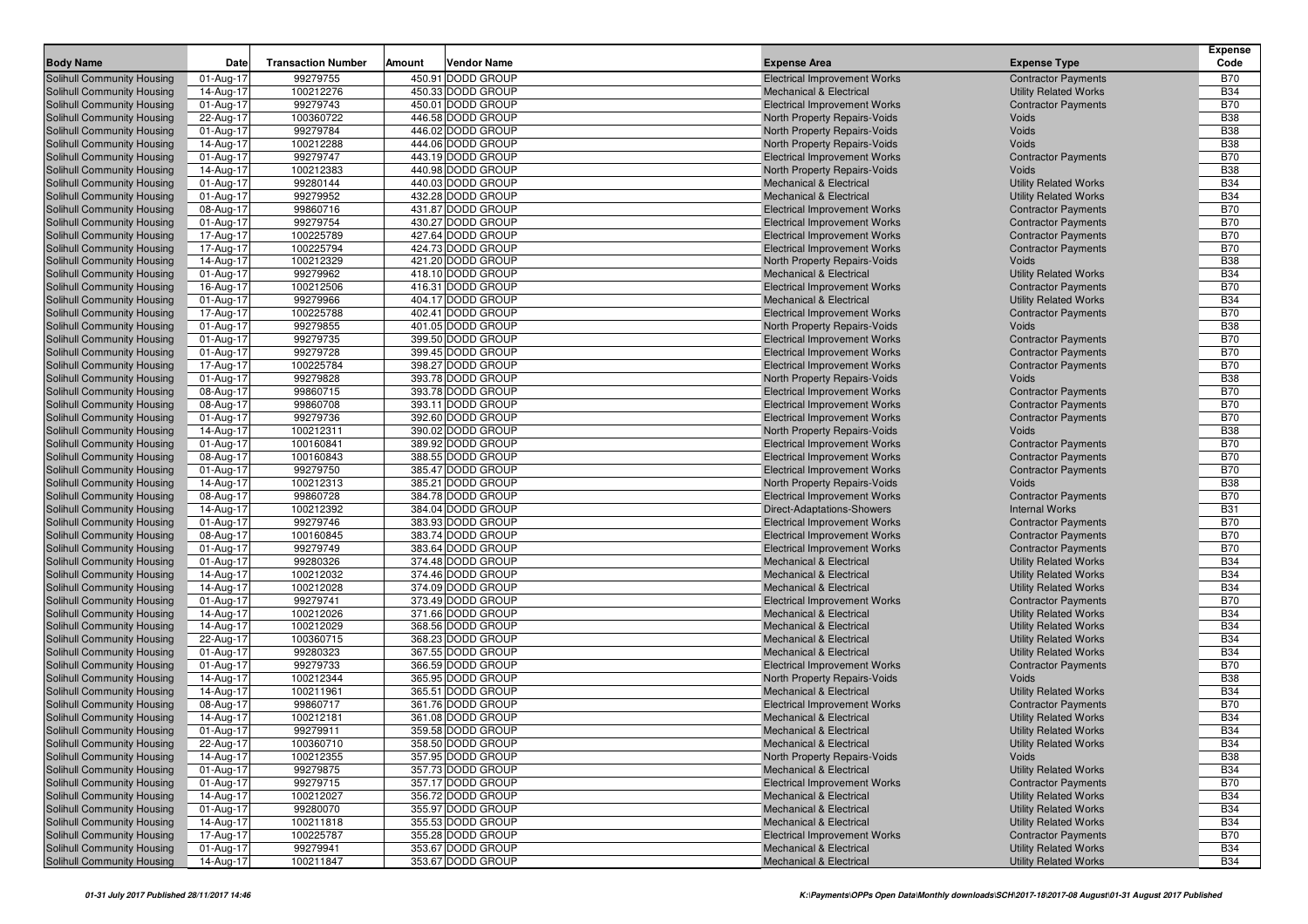| 100360716<br>353.67 DODD GROUP<br><b>Utility Related Works</b><br><b>B34</b><br>Solihull Community Housing<br>22-Aug-17<br><b>Mechanical &amp; Electrical</b><br>99279882<br><b>B34</b><br><b>Solihull Community Housing</b><br>01-Aug-17<br>353.66 DODD GROUP<br><b>Mechanical &amp; Electrical</b><br><b>Utility Related Works</b><br><b>B70</b><br>99279740<br>353.10 DODD GROUP<br>Solihull Community Housing<br>01-Aug-17<br><b>Electrical Improvement Works</b><br><b>Contractor Payments</b><br>100212037<br>352.40 DODD GROUP<br><b>B34</b><br><b>Mechanical &amp; Electrical</b><br><b>Utility Related Works</b><br>Solihull Community Housing<br>14-Aug-17<br>351.80 DODD GROUP<br>100212050<br><b>Mechanical &amp; Electrical</b><br><b>B34</b><br>Solihull Community Housing<br>14-Aug-17<br><b>Utility Related Works</b><br>99279723<br><b>B70</b><br>351.66 DODD GROUP<br>Solihull Community Housing<br>01-Aug-17<br><b>Electrical Improvement Works</b><br><b>Contractor Payments</b><br><b>B31</b><br><b>Solihull Community Housing</b><br>14-Aug-17<br>100211763<br>351.31 DODD GROUP<br>Direct-Adaptations-General<br><b>Internal Works</b><br>99279944<br><b>B34</b><br>350.84 DODD GROUP<br><b>Utility Related Works</b><br><b>Solihull Community Housing</b><br>01-Aug-17<br><b>Mechanical &amp; Electrical</b><br>100212004<br>347.75 DODD GROUP<br><b>B34</b><br><b>Mechanical &amp; Electrical</b><br><b>Utility Related Works</b><br>Solihull Community Housing<br>14-Aug-17<br><b>Solihull Community Housing</b><br>100212052<br>346.89 DODD GROUP<br><b>Mechanical &amp; Electrical</b><br><b>B34</b><br>14-Aug-17<br><b>Utility Related Works</b><br>99280324<br>343.29 DODD GROUP<br><b>B34</b><br>01-Aug-17<br><b>Mechanical &amp; Electrical</b><br><b>Utility Related Works</b><br>Solihull Community Housing<br><b>B34</b><br>01-Aug-17<br>99280330<br>342.85 DODD GROUP<br><b>Utility Related Works</b><br><b>Solihull Community Housing</b><br><b>Mechanical &amp; Electrical</b><br><b>B38</b><br>100212331<br>342.73 DODD GROUP<br><b>Solihull Community Housing</b><br>14-Aug-17<br><b>North Property Repairs-Voids</b><br>Voids<br>99860730<br>341.88 DODD GROUP<br><b>B70</b><br>Solihull Community Housing<br>08-Aug-17<br><b>Electrical Improvement Works</b><br><b>Contractor Payments</b><br>100211957<br>341.83 DODD GROUP<br><b>Mechanical &amp; Electrical</b><br><b>Utility Related Works</b><br><b>B34</b><br>Solihull Community Housing<br>14-Aug-17<br>99860725<br><b>B70</b><br>08-Aug-17<br>339.59 DODD GROUP<br><b>Electrical Improvement Works</b><br><b>Contractor Payments</b><br>Solihull Community Housing<br><b>B34</b><br>01-Aug-17<br>99279862<br>338.87 DODD GROUP<br><b>Mechanical &amp; Electrical</b><br><b>Utility Related Works</b><br>Solihull Community Housing<br><b>B34</b><br>99280327<br>336.93 DODD GROUP<br><b>Solihull Community Housing</b><br>01-Aug-17<br><b>Mechanical &amp; Electrical</b><br><b>Utility Related Works</b><br><b>B70</b><br>100212083<br>336.02 DODD GROUP<br>14-Aug-17<br>Low Rise - Envelope Programme<br><b>Contractor Payments</b><br>99279956<br>334.19 DODD GROUP<br><b>Utility Related Works</b><br><b>B34</b><br>01-Aug-17<br><b>Mechanical &amp; Electrical</b><br>100212263<br>333.34 DODD GROUP<br><b>B34</b><br>14-Aug-17<br><b>Mechanical &amp; Electrical</b><br><b>Utility Related Works</b><br><b>B34</b><br>01-Aug-17<br>99280132<br>333.17 DODD GROUP<br><b>Mechanical &amp; Electrical</b><br><b>Utility Related Works</b><br><b>B34</b><br>100211956<br>330.00 DODD GROUP<br>14-Aug-17<br><b>Mechanical &amp; Electrical</b><br><b>Utility Related Works</b><br><b>B34</b><br>99280157<br>328.25 DODD GROUP<br><b>Utility Related Works</b><br>01-Aug-17<br><b>Mechanical &amp; Electrical</b><br><b>B34</b><br>99280127<br>325.45 DODD GROUP<br><b>Mechanical &amp; Electrical</b><br><b>Utility Related Works</b><br>01-Aug-17<br>100225777<br>325.30 DODD GROUP<br><b>B34</b><br>14-Aug-17<br><b>Mechanical &amp; Electrical</b><br><b>Utility Related Works</b><br><b>B70</b><br>01-Aug-17<br>99279725<br>323.74 DODD GROUP<br>Solihull Community Housing<br><b>Electrical Improvement Works</b><br><b>Contractor Payments</b><br><b>B38</b><br>14-Aug-17<br>100212310<br>322.62 DODD GROUP<br><b>Solihull Community Housing</b><br>North Property Repairs-Voids<br>Voids<br>100212034<br>322.43 DODD GROUP<br><b>B34</b><br><b>Mechanical &amp; Electrical</b><br><b>Utility Related Works</b><br>Solihull Community Housing<br>14-Aug-17<br>99279724<br><b>B70</b><br>Solihull Community Housing<br>321.46 DODD GROUP<br><b>Contractor Payments</b><br>01-Aug-17<br><b>Electrical Improvement Works</b><br>100212036<br>321.40 DODD GROUP<br><b>B34</b><br>14-Aug-17<br><b>Mechanical &amp; Electrical</b><br><b>Utility Related Works</b><br>Solihull Community Housing<br><b>B70</b><br>17-Aug-17<br>100225783<br>318.63 DODD GROUP<br><b>Contractor Payments</b><br>Solihull Community Housing<br><b>Electrical Improvement Works</b><br><b>B38</b><br>99279809<br>318.16 DODD GROUP<br><b>Solihull Community Housing</b><br>01-Aug-17<br>North Property Repairs-Voids<br><b>Voids</b><br>100225778<br>316.02 DODD GROUP<br><b>B34</b><br><b>Mechanical &amp; Electrical</b><br><b>Utility Related Works</b><br>Solihull Community Housing<br>15-Aug-17<br><b>B38</b><br>99279856<br>312.65 DODD GROUP<br>Solihull Community Housing<br>01-Aug-17<br>North Property Repairs-Voids<br>Voids<br>100360718<br>309.85 DODD GROUP<br><b>B34</b><br>22-Aug-17<br><b>Utility Related Works</b><br>Solihull Community Housing<br><b>Mechanical &amp; Electrical</b><br><b>B70</b><br>16-Aug-17<br>100212499<br>307.88 DODD GROUP<br>Solihull Community Housing<br><b>Electrical Improvement Works</b><br><b>Contractor Payments</b><br><b>B70</b><br>99279714<br>307.52 DODD GROUP<br><b>Solihull Community Housing</b><br>01-Aug-17<br><b>Electrical Improvement Works</b><br><b>Contractor Payments</b><br>307.37 DODD GROUP<br><b>B38</b><br>100212430<br>Solihull Community Housing<br>14-Aug-17<br>North Property Repairs-Voids<br>Voids<br>99860720<br>306.95 DODD GROUP<br><b>B70</b><br>08-Aug-17<br><b>Electrical Improvement Works</b><br><b>Contractor Payments</b><br>99279726<br><b>B70</b><br>305.50 DODD GROUP<br><b>Contractor Payments</b><br>01-Aug-17<br><b>Electrical Improvement Works</b><br><b>B70</b><br>01-Aug-17<br>99279751<br>305.26 DODD GROUP<br><b>Electrical Improvement Works</b><br><b>Contractor Payments</b><br><b>B34</b><br>100360719<br>305.23 DODD GROUP<br>22-Aug-17<br><b>Mechanical &amp; Electrical</b><br><b>Utility Related Works</b><br>99279757<br>304.74 DODD GROUP<br><b>B70</b><br>01-Aug-17<br><b>Electrical Improvement Works</b><br><b>Contractor Payments</b><br>99279745<br>304.46 DODD GROUP<br><b>Contractor Payments</b><br><b>B70</b><br>01-Aug-17<br><b>Electrical Improvement Works</b><br>99860721<br>303.73 DODD GROUP<br><b>B70</b><br>08-Aug-17<br><b>Electrical Improvement Works</b><br><b>Contractor Payments</b><br><b>B70</b><br>01-Aug-17<br>99279719<br>303.42 DODD GROUP<br><b>Contractor Payments</b><br><b>Electrical Improvement Works</b><br><b>B70</b><br>99860707<br>302.91 DODD GROUP<br><b>Solihull Community Housing</b><br>08-Aug-17<br><b>Electrical Improvement Works</b><br><b>Contractor Payments</b><br><b>B38</b><br>Solihull Community Housing<br>100212366<br>302.00 DODD GROUP<br>14-Aug-17<br>North Property Repairs-Voids<br>Voids<br><b>B70</b><br>Solihull Community Housing<br>99279721<br>301.59 DODD GROUP<br><b>Contractor Payments</b><br>01-Aug-17<br><b>Electrical Improvement Works</b><br>Solihull Community Housing<br>15-Aug-17<br>100225780<br>300.31 DODD GROUP<br><b>Mechanical &amp; Electrical</b><br><b>Utility Related Works</b><br><b>B34</b><br><b>Solihull Community Housing</b><br>08-Aug-17<br>99860709<br>299.76 DODD GROUP<br><b>Electrical Improvement Works</b><br><b>Contractor Payments</b><br><b>B70</b><br><b>B38</b><br>99279824<br>Solihull Community Housing<br>01-Aug-17<br>298.33 DODD GROUP<br>North Property Repairs-Voids<br><b>Voids</b><br>295.38 DODD GROUP<br><b>Utility Related Works</b><br><b>B34</b><br>Solihull Community Housing<br>01-Aug-17<br>99280068<br><b>Mechanical &amp; Electrical</b><br>295.38 DODD GROUP<br><b>B34</b><br>Solihull Community Housing<br>14-Aug-17<br>100212285<br><b>Mechanical &amp; Electrical</b><br><b>Utility Related Works</b><br>100212283<br>294.73 DODD GROUP<br><b>B34</b><br>Solihull Community Housing<br>14-Aug-17<br><b>Mechanical &amp; Electrical</b><br><b>Utility Related Works</b><br>292.59 DODD GROUP<br><b>B34</b><br>Solihull Community Housing<br>22-Aug-17<br>100360720<br><b>Mechanical &amp; Electrical</b><br><b>Utility Related Works</b><br><b>B70</b><br>99279730<br>292.51 DODD GROUP<br>Solihull Community Housing<br>01-Aug-17<br><b>Electrical Improvement Works</b><br><b>Contractor Payments</b><br><b>B70</b><br>Solihull Community Housing<br>08-Aug-17<br>99860726<br>291.65 DODD GROUP<br><b>Electrical Improvement Works</b><br><b>Contractor Payments</b><br>291.58 DODD GROUP<br><b>B70</b><br>Solihull Community Housing<br>01-Aug-17<br>99279756<br><b>Electrical Improvement Works</b><br><b>Contractor Payments</b><br>99279717<br>290.76 DODD GROUP<br><b>Electrical Improvement Works</b><br><b>B70</b><br>01-Aug-17<br><b>Contractor Payments</b> |                            |      |                           |        |                    |                     |                     | <b>Expense</b> |
|-----------------------------------------------------------------------------------------------------------------------------------------------------------------------------------------------------------------------------------------------------------------------------------------------------------------------------------------------------------------------------------------------------------------------------------------------------------------------------------------------------------------------------------------------------------------------------------------------------------------------------------------------------------------------------------------------------------------------------------------------------------------------------------------------------------------------------------------------------------------------------------------------------------------------------------------------------------------------------------------------------------------------------------------------------------------------------------------------------------------------------------------------------------------------------------------------------------------------------------------------------------------------------------------------------------------------------------------------------------------------------------------------------------------------------------------------------------------------------------------------------------------------------------------------------------------------------------------------------------------------------------------------------------------------------------------------------------------------------------------------------------------------------------------------------------------------------------------------------------------------------------------------------------------------------------------------------------------------------------------------------------------------------------------------------------------------------------------------------------------------------------------------------------------------------------------------------------------------------------------------------------------------------------------------------------------------------------------------------------------------------------------------------------------------------------------------------------------------------------------------------------------------------------------------------------------------------------------------------------------------------------------------------------------------------------------------------------------------------------------------------------------------------------------------------------------------------------------------------------------------------------------------------------------------------------------------------------------------------------------------------------------------------------------------------------------------------------------------------------------------------------------------------------------------------------------------------------------------------------------------------------------------------------------------------------------------------------------------------------------------------------------------------------------------------------------------------------------------------------------------------------------------------------------------------------------------------------------------------------------------------------------------------------------------------------------------------------------------------------------------------------------------------------------------------------------------------------------------------------------------------------------------------------------------------------------------------------------------------------------------------------------------------------------------------------------------------------------------------------------------------------------------------------------------------------------------------------------------------------------------------------------------------------------------------------------------------------------------------------------------------------------------------------------------------------------------------------------------------------------------------------------------------------------------------------------------------------------------------------------------------------------------------------------------------------------------------------------------------------------------------------------------------------------------------------------------------------------------------------------------------------------------------------------------------------------------------------------------------------------------------------------------------------------------------------------------------------------------------------------------------------------------------------------------------------------------------------------------------------------------------------------------------------------------------------------------------------------------------------------------------------------------------------------------------------------------------------------------------------------------------------------------------------------------------------------------------------------------------------------------------------------------------------------------------------------------------------------------------------------------------------------------------------------------------------------------------------------------------------------------------------------------------------------------------------------------------------------------------------------------------------------------------------------------------------------------------------------------------------------------------------------------------------------------------------------------------------------------------------------------------------------------------------------------------------------------------------------------------------------------------------------------------------------------------------------------------------------------------------------------------------------------------------------------------------------------------------------------------------------------------------------------------------------------------------------------------------------------------------------------------------------------------------------------------------------------------------------------------------------------------------------------------------------------------------------------------------------------------------------------------------------------------------------------------------------------------------------------------------------------------------------------------------------------------------------------------------------------------------------------------------------------------------------------------------------------------------------------------------------------------------------------------------------------------------------------------------------------------------------------------------------------------------------------------------------------------------------------------------------------------------------------------------------------------------------------------------------------------------------------------------------------------------------------------------------------------------------------------------------------------------------------------------------------------------------------------------------------------------------------------------------------------------------------------------------------------------------------------------------------------------------------------------------------------------------------------------------------------------------------------------------------------------------------------------------------------------------------------------------------------------------------------------------------------------------------------------------------------------------------------------------------------------------------------------------------------------------------------------------------------------------------------------------------------------------------------------------------------------------------------------------------------------------------------------------------------------------------------------------------------------------------------------------------------------------------------------------------------------------------------------------------------------------------------------------------------------------------------------------------------------------------------------------------------------------------------------------------------------------------------------------------------------------------------------------------------------------------------------------------------------------------------------------------------------------------------------------------------------------------------------|----------------------------|------|---------------------------|--------|--------------------|---------------------|---------------------|----------------|
|                                                                                                                                                                                                                                                                                                                                                                                                                                                                                                                                                                                                                                                                                                                                                                                                                                                                                                                                                                                                                                                                                                                                                                                                                                                                                                                                                                                                                                                                                                                                                                                                                                                                                                                                                                                                                                                                                                                                                                                                                                                                                                                                                                                                                                                                                                                                                                                                                                                                                                                                                                                                                                                                                                                                                                                                                                                                                                                                                                                                                                                                                                                                                                                                                                                                                                                                                                                                                                                                                                                                                                                                                                                                                                                                                                                                                                                                                                                                                                                                                                                                                                                                                                                                                                                                                                                                                                                                                                                                                                                                                                                                                                                                                                                                                                                                                                                                                                                                                                                                                                                                                                                                                                                                                                                                                                                                                                                                                                                                                                                                                                                                                                                                                                                                                                                                                                                                                                                                                                                                                                                                                                                                                                                                                                                                                                                                                                                                                                                                                                                                                                                                                                                                                                                                                                                                                                                                                                                                                                                                                                                                                                                                                                                                                                                                                                                                                                                                                                                                                                                                                                                                                                                                                                                                                                                                                                                                                                                                                                                                                                                                                                                                                                                                                                                                                                                                                                                                                                                                                                                                                                                                                                                                                                                                                                                                                                                                                                                                                                                                                                                                                                                                                                                                                                                                                                                                                                                                                                                                                                           | <b>Body Name</b>           | Date | <b>Transaction Number</b> | Amount | <b>Vendor Name</b> | <b>Expense Area</b> | <b>Expense Type</b> | Code           |
|                                                                                                                                                                                                                                                                                                                                                                                                                                                                                                                                                                                                                                                                                                                                                                                                                                                                                                                                                                                                                                                                                                                                                                                                                                                                                                                                                                                                                                                                                                                                                                                                                                                                                                                                                                                                                                                                                                                                                                                                                                                                                                                                                                                                                                                                                                                                                                                                                                                                                                                                                                                                                                                                                                                                                                                                                                                                                                                                                                                                                                                                                                                                                                                                                                                                                                                                                                                                                                                                                                                                                                                                                                                                                                                                                                                                                                                                                                                                                                                                                                                                                                                                                                                                                                                                                                                                                                                                                                                                                                                                                                                                                                                                                                                                                                                                                                                                                                                                                                                                                                                                                                                                                                                                                                                                                                                                                                                                                                                                                                                                                                                                                                                                                                                                                                                                                                                                                                                                                                                                                                                                                                                                                                                                                                                                                                                                                                                                                                                                                                                                                                                                                                                                                                                                                                                                                                                                                                                                                                                                                                                                                                                                                                                                                                                                                                                                                                                                                                                                                                                                                                                                                                                                                                                                                                                                                                                                                                                                                                                                                                                                                                                                                                                                                                                                                                                                                                                                                                                                                                                                                                                                                                                                                                                                                                                                                                                                                                                                                                                                                                                                                                                                                                                                                                                                                                                                                                                                                                                                                                           |                            |      |                           |        |                    |                     |                     |                |
|                                                                                                                                                                                                                                                                                                                                                                                                                                                                                                                                                                                                                                                                                                                                                                                                                                                                                                                                                                                                                                                                                                                                                                                                                                                                                                                                                                                                                                                                                                                                                                                                                                                                                                                                                                                                                                                                                                                                                                                                                                                                                                                                                                                                                                                                                                                                                                                                                                                                                                                                                                                                                                                                                                                                                                                                                                                                                                                                                                                                                                                                                                                                                                                                                                                                                                                                                                                                                                                                                                                                                                                                                                                                                                                                                                                                                                                                                                                                                                                                                                                                                                                                                                                                                                                                                                                                                                                                                                                                                                                                                                                                                                                                                                                                                                                                                                                                                                                                                                                                                                                                                                                                                                                                                                                                                                                                                                                                                                                                                                                                                                                                                                                                                                                                                                                                                                                                                                                                                                                                                                                                                                                                                                                                                                                                                                                                                                                                                                                                                                                                                                                                                                                                                                                                                                                                                                                                                                                                                                                                                                                                                                                                                                                                                                                                                                                                                                                                                                                                                                                                                                                                                                                                                                                                                                                                                                                                                                                                                                                                                                                                                                                                                                                                                                                                                                                                                                                                                                                                                                                                                                                                                                                                                                                                                                                                                                                                                                                                                                                                                                                                                                                                                                                                                                                                                                                                                                                                                                                                                                           |                            |      |                           |        |                    |                     |                     |                |
|                                                                                                                                                                                                                                                                                                                                                                                                                                                                                                                                                                                                                                                                                                                                                                                                                                                                                                                                                                                                                                                                                                                                                                                                                                                                                                                                                                                                                                                                                                                                                                                                                                                                                                                                                                                                                                                                                                                                                                                                                                                                                                                                                                                                                                                                                                                                                                                                                                                                                                                                                                                                                                                                                                                                                                                                                                                                                                                                                                                                                                                                                                                                                                                                                                                                                                                                                                                                                                                                                                                                                                                                                                                                                                                                                                                                                                                                                                                                                                                                                                                                                                                                                                                                                                                                                                                                                                                                                                                                                                                                                                                                                                                                                                                                                                                                                                                                                                                                                                                                                                                                                                                                                                                                                                                                                                                                                                                                                                                                                                                                                                                                                                                                                                                                                                                                                                                                                                                                                                                                                                                                                                                                                                                                                                                                                                                                                                                                                                                                                                                                                                                                                                                                                                                                                                                                                                                                                                                                                                                                                                                                                                                                                                                                                                                                                                                                                                                                                                                                                                                                                                                                                                                                                                                                                                                                                                                                                                                                                                                                                                                                                                                                                                                                                                                                                                                                                                                                                                                                                                                                                                                                                                                                                                                                                                                                                                                                                                                                                                                                                                                                                                                                                                                                                                                                                                                                                                                                                                                                                                           |                            |      |                           |        |                    |                     |                     |                |
|                                                                                                                                                                                                                                                                                                                                                                                                                                                                                                                                                                                                                                                                                                                                                                                                                                                                                                                                                                                                                                                                                                                                                                                                                                                                                                                                                                                                                                                                                                                                                                                                                                                                                                                                                                                                                                                                                                                                                                                                                                                                                                                                                                                                                                                                                                                                                                                                                                                                                                                                                                                                                                                                                                                                                                                                                                                                                                                                                                                                                                                                                                                                                                                                                                                                                                                                                                                                                                                                                                                                                                                                                                                                                                                                                                                                                                                                                                                                                                                                                                                                                                                                                                                                                                                                                                                                                                                                                                                                                                                                                                                                                                                                                                                                                                                                                                                                                                                                                                                                                                                                                                                                                                                                                                                                                                                                                                                                                                                                                                                                                                                                                                                                                                                                                                                                                                                                                                                                                                                                                                                                                                                                                                                                                                                                                                                                                                                                                                                                                                                                                                                                                                                                                                                                                                                                                                                                                                                                                                                                                                                                                                                                                                                                                                                                                                                                                                                                                                                                                                                                                                                                                                                                                                                                                                                                                                                                                                                                                                                                                                                                                                                                                                                                                                                                                                                                                                                                                                                                                                                                                                                                                                                                                                                                                                                                                                                                                                                                                                                                                                                                                                                                                                                                                                                                                                                                                                                                                                                                                                           |                            |      |                           |        |                    |                     |                     |                |
|                                                                                                                                                                                                                                                                                                                                                                                                                                                                                                                                                                                                                                                                                                                                                                                                                                                                                                                                                                                                                                                                                                                                                                                                                                                                                                                                                                                                                                                                                                                                                                                                                                                                                                                                                                                                                                                                                                                                                                                                                                                                                                                                                                                                                                                                                                                                                                                                                                                                                                                                                                                                                                                                                                                                                                                                                                                                                                                                                                                                                                                                                                                                                                                                                                                                                                                                                                                                                                                                                                                                                                                                                                                                                                                                                                                                                                                                                                                                                                                                                                                                                                                                                                                                                                                                                                                                                                                                                                                                                                                                                                                                                                                                                                                                                                                                                                                                                                                                                                                                                                                                                                                                                                                                                                                                                                                                                                                                                                                                                                                                                                                                                                                                                                                                                                                                                                                                                                                                                                                                                                                                                                                                                                                                                                                                                                                                                                                                                                                                                                                                                                                                                                                                                                                                                                                                                                                                                                                                                                                                                                                                                                                                                                                                                                                                                                                                                                                                                                                                                                                                                                                                                                                                                                                                                                                                                                                                                                                                                                                                                                                                                                                                                                                                                                                                                                                                                                                                                                                                                                                                                                                                                                                                                                                                                                                                                                                                                                                                                                                                                                                                                                                                                                                                                                                                                                                                                                                                                                                                                                           |                            |      |                           |        |                    |                     |                     |                |
|                                                                                                                                                                                                                                                                                                                                                                                                                                                                                                                                                                                                                                                                                                                                                                                                                                                                                                                                                                                                                                                                                                                                                                                                                                                                                                                                                                                                                                                                                                                                                                                                                                                                                                                                                                                                                                                                                                                                                                                                                                                                                                                                                                                                                                                                                                                                                                                                                                                                                                                                                                                                                                                                                                                                                                                                                                                                                                                                                                                                                                                                                                                                                                                                                                                                                                                                                                                                                                                                                                                                                                                                                                                                                                                                                                                                                                                                                                                                                                                                                                                                                                                                                                                                                                                                                                                                                                                                                                                                                                                                                                                                                                                                                                                                                                                                                                                                                                                                                                                                                                                                                                                                                                                                                                                                                                                                                                                                                                                                                                                                                                                                                                                                                                                                                                                                                                                                                                                                                                                                                                                                                                                                                                                                                                                                                                                                                                                                                                                                                                                                                                                                                                                                                                                                                                                                                                                                                                                                                                                                                                                                                                                                                                                                                                                                                                                                                                                                                                                                                                                                                                                                                                                                                                                                                                                                                                                                                                                                                                                                                                                                                                                                                                                                                                                                                                                                                                                                                                                                                                                                                                                                                                                                                                                                                                                                                                                                                                                                                                                                                                                                                                                                                                                                                                                                                                                                                                                                                                                                                                           |                            |      |                           |        |                    |                     |                     |                |
|                                                                                                                                                                                                                                                                                                                                                                                                                                                                                                                                                                                                                                                                                                                                                                                                                                                                                                                                                                                                                                                                                                                                                                                                                                                                                                                                                                                                                                                                                                                                                                                                                                                                                                                                                                                                                                                                                                                                                                                                                                                                                                                                                                                                                                                                                                                                                                                                                                                                                                                                                                                                                                                                                                                                                                                                                                                                                                                                                                                                                                                                                                                                                                                                                                                                                                                                                                                                                                                                                                                                                                                                                                                                                                                                                                                                                                                                                                                                                                                                                                                                                                                                                                                                                                                                                                                                                                                                                                                                                                                                                                                                                                                                                                                                                                                                                                                                                                                                                                                                                                                                                                                                                                                                                                                                                                                                                                                                                                                                                                                                                                                                                                                                                                                                                                                                                                                                                                                                                                                                                                                                                                                                                                                                                                                                                                                                                                                                                                                                                                                                                                                                                                                                                                                                                                                                                                                                                                                                                                                                                                                                                                                                                                                                                                                                                                                                                                                                                                                                                                                                                                                                                                                                                                                                                                                                                                                                                                                                                                                                                                                                                                                                                                                                                                                                                                                                                                                                                                                                                                                                                                                                                                                                                                                                                                                                                                                                                                                                                                                                                                                                                                                                                                                                                                                                                                                                                                                                                                                                                                           |                            |      |                           |        |                    |                     |                     |                |
|                                                                                                                                                                                                                                                                                                                                                                                                                                                                                                                                                                                                                                                                                                                                                                                                                                                                                                                                                                                                                                                                                                                                                                                                                                                                                                                                                                                                                                                                                                                                                                                                                                                                                                                                                                                                                                                                                                                                                                                                                                                                                                                                                                                                                                                                                                                                                                                                                                                                                                                                                                                                                                                                                                                                                                                                                                                                                                                                                                                                                                                                                                                                                                                                                                                                                                                                                                                                                                                                                                                                                                                                                                                                                                                                                                                                                                                                                                                                                                                                                                                                                                                                                                                                                                                                                                                                                                                                                                                                                                                                                                                                                                                                                                                                                                                                                                                                                                                                                                                                                                                                                                                                                                                                                                                                                                                                                                                                                                                                                                                                                                                                                                                                                                                                                                                                                                                                                                                                                                                                                                                                                                                                                                                                                                                                                                                                                                                                                                                                                                                                                                                                                                                                                                                                                                                                                                                                                                                                                                                                                                                                                                                                                                                                                                                                                                                                                                                                                                                                                                                                                                                                                                                                                                                                                                                                                                                                                                                                                                                                                                                                                                                                                                                                                                                                                                                                                                                                                                                                                                                                                                                                                                                                                                                                                                                                                                                                                                                                                                                                                                                                                                                                                                                                                                                                                                                                                                                                                                                                                                           |                            |      |                           |        |                    |                     |                     |                |
|                                                                                                                                                                                                                                                                                                                                                                                                                                                                                                                                                                                                                                                                                                                                                                                                                                                                                                                                                                                                                                                                                                                                                                                                                                                                                                                                                                                                                                                                                                                                                                                                                                                                                                                                                                                                                                                                                                                                                                                                                                                                                                                                                                                                                                                                                                                                                                                                                                                                                                                                                                                                                                                                                                                                                                                                                                                                                                                                                                                                                                                                                                                                                                                                                                                                                                                                                                                                                                                                                                                                                                                                                                                                                                                                                                                                                                                                                                                                                                                                                                                                                                                                                                                                                                                                                                                                                                                                                                                                                                                                                                                                                                                                                                                                                                                                                                                                                                                                                                                                                                                                                                                                                                                                                                                                                                                                                                                                                                                                                                                                                                                                                                                                                                                                                                                                                                                                                                                                                                                                                                                                                                                                                                                                                                                                                                                                                                                                                                                                                                                                                                                                                                                                                                                                                                                                                                                                                                                                                                                                                                                                                                                                                                                                                                                                                                                                                                                                                                                                                                                                                                                                                                                                                                                                                                                                                                                                                                                                                                                                                                                                                                                                                                                                                                                                                                                                                                                                                                                                                                                                                                                                                                                                                                                                                                                                                                                                                                                                                                                                                                                                                                                                                                                                                                                                                                                                                                                                                                                                                                           |                            |      |                           |        |                    |                     |                     |                |
|                                                                                                                                                                                                                                                                                                                                                                                                                                                                                                                                                                                                                                                                                                                                                                                                                                                                                                                                                                                                                                                                                                                                                                                                                                                                                                                                                                                                                                                                                                                                                                                                                                                                                                                                                                                                                                                                                                                                                                                                                                                                                                                                                                                                                                                                                                                                                                                                                                                                                                                                                                                                                                                                                                                                                                                                                                                                                                                                                                                                                                                                                                                                                                                                                                                                                                                                                                                                                                                                                                                                                                                                                                                                                                                                                                                                                                                                                                                                                                                                                                                                                                                                                                                                                                                                                                                                                                                                                                                                                                                                                                                                                                                                                                                                                                                                                                                                                                                                                                                                                                                                                                                                                                                                                                                                                                                                                                                                                                                                                                                                                                                                                                                                                                                                                                                                                                                                                                                                                                                                                                                                                                                                                                                                                                                                                                                                                                                                                                                                                                                                                                                                                                                                                                                                                                                                                                                                                                                                                                                                                                                                                                                                                                                                                                                                                                                                                                                                                                                                                                                                                                                                                                                                                                                                                                                                                                                                                                                                                                                                                                                                                                                                                                                                                                                                                                                                                                                                                                                                                                                                                                                                                                                                                                                                                                                                                                                                                                                                                                                                                                                                                                                                                                                                                                                                                                                                                                                                                                                                                                           |                            |      |                           |        |                    |                     |                     |                |
|                                                                                                                                                                                                                                                                                                                                                                                                                                                                                                                                                                                                                                                                                                                                                                                                                                                                                                                                                                                                                                                                                                                                                                                                                                                                                                                                                                                                                                                                                                                                                                                                                                                                                                                                                                                                                                                                                                                                                                                                                                                                                                                                                                                                                                                                                                                                                                                                                                                                                                                                                                                                                                                                                                                                                                                                                                                                                                                                                                                                                                                                                                                                                                                                                                                                                                                                                                                                                                                                                                                                                                                                                                                                                                                                                                                                                                                                                                                                                                                                                                                                                                                                                                                                                                                                                                                                                                                                                                                                                                                                                                                                                                                                                                                                                                                                                                                                                                                                                                                                                                                                                                                                                                                                                                                                                                                                                                                                                                                                                                                                                                                                                                                                                                                                                                                                                                                                                                                                                                                                                                                                                                                                                                                                                                                                                                                                                                                                                                                                                                                                                                                                                                                                                                                                                                                                                                                                                                                                                                                                                                                                                                                                                                                                                                                                                                                                                                                                                                                                                                                                                                                                                                                                                                                                                                                                                                                                                                                                                                                                                                                                                                                                                                                                                                                                                                                                                                                                                                                                                                                                                                                                                                                                                                                                                                                                                                                                                                                                                                                                                                                                                                                                                                                                                                                                                                                                                                                                                                                                                                           |                            |      |                           |        |                    |                     |                     |                |
|                                                                                                                                                                                                                                                                                                                                                                                                                                                                                                                                                                                                                                                                                                                                                                                                                                                                                                                                                                                                                                                                                                                                                                                                                                                                                                                                                                                                                                                                                                                                                                                                                                                                                                                                                                                                                                                                                                                                                                                                                                                                                                                                                                                                                                                                                                                                                                                                                                                                                                                                                                                                                                                                                                                                                                                                                                                                                                                                                                                                                                                                                                                                                                                                                                                                                                                                                                                                                                                                                                                                                                                                                                                                                                                                                                                                                                                                                                                                                                                                                                                                                                                                                                                                                                                                                                                                                                                                                                                                                                                                                                                                                                                                                                                                                                                                                                                                                                                                                                                                                                                                                                                                                                                                                                                                                                                                                                                                                                                                                                                                                                                                                                                                                                                                                                                                                                                                                                                                                                                                                                                                                                                                                                                                                                                                                                                                                                                                                                                                                                                                                                                                                                                                                                                                                                                                                                                                                                                                                                                                                                                                                                                                                                                                                                                                                                                                                                                                                                                                                                                                                                                                                                                                                                                                                                                                                                                                                                                                                                                                                                                                                                                                                                                                                                                                                                                                                                                                                                                                                                                                                                                                                                                                                                                                                                                                                                                                                                                                                                                                                                                                                                                                                                                                                                                                                                                                                                                                                                                                                                           |                            |      |                           |        |                    |                     |                     |                |
|                                                                                                                                                                                                                                                                                                                                                                                                                                                                                                                                                                                                                                                                                                                                                                                                                                                                                                                                                                                                                                                                                                                                                                                                                                                                                                                                                                                                                                                                                                                                                                                                                                                                                                                                                                                                                                                                                                                                                                                                                                                                                                                                                                                                                                                                                                                                                                                                                                                                                                                                                                                                                                                                                                                                                                                                                                                                                                                                                                                                                                                                                                                                                                                                                                                                                                                                                                                                                                                                                                                                                                                                                                                                                                                                                                                                                                                                                                                                                                                                                                                                                                                                                                                                                                                                                                                                                                                                                                                                                                                                                                                                                                                                                                                                                                                                                                                                                                                                                                                                                                                                                                                                                                                                                                                                                                                                                                                                                                                                                                                                                                                                                                                                                                                                                                                                                                                                                                                                                                                                                                                                                                                                                                                                                                                                                                                                                                                                                                                                                                                                                                                                                                                                                                                                                                                                                                                                                                                                                                                                                                                                                                                                                                                                                                                                                                                                                                                                                                                                                                                                                                                                                                                                                                                                                                                                                                                                                                                                                                                                                                                                                                                                                                                                                                                                                                                                                                                                                                                                                                                                                                                                                                                                                                                                                                                                                                                                                                                                                                                                                                                                                                                                                                                                                                                                                                                                                                                                                                                                                                           |                            |      |                           |        |                    |                     |                     |                |
|                                                                                                                                                                                                                                                                                                                                                                                                                                                                                                                                                                                                                                                                                                                                                                                                                                                                                                                                                                                                                                                                                                                                                                                                                                                                                                                                                                                                                                                                                                                                                                                                                                                                                                                                                                                                                                                                                                                                                                                                                                                                                                                                                                                                                                                                                                                                                                                                                                                                                                                                                                                                                                                                                                                                                                                                                                                                                                                                                                                                                                                                                                                                                                                                                                                                                                                                                                                                                                                                                                                                                                                                                                                                                                                                                                                                                                                                                                                                                                                                                                                                                                                                                                                                                                                                                                                                                                                                                                                                                                                                                                                                                                                                                                                                                                                                                                                                                                                                                                                                                                                                                                                                                                                                                                                                                                                                                                                                                                                                                                                                                                                                                                                                                                                                                                                                                                                                                                                                                                                                                                                                                                                                                                                                                                                                                                                                                                                                                                                                                                                                                                                                                                                                                                                                                                                                                                                                                                                                                                                                                                                                                                                                                                                                                                                                                                                                                                                                                                                                                                                                                                                                                                                                                                                                                                                                                                                                                                                                                                                                                                                                                                                                                                                                                                                                                                                                                                                                                                                                                                                                                                                                                                                                                                                                                                                                                                                                                                                                                                                                                                                                                                                                                                                                                                                                                                                                                                                                                                                                                                           |                            |      |                           |        |                    |                     |                     |                |
|                                                                                                                                                                                                                                                                                                                                                                                                                                                                                                                                                                                                                                                                                                                                                                                                                                                                                                                                                                                                                                                                                                                                                                                                                                                                                                                                                                                                                                                                                                                                                                                                                                                                                                                                                                                                                                                                                                                                                                                                                                                                                                                                                                                                                                                                                                                                                                                                                                                                                                                                                                                                                                                                                                                                                                                                                                                                                                                                                                                                                                                                                                                                                                                                                                                                                                                                                                                                                                                                                                                                                                                                                                                                                                                                                                                                                                                                                                                                                                                                                                                                                                                                                                                                                                                                                                                                                                                                                                                                                                                                                                                                                                                                                                                                                                                                                                                                                                                                                                                                                                                                                                                                                                                                                                                                                                                                                                                                                                                                                                                                                                                                                                                                                                                                                                                                                                                                                                                                                                                                                                                                                                                                                                                                                                                                                                                                                                                                                                                                                                                                                                                                                                                                                                                                                                                                                                                                                                                                                                                                                                                                                                                                                                                                                                                                                                                                                                                                                                                                                                                                                                                                                                                                                                                                                                                                                                                                                                                                                                                                                                                                                                                                                                                                                                                                                                                                                                                                                                                                                                                                                                                                                                                                                                                                                                                                                                                                                                                                                                                                                                                                                                                                                                                                                                                                                                                                                                                                                                                                                                           |                            |      |                           |        |                    |                     |                     |                |
|                                                                                                                                                                                                                                                                                                                                                                                                                                                                                                                                                                                                                                                                                                                                                                                                                                                                                                                                                                                                                                                                                                                                                                                                                                                                                                                                                                                                                                                                                                                                                                                                                                                                                                                                                                                                                                                                                                                                                                                                                                                                                                                                                                                                                                                                                                                                                                                                                                                                                                                                                                                                                                                                                                                                                                                                                                                                                                                                                                                                                                                                                                                                                                                                                                                                                                                                                                                                                                                                                                                                                                                                                                                                                                                                                                                                                                                                                                                                                                                                                                                                                                                                                                                                                                                                                                                                                                                                                                                                                                                                                                                                                                                                                                                                                                                                                                                                                                                                                                                                                                                                                                                                                                                                                                                                                                                                                                                                                                                                                                                                                                                                                                                                                                                                                                                                                                                                                                                                                                                                                                                                                                                                                                                                                                                                                                                                                                                                                                                                                                                                                                                                                                                                                                                                                                                                                                                                                                                                                                                                                                                                                                                                                                                                                                                                                                                                                                                                                                                                                                                                                                                                                                                                                                                                                                                                                                                                                                                                                                                                                                                                                                                                                                                                                                                                                                                                                                                                                                                                                                                                                                                                                                                                                                                                                                                                                                                                                                                                                                                                                                                                                                                                                                                                                                                                                                                                                                                                                                                                                                           |                            |      |                           |        |                    |                     |                     |                |
|                                                                                                                                                                                                                                                                                                                                                                                                                                                                                                                                                                                                                                                                                                                                                                                                                                                                                                                                                                                                                                                                                                                                                                                                                                                                                                                                                                                                                                                                                                                                                                                                                                                                                                                                                                                                                                                                                                                                                                                                                                                                                                                                                                                                                                                                                                                                                                                                                                                                                                                                                                                                                                                                                                                                                                                                                                                                                                                                                                                                                                                                                                                                                                                                                                                                                                                                                                                                                                                                                                                                                                                                                                                                                                                                                                                                                                                                                                                                                                                                                                                                                                                                                                                                                                                                                                                                                                                                                                                                                                                                                                                                                                                                                                                                                                                                                                                                                                                                                                                                                                                                                                                                                                                                                                                                                                                                                                                                                                                                                                                                                                                                                                                                                                                                                                                                                                                                                                                                                                                                                                                                                                                                                                                                                                                                                                                                                                                                                                                                                                                                                                                                                                                                                                                                                                                                                                                                                                                                                                                                                                                                                                                                                                                                                                                                                                                                                                                                                                                                                                                                                                                                                                                                                                                                                                                                                                                                                                                                                                                                                                                                                                                                                                                                                                                                                                                                                                                                                                                                                                                                                                                                                                                                                                                                                                                                                                                                                                                                                                                                                                                                                                                                                                                                                                                                                                                                                                                                                                                                                                           |                            |      |                           |        |                    |                     |                     |                |
|                                                                                                                                                                                                                                                                                                                                                                                                                                                                                                                                                                                                                                                                                                                                                                                                                                                                                                                                                                                                                                                                                                                                                                                                                                                                                                                                                                                                                                                                                                                                                                                                                                                                                                                                                                                                                                                                                                                                                                                                                                                                                                                                                                                                                                                                                                                                                                                                                                                                                                                                                                                                                                                                                                                                                                                                                                                                                                                                                                                                                                                                                                                                                                                                                                                                                                                                                                                                                                                                                                                                                                                                                                                                                                                                                                                                                                                                                                                                                                                                                                                                                                                                                                                                                                                                                                                                                                                                                                                                                                                                                                                                                                                                                                                                                                                                                                                                                                                                                                                                                                                                                                                                                                                                                                                                                                                                                                                                                                                                                                                                                                                                                                                                                                                                                                                                                                                                                                                                                                                                                                                                                                                                                                                                                                                                                                                                                                                                                                                                                                                                                                                                                                                                                                                                                                                                                                                                                                                                                                                                                                                                                                                                                                                                                                                                                                                                                                                                                                                                                                                                                                                                                                                                                                                                                                                                                                                                                                                                                                                                                                                                                                                                                                                                                                                                                                                                                                                                                                                                                                                                                                                                                                                                                                                                                                                                                                                                                                                                                                                                                                                                                                                                                                                                                                                                                                                                                                                                                                                                                                           | Solihull Community Housing |      |                           |        |                    |                     |                     |                |
|                                                                                                                                                                                                                                                                                                                                                                                                                                                                                                                                                                                                                                                                                                                                                                                                                                                                                                                                                                                                                                                                                                                                                                                                                                                                                                                                                                                                                                                                                                                                                                                                                                                                                                                                                                                                                                                                                                                                                                                                                                                                                                                                                                                                                                                                                                                                                                                                                                                                                                                                                                                                                                                                                                                                                                                                                                                                                                                                                                                                                                                                                                                                                                                                                                                                                                                                                                                                                                                                                                                                                                                                                                                                                                                                                                                                                                                                                                                                                                                                                                                                                                                                                                                                                                                                                                                                                                                                                                                                                                                                                                                                                                                                                                                                                                                                                                                                                                                                                                                                                                                                                                                                                                                                                                                                                                                                                                                                                                                                                                                                                                                                                                                                                                                                                                                                                                                                                                                                                                                                                                                                                                                                                                                                                                                                                                                                                                                                                                                                                                                                                                                                                                                                                                                                                                                                                                                                                                                                                                                                                                                                                                                                                                                                                                                                                                                                                                                                                                                                                                                                                                                                                                                                                                                                                                                                                                                                                                                                                                                                                                                                                                                                                                                                                                                                                                                                                                                                                                                                                                                                                                                                                                                                                                                                                                                                                                                                                                                                                                                                                                                                                                                                                                                                                                                                                                                                                                                                                                                                                                           | Solihull Community Housing |      |                           |        |                    |                     |                     |                |
|                                                                                                                                                                                                                                                                                                                                                                                                                                                                                                                                                                                                                                                                                                                                                                                                                                                                                                                                                                                                                                                                                                                                                                                                                                                                                                                                                                                                                                                                                                                                                                                                                                                                                                                                                                                                                                                                                                                                                                                                                                                                                                                                                                                                                                                                                                                                                                                                                                                                                                                                                                                                                                                                                                                                                                                                                                                                                                                                                                                                                                                                                                                                                                                                                                                                                                                                                                                                                                                                                                                                                                                                                                                                                                                                                                                                                                                                                                                                                                                                                                                                                                                                                                                                                                                                                                                                                                                                                                                                                                                                                                                                                                                                                                                                                                                                                                                                                                                                                                                                                                                                                                                                                                                                                                                                                                                                                                                                                                                                                                                                                                                                                                                                                                                                                                                                                                                                                                                                                                                                                                                                                                                                                                                                                                                                                                                                                                                                                                                                                                                                                                                                                                                                                                                                                                                                                                                                                                                                                                                                                                                                                                                                                                                                                                                                                                                                                                                                                                                                                                                                                                                                                                                                                                                                                                                                                                                                                                                                                                                                                                                                                                                                                                                                                                                                                                                                                                                                                                                                                                                                                                                                                                                                                                                                                                                                                                                                                                                                                                                                                                                                                                                                                                                                                                                                                                                                                                                                                                                                                                           | Solihull Community Housing |      |                           |        |                    |                     |                     |                |
|                                                                                                                                                                                                                                                                                                                                                                                                                                                                                                                                                                                                                                                                                                                                                                                                                                                                                                                                                                                                                                                                                                                                                                                                                                                                                                                                                                                                                                                                                                                                                                                                                                                                                                                                                                                                                                                                                                                                                                                                                                                                                                                                                                                                                                                                                                                                                                                                                                                                                                                                                                                                                                                                                                                                                                                                                                                                                                                                                                                                                                                                                                                                                                                                                                                                                                                                                                                                                                                                                                                                                                                                                                                                                                                                                                                                                                                                                                                                                                                                                                                                                                                                                                                                                                                                                                                                                                                                                                                                                                                                                                                                                                                                                                                                                                                                                                                                                                                                                                                                                                                                                                                                                                                                                                                                                                                                                                                                                                                                                                                                                                                                                                                                                                                                                                                                                                                                                                                                                                                                                                                                                                                                                                                                                                                                                                                                                                                                                                                                                                                                                                                                                                                                                                                                                                                                                                                                                                                                                                                                                                                                                                                                                                                                                                                                                                                                                                                                                                                                                                                                                                                                                                                                                                                                                                                                                                                                                                                                                                                                                                                                                                                                                                                                                                                                                                                                                                                                                                                                                                                                                                                                                                                                                                                                                                                                                                                                                                                                                                                                                                                                                                                                                                                                                                                                                                                                                                                                                                                                                                           | Solihull Community Housing |      |                           |        |                    |                     |                     |                |
|                                                                                                                                                                                                                                                                                                                                                                                                                                                                                                                                                                                                                                                                                                                                                                                                                                                                                                                                                                                                                                                                                                                                                                                                                                                                                                                                                                                                                                                                                                                                                                                                                                                                                                                                                                                                                                                                                                                                                                                                                                                                                                                                                                                                                                                                                                                                                                                                                                                                                                                                                                                                                                                                                                                                                                                                                                                                                                                                                                                                                                                                                                                                                                                                                                                                                                                                                                                                                                                                                                                                                                                                                                                                                                                                                                                                                                                                                                                                                                                                                                                                                                                                                                                                                                                                                                                                                                                                                                                                                                                                                                                                                                                                                                                                                                                                                                                                                                                                                                                                                                                                                                                                                                                                                                                                                                                                                                                                                                                                                                                                                                                                                                                                                                                                                                                                                                                                                                                                                                                                                                                                                                                                                                                                                                                                                                                                                                                                                                                                                                                                                                                                                                                                                                                                                                                                                                                                                                                                                                                                                                                                                                                                                                                                                                                                                                                                                                                                                                                                                                                                                                                                                                                                                                                                                                                                                                                                                                                                                                                                                                                                                                                                                                                                                                                                                                                                                                                                                                                                                                                                                                                                                                                                                                                                                                                                                                                                                                                                                                                                                                                                                                                                                                                                                                                                                                                                                                                                                                                                                                           | Solihull Community Housing |      |                           |        |                    |                     |                     |                |
|                                                                                                                                                                                                                                                                                                                                                                                                                                                                                                                                                                                                                                                                                                                                                                                                                                                                                                                                                                                                                                                                                                                                                                                                                                                                                                                                                                                                                                                                                                                                                                                                                                                                                                                                                                                                                                                                                                                                                                                                                                                                                                                                                                                                                                                                                                                                                                                                                                                                                                                                                                                                                                                                                                                                                                                                                                                                                                                                                                                                                                                                                                                                                                                                                                                                                                                                                                                                                                                                                                                                                                                                                                                                                                                                                                                                                                                                                                                                                                                                                                                                                                                                                                                                                                                                                                                                                                                                                                                                                                                                                                                                                                                                                                                                                                                                                                                                                                                                                                                                                                                                                                                                                                                                                                                                                                                                                                                                                                                                                                                                                                                                                                                                                                                                                                                                                                                                                                                                                                                                                                                                                                                                                                                                                                                                                                                                                                                                                                                                                                                                                                                                                                                                                                                                                                                                                                                                                                                                                                                                                                                                                                                                                                                                                                                                                                                                                                                                                                                                                                                                                                                                                                                                                                                                                                                                                                                                                                                                                                                                                                                                                                                                                                                                                                                                                                                                                                                                                                                                                                                                                                                                                                                                                                                                                                                                                                                                                                                                                                                                                                                                                                                                                                                                                                                                                                                                                                                                                                                                                                           | Solihull Community Housing |      |                           |        |                    |                     |                     |                |
|                                                                                                                                                                                                                                                                                                                                                                                                                                                                                                                                                                                                                                                                                                                                                                                                                                                                                                                                                                                                                                                                                                                                                                                                                                                                                                                                                                                                                                                                                                                                                                                                                                                                                                                                                                                                                                                                                                                                                                                                                                                                                                                                                                                                                                                                                                                                                                                                                                                                                                                                                                                                                                                                                                                                                                                                                                                                                                                                                                                                                                                                                                                                                                                                                                                                                                                                                                                                                                                                                                                                                                                                                                                                                                                                                                                                                                                                                                                                                                                                                                                                                                                                                                                                                                                                                                                                                                                                                                                                                                                                                                                                                                                                                                                                                                                                                                                                                                                                                                                                                                                                                                                                                                                                                                                                                                                                                                                                                                                                                                                                                                                                                                                                                                                                                                                                                                                                                                                                                                                                                                                                                                                                                                                                                                                                                                                                                                                                                                                                                                                                                                                                                                                                                                                                                                                                                                                                                                                                                                                                                                                                                                                                                                                                                                                                                                                                                                                                                                                                                                                                                                                                                                                                                                                                                                                                                                                                                                                                                                                                                                                                                                                                                                                                                                                                                                                                                                                                                                                                                                                                                                                                                                                                                                                                                                                                                                                                                                                                                                                                                                                                                                                                                                                                                                                                                                                                                                                                                                                                                                           | Solihull Community Housing |      |                           |        |                    |                     |                     |                |
|                                                                                                                                                                                                                                                                                                                                                                                                                                                                                                                                                                                                                                                                                                                                                                                                                                                                                                                                                                                                                                                                                                                                                                                                                                                                                                                                                                                                                                                                                                                                                                                                                                                                                                                                                                                                                                                                                                                                                                                                                                                                                                                                                                                                                                                                                                                                                                                                                                                                                                                                                                                                                                                                                                                                                                                                                                                                                                                                                                                                                                                                                                                                                                                                                                                                                                                                                                                                                                                                                                                                                                                                                                                                                                                                                                                                                                                                                                                                                                                                                                                                                                                                                                                                                                                                                                                                                                                                                                                                                                                                                                                                                                                                                                                                                                                                                                                                                                                                                                                                                                                                                                                                                                                                                                                                                                                                                                                                                                                                                                                                                                                                                                                                                                                                                                                                                                                                                                                                                                                                                                                                                                                                                                                                                                                                                                                                                                                                                                                                                                                                                                                                                                                                                                                                                                                                                                                                                                                                                                                                                                                                                                                                                                                                                                                                                                                                                                                                                                                                                                                                                                                                                                                                                                                                                                                                                                                                                                                                                                                                                                                                                                                                                                                                                                                                                                                                                                                                                                                                                                                                                                                                                                                                                                                                                                                                                                                                                                                                                                                                                                                                                                                                                                                                                                                                                                                                                                                                                                                                                                           | Solihull Community Housing |      |                           |        |                    |                     |                     |                |
|                                                                                                                                                                                                                                                                                                                                                                                                                                                                                                                                                                                                                                                                                                                                                                                                                                                                                                                                                                                                                                                                                                                                                                                                                                                                                                                                                                                                                                                                                                                                                                                                                                                                                                                                                                                                                                                                                                                                                                                                                                                                                                                                                                                                                                                                                                                                                                                                                                                                                                                                                                                                                                                                                                                                                                                                                                                                                                                                                                                                                                                                                                                                                                                                                                                                                                                                                                                                                                                                                                                                                                                                                                                                                                                                                                                                                                                                                                                                                                                                                                                                                                                                                                                                                                                                                                                                                                                                                                                                                                                                                                                                                                                                                                                                                                                                                                                                                                                                                                                                                                                                                                                                                                                                                                                                                                                                                                                                                                                                                                                                                                                                                                                                                                                                                                                                                                                                                                                                                                                                                                                                                                                                                                                                                                                                                                                                                                                                                                                                                                                                                                                                                                                                                                                                                                                                                                                                                                                                                                                                                                                                                                                                                                                                                                                                                                                                                                                                                                                                                                                                                                                                                                                                                                                                                                                                                                                                                                                                                                                                                                                                                                                                                                                                                                                                                                                                                                                                                                                                                                                                                                                                                                                                                                                                                                                                                                                                                                                                                                                                                                                                                                                                                                                                                                                                                                                                                                                                                                                                                                           |                            |      |                           |        |                    |                     |                     |                |
|                                                                                                                                                                                                                                                                                                                                                                                                                                                                                                                                                                                                                                                                                                                                                                                                                                                                                                                                                                                                                                                                                                                                                                                                                                                                                                                                                                                                                                                                                                                                                                                                                                                                                                                                                                                                                                                                                                                                                                                                                                                                                                                                                                                                                                                                                                                                                                                                                                                                                                                                                                                                                                                                                                                                                                                                                                                                                                                                                                                                                                                                                                                                                                                                                                                                                                                                                                                                                                                                                                                                                                                                                                                                                                                                                                                                                                                                                                                                                                                                                                                                                                                                                                                                                                                                                                                                                                                                                                                                                                                                                                                                                                                                                                                                                                                                                                                                                                                                                                                                                                                                                                                                                                                                                                                                                                                                                                                                                                                                                                                                                                                                                                                                                                                                                                                                                                                                                                                                                                                                                                                                                                                                                                                                                                                                                                                                                                                                                                                                                                                                                                                                                                                                                                                                                                                                                                                                                                                                                                                                                                                                                                                                                                                                                                                                                                                                                                                                                                                                                                                                                                                                                                                                                                                                                                                                                                                                                                                                                                                                                                                                                                                                                                                                                                                                                                                                                                                                                                                                                                                                                                                                                                                                                                                                                                                                                                                                                                                                                                                                                                                                                                                                                                                                                                                                                                                                                                                                                                                                                                           |                            |      |                           |        |                    |                     |                     |                |
|                                                                                                                                                                                                                                                                                                                                                                                                                                                                                                                                                                                                                                                                                                                                                                                                                                                                                                                                                                                                                                                                                                                                                                                                                                                                                                                                                                                                                                                                                                                                                                                                                                                                                                                                                                                                                                                                                                                                                                                                                                                                                                                                                                                                                                                                                                                                                                                                                                                                                                                                                                                                                                                                                                                                                                                                                                                                                                                                                                                                                                                                                                                                                                                                                                                                                                                                                                                                                                                                                                                                                                                                                                                                                                                                                                                                                                                                                                                                                                                                                                                                                                                                                                                                                                                                                                                                                                                                                                                                                                                                                                                                                                                                                                                                                                                                                                                                                                                                                                                                                                                                                                                                                                                                                                                                                                                                                                                                                                                                                                                                                                                                                                                                                                                                                                                                                                                                                                                                                                                                                                                                                                                                                                                                                                                                                                                                                                                                                                                                                                                                                                                                                                                                                                                                                                                                                                                                                                                                                                                                                                                                                                                                                                                                                                                                                                                                                                                                                                                                                                                                                                                                                                                                                                                                                                                                                                                                                                                                                                                                                                                                                                                                                                                                                                                                                                                                                                                                                                                                                                                                                                                                                                                                                                                                                                                                                                                                                                                                                                                                                                                                                                                                                                                                                                                                                                                                                                                                                                                                                                           |                            |      |                           |        |                    |                     |                     |                |
|                                                                                                                                                                                                                                                                                                                                                                                                                                                                                                                                                                                                                                                                                                                                                                                                                                                                                                                                                                                                                                                                                                                                                                                                                                                                                                                                                                                                                                                                                                                                                                                                                                                                                                                                                                                                                                                                                                                                                                                                                                                                                                                                                                                                                                                                                                                                                                                                                                                                                                                                                                                                                                                                                                                                                                                                                                                                                                                                                                                                                                                                                                                                                                                                                                                                                                                                                                                                                                                                                                                                                                                                                                                                                                                                                                                                                                                                                                                                                                                                                                                                                                                                                                                                                                                                                                                                                                                                                                                                                                                                                                                                                                                                                                                                                                                                                                                                                                                                                                                                                                                                                                                                                                                                                                                                                                                                                                                                                                                                                                                                                                                                                                                                                                                                                                                                                                                                                                                                                                                                                                                                                                                                                                                                                                                                                                                                                                                                                                                                                                                                                                                                                                                                                                                                                                                                                                                                                                                                                                                                                                                                                                                                                                                                                                                                                                                                                                                                                                                                                                                                                                                                                                                                                                                                                                                                                                                                                                                                                                                                                                                                                                                                                                                                                                                                                                                                                                                                                                                                                                                                                                                                                                                                                                                                                                                                                                                                                                                                                                                                                                                                                                                                                                                                                                                                                                                                                                                                                                                                                                           |                            |      |                           |        |                    |                     |                     |                |
|                                                                                                                                                                                                                                                                                                                                                                                                                                                                                                                                                                                                                                                                                                                                                                                                                                                                                                                                                                                                                                                                                                                                                                                                                                                                                                                                                                                                                                                                                                                                                                                                                                                                                                                                                                                                                                                                                                                                                                                                                                                                                                                                                                                                                                                                                                                                                                                                                                                                                                                                                                                                                                                                                                                                                                                                                                                                                                                                                                                                                                                                                                                                                                                                                                                                                                                                                                                                                                                                                                                                                                                                                                                                                                                                                                                                                                                                                                                                                                                                                                                                                                                                                                                                                                                                                                                                                                                                                                                                                                                                                                                                                                                                                                                                                                                                                                                                                                                                                                                                                                                                                                                                                                                                                                                                                                                                                                                                                                                                                                                                                                                                                                                                                                                                                                                                                                                                                                                                                                                                                                                                                                                                                                                                                                                                                                                                                                                                                                                                                                                                                                                                                                                                                                                                                                                                                                                                                                                                                                                                                                                                                                                                                                                                                                                                                                                                                                                                                                                                                                                                                                                                                                                                                                                                                                                                                                                                                                                                                                                                                                                                                                                                                                                                                                                                                                                                                                                                                                                                                                                                                                                                                                                                                                                                                                                                                                                                                                                                                                                                                                                                                                                                                                                                                                                                                                                                                                                                                                                                                                           |                            |      |                           |        |                    |                     |                     |                |
|                                                                                                                                                                                                                                                                                                                                                                                                                                                                                                                                                                                                                                                                                                                                                                                                                                                                                                                                                                                                                                                                                                                                                                                                                                                                                                                                                                                                                                                                                                                                                                                                                                                                                                                                                                                                                                                                                                                                                                                                                                                                                                                                                                                                                                                                                                                                                                                                                                                                                                                                                                                                                                                                                                                                                                                                                                                                                                                                                                                                                                                                                                                                                                                                                                                                                                                                                                                                                                                                                                                                                                                                                                                                                                                                                                                                                                                                                                                                                                                                                                                                                                                                                                                                                                                                                                                                                                                                                                                                                                                                                                                                                                                                                                                                                                                                                                                                                                                                                                                                                                                                                                                                                                                                                                                                                                                                                                                                                                                                                                                                                                                                                                                                                                                                                                                                                                                                                                                                                                                                                                                                                                                                                                                                                                                                                                                                                                                                                                                                                                                                                                                                                                                                                                                                                                                                                                                                                                                                                                                                                                                                                                                                                                                                                                                                                                                                                                                                                                                                                                                                                                                                                                                                                                                                                                                                                                                                                                                                                                                                                                                                                                                                                                                                                                                                                                                                                                                                                                                                                                                                                                                                                                                                                                                                                                                                                                                                                                                                                                                                                                                                                                                                                                                                                                                                                                                                                                                                                                                                                                           |                            |      |                           |        |                    |                     |                     |                |
|                                                                                                                                                                                                                                                                                                                                                                                                                                                                                                                                                                                                                                                                                                                                                                                                                                                                                                                                                                                                                                                                                                                                                                                                                                                                                                                                                                                                                                                                                                                                                                                                                                                                                                                                                                                                                                                                                                                                                                                                                                                                                                                                                                                                                                                                                                                                                                                                                                                                                                                                                                                                                                                                                                                                                                                                                                                                                                                                                                                                                                                                                                                                                                                                                                                                                                                                                                                                                                                                                                                                                                                                                                                                                                                                                                                                                                                                                                                                                                                                                                                                                                                                                                                                                                                                                                                                                                                                                                                                                                                                                                                                                                                                                                                                                                                                                                                                                                                                                                                                                                                                                                                                                                                                                                                                                                                                                                                                                                                                                                                                                                                                                                                                                                                                                                                                                                                                                                                                                                                                                                                                                                                                                                                                                                                                                                                                                                                                                                                                                                                                                                                                                                                                                                                                                                                                                                                                                                                                                                                                                                                                                                                                                                                                                                                                                                                                                                                                                                                                                                                                                                                                                                                                                                                                                                                                                                                                                                                                                                                                                                                                                                                                                                                                                                                                                                                                                                                                                                                                                                                                                                                                                                                                                                                                                                                                                                                                                                                                                                                                                                                                                                                                                                                                                                                                                                                                                                                                                                                                                                           |                            |      |                           |        |                    |                     |                     |                |
|                                                                                                                                                                                                                                                                                                                                                                                                                                                                                                                                                                                                                                                                                                                                                                                                                                                                                                                                                                                                                                                                                                                                                                                                                                                                                                                                                                                                                                                                                                                                                                                                                                                                                                                                                                                                                                                                                                                                                                                                                                                                                                                                                                                                                                                                                                                                                                                                                                                                                                                                                                                                                                                                                                                                                                                                                                                                                                                                                                                                                                                                                                                                                                                                                                                                                                                                                                                                                                                                                                                                                                                                                                                                                                                                                                                                                                                                                                                                                                                                                                                                                                                                                                                                                                                                                                                                                                                                                                                                                                                                                                                                                                                                                                                                                                                                                                                                                                                                                                                                                                                                                                                                                                                                                                                                                                                                                                                                                                                                                                                                                                                                                                                                                                                                                                                                                                                                                                                                                                                                                                                                                                                                                                                                                                                                                                                                                                                                                                                                                                                                                                                                                                                                                                                                                                                                                                                                                                                                                                                                                                                                                                                                                                                                                                                                                                                                                                                                                                                                                                                                                                                                                                                                                                                                                                                                                                                                                                                                                                                                                                                                                                                                                                                                                                                                                                                                                                                                                                                                                                                                                                                                                                                                                                                                                                                                                                                                                                                                                                                                                                                                                                                                                                                                                                                                                                                                                                                                                                                                                                           |                            |      |                           |        |                    |                     |                     |                |
|                                                                                                                                                                                                                                                                                                                                                                                                                                                                                                                                                                                                                                                                                                                                                                                                                                                                                                                                                                                                                                                                                                                                                                                                                                                                                                                                                                                                                                                                                                                                                                                                                                                                                                                                                                                                                                                                                                                                                                                                                                                                                                                                                                                                                                                                                                                                                                                                                                                                                                                                                                                                                                                                                                                                                                                                                                                                                                                                                                                                                                                                                                                                                                                                                                                                                                                                                                                                                                                                                                                                                                                                                                                                                                                                                                                                                                                                                                                                                                                                                                                                                                                                                                                                                                                                                                                                                                                                                                                                                                                                                                                                                                                                                                                                                                                                                                                                                                                                                                                                                                                                                                                                                                                                                                                                                                                                                                                                                                                                                                                                                                                                                                                                                                                                                                                                                                                                                                                                                                                                                                                                                                                                                                                                                                                                                                                                                                                                                                                                                                                                                                                                                                                                                                                                                                                                                                                                                                                                                                                                                                                                                                                                                                                                                                                                                                                                                                                                                                                                                                                                                                                                                                                                                                                                                                                                                                                                                                                                                                                                                                                                                                                                                                                                                                                                                                                                                                                                                                                                                                                                                                                                                                                                                                                                                                                                                                                                                                                                                                                                                                                                                                                                                                                                                                                                                                                                                                                                                                                                                                           |                            |      |                           |        |                    |                     |                     |                |
|                                                                                                                                                                                                                                                                                                                                                                                                                                                                                                                                                                                                                                                                                                                                                                                                                                                                                                                                                                                                                                                                                                                                                                                                                                                                                                                                                                                                                                                                                                                                                                                                                                                                                                                                                                                                                                                                                                                                                                                                                                                                                                                                                                                                                                                                                                                                                                                                                                                                                                                                                                                                                                                                                                                                                                                                                                                                                                                                                                                                                                                                                                                                                                                                                                                                                                                                                                                                                                                                                                                                                                                                                                                                                                                                                                                                                                                                                                                                                                                                                                                                                                                                                                                                                                                                                                                                                                                                                                                                                                                                                                                                                                                                                                                                                                                                                                                                                                                                                                                                                                                                                                                                                                                                                                                                                                                                                                                                                                                                                                                                                                                                                                                                                                                                                                                                                                                                                                                                                                                                                                                                                                                                                                                                                                                                                                                                                                                                                                                                                                                                                                                                                                                                                                                                                                                                                                                                                                                                                                                                                                                                                                                                                                                                                                                                                                                                                                                                                                                                                                                                                                                                                                                                                                                                                                                                                                                                                                                                                                                                                                                                                                                                                                                                                                                                                                                                                                                                                                                                                                                                                                                                                                                                                                                                                                                                                                                                                                                                                                                                                                                                                                                                                                                                                                                                                                                                                                                                                                                                                                           |                            |      |                           |        |                    |                     |                     |                |
|                                                                                                                                                                                                                                                                                                                                                                                                                                                                                                                                                                                                                                                                                                                                                                                                                                                                                                                                                                                                                                                                                                                                                                                                                                                                                                                                                                                                                                                                                                                                                                                                                                                                                                                                                                                                                                                                                                                                                                                                                                                                                                                                                                                                                                                                                                                                                                                                                                                                                                                                                                                                                                                                                                                                                                                                                                                                                                                                                                                                                                                                                                                                                                                                                                                                                                                                                                                                                                                                                                                                                                                                                                                                                                                                                                                                                                                                                                                                                                                                                                                                                                                                                                                                                                                                                                                                                                                                                                                                                                                                                                                                                                                                                                                                                                                                                                                                                                                                                                                                                                                                                                                                                                                                                                                                                                                                                                                                                                                                                                                                                                                                                                                                                                                                                                                                                                                                                                                                                                                                                                                                                                                                                                                                                                                                                                                                                                                                                                                                                                                                                                                                                                                                                                                                                                                                                                                                                                                                                                                                                                                                                                                                                                                                                                                                                                                                                                                                                                                                                                                                                                                                                                                                                                                                                                                                                                                                                                                                                                                                                                                                                                                                                                                                                                                                                                                                                                                                                                                                                                                                                                                                                                                                                                                                                                                                                                                                                                                                                                                                                                                                                                                                                                                                                                                                                                                                                                                                                                                                                                           |                            |      |                           |        |                    |                     |                     |                |
|                                                                                                                                                                                                                                                                                                                                                                                                                                                                                                                                                                                                                                                                                                                                                                                                                                                                                                                                                                                                                                                                                                                                                                                                                                                                                                                                                                                                                                                                                                                                                                                                                                                                                                                                                                                                                                                                                                                                                                                                                                                                                                                                                                                                                                                                                                                                                                                                                                                                                                                                                                                                                                                                                                                                                                                                                                                                                                                                                                                                                                                                                                                                                                                                                                                                                                                                                                                                                                                                                                                                                                                                                                                                                                                                                                                                                                                                                                                                                                                                                                                                                                                                                                                                                                                                                                                                                                                                                                                                                                                                                                                                                                                                                                                                                                                                                                                                                                                                                                                                                                                                                                                                                                                                                                                                                                                                                                                                                                                                                                                                                                                                                                                                                                                                                                                                                                                                                                                                                                                                                                                                                                                                                                                                                                                                                                                                                                                                                                                                                                                                                                                                                                                                                                                                                                                                                                                                                                                                                                                                                                                                                                                                                                                                                                                                                                                                                                                                                                                                                                                                                                                                                                                                                                                                                                                                                                                                                                                                                                                                                                                                                                                                                                                                                                                                                                                                                                                                                                                                                                                                                                                                                                                                                                                                                                                                                                                                                                                                                                                                                                                                                                                                                                                                                                                                                                                                                                                                                                                                                                           |                            |      |                           |        |                    |                     |                     |                |
|                                                                                                                                                                                                                                                                                                                                                                                                                                                                                                                                                                                                                                                                                                                                                                                                                                                                                                                                                                                                                                                                                                                                                                                                                                                                                                                                                                                                                                                                                                                                                                                                                                                                                                                                                                                                                                                                                                                                                                                                                                                                                                                                                                                                                                                                                                                                                                                                                                                                                                                                                                                                                                                                                                                                                                                                                                                                                                                                                                                                                                                                                                                                                                                                                                                                                                                                                                                                                                                                                                                                                                                                                                                                                                                                                                                                                                                                                                                                                                                                                                                                                                                                                                                                                                                                                                                                                                                                                                                                                                                                                                                                                                                                                                                                                                                                                                                                                                                                                                                                                                                                                                                                                                                                                                                                                                                                                                                                                                                                                                                                                                                                                                                                                                                                                                                                                                                                                                                                                                                                                                                                                                                                                                                                                                                                                                                                                                                                                                                                                                                                                                                                                                                                                                                                                                                                                                                                                                                                                                                                                                                                                                                                                                                                                                                                                                                                                                                                                                                                                                                                                                                                                                                                                                                                                                                                                                                                                                                                                                                                                                                                                                                                                                                                                                                                                                                                                                                                                                                                                                                                                                                                                                                                                                                                                                                                                                                                                                                                                                                                                                                                                                                                                                                                                                                                                                                                                                                                                                                                                                           | Solihull Community Housing |      |                           |        |                    |                     |                     |                |
|                                                                                                                                                                                                                                                                                                                                                                                                                                                                                                                                                                                                                                                                                                                                                                                                                                                                                                                                                                                                                                                                                                                                                                                                                                                                                                                                                                                                                                                                                                                                                                                                                                                                                                                                                                                                                                                                                                                                                                                                                                                                                                                                                                                                                                                                                                                                                                                                                                                                                                                                                                                                                                                                                                                                                                                                                                                                                                                                                                                                                                                                                                                                                                                                                                                                                                                                                                                                                                                                                                                                                                                                                                                                                                                                                                                                                                                                                                                                                                                                                                                                                                                                                                                                                                                                                                                                                                                                                                                                                                                                                                                                                                                                                                                                                                                                                                                                                                                                                                                                                                                                                                                                                                                                                                                                                                                                                                                                                                                                                                                                                                                                                                                                                                                                                                                                                                                                                                                                                                                                                                                                                                                                                                                                                                                                                                                                                                                                                                                                                                                                                                                                                                                                                                                                                                                                                                                                                                                                                                                                                                                                                                                                                                                                                                                                                                                                                                                                                                                                                                                                                                                                                                                                                                                                                                                                                                                                                                                                                                                                                                                                                                                                                                                                                                                                                                                                                                                                                                                                                                                                                                                                                                                                                                                                                                                                                                                                                                                                                                                                                                                                                                                                                                                                                                                                                                                                                                                                                                                                                                           | Solihull Community Housing |      |                           |        |                    |                     |                     |                |
|                                                                                                                                                                                                                                                                                                                                                                                                                                                                                                                                                                                                                                                                                                                                                                                                                                                                                                                                                                                                                                                                                                                                                                                                                                                                                                                                                                                                                                                                                                                                                                                                                                                                                                                                                                                                                                                                                                                                                                                                                                                                                                                                                                                                                                                                                                                                                                                                                                                                                                                                                                                                                                                                                                                                                                                                                                                                                                                                                                                                                                                                                                                                                                                                                                                                                                                                                                                                                                                                                                                                                                                                                                                                                                                                                                                                                                                                                                                                                                                                                                                                                                                                                                                                                                                                                                                                                                                                                                                                                                                                                                                                                                                                                                                                                                                                                                                                                                                                                                                                                                                                                                                                                                                                                                                                                                                                                                                                                                                                                                                                                                                                                                                                                                                                                                                                                                                                                                                                                                                                                                                                                                                                                                                                                                                                                                                                                                                                                                                                                                                                                                                                                                                                                                                                                                                                                                                                                                                                                                                                                                                                                                                                                                                                                                                                                                                                                                                                                                                                                                                                                                                                                                                                                                                                                                                                                                                                                                                                                                                                                                                                                                                                                                                                                                                                                                                                                                                                                                                                                                                                                                                                                                                                                                                                                                                                                                                                                                                                                                                                                                                                                                                                                                                                                                                                                                                                                                                                                                                                                                           | Solihull Community Housing |      |                           |        |                    |                     |                     |                |
|                                                                                                                                                                                                                                                                                                                                                                                                                                                                                                                                                                                                                                                                                                                                                                                                                                                                                                                                                                                                                                                                                                                                                                                                                                                                                                                                                                                                                                                                                                                                                                                                                                                                                                                                                                                                                                                                                                                                                                                                                                                                                                                                                                                                                                                                                                                                                                                                                                                                                                                                                                                                                                                                                                                                                                                                                                                                                                                                                                                                                                                                                                                                                                                                                                                                                                                                                                                                                                                                                                                                                                                                                                                                                                                                                                                                                                                                                                                                                                                                                                                                                                                                                                                                                                                                                                                                                                                                                                                                                                                                                                                                                                                                                                                                                                                                                                                                                                                                                                                                                                                                                                                                                                                                                                                                                                                                                                                                                                                                                                                                                                                                                                                                                                                                                                                                                                                                                                                                                                                                                                                                                                                                                                                                                                                                                                                                                                                                                                                                                                                                                                                                                                                                                                                                                                                                                                                                                                                                                                                                                                                                                                                                                                                                                                                                                                                                                                                                                                                                                                                                                                                                                                                                                                                                                                                                                                                                                                                                                                                                                                                                                                                                                                                                                                                                                                                                                                                                                                                                                                                                                                                                                                                                                                                                                                                                                                                                                                                                                                                                                                                                                                                                                                                                                                                                                                                                                                                                                                                                                                           | Solihull Community Housing |      |                           |        |                    |                     |                     |                |
|                                                                                                                                                                                                                                                                                                                                                                                                                                                                                                                                                                                                                                                                                                                                                                                                                                                                                                                                                                                                                                                                                                                                                                                                                                                                                                                                                                                                                                                                                                                                                                                                                                                                                                                                                                                                                                                                                                                                                                                                                                                                                                                                                                                                                                                                                                                                                                                                                                                                                                                                                                                                                                                                                                                                                                                                                                                                                                                                                                                                                                                                                                                                                                                                                                                                                                                                                                                                                                                                                                                                                                                                                                                                                                                                                                                                                                                                                                                                                                                                                                                                                                                                                                                                                                                                                                                                                                                                                                                                                                                                                                                                                                                                                                                                                                                                                                                                                                                                                                                                                                                                                                                                                                                                                                                                                                                                                                                                                                                                                                                                                                                                                                                                                                                                                                                                                                                                                                                                                                                                                                                                                                                                                                                                                                                                                                                                                                                                                                                                                                                                                                                                                                                                                                                                                                                                                                                                                                                                                                                                                                                                                                                                                                                                                                                                                                                                                                                                                                                                                                                                                                                                                                                                                                                                                                                                                                                                                                                                                                                                                                                                                                                                                                                                                                                                                                                                                                                                                                                                                                                                                                                                                                                                                                                                                                                                                                                                                                                                                                                                                                                                                                                                                                                                                                                                                                                                                                                                                                                                                                           | Solihull Community Housing |      |                           |        |                    |                     |                     |                |
|                                                                                                                                                                                                                                                                                                                                                                                                                                                                                                                                                                                                                                                                                                                                                                                                                                                                                                                                                                                                                                                                                                                                                                                                                                                                                                                                                                                                                                                                                                                                                                                                                                                                                                                                                                                                                                                                                                                                                                                                                                                                                                                                                                                                                                                                                                                                                                                                                                                                                                                                                                                                                                                                                                                                                                                                                                                                                                                                                                                                                                                                                                                                                                                                                                                                                                                                                                                                                                                                                                                                                                                                                                                                                                                                                                                                                                                                                                                                                                                                                                                                                                                                                                                                                                                                                                                                                                                                                                                                                                                                                                                                                                                                                                                                                                                                                                                                                                                                                                                                                                                                                                                                                                                                                                                                                                                                                                                                                                                                                                                                                                                                                                                                                                                                                                                                                                                                                                                                                                                                                                                                                                                                                                                                                                                                                                                                                                                                                                                                                                                                                                                                                                                                                                                                                                                                                                                                                                                                                                                                                                                                                                                                                                                                                                                                                                                                                                                                                                                                                                                                                                                                                                                                                                                                                                                                                                                                                                                                                                                                                                                                                                                                                                                                                                                                                                                                                                                                                                                                                                                                                                                                                                                                                                                                                                                                                                                                                                                                                                                                                                                                                                                                                                                                                                                                                                                                                                                                                                                                                                           | Solihull Community Housing |      |                           |        |                    |                     |                     |                |
|                                                                                                                                                                                                                                                                                                                                                                                                                                                                                                                                                                                                                                                                                                                                                                                                                                                                                                                                                                                                                                                                                                                                                                                                                                                                                                                                                                                                                                                                                                                                                                                                                                                                                                                                                                                                                                                                                                                                                                                                                                                                                                                                                                                                                                                                                                                                                                                                                                                                                                                                                                                                                                                                                                                                                                                                                                                                                                                                                                                                                                                                                                                                                                                                                                                                                                                                                                                                                                                                                                                                                                                                                                                                                                                                                                                                                                                                                                                                                                                                                                                                                                                                                                                                                                                                                                                                                                                                                                                                                                                                                                                                                                                                                                                                                                                                                                                                                                                                                                                                                                                                                                                                                                                                                                                                                                                                                                                                                                                                                                                                                                                                                                                                                                                                                                                                                                                                                                                                                                                                                                                                                                                                                                                                                                                                                                                                                                                                                                                                                                                                                                                                                                                                                                                                                                                                                                                                                                                                                                                                                                                                                                                                                                                                                                                                                                                                                                                                                                                                                                                                                                                                                                                                                                                                                                                                                                                                                                                                                                                                                                                                                                                                                                                                                                                                                                                                                                                                                                                                                                                                                                                                                                                                                                                                                                                                                                                                                                                                                                                                                                                                                                                                                                                                                                                                                                                                                                                                                                                                                                           | Solihull Community Housing |      |                           |        |                    |                     |                     |                |
|                                                                                                                                                                                                                                                                                                                                                                                                                                                                                                                                                                                                                                                                                                                                                                                                                                                                                                                                                                                                                                                                                                                                                                                                                                                                                                                                                                                                                                                                                                                                                                                                                                                                                                                                                                                                                                                                                                                                                                                                                                                                                                                                                                                                                                                                                                                                                                                                                                                                                                                                                                                                                                                                                                                                                                                                                                                                                                                                                                                                                                                                                                                                                                                                                                                                                                                                                                                                                                                                                                                                                                                                                                                                                                                                                                                                                                                                                                                                                                                                                                                                                                                                                                                                                                                                                                                                                                                                                                                                                                                                                                                                                                                                                                                                                                                                                                                                                                                                                                                                                                                                                                                                                                                                                                                                                                                                                                                                                                                                                                                                                                                                                                                                                                                                                                                                                                                                                                                                                                                                                                                                                                                                                                                                                                                                                                                                                                                                                                                                                                                                                                                                                                                                                                                                                                                                                                                                                                                                                                                                                                                                                                                                                                                                                                                                                                                                                                                                                                                                                                                                                                                                                                                                                                                                                                                                                                                                                                                                                                                                                                                                                                                                                                                                                                                                                                                                                                                                                                                                                                                                                                                                                                                                                                                                                                                                                                                                                                                                                                                                                                                                                                                                                                                                                                                                                                                                                                                                                                                                                                           | Solihull Community Housing |      |                           |        |                    |                     |                     |                |
|                                                                                                                                                                                                                                                                                                                                                                                                                                                                                                                                                                                                                                                                                                                                                                                                                                                                                                                                                                                                                                                                                                                                                                                                                                                                                                                                                                                                                                                                                                                                                                                                                                                                                                                                                                                                                                                                                                                                                                                                                                                                                                                                                                                                                                                                                                                                                                                                                                                                                                                                                                                                                                                                                                                                                                                                                                                                                                                                                                                                                                                                                                                                                                                                                                                                                                                                                                                                                                                                                                                                                                                                                                                                                                                                                                                                                                                                                                                                                                                                                                                                                                                                                                                                                                                                                                                                                                                                                                                                                                                                                                                                                                                                                                                                                                                                                                                                                                                                                                                                                                                                                                                                                                                                                                                                                                                                                                                                                                                                                                                                                                                                                                                                                                                                                                                                                                                                                                                                                                                                                                                                                                                                                                                                                                                                                                                                                                                                                                                                                                                                                                                                                                                                                                                                                                                                                                                                                                                                                                                                                                                                                                                                                                                                                                                                                                                                                                                                                                                                                                                                                                                                                                                                                                                                                                                                                                                                                                                                                                                                                                                                                                                                                                                                                                                                                                                                                                                                                                                                                                                                                                                                                                                                                                                                                                                                                                                                                                                                                                                                                                                                                                                                                                                                                                                                                                                                                                                                                                                                                                           |                            |      |                           |        |                    |                     |                     |                |
|                                                                                                                                                                                                                                                                                                                                                                                                                                                                                                                                                                                                                                                                                                                                                                                                                                                                                                                                                                                                                                                                                                                                                                                                                                                                                                                                                                                                                                                                                                                                                                                                                                                                                                                                                                                                                                                                                                                                                                                                                                                                                                                                                                                                                                                                                                                                                                                                                                                                                                                                                                                                                                                                                                                                                                                                                                                                                                                                                                                                                                                                                                                                                                                                                                                                                                                                                                                                                                                                                                                                                                                                                                                                                                                                                                                                                                                                                                                                                                                                                                                                                                                                                                                                                                                                                                                                                                                                                                                                                                                                                                                                                                                                                                                                                                                                                                                                                                                                                                                                                                                                                                                                                                                                                                                                                                                                                                                                                                                                                                                                                                                                                                                                                                                                                                                                                                                                                                                                                                                                                                                                                                                                                                                                                                                                                                                                                                                                                                                                                                                                                                                                                                                                                                                                                                                                                                                                                                                                                                                                                                                                                                                                                                                                                                                                                                                                                                                                                                                                                                                                                                                                                                                                                                                                                                                                                                                                                                                                                                                                                                                                                                                                                                                                                                                                                                                                                                                                                                                                                                                                                                                                                                                                                                                                                                                                                                                                                                                                                                                                                                                                                                                                                                                                                                                                                                                                                                                                                                                                                                           |                            |      |                           |        |                    |                     |                     |                |
|                                                                                                                                                                                                                                                                                                                                                                                                                                                                                                                                                                                                                                                                                                                                                                                                                                                                                                                                                                                                                                                                                                                                                                                                                                                                                                                                                                                                                                                                                                                                                                                                                                                                                                                                                                                                                                                                                                                                                                                                                                                                                                                                                                                                                                                                                                                                                                                                                                                                                                                                                                                                                                                                                                                                                                                                                                                                                                                                                                                                                                                                                                                                                                                                                                                                                                                                                                                                                                                                                                                                                                                                                                                                                                                                                                                                                                                                                                                                                                                                                                                                                                                                                                                                                                                                                                                                                                                                                                                                                                                                                                                                                                                                                                                                                                                                                                                                                                                                                                                                                                                                                                                                                                                                                                                                                                                                                                                                                                                                                                                                                                                                                                                                                                                                                                                                                                                                                                                                                                                                                                                                                                                                                                                                                                                                                                                                                                                                                                                                                                                                                                                                                                                                                                                                                                                                                                                                                                                                                                                                                                                                                                                                                                                                                                                                                                                                                                                                                                                                                                                                                                                                                                                                                                                                                                                                                                                                                                                                                                                                                                                                                                                                                                                                                                                                                                                                                                                                                                                                                                                                                                                                                                                                                                                                                                                                                                                                                                                                                                                                                                                                                                                                                                                                                                                                                                                                                                                                                                                                                                           |                            |      |                           |        |                    |                     |                     |                |
|                                                                                                                                                                                                                                                                                                                                                                                                                                                                                                                                                                                                                                                                                                                                                                                                                                                                                                                                                                                                                                                                                                                                                                                                                                                                                                                                                                                                                                                                                                                                                                                                                                                                                                                                                                                                                                                                                                                                                                                                                                                                                                                                                                                                                                                                                                                                                                                                                                                                                                                                                                                                                                                                                                                                                                                                                                                                                                                                                                                                                                                                                                                                                                                                                                                                                                                                                                                                                                                                                                                                                                                                                                                                                                                                                                                                                                                                                                                                                                                                                                                                                                                                                                                                                                                                                                                                                                                                                                                                                                                                                                                                                                                                                                                                                                                                                                                                                                                                                                                                                                                                                                                                                                                                                                                                                                                                                                                                                                                                                                                                                                                                                                                                                                                                                                                                                                                                                                                                                                                                                                                                                                                                                                                                                                                                                                                                                                                                                                                                                                                                                                                                                                                                                                                                                                                                                                                                                                                                                                                                                                                                                                                                                                                                                                                                                                                                                                                                                                                                                                                                                                                                                                                                                                                                                                                                                                                                                                                                                                                                                                                                                                                                                                                                                                                                                                                                                                                                                                                                                                                                                                                                                                                                                                                                                                                                                                                                                                                                                                                                                                                                                                                                                                                                                                                                                                                                                                                                                                                                                                           |                            |      |                           |        |                    |                     |                     |                |
|                                                                                                                                                                                                                                                                                                                                                                                                                                                                                                                                                                                                                                                                                                                                                                                                                                                                                                                                                                                                                                                                                                                                                                                                                                                                                                                                                                                                                                                                                                                                                                                                                                                                                                                                                                                                                                                                                                                                                                                                                                                                                                                                                                                                                                                                                                                                                                                                                                                                                                                                                                                                                                                                                                                                                                                                                                                                                                                                                                                                                                                                                                                                                                                                                                                                                                                                                                                                                                                                                                                                                                                                                                                                                                                                                                                                                                                                                                                                                                                                                                                                                                                                                                                                                                                                                                                                                                                                                                                                                                                                                                                                                                                                                                                                                                                                                                                                                                                                                                                                                                                                                                                                                                                                                                                                                                                                                                                                                                                                                                                                                                                                                                                                                                                                                                                                                                                                                                                                                                                                                                                                                                                                                                                                                                                                                                                                                                                                                                                                                                                                                                                                                                                                                                                                                                                                                                                                                                                                                                                                                                                                                                                                                                                                                                                                                                                                                                                                                                                                                                                                                                                                                                                                                                                                                                                                                                                                                                                                                                                                                                                                                                                                                                                                                                                                                                                                                                                                                                                                                                                                                                                                                                                                                                                                                                                                                                                                                                                                                                                                                                                                                                                                                                                                                                                                                                                                                                                                                                                                                                           |                            |      |                           |        |                    |                     |                     |                |
|                                                                                                                                                                                                                                                                                                                                                                                                                                                                                                                                                                                                                                                                                                                                                                                                                                                                                                                                                                                                                                                                                                                                                                                                                                                                                                                                                                                                                                                                                                                                                                                                                                                                                                                                                                                                                                                                                                                                                                                                                                                                                                                                                                                                                                                                                                                                                                                                                                                                                                                                                                                                                                                                                                                                                                                                                                                                                                                                                                                                                                                                                                                                                                                                                                                                                                                                                                                                                                                                                                                                                                                                                                                                                                                                                                                                                                                                                                                                                                                                                                                                                                                                                                                                                                                                                                                                                                                                                                                                                                                                                                                                                                                                                                                                                                                                                                                                                                                                                                                                                                                                                                                                                                                                                                                                                                                                                                                                                                                                                                                                                                                                                                                                                                                                                                                                                                                                                                                                                                                                                                                                                                                                                                                                                                                                                                                                                                                                                                                                                                                                                                                                                                                                                                                                                                                                                                                                                                                                                                                                                                                                                                                                                                                                                                                                                                                                                                                                                                                                                                                                                                                                                                                                                                                                                                                                                                                                                                                                                                                                                                                                                                                                                                                                                                                                                                                                                                                                                                                                                                                                                                                                                                                                                                                                                                                                                                                                                                                                                                                                                                                                                                                                                                                                                                                                                                                                                                                                                                                                                                           |                            |      |                           |        |                    |                     |                     |                |
|                                                                                                                                                                                                                                                                                                                                                                                                                                                                                                                                                                                                                                                                                                                                                                                                                                                                                                                                                                                                                                                                                                                                                                                                                                                                                                                                                                                                                                                                                                                                                                                                                                                                                                                                                                                                                                                                                                                                                                                                                                                                                                                                                                                                                                                                                                                                                                                                                                                                                                                                                                                                                                                                                                                                                                                                                                                                                                                                                                                                                                                                                                                                                                                                                                                                                                                                                                                                                                                                                                                                                                                                                                                                                                                                                                                                                                                                                                                                                                                                                                                                                                                                                                                                                                                                                                                                                                                                                                                                                                                                                                                                                                                                                                                                                                                                                                                                                                                                                                                                                                                                                                                                                                                                                                                                                                                                                                                                                                                                                                                                                                                                                                                                                                                                                                                                                                                                                                                                                                                                                                                                                                                                                                                                                                                                                                                                                                                                                                                                                                                                                                                                                                                                                                                                                                                                                                                                                                                                                                                                                                                                                                                                                                                                                                                                                                                                                                                                                                                                                                                                                                                                                                                                                                                                                                                                                                                                                                                                                                                                                                                                                                                                                                                                                                                                                                                                                                                                                                                                                                                                                                                                                                                                                                                                                                                                                                                                                                                                                                                                                                                                                                                                                                                                                                                                                                                                                                                                                                                                                                           |                            |      |                           |        |                    |                     |                     |                |
|                                                                                                                                                                                                                                                                                                                                                                                                                                                                                                                                                                                                                                                                                                                                                                                                                                                                                                                                                                                                                                                                                                                                                                                                                                                                                                                                                                                                                                                                                                                                                                                                                                                                                                                                                                                                                                                                                                                                                                                                                                                                                                                                                                                                                                                                                                                                                                                                                                                                                                                                                                                                                                                                                                                                                                                                                                                                                                                                                                                                                                                                                                                                                                                                                                                                                                                                                                                                                                                                                                                                                                                                                                                                                                                                                                                                                                                                                                                                                                                                                                                                                                                                                                                                                                                                                                                                                                                                                                                                                                                                                                                                                                                                                                                                                                                                                                                                                                                                                                                                                                                                                                                                                                                                                                                                                                                                                                                                                                                                                                                                                                                                                                                                                                                                                                                                                                                                                                                                                                                                                                                                                                                                                                                                                                                                                                                                                                                                                                                                                                                                                                                                                                                                                                                                                                                                                                                                                                                                                                                                                                                                                                                                                                                                                                                                                                                                                                                                                                                                                                                                                                                                                                                                                                                                                                                                                                                                                                                                                                                                                                                                                                                                                                                                                                                                                                                                                                                                                                                                                                                                                                                                                                                                                                                                                                                                                                                                                                                                                                                                                                                                                                                                                                                                                                                                                                                                                                                                                                                                                                           |                            |      |                           |        |                    |                     |                     |                |
|                                                                                                                                                                                                                                                                                                                                                                                                                                                                                                                                                                                                                                                                                                                                                                                                                                                                                                                                                                                                                                                                                                                                                                                                                                                                                                                                                                                                                                                                                                                                                                                                                                                                                                                                                                                                                                                                                                                                                                                                                                                                                                                                                                                                                                                                                                                                                                                                                                                                                                                                                                                                                                                                                                                                                                                                                                                                                                                                                                                                                                                                                                                                                                                                                                                                                                                                                                                                                                                                                                                                                                                                                                                                                                                                                                                                                                                                                                                                                                                                                                                                                                                                                                                                                                                                                                                                                                                                                                                                                                                                                                                                                                                                                                                                                                                                                                                                                                                                                                                                                                                                                                                                                                                                                                                                                                                                                                                                                                                                                                                                                                                                                                                                                                                                                                                                                                                                                                                                                                                                                                                                                                                                                                                                                                                                                                                                                                                                                                                                                                                                                                                                                                                                                                                                                                                                                                                                                                                                                                                                                                                                                                                                                                                                                                                                                                                                                                                                                                                                                                                                                                                                                                                                                                                                                                                                                                                                                                                                                                                                                                                                                                                                                                                                                                                                                                                                                                                                                                                                                                                                                                                                                                                                                                                                                                                                                                                                                                                                                                                                                                                                                                                                                                                                                                                                                                                                                                                                                                                                                                           |                            |      |                           |        |                    |                     |                     |                |
|                                                                                                                                                                                                                                                                                                                                                                                                                                                                                                                                                                                                                                                                                                                                                                                                                                                                                                                                                                                                                                                                                                                                                                                                                                                                                                                                                                                                                                                                                                                                                                                                                                                                                                                                                                                                                                                                                                                                                                                                                                                                                                                                                                                                                                                                                                                                                                                                                                                                                                                                                                                                                                                                                                                                                                                                                                                                                                                                                                                                                                                                                                                                                                                                                                                                                                                                                                                                                                                                                                                                                                                                                                                                                                                                                                                                                                                                                                                                                                                                                                                                                                                                                                                                                                                                                                                                                                                                                                                                                                                                                                                                                                                                                                                                                                                                                                                                                                                                                                                                                                                                                                                                                                                                                                                                                                                                                                                                                                                                                                                                                                                                                                                                                                                                                                                                                                                                                                                                                                                                                                                                                                                                                                                                                                                                                                                                                                                                                                                                                                                                                                                                                                                                                                                                                                                                                                                                                                                                                                                                                                                                                                                                                                                                                                                                                                                                                                                                                                                                                                                                                                                                                                                                                                                                                                                                                                                                                                                                                                                                                                                                                                                                                                                                                                                                                                                                                                                                                                                                                                                                                                                                                                                                                                                                                                                                                                                                                                                                                                                                                                                                                                                                                                                                                                                                                                                                                                                                                                                                                                           |                            |      |                           |        |                    |                     |                     |                |
|                                                                                                                                                                                                                                                                                                                                                                                                                                                                                                                                                                                                                                                                                                                                                                                                                                                                                                                                                                                                                                                                                                                                                                                                                                                                                                                                                                                                                                                                                                                                                                                                                                                                                                                                                                                                                                                                                                                                                                                                                                                                                                                                                                                                                                                                                                                                                                                                                                                                                                                                                                                                                                                                                                                                                                                                                                                                                                                                                                                                                                                                                                                                                                                                                                                                                                                                                                                                                                                                                                                                                                                                                                                                                                                                                                                                                                                                                                                                                                                                                                                                                                                                                                                                                                                                                                                                                                                                                                                                                                                                                                                                                                                                                                                                                                                                                                                                                                                                                                                                                                                                                                                                                                                                                                                                                                                                                                                                                                                                                                                                                                                                                                                                                                                                                                                                                                                                                                                                                                                                                                                                                                                                                                                                                                                                                                                                                                                                                                                                                                                                                                                                                                                                                                                                                                                                                                                                                                                                                                                                                                                                                                                                                                                                                                                                                                                                                                                                                                                                                                                                                                                                                                                                                                                                                                                                                                                                                                                                                                                                                                                                                                                                                                                                                                                                                                                                                                                                                                                                                                                                                                                                                                                                                                                                                                                                                                                                                                                                                                                                                                                                                                                                                                                                                                                                                                                                                                                                                                                                                                           |                            |      |                           |        |                    |                     |                     |                |
|                                                                                                                                                                                                                                                                                                                                                                                                                                                                                                                                                                                                                                                                                                                                                                                                                                                                                                                                                                                                                                                                                                                                                                                                                                                                                                                                                                                                                                                                                                                                                                                                                                                                                                                                                                                                                                                                                                                                                                                                                                                                                                                                                                                                                                                                                                                                                                                                                                                                                                                                                                                                                                                                                                                                                                                                                                                                                                                                                                                                                                                                                                                                                                                                                                                                                                                                                                                                                                                                                                                                                                                                                                                                                                                                                                                                                                                                                                                                                                                                                                                                                                                                                                                                                                                                                                                                                                                                                                                                                                                                                                                                                                                                                                                                                                                                                                                                                                                                                                                                                                                                                                                                                                                                                                                                                                                                                                                                                                                                                                                                                                                                                                                                                                                                                                                                                                                                                                                                                                                                                                                                                                                                                                                                                                                                                                                                                                                                                                                                                                                                                                                                                                                                                                                                                                                                                                                                                                                                                                                                                                                                                                                                                                                                                                                                                                                                                                                                                                                                                                                                                                                                                                                                                                                                                                                                                                                                                                                                                                                                                                                                                                                                                                                                                                                                                                                                                                                                                                                                                                                                                                                                                                                                                                                                                                                                                                                                                                                                                                                                                                                                                                                                                                                                                                                                                                                                                                                                                                                                                                           |                            |      |                           |        |                    |                     |                     |                |
|                                                                                                                                                                                                                                                                                                                                                                                                                                                                                                                                                                                                                                                                                                                                                                                                                                                                                                                                                                                                                                                                                                                                                                                                                                                                                                                                                                                                                                                                                                                                                                                                                                                                                                                                                                                                                                                                                                                                                                                                                                                                                                                                                                                                                                                                                                                                                                                                                                                                                                                                                                                                                                                                                                                                                                                                                                                                                                                                                                                                                                                                                                                                                                                                                                                                                                                                                                                                                                                                                                                                                                                                                                                                                                                                                                                                                                                                                                                                                                                                                                                                                                                                                                                                                                                                                                                                                                                                                                                                                                                                                                                                                                                                                                                                                                                                                                                                                                                                                                                                                                                                                                                                                                                                                                                                                                                                                                                                                                                                                                                                                                                                                                                                                                                                                                                                                                                                                                                                                                                                                                                                                                                                                                                                                                                                                                                                                                                                                                                                                                                                                                                                                                                                                                                                                                                                                                                                                                                                                                                                                                                                                                                                                                                                                                                                                                                                                                                                                                                                                                                                                                                                                                                                                                                                                                                                                                                                                                                                                                                                                                                                                                                                                                                                                                                                                                                                                                                                                                                                                                                                                                                                                                                                                                                                                                                                                                                                                                                                                                                                                                                                                                                                                                                                                                                                                                                                                                                                                                                                                                           | Solihull Community Housing |      |                           |        |                    |                     |                     |                |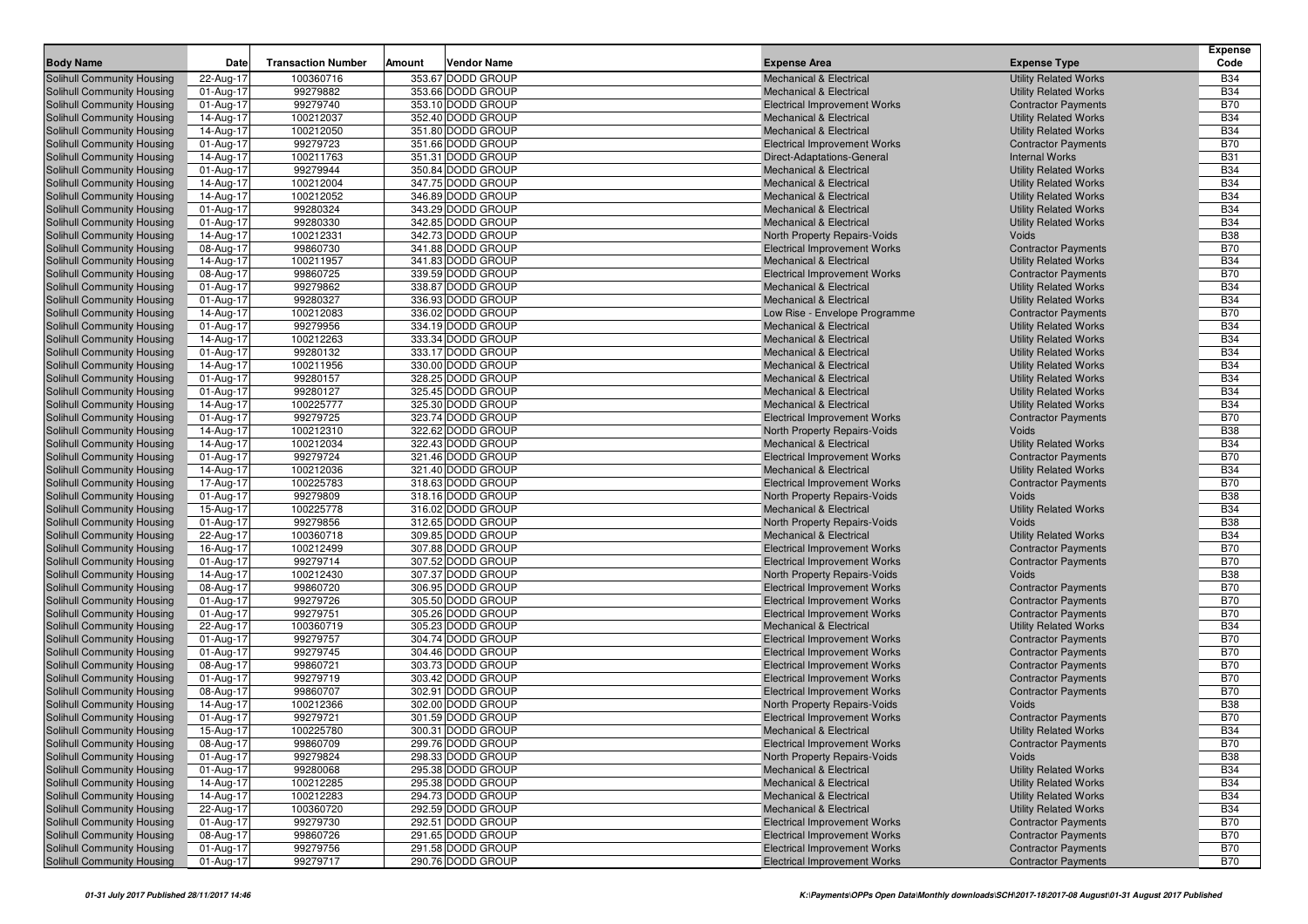| <b>Body Name</b>                                                | Date                   | <b>Transaction Number</b> | Amount | <b>Vendor Name</b>                     | <b>Expense Area</b>                                                        | <b>Expense Type</b>                                          | <b>Expense</b><br>Code   |
|-----------------------------------------------------------------|------------------------|---------------------------|--------|----------------------------------------|----------------------------------------------------------------------------|--------------------------------------------------------------|--------------------------|
|                                                                 |                        | 100212377                 |        | 290.31 DODD GROUP                      |                                                                            |                                                              | <b>B38</b>               |
| <b>Solihull Community Housing</b>                               | 14-Aug-17              |                           |        |                                        | North Property Repairs-Voids                                               | <b>Voids</b>                                                 |                          |
| Solihull Community Housing                                      | 14-Aug-17              | 100212335<br>99279738     |        | 289.83 DODD GROUP<br>289.75 DODD GROUP | <b>North Property Repairs-Voids</b><br><b>Electrical Improvement Works</b> | Voids<br><b>Contractor Payments</b>                          | <b>B38</b><br><b>B70</b> |
| Solihull Community Housing<br><b>Solihull Community Housing</b> | 01-Aug-17<br>01-Aug-17 | 99279727                  |        | 288.64 DODD GROUP                      | <b>Electrical Improvement Works</b>                                        | <b>Contractor Payments</b>                                   | <b>B70</b>               |
| Solihull Community Housing                                      | 01-Aug-17              | 99279718                  |        | 287.51 DODD GROUP                      | <b>Electrical Improvement Works</b>                                        | <b>Contractor Payments</b>                                   | <b>B70</b>               |
| <b>Solihull Community Housing</b>                               | 08-Aug-17              | 99860714                  |        | 287.02 DODD GROUP                      | <b>Electrical Improvement Works</b>                                        | <b>Contractor Payments</b>                                   | <b>B70</b>               |
| <b>Solihull Community Housing</b>                               | 01-Aug-17              | 99280097                  |        | 286.05 DODD GROUP                      | <b>Mechanical &amp; Electrical</b>                                         | <b>Utility Related Works</b>                                 | <b>B34</b>               |
| <b>Solihull Community Housing</b>                               | 17-Aug-17              | 100225792                 |        | 284.53 DODD GROUP                      | <b>Electrical Improvement Works</b>                                        | <b>Contractor Payments</b>                                   | <b>B70</b>               |
| <b>Solihull Community Housing</b>                               | 15-Aug-17              | 100225779                 |        | 283.96 DODD GROUP                      | <b>Mechanical &amp; Electrical</b>                                         | <b>Utility Related Works</b>                                 | <b>B34</b>               |
| <b>Solihull Community Housing</b>                               | 14-Aug-17              | 100212320                 |        | 283.88 DODD GROUP                      | North Property Repairs-Voids                                               | Voids                                                        | <b>B38</b>               |
| Solihull Community Housing                                      | 01-Aug-17              | 99279720                  |        | 283.85 DODD GROUP                      | <b>Electrical Improvement Works</b>                                        | <b>Contractor Payments</b>                                   | <b>B70</b>               |
| <b>Solihull Community Housing</b>                               | 08-Aug-17              | 99860711                  |        | 283.85 DODD GROUP                      | <b>Electrical Improvement Works</b>                                        | <b>Contractor Payments</b>                                   | <b>B70</b>               |
| Solihull Community Housing                                      | 08-Aug-17              | 99860710                  |        | 283.75 DODD GROUP                      | <b>Electrical Improvement Works</b>                                        | <b>Contractor Payments</b>                                   | <b>B70</b>               |
| <b>Solihull Community Housing</b>                               | 01-Aug-17              | 99280012                  |        | 283.54 DODD GROUP                      | North Property Repairs-Voids                                               | Voids                                                        | <b>B38</b>               |
| Solihull Community Housing                                      | 22-Aug-17              | 100360708                 |        | 281.22 DODD GROUP                      | <b>Mechanical &amp; Electrical</b>                                         | <b>Utility Related Works</b>                                 | <b>B34</b>               |
| Solihull Community Housing                                      | 01-Aug-17              | 99279722                  |        | 280.56 DODD GROUP                      | <b>Electrical Improvement Works</b>                                        | <b>Contractor Payments</b>                                   | <b>B70</b>               |
| <b>Solihull Community Housing</b>                               | 08-Aug-17              | 99860719                  |        | 279.75 DODD GROUP                      | <b>Electrical Improvement Works</b>                                        | <b>Contractor Payments</b>                                   | <b>B70</b>               |
| Solihull Community Housing                                      | 14-Aug-17              | 100212357                 |        | 279.70 DODD GROUP                      | North Property Repairs-Voids                                               | Voids                                                        | <b>B38</b>               |
| <b>Solihull Community Housing</b>                               | 01-Aug-17              | 99279731                  |        | 279.42 DODD GROUP                      | <b>Electrical Improvement Works</b>                                        | <b>Contractor Payments</b>                                   | <b>B70</b>               |
| Solihull Community Housing                                      | 01-Aug-17              | 99280159                  |        | 279.23 DODD GROUP                      | <b>Mechanical &amp; Electrical</b>                                         | <b>Utility Related Works</b>                                 | <b>B34</b>               |
| Solihull Community Housing                                      | 14-Aug-17              | 100212271                 |        | 279.23 DODD GROUP                      | <b>Mechanical &amp; Electrical</b>                                         | <b>Utility Related Works</b>                                 | <b>B34</b>               |
| Solihull Community Housing                                      | 14-Aug-17              | 100212241                 |        | 276.17 DODD GROUP                      | <b>Mechanical &amp; Electrical</b>                                         | <b>Utility Related Works</b>                                 | <b>B34</b>               |
| Solihull Community Housing                                      | 16-Aug-17              | 100212509                 |        | 276.09 DODD GROUP                      | <b>Electrical Improvement Works</b>                                        | <b>Contractor Payments</b>                                   | <b>B70</b>               |
| Solihull Community Housing                                      | 14-Aug-17              | 100212307                 |        | 274.75 DODD GROUP                      | North Property Repairs-Voids                                               | Voids                                                        | <b>B38</b>               |
| Solihull Community Housing                                      | 14-Aug-17              | 100212250                 |        | 271.10 DODD GROUP                      | <b>Mechanical &amp; Electrical</b>                                         | <b>Utility Related Works</b>                                 | <b>B34</b>               |
| Solihull Community Housing                                      | 16-Aug-17              | 100212501                 |        | 270.69 DODD GROUP                      | <b>Electrical Improvement Works</b>                                        | <b>Contractor Payments</b>                                   | <b>B70</b>               |
| Solihull Community Housing                                      | 01-Aug-17              | 99279821                  |        | 267.96 DODD GROUP                      | North Property Repairs-Voids                                               | Voids                                                        | <b>B38</b>               |
| Solihull Community Housing                                      | 01-Aug-17              | 99279742                  |        | 266.24 DODD GROUP                      | <b>Electrical Improvement Works</b>                                        | <b>Contractor Payments</b>                                   | <b>B70</b>               |
| Solihull Community Housing                                      | 01-Aug-17              | 99279954                  |        | 262.37 DODD GROUP                      | <b>Mechanical &amp; Electrical</b>                                         | <b>Utility Related Works</b>                                 | <b>B34</b>               |
| Solihull Community Housing                                      | 03-Aug-17              | 99269712                  |        | 257.26 DODD GROUP                      | <b>Electrical Improvement Works</b>                                        | <b>Contractor Payments</b>                                   | <b>B70</b>               |
| Solihull Community Housing                                      | 01-Aug-17              | 99280018                  |        | 255.03 DODD GROUP                      | <b>Mechanical &amp; Electrical</b>                                         | <b>Utility Related Works</b>                                 | <b>B34</b>               |
| Solihull Community Housing                                      | 08-Aug-17              | 99860722<br>100225785     |        | 253.59 DODD GROUP<br>251.32 DODD GROUP | <b>Electrical Improvement Works</b>                                        | <b>Contractor Payments</b>                                   | <b>B70</b><br><b>B70</b> |
| Solihull Community Housing                                      | 17-Aug-17              | 100212217                 |        | 250.50 DODD GROUP                      | <b>Electrical Improvement Works</b><br><b>Mechanical &amp; Electrical</b>  | <b>Contractor Payments</b><br><b>Utility Related Works</b>   | <b>B34</b>               |
| Solihull Community Housing<br>Solihull Community Housing        | 14-Aug-17<br>03-Aug-17 | 99269713                  |        | 250.01 DODD GROUP                      | <b>Electrical Improvement Works</b>                                        | <b>Contractor Payments</b>                                   | <b>B70</b>               |
| Solihull Community Housing                                      | 14-Aug-17              | 100212000                 |        | 246.81 DODD GROUP                      | <b>Mechanical &amp; Electrical</b>                                         | <b>Utility Related Works</b>                                 | <b>B34</b>               |
| Solihull Community Housing                                      | 14-Aug-17              | 100212248                 |        | 245.15 DODD GROUP                      | Low Rise - Envelope Programme                                              | <b>Contractor Payments</b>                                   | <b>B70</b>               |
| Solihull Community Housing                                      | 14-Aug-17              | 100212309                 |        | 244.97 DODD GROUP                      | North Property Repairs-Voids                                               | Voids                                                        | <b>B38</b>               |
| Solihull Community Housing                                      | 01-Aug-17              | 99279854                  |        | 243.68 DODD GROUP                      | North Property Repairs-Voids                                               | Voids                                                        | <b>B38</b>               |
| Solihull Community Housing                                      | 14-Aug-17              | 100212385                 |        | 243.17 DODD GROUP                      | North Property Repairs-Voids                                               | Voids                                                        | <b>B38</b>               |
| Solihull Community Housing                                      | 16-Aug-17              | 100212500                 |        | 242.93 DODD GROUP                      | <b>Electrical Improvement Works</b>                                        | <b>Contractor Payments</b>                                   | <b>B70</b>               |
| Solihull Community Housing                                      | 14-Aug-17              | 100212023                 |        | 241.80 DODD GROUP                      | <b>Mechanical &amp; Electrical</b>                                         | <b>Utility Related Works</b>                                 | <b>B34</b>               |
| Solihull Community Housing                                      | 01-Aug-17              | 99280164                  |        | 238.82 DODD GROUP                      | <b>Mechanical &amp; Electrical</b>                                         | <b>Utility Related Works</b>                                 | <b>B34</b>               |
| Solihull Community Housing                                      | 14-Aug-17              | 100212233                 |        | 237.73 DODD GROUP                      | <b>Mechanical &amp; Electrical</b>                                         | <b>Utility Related Works</b>                                 | <b>B34</b>               |
| Solihull Community Housing                                      | 04-Aug-17              | 99280428                  |        | 237.18 DODD GROUP                      | North Property Repairs-Voids                                               | Voids                                                        | <b>B38</b>               |
| Solihull Community Housing                                      | 01-Aug-17              | 99280171                  |        | 236.42 DODD GROUP                      | <b>Mechanical &amp; Electrical</b>                                         | <b>Utility Related Works</b>                                 | <b>B34</b>               |
| Solihull Community Housing                                      | 01-Aug-17              | 99280255                  |        | 235.74 DODD GROUP                      | <b>Mechanical &amp; Electrical</b>                                         | <b>Other Building costs</b>                                  | <b>B39</b>               |
| Solihull Community Housing                                      | 01-Aug-17              | 99280125                  |        | 234.78 DODD GROUP                      | <b>Mechanical &amp; Electrical</b>                                         | <b>Utility Related Works</b>                                 | <b>B34</b>               |
| <b>Solihull Community Housing</b>                               | 01-Aug-17              | 99280147                  |        | 234.78 DODD GROUP                      | <b>Mechanical &amp; Electrical</b>                                         | <b>Utility Related Works</b>                                 | <b>B34</b>               |
| Solihull Community Housing                                      | 01-Aug-17              | 99280154                  |        | 234.78 DODD GROUP                      | <b>Mechanical &amp; Electrical</b>                                         | <b>Utility Related Works</b>                                 | <b>B34</b>               |
| <b>Solihull Community Housing</b>                               | 01-Aug-17              | 99280230                  |        | 234.78 DODD GROUP                      | <b>Mechanical &amp; Electrical</b>                                         | <b>Utility Related Works</b>                                 | <b>B34</b>               |
| Solihull Community Housing                                      | 14-Aug-17              | 100212038                 |        | 234.78 DODD GROUP                      | <b>Mechanical &amp; Electrical</b>                                         | <b>Utility Related Works</b>                                 | <b>B34</b>               |
| Solihull Community Housing                                      | 14-Aug-17              | 100212135                 |        | 232.43 DODD GROUP                      | Low Rise - Envelope Programme                                              | <b>Contractor Payments</b>                                   | <b>B70</b>               |
| Solihull Community Housing                                      | 14-Aug-17              | 100212001                 |        | 232.26 DODD GROUP                      | <b>Mechanical &amp; Electrical</b>                                         | <b>Utility Related Works</b>                                 | <b>B34</b>               |
| Solihull Community Housing                                      | 22-Aug-17              | 100360709                 |        | 230.09 DODD GROUP                      | <b>Mechanical &amp; Electrical</b>                                         | <b>Utility Related Works</b>                                 | <b>B34</b>               |
| Solihull Community Housing                                      | 14-Aug-17              | 100212369                 |        | 228.94 DODD GROUP                      | North Property Repairs-Voids                                               | <b>Voids</b>                                                 | <b>B38</b>               |
| Solihull Community Housing                                      | 14-Aug-17              | 100212051                 |        | 223.22 DODD GROUP                      | <b>Mechanical &amp; Electrical</b>                                         | <b>Utility Related Works</b>                                 | <b>B34</b>               |
| Solihull Community Housing<br>Solihull Community Housing        | 16-Aug-17              | 100212502                 |        | 222.28 DODD GROUP                      | <b>Electrical Improvement Works</b><br><b>Mechanical &amp; Electrical</b>  | <b>Contractor Payments</b>                                   | <b>B70</b>               |
| Solihull Community Housing                                      | 14-Aug-17<br>14-Aug-17 | 100212058<br>100212278    |        | 221.43 DODD GROUP<br>220.82 DODD GROUP | <b>Mechanical &amp; Electrical</b>                                         | <b>Utility Related Works</b><br><b>Utility Related Works</b> | <b>B34</b><br><b>B34</b> |
|                                                                 |                        |                           |        | 219.41 DODD GROUP                      | <b>Mechanical &amp; Electrical</b>                                         |                                                              |                          |
| <b>Solihull Community Housing</b>                               | 14-Aug-17              | 100212182                 |        |                                        |                                                                            | <b>Utility Related Works</b>                                 | B34                      |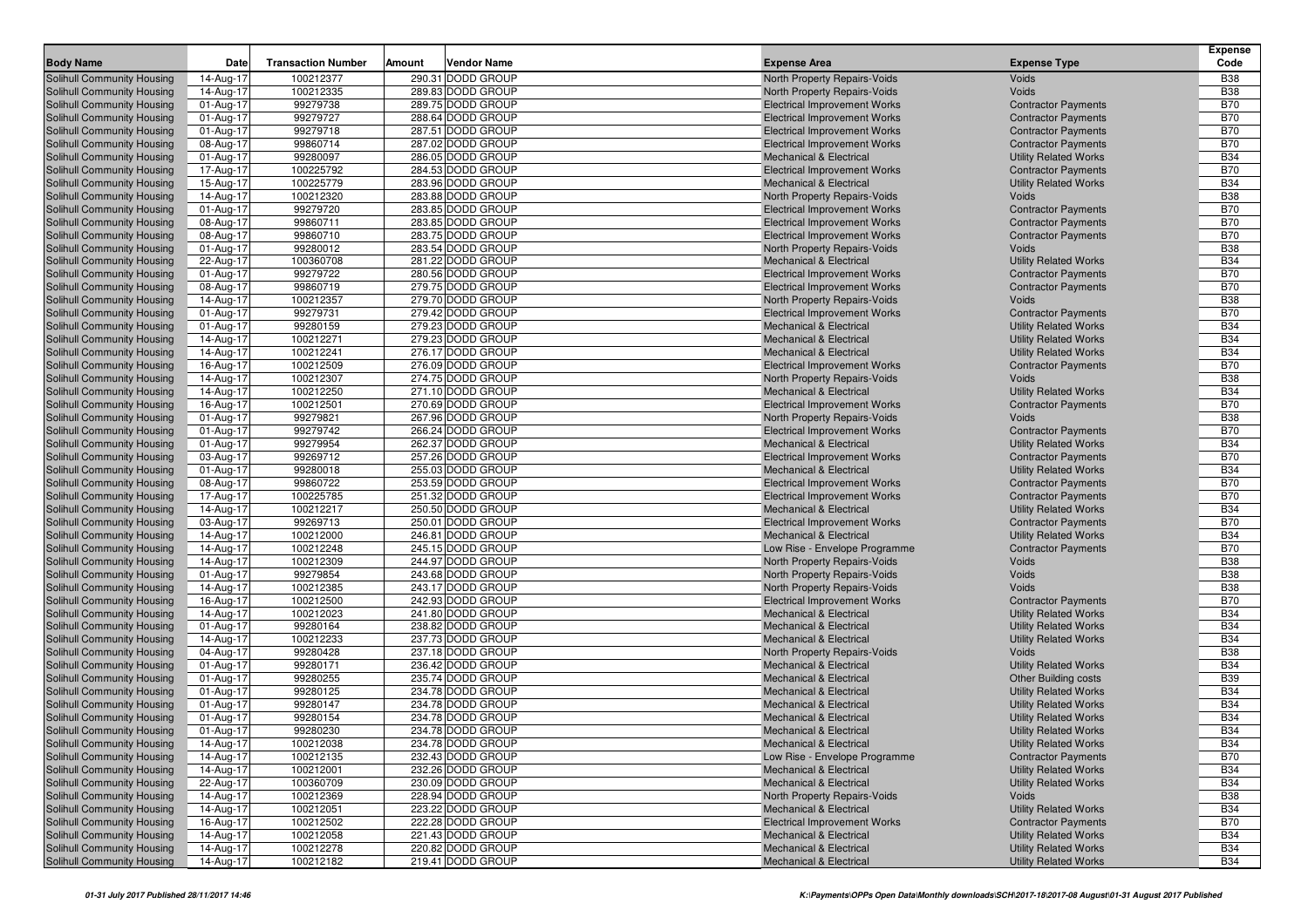|                                                          |                         |                           |        |                                                                                      |                                                                        |                                          | <b>Expense</b>                     |
|----------------------------------------------------------|-------------------------|---------------------------|--------|--------------------------------------------------------------------------------------|------------------------------------------------------------------------|------------------------------------------|------------------------------------|
| <b>Body Name</b>                                         | Date                    | <b>Transaction Number</b> | Amount | <b>Vendor Name</b>                                                                   | <b>Expense Area</b>                                                    | <b>Expense Type</b>                      | Code                               |
| <b>Solihull Community Housing</b>                        | 22-Aug-17               | 100360712                 |        | 219.20 DODD GROUP                                                                    | <b>Mechanical &amp; Electrical</b>                                     | <b>Utility Related Works</b>             | <b>B34</b>                         |
| Solihull Community Housing                               | 22-Aug-17               | 100360714                 |        | 219.19 DODD GROUP                                                                    | <b>Mechanical &amp; Electrical</b>                                     | <b>Utility Related Works</b>             | <b>B34</b>                         |
| Solihull Community Housing                               | 14-Aug-17               | 100212316                 |        | 216.81 DODD GROUP                                                                    | <b>North Property Repairs-Voids</b>                                    | Voids                                    | <b>B38</b>                         |
| Solihull Community Housing                               | 01-Aug-17               | 99280177                  |        | 213.93 DODD GROUP                                                                    | <b>Mechanical &amp; Electrical</b>                                     | <b>Utility Related Works</b>             | <b>B34</b>                         |
| Solihull Community Housing                               | 01-Aug-17               | 99279761                  |        | 213.28 DODD GROUP                                                                    | North Property Repairs-Voids                                           | Voids                                    | <b>B38</b>                         |
| Solihull Community Housing                               | 14-Aug-17               | 100212308                 |        | 210.16 DODD GROUP                                                                    | <b>North Property Repairs-Voids</b>                                    | Voids                                    | <b>B38</b>                         |
| Solihull Community Housing                               | 22-Aug-17               | 100360721                 |        | 210.06 DODD GROUP                                                                    | <b>Mechanical &amp; Electrical</b>                                     | <b>Utility Related Works</b>             | <b>B34</b>                         |
| Solihull Community Housing                               | 01-Aug-17               | 99279744                  |        | 209.57 DODD GROUP                                                                    | <b>Electrical Improvement Works</b>                                    | <b>Contractor Payments</b>               | <b>B70</b>                         |
| Solihull Community Housing                               | 01-Aug-17               | 99279758                  |        | 209.34 DODD GROUP                                                                    | North Property Repairs-Voids                                           | Voids                                    | <b>B38</b>                         |
| Solihull Community Housing                               | 03-Aug-17               | 100196716                 |        | 363.00 DOORFIT PRODUCTS LTD                                                          | Stores-Stores and delivery                                             | <b>Stocks</b>                            | R <sub>10</sub>                    |
| Solihull Community Housing                               | 18-Aug-17               | 100479712                 |        | 363.00 DOORFIT PRODUCTS LTD                                                          | Stores-Stores and delivery                                             | <b>Stocks</b>                            | R <sub>10</sub>                    |
| Solihull Community Housing                               | 01-Aug-17               | 99254707                  |        | 319.00 DOORFIT PRODUCTS LTD                                                          | Stores-Stores and delivery                                             | <b>Stocks</b>                            | R <sub>10</sub>                    |
| Solihull Community Housing                               | 01-Aug-17               | 100196715                 |        | 319.00 DOORFIT PRODUCTS LTD                                                          | Stores-Stores and delivery                                             | <b>Stocks</b>                            | R <sub>10</sub>                    |
| <b>Solihull Community Housing</b>                        | 01-Aug-17               | 100196708                 |        | 239.90 DOORFIT PRODUCTS LTD                                                          | Stores-Stores and delivery                                             | <b>Stocks</b>                            | R <sub>10</sub>                    |
| Solihull Community Housing                               | 11-Aug-17               | 100315712                 |        | 239.90 DOORFIT PRODUCTS LTD                                                          | Stores-Stores and delivery                                             | <b>Stocks</b>                            | R <sub>10</sub>                    |
| Solihull Community Housing                               | 18-Aug-17               | 100479716                 |        | 103.50 DOORFIT PRODUCTS LTD                                                          | Stores-Stores and delivery                                             | <b>Stocks</b>                            | R <sub>10</sub>                    |
| <b>Solihull Community Housing</b>                        | 18-Aug-17               | 100479716                 |        | 103.50 DOORFIT PRODUCTS LTD                                                          | Stores-Stores and delivery                                             | <b>Stocks</b>                            | R <sub>10</sub>                    |
| Solihull Community Housing                               | 18-Aug-17               | 100479717                 |        | 51.00 DOORFIT PRODUCTS LTD                                                           | Stores-Stores and delivery                                             | <b>Stocks</b>                            | R <sub>10</sub>                    |
| Solihull Community Housing                               | 18-Aug-17               | 100479717                 |        | 50.10 DOORFIT PRODUCTS LTD                                                           | Stores-Stores and delivery                                             | <b>Stocks</b>                            | R <sub>10</sub>                    |
| Solihull Community Housing                               | 18-Aug-17               | 100479717                 |        | 47.40 DOORFIT PRODUCTS LTD                                                           | Stores-Stores and delivery                                             | <b>Stocks</b>                            | R <sub>10</sub>                    |
| Solihull Community Housing                               | 01-Aug-17               | 100196708                 |        | 45.00 DOORFIT PRODUCTS LTD                                                           | Stores-Stores and delivery                                             | <b>Stocks</b>                            | R <sub>10</sub>                    |
| Solihull Community Housing                               | 18-Aug-17               | 100479717                 |        | 45.00 DOORFIT PRODUCTS LTD                                                           | Stores-Stores and delivery                                             | <b>Stocks</b>                            | R <sub>10</sub>                    |
| Solihull Community Housing                               | 01-Aug-17               | 100196708                 |        | 30.00 DOORFIT PRODUCTS LTD                                                           | Stores-Stores and delivery                                             | <b>Stocks</b>                            | R <sub>10</sub>                    |
| Solihull Community Housing                               | 18-Aug-17               | 100479717                 |        | 30.00 DOORFIT PRODUCTS LTD                                                           | Stores-Stores and delivery                                             | <b>Stocks</b>                            | R <sub>10</sub>                    |
| Solihull Community Housing                               | 18-Aug-17               | 100479716                 |        | 25.00 DOORFIT PRODUCTS LTD                                                           | Stores-Stores and delivery                                             | <b>Stocks</b>                            | R <sub>10</sub>                    |
| Solihull Community Housing                               | 11-Aug-17               | 100315712                 |        | 23.70 DOORFIT PRODUCTS LTD                                                           | Stores-Stores and delivery                                             | <b>Stocks</b>                            | R <sub>10</sub>                    |
| <b>Solihull Community Housing</b>                        | 18-Aug-17               | 100479716                 |        | 13.00 DOORFIT PRODUCTS LTD                                                           | Stores-Stores and delivery                                             | <b>Stocks</b>                            | R <sub>10</sub><br>R <sub>10</sub> |
| Solihull Community Housing                               | 11-Aug-17               | 100315712                 |        | 12.80 DOORFIT PRODUCTS LTD                                                           | Stores-Stores and delivery                                             | <b>Stocks</b>                            |                                    |
| Solihull Community Housing                               | 10-Aug-17               | 100212623                 |        | 1995.00 DRAINTECH SERVICES (MIDLANDS) LTD                                            | North Property Repairs-Day to day                                      | <b>Other Works</b>                       | <b>B32</b>                         |
| Solihull Community Housing                               | 10-Aug-17               | 100212621                 |        | 862.66 DRAINTECH SERVICES (MIDLANDS) LTD                                             | North Property Repairs-Day to day                                      | <b>Other Works</b>                       | <b>B32</b>                         |
| <b>Solihull Community Housing</b>                        | 10-Aug-17               | 100212622                 |        | 677.14 DRAINTECH SERVICES (MIDLANDS) LTD                                             | North Property Repairs-Day to day                                      | <b>Other Works</b><br><b>Other Works</b> | <b>B32</b><br><b>B32</b>           |
| Solihull Community Housing                               | 10-Aug-17               | 100212625<br>100212609    |        | 676.02 DRAINTECH SERVICES (MIDLANDS) LTD<br>389.85 DRAINTECH SERVICES (MIDLANDS) LTD | North Property Repairs-Day to day                                      | <b>Other Works</b>                       | <b>B32</b>                         |
| Solihull Community Housing                               | 10-Aug-17               | 100212599                 |        | 309.35 DRAINTECH SERVICES (MIDLANDS) LTD                                             | North Property Repairs-Day to day                                      | <b>Other Works</b>                       | <b>B32</b>                         |
| Solihull Community Housing<br>Solihull Community Housing | 08-Aug-17<br>08-Aug-17  | 100212606                 |        | 270.48 DRAINTECH SERVICES (MIDLANDS) LTD                                             | North Property Repairs-Day to day<br>North Property Repairs-Day to day | <b>Other Works</b>                       | <b>B32</b>                         |
| Solihull Community Housing                               | 10-Aug-17               | 100212616                 |        | 223.42 DRAINTECH SERVICES (MIDLANDS) LTD                                             | North Property Repairs-Day to day                                      | <b>Other Works</b>                       | <b>B32</b>                         |
| Solihull Community Housing                               | 10-Aug-17               | 100212645                 |        | 213.03 DRAINTECH SERVICES (MIDLANDS) LTD                                             | North Property Repairs-Day to day                                      | <b>Other Works</b>                       | <b>B32</b>                         |
| Solihull Community Housing                               | 22-Aug-17               | 100285708                 |        | 391.30 DULUX DECORATOR CENTRES                                                       | North Property Repairs-Voids                                           | <b>Internal Works</b>                    | <b>B31</b>                         |
| Solihull Community Housing                               | 22-Aug-17               | 100285708                 |        | 180.92 DULUX DECORATOR CENTRES                                                       | Gas Warm Air/B'boiler/Storage Heater                                   | <b>Contractor Payments</b>               | <b>B70</b>                         |
| Solihull Community Housing                               | 11-Aug-17               | 99872706                  |        | 7991.50 EDEN ADAPTIONS LTD                                                           | Private Sector - Disabled Facilities Grants                            | <b>Contractor Payments</b>               | <b>B70</b>                         |
| Solihull Community Housing                               | 11-Aug-17               | 99872706                  |        | -639.32 EDEN ADAPTIONS LTD                                                           | <b>Sub Contractors Tax</b>                                             | <b>Creditor: Inland Revenue</b>          | S02                                |
| Solihull Community Housing                               | 24-Aug-17               | 100342832                 |        | 66468.90 EDEN BUILD LTD BUILDING CONTRACTORS                                         | Private Sector - Disabled Facilities Grants                            | <b>Contractor Payments</b>               | <b>B70</b>                         |
| Solihull Community Housing                               | 24-Aug-17               | 100342830                 |        | 22234.01 EDEN BUILD LTD BUILDING CONTRACTORS                                         | Private Sector - Disabled Facilities Grants                            | <b>Contractor Payments</b>               | <b>B70</b>                         |
| Solihull Community Housing                               | 15-Aug-17               | 100160752                 |        | 16653.00 EDEN BUILD LTD BUILDING CONTRACTORS                                         | Private Sector - Disabled Facilities Grants                            | <b>Contractor Payments</b>               | <b>B70</b>                         |
| Solihull Community Housing                               | 24-Aug-17               | 100342832                 |        | 2762.68 EDEN BUILD LTD BUILDING CONTRACTORS                                          | Private Sector - Disabled Facilities Grants                            | <b>Contractor Payments</b>               | <b>B70</b>                         |
| <b>Solihull Community Housing</b>                        | 31-Aug-17               | 100501707                 |        | 2398.57 EDEN BUILD LTD BUILDING CONTRACTORS                                          | <b>Public Sector - Major Adaptations</b>                               | <b>Contractor Payments</b>               | <b>B70</b>                         |
| Solihull Community Housing                               | 24-Aug-17               | 100342832                 |        | -2762.68 EDEN BUILD LTD BUILDING CONTRACTORS                                         | Private Sector - Disabled Facilities Grants                            | <b>Contractor Payments</b>               | <b>B70</b>                         |
| Solihull Community Housing                               | 24-Aug-17               | 100342832                 |        | -35000.00 EDEN BUILD LTD BUILDING CONTRACTORS                                        | Private Sector - Disabled Facilities Grants                            | <b>Contractor Payments</b>               | <b>B70</b>                         |
| Solihull Community Housing                               | 04-Aug-17               | 99275706                  |        | 886.00 EDENRED                                                                       | <b>Payroll Deductions</b>                                              | <b>General Creditors</b>                 | S01                                |
| Solihull Community Housing                               | 04-Aug-17               | 99275706                  |        | 3.54 EDENRED                                                                         | <b>Central Administration</b>                                          | Other Fees and Charges                   | D <sub>59</sub>                    |
| Solihull Community Housing                               | 17-Aug-17               | 100214779                 |        | 2861.23 ELDERCARE                                                                    | Safe and Sound Operational                                             | <b>Other Supplies And Services Costs</b> | D90                                |
| Solihull Community Housing                               | 17-Aug-17               | 100214778                 |        | 451.63 ELDERCARE                                                                     | Safe and Sound Operational                                             | Equipment Rental/Lease                   | D <sub>18</sub>                    |
| Solihull Community Housing                               | 17-Aug-17               | 100214777                 |        | 433.09 ELDERCARE                                                                     | Safe and Sound Operational                                             | <b>Equipment Rental/Lease</b>            | D18                                |
| Solihull Community Housing                               | $\overline{17}$ -Aug-17 | 100214734                 |        | 13870.00 ENVIRONMENTAL CONTRACTS LTD                                                 | Stores-Stores and delivery                                             | <b>Waste Disposal</b>                    | E20                                |
| Solihull Community Housing                               | 24-Aug-17               | 100342712                 |        | 513.00 EUROPEAN METAL RECYCLING LTD                                                  | Stores-Stores and delivery                                             | <b>Waste Disposal</b>                    | E20                                |
| Solihull Community Housing                               | 24-Aug-17               | 100342711                 |        | 408.50 EUROPEAN METAL RECYCLING LTD                                                  | Stores-Stores and delivery                                             | <b>Waste Disposal</b>                    | E20                                |
| Solihull Community Housing                               | 01-Aug-17               | 99193707                  |        | 596.18 EXTRA ENERGY SUPPLY LTD                                                       | <b>Private Sector Leasing</b>                                          | Gas                                      | <b>B10</b>                         |
| Solihull Community Housing                               | 03-Aug-17               | 99269716                  |        | 1010.00 FAMILY CARE TRUST (SOLIHULL)                                                 | North Property Repairs-Voids                                           | Voids                                    | <b>B</b> 38                        |
| Solihull Community Housing                               | 03-Aug-17               | 99269716                  |        | 300.00 FAMILY CARE TRUST (SOLIHULL)                                                  | <b>Cyclical Maintenance</b>                                            | <b>Contractor Payments</b>               | <b>B70</b>                         |
| Solihull Community Housing                               | 15-Aug-17               | 100160765                 |        | 636.65 FAST TRACK MANAGEMENT SERVICES LTD                                            | North Property Repairs-Day to day                                      | <b>Agency Staff</b>                      | A60                                |
| Solihull Community Housing                               | 04-Aug-17               | 99280440                  |        | 629.00 FAST TRACK MANAGEMENT SERVICES LTD                                            | North Property Repairs-Day to day                                      | <b>Agency Staff</b>                      | A60                                |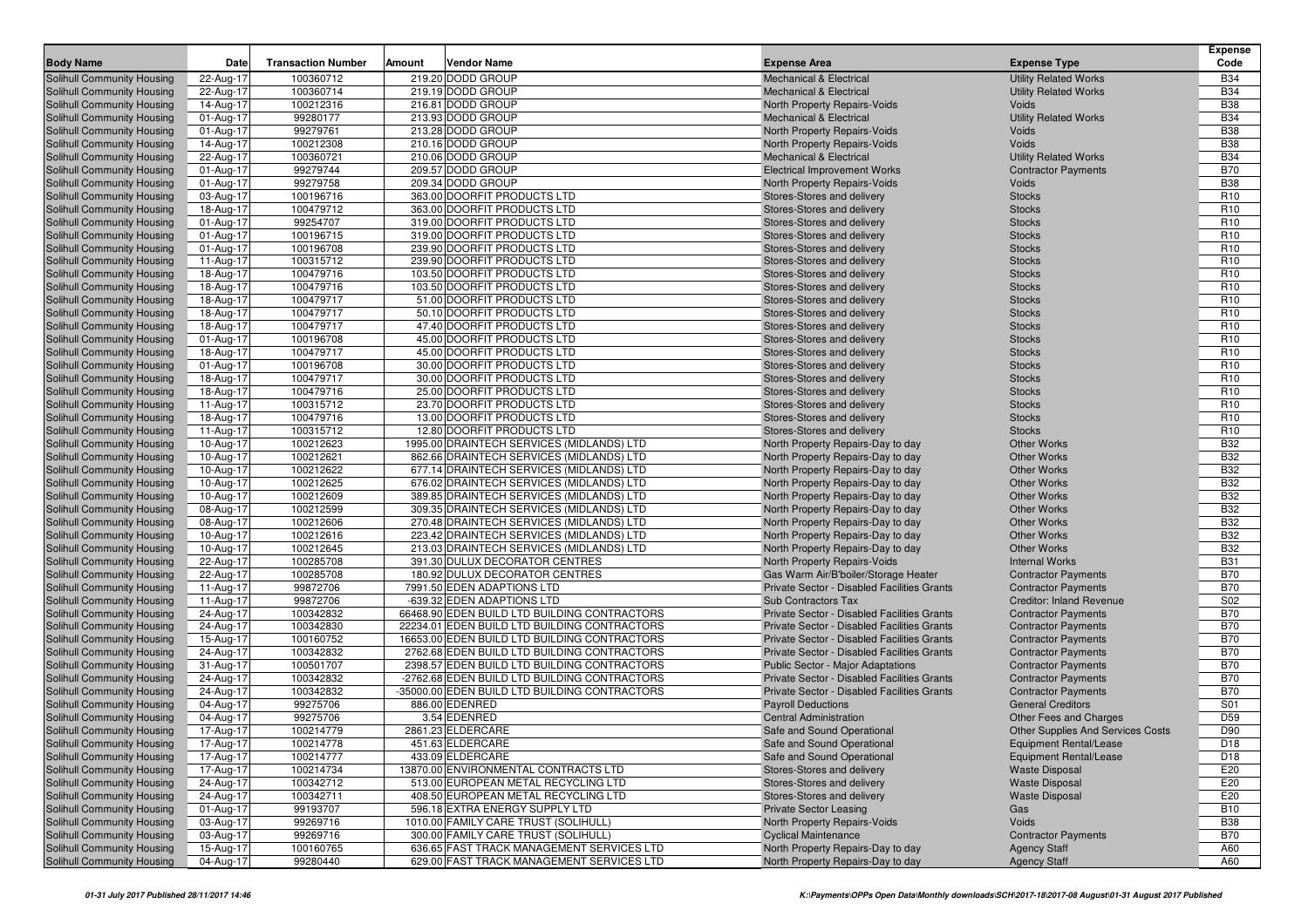| <b>Body Name</b>                                                | Date                   | <b>Transaction Number</b> | Amount<br><b>Vendor Name</b>                                                    | <b>Expense Area</b>                                     | <b>Expense Type</b>                         | <b>Expense</b><br>Code |
|-----------------------------------------------------------------|------------------------|---------------------------|---------------------------------------------------------------------------------|---------------------------------------------------------|---------------------------------------------|------------------------|
| <b>Solihull Community Housing</b>                               | 04-Aug-17              | 99280442                  | 629.00 FAST TRACK MANAGEMENT SERVICES LTD                                       | North Property Repairs-Day to day                       | <b>Agency Staff</b>                         | A60                    |
| Solihull Community Housing                                      | 04-Aug-17              | 99280441                  | 629.00 FAST TRACK MANAGEMENT SERVICES LTD                                       | North Property Repairs-Day to day                       | <b>Agency Staff</b>                         | A60                    |
| Solihull Community Housing                                      | 09-Aug-17              | 99567706                  | 629.00 FAST TRACK MANAGEMENT SERVICES LTD                                       | North Property Repairs-Day to day                       | <b>Agency Staff</b>                         | A60                    |
| Solihull Community Housing                                      | 15-Aug-17              | 100160763                 | 629.00 FAST TRACK MANAGEMENT SERVICES LTD                                       | North Property Repairs-Day to day                       | <b>Agency Staff</b>                         | A60                    |
| Solihull Community Housing                                      | 24-Aug-17              | 100342828                 | 629.00 FAST TRACK MANAGEMENT SERVICES LTD                                       | North Property Repairs-Day to day                       | <b>Agency Staff</b>                         | A60                    |
| Solihull Community Housing                                      | 24-Aug-17              | 100342824                 | 612.00 FAST TRACK MANAGEMENT SERVICES LTD                                       | North Property Repairs-Day to day                       | <b>Agency Staff</b>                         | A60                    |
| Solihull Community Housing                                      | 09-Aug-17              | 99566706                  | 603.50 FAST TRACK MANAGEMENT SERVICES LTD                                       | North Property Repairs-Day to day                       | <b>Agency Staff</b>                         | A60                    |
| Solihull Community Housing                                      | 11-Aug-17              | 99875706                  | 590.15 FAST TRACK MANAGEMENT SERVICES LTD                                       | North Property Repairs-Day to day                       | <b>Agency Staff</b>                         | A60                    |
| Solihull Community Housing                                      | 11-Aug-17              | 99873706                  | 590.15 FAST TRACK MANAGEMENT SERVICES LTD                                       | North Property Repairs-Day to day                       | <b>Agency Staff</b>                         | A60                    |
| Solihull Community Housing                                      | 01-Aug-17              | 100295709                 | 252.08 FLOOR RESTORATIONS LTD                                                   | Direct-Adaptations-Showers                              | <b>Internal Works</b>                       | <b>B31</b>             |
| <b>Solihull Community Housing</b>                               | 01-Aug-17              | 99260715                  | 210.24 FLOOR RESTORATIONS LTD                                                   | Direct-Adaptations-Showers                              | <b>Internal Works</b>                       | <b>B31</b>             |
| Solihull Community Housing                                      | 01-Aug-17              | 99260720                  | 210.24 FLOOR RESTORATIONS LTD                                                   | <b>Direct-Adaptations-Showers</b>                       | <b>Internal Works</b>                       | <b>B31</b>             |
| Solihull Community Housing                                      | 01-Aug-17              | 99260721                  | 210.24 FLOOR RESTORATIONS LTD                                                   | <b>Direct-Adaptations-Showers</b>                       | <b>Internal Works</b>                       | <b>B31</b>             |
| Solihull Community Housing                                      | 02-Aug-17              | 99240709                  | 17567.00 GENERAL ASPHALTE COMPANY LTD                                           | Flat Re-roofing                                         | <b>Contractor Payments</b>                  | <b>B70</b>             |
| Solihull Community Housing                                      | 01-Aug-17              | 99238708                  | 17567.00 GENERAL ASPHALTE COMPANY LTD                                           | Flat Re-roofing                                         | <b>Contractor Payments</b>                  | <b>B70</b>             |
| <b>Solihull Community Housing</b>                               | 01-Aug-17              | 99238709                  | 17567.00 GENERAL ASPHALTE COMPANY LTD                                           | Flat Re-roofing                                         | <b>Contractor Payments</b>                  | <b>B70</b>             |
| <b>Solihull Community Housing</b>                               | 01-Aug-17              | 99238710                  | 17567.00 GENERAL ASPHALTE COMPANY LTD                                           | Flat Re-roofing                                         | <b>Contractor Payments</b>                  | <b>B70</b>             |
| Solihull Community Housing                                      | 14-Aug-17              | 100061707                 | 294.00 GRANGE REMOVAL CO LTD                                                    | Housing Aid & Homelessness                              | <b>Other Supplies And Services Costs</b>    | D90                    |
| <b>Solihull Community Housing</b>                               | 01-Aug-17              | 99193709                  | 230.00 GRANGE REMOVAL CO LTD                                                    | <b>Welfare Reform Work</b>                              | <b>Professional Fees</b>                    | D <sub>50</sub>        |
| Solihull Community Housing                                      | 10-Aug-17              | 99781706                  | 230.00 GRANGE REMOVAL CO LTD                                                    | <b>Welfare Reform Work</b>                              | <b>Professional Fees</b>                    | D <sub>50</sub>        |
| <b>Solihull Community Housing</b>                               | 15-Aug-17              | 100160761                 | 230.00 GRANGE REMOVAL CO LTD                                                    | <b>Welfare Reform Work</b>                              | <b>Professional Fees</b>                    | D50                    |
| Solihull Community Housing                                      | 16-Aug-17              | 100206706                 | 230.00 GRANGE REMOVAL CO LTD                                                    | <b>MST</b> -Structural Works                            | <b>Contractor Payments</b>                  | <b>B70</b>             |
| Solihull Community Housing                                      | 01-Aug-17              | 100212593                 | 5018.80 HANDICARE ACCESSIBILITY LTD                                             | <b>Private Sector - Disabled Facilities Grants</b>      | <b>Contractor Payments</b>                  | <b>B70</b>             |
| <b>Solihull Community Housing</b>                               | 01-Aug-17              | 100212594                 | 3670.80 HANDICARE ACCESSIBILITY LTD                                             | Private Sector - Disabled Facilities Grants             | <b>Contractor Payments</b>                  | <b>B70</b>             |
| Solihull Community Housing                                      | 08-Aug-17              | 99470706                  | 912.50 HANDICARE ACCESSIBILITY LTD                                              | Home Improvement Agency                                 | Adaptations                                 | <b>B83</b>             |
| <b>Solihull Community Housing</b>                               | 08-Aug-17              | 99472707                  | 641.74 HANDICARE ACCESSIBILITY LTD                                              | Home Improvement Agency                                 | Adaptations                                 | <b>B83</b>             |
| Solihull Community Housing                                      | 09-Aug-17              | 99581706                  | 869.50 JAMES ANDREWS RECRUITMENT SOLUTIONS LTD                                  | Housing Aid & Homelessness                              | <b>Agency Staff</b>                         | A60                    |
| Solihull Community Housing                                      | 16-Aug-17              | 100210709                 | 869.50 JAMES ANDREWS RECRUITMENT SOLUTIONS LTD                                  | Housing Aid & Homelessness                              | <b>Agency Staff</b>                         | A60                    |
| Solihull Community Housing                                      | 22-Aug-17              | 100308707                 | 869.50 JAMES ANDREWS RECRUITMENT SOLUTIONS LTD                                  | <b>Housing Aid &amp; Homelessness</b>                   | <b>Agency Staff</b>                         | A60                    |
| Solihull Community Housing                                      | 30-Aug-17              | 100487706                 | 799.00 JAMES ANDREWS RECRUITMENT SOLUTIONS LTD                                  | <b>Housing Aid &amp; Homelessness</b>                   | <b>Agency Staff</b>                         | A60                    |
| Solihull Community Housing                                      | 16-Aug-17              | 100210708                 | 687.38 JAMES ANDREWS RECRUITMENT SOLUTIONS LTD                                  | <b>Housing Aid &amp; Homelessness</b>                   | <b>Agency Staff</b>                         | A60                    |
| Solihull Community Housing                                      | 22-Aug-17              | 100308706                 | 681.50 JAMES ANDREWS RECRUITMENT SOLUTIONS LTD                                  | Housing Aid & Homelessness                              | <b>Agency Staff</b>                         | A60                    |
| Solihull Community Housing                                      | 16-Aug-17              | 100210710                 | 587.50 JAMES ANDREWS RECRUITMENT SOLUTIONS LTD                                  | Housing Aid & Homelessness                              | <b>Agency Staff</b>                         | A60                    |
| Solihull Community Housing                                      | 22-Aug-17              | 100307708                 | 528.75 JAMES ANDREWS RECRUITMENT SOLUTIONS LTD                                  | <b>Housing Aid &amp; Homelessness</b>                   | <b>Agency Staff</b>                         | A60                    |
| Solihull Community Housing                                      | 16-Aug-17              | 100210707                 | 517.00 JAMES ANDREWS RECRUITMENT SOLUTIONS LTD                                  | Housing Aid & Homelessness                              | <b>Agency Staff</b>                         | A60                    |
| <b>Solihull Community Housing</b>                               | 09-Aug-17              | 99582706                  | 493.50 JAMES ANDREWS RECRUITMENT SOLUTIONS LTD                                  | <b>Housing Aid &amp; Homelessness</b>                   | <b>Agency Staff</b>                         | A60                    |
| Solihull Community Housing                                      | 30-Aug-17              | 100487707<br>100487708    | 464.61 JAMES ANDREWS RECRUITMENT SOLUTIONS LTD                                  | Housing Aid & Homelessness                              | <b>Agency Staff</b>                         | A60<br>A60             |
| Solihull Community Housing                                      | 30-Aug-17              | 100200602                 | 323.13 JAMES ANDREWS RECRUITMENT SOLUTIONS LTD<br>209299.06 JESSUP BROTHERS LTD | Housing Aid & Homelessness<br>New Build - Richmond Road | <b>Agency Staff</b>                         | <b>B70</b>             |
| <b>Solihull Community Housing</b><br>Solihull Community Housing | 16-Aug-17<br>01-Aug-17 | 100196736                 | 1417.68 JEWSON LTD                                                              | Stores-Stores and delivery                              | <b>Contractor Payments</b><br><b>Stocks</b> | R <sub>10</sub>        |
| Solihull Community Housing                                      | 04-Aug-17              | 100196762                 | 1066.70 JEWSON LTD                                                              | Stores-Stores and delivery                              | <b>Stocks</b>                               | R <sub>10</sub>        |
| Solihull Community Housing                                      | 01-Aug-17              | 99254751                  | 1033.50 JEWSON LTD                                                              | Stores-Stores and delivery                              | <b>Stocks</b>                               | R <sub>10</sub>        |
| Solihull Community Housing                                      | 04-Aug-17              | 100196762                 | 975.00 JEWSON LTD                                                               | Stores-Stores and delivery                              | <b>Stocks</b>                               | R <sub>10</sub>        |
| Solihull Community Housing                                      | 02-Aug-17              | 99223706                  | 869.44 JEWSON LTD                                                               | Stores-Stores and delivery                              | <b>Stocks</b>                               | R <sub>10</sub>        |
| Solihull Community Housing                                      | 01-Aug-17              | 99254714                  | 786.60 JEWSON LTD                                                               | Stores-Stores and delivery                              | <b>Stocks</b>                               | R <sub>10</sub>        |
| <b>Solihull Community Housing</b>                               | 02-Aug-17              | 99231706                  | 759.97 JEWSON LTD                                                               | Stores-Stores and delivery                              | <b>Stocks</b>                               | R <sub>10</sub>        |
| Solihull Community Housing                                      | 01-Aug-17              | 100196739                 | 747.20 JEWSON LTD                                                               | Stores-Stores and delivery                              | <b>Stocks</b>                               | R <sub>10</sub>        |
| Solihull Community Housing                                      | 01-Aug-17              | 99254734                  | 705.00 JEWSON LTD                                                               | Stores-Stores and delivery                              | <b>Stocks</b>                               | R <sub>10</sub>        |
| <b>Solihull Community Housing</b>                               | 09-Aug-17              | 99560706                  | 705.00 JEWSON LTD                                                               | Stores-Stores and delivery                              | <b>Stocks</b>                               | R <sub>10</sub>        |
| Solihull Community Housing                                      | 21-Aug-17              | 100479724                 | 705.00 JEWSON LTD                                                               | Stores-Stores and delivery                              | <b>Stocks</b>                               | R <sub>10</sub>        |
| Solihull Community Housing                                      | 04-Aug-17              | 100196763                 | 621.60 JEWSON LTD                                                               | Stores-Stores and delivery                              | <b>Stocks</b>                               | R <sub>10</sub>        |
| Solihull Community Housing                                      | 01-Aug-17              | 99254714                  | 620.04 JEWSON LTD                                                               | Stores-Stores and delivery                              | <b>Stocks</b>                               | R <sub>10</sub>        |
| Solihull Community Housing                                      | 01-Aug-17              | 99254745                  | 620.04 JEWSON LTD                                                               | Stores-Stores and delivery                              | <b>Stocks</b>                               | R <sub>10</sub>        |
| Solihull Community Housing                                      | 15-Aug-17              | 100315722                 | 620.04 JEWSON LTD                                                               | Stores-Stores and delivery                              | <b>Stocks</b>                               | R <sub>10</sub>        |
| Solihull Community Housing                                      | 02-Aug-17              | 100196746                 | 600.00 JEWSON LTD                                                               | Stores-Stores and delivery                              | <b>Stocks</b>                               | R <sub>10</sub>        |
| Solihull Community Housing                                      | 01-Aug-17              | 99254747                  | 585.00 JEWSON LTD                                                               | Stores-Stores and delivery                              | <b>Stocks</b>                               | R <sub>10</sub>        |
| Solihull Community Housing                                      | 15-Aug-17              | 100160760                 | 582.00 JEWSON LTD                                                               | North Property Repairs-Day to day                       | Tools                                       | D <sub>16</sub>        |
| Solihull Community Housing                                      | 01-Aug-17              | 99254728                  | 577.02 JEWSON LTD                                                               | Stores-Stores and delivery                              | <b>Stocks</b>                               | R <sub>10</sub>        |
| Solihull Community Housing                                      | 01-Aug-17              | 99254725                  | 565.00 JEWSON LTD                                                               | Stores-Stores and delivery                              | <b>Stocks</b>                               | R <sub>10</sub>        |
| Solihull Community Housing                                      | 01-Aug-17              | 100196742                 | 550.00 JEWSON LTD                                                               | Stores-Stores and delivery                              | <b>Stocks</b>                               | R <sub>10</sub>        |
| Solihull Community Housing                                      | 22-Aug-17              | 100479726                 | 529.67 JEWSON LTD                                                               | Stores-Stores and delivery                              | Stocks                                      | R <sub>10</sub>        |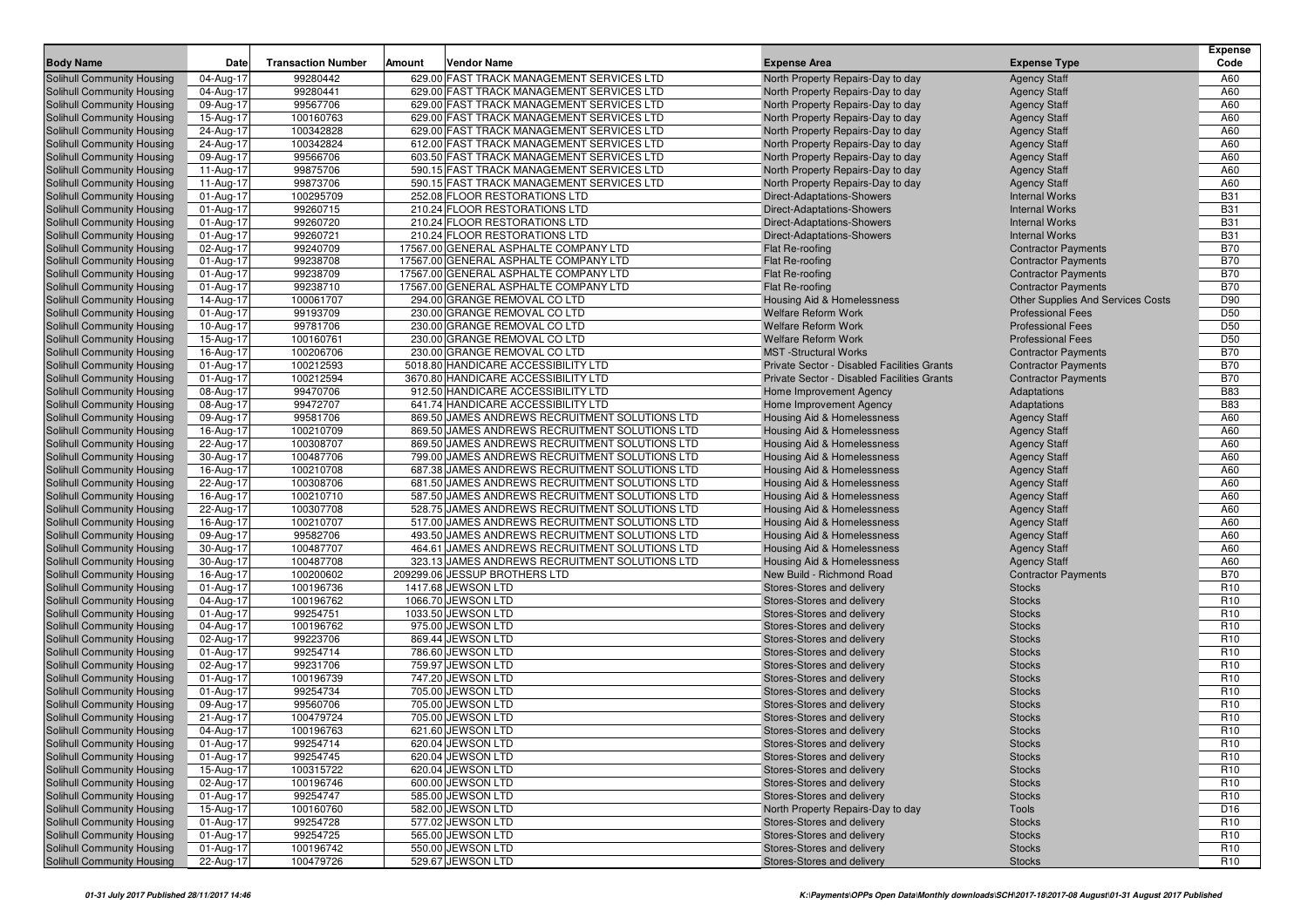| 524.70 JEWSON LTD<br>Solihull Community Housing<br>100196737<br>Stores-Stores and delivery<br>R <sub>10</sub><br>01-Aug-17<br><b>Stocks</b><br>99254750<br>459.90 JEWSON LTD<br>R <sub>10</sub><br>Solihull Community Housing<br>01-Aug-17<br><b>Stocks</b><br>Stores-Stores and delivery<br>R <sub>10</sub><br>Solihull Community Housing<br>01-Aug-17<br>100196736<br>426.72 JEWSON LTD<br>Stores-Stores and delivery<br><b>Stocks</b><br>R <sub>10</sub><br>99254718<br>422.70 JEWSON LTD<br>Solihull Community Housing<br>01-Aug-17<br><b>Stocks</b><br>Stores-Stores and delivery<br>Solihull Community Housing<br>04-Aug-17<br>100196758<br>421.20 JEWSON LTD<br>R <sub>10</sub><br>Stores-Stores and delivery<br><b>Stocks</b><br>100196784<br>R <sub>10</sub><br>410.80 JEWSON LTD<br>Solihull Community Housing<br>09-Aug-17<br>Stores-Stores and delivery<br><b>Stocks</b><br>99254754<br>404.25 JEWSON LTD<br>R <sub>10</sub><br><b>Solihull Community Housing</b><br>01-Aug-17<br>Stores-Stores and delivery<br><b>Stocks</b><br>R <sub>10</sub><br>09-Aug-17<br>100196776<br>401.61 JEWSON LTD<br>Solihull Community Housing<br>Stores-Stores and delivery<br><b>Stocks</b><br>R <sub>10</sub><br>100315716<br>Solihull Community Housing<br>09-Aug-17<br>400.00 JEWSON LTD<br><b>Stocks</b><br>Stores-Stores and delivery<br>R <sub>10</sub><br>Solihull Community Housing<br>01-Aug-17<br>99254714<br>390.00 JEWSON LTD<br>Stores-Stores and delivery<br><b>Stocks</b><br>R <sub>10</sub><br><b>Solihull Community Housing</b><br>04-Aug-17<br>100196760<br>390.00 JEWSON LTD<br>Stores-Stores and delivery<br><b>Stocks</b><br>100479727<br>390.00 JEWSON LTD<br>R <sub>10</sub><br><b>Solihull Community Housing</b><br>22-Aug-17<br>Stores-Stores and delivery<br><b>Stocks</b><br>R <sub>10</sub><br>01-Aug-17<br>99254733<br>376.00 JEWSON LTD<br>Solihull Community Housing<br>Stores-Stores and delivery<br><b>Stocks</b><br>R <sub>10</sub><br>99254714<br>Solihull Community Housing<br>01-Aug-17<br>375.75 JEWSON LTD<br><b>Stocks</b><br>Stores-Stores and delivery<br>99254716<br>R <sub>10</sub><br>Solihull Community Housing<br>01-Aug-17<br>368.24 JEWSON LTD<br>Stores-Stores and delivery<br><b>Stocks</b><br>R <sub>10</sub><br><b>Solihull Community Housing</b><br>01-Aug-17<br>100196736<br>364.48 JEWSON LTD<br>Stores-Stores and delivery<br><b>Stocks</b><br>99254715<br>353.15 JEWSON LTD<br>R <sub>10</sub><br><b>Solihull Community Housing</b><br>01-Aug-17<br>Stores-Stores and delivery<br><b>Stocks</b><br>R <sub>10</sub><br>01-Aug-17<br>99254735<br>353.15 JEWSON LTD<br>Solihull Community Housing<br>Stores-Stores and delivery<br><b>Stocks</b><br>R <sub>10</sub><br>100479727<br><b>Solihull Community Housing</b><br>22-Aug-17<br>353.15 JEWSON LTD<br><b>Stocks</b><br>Stores-Stores and delivery<br>R <sub>10</sub><br>Solihull Community Housing<br>02-Aug-17<br>100196746<br>345.70 JEWSON LTD<br>Stores-Stores and delivery<br><b>Stocks</b><br>99254741<br>342.72 JEWSON LTD<br>R <sub>10</sub><br><b>Solihull Community Housing</b><br>01-Aug-17<br>Stores-Stores and delivery<br><b>Stocks</b><br>99254750<br>340.20 JEWSON LTD<br>R <sub>10</sub><br><b>Solihull Community Housing</b><br>01-Aug-17<br>Stores-Stores and delivery<br><b>Stocks</b><br>99254748<br>R <sub>10</sub><br>01-Aug-17<br>331.50 JEWSON LTD<br>Solihull Community Housing<br>Stores-Stores and delivery<br><b>Stocks</b><br>R <sub>10</sub><br>100315718<br>Solihull Community Housing<br>14-Aug-17<br>329.50 JEWSON LTD<br><b>Stocks</b><br>Stores-Stores and delivery<br>R <sub>10</sub><br>Solihull Community Housing<br>04-Aug-17<br>100196765<br>312.16 JEWSON LTD<br>Stores-Stores and delivery<br><b>Stocks</b><br>R <sub>10</sub><br>99254757<br>310.80 JEWSON LTD<br><b>Solihull Community Housing</b><br>01-Aug-17<br>Stores-Stores and delivery<br><b>Stocks</b><br>310.80 JEWSON LTD<br>R <sub>10</sub><br>01-Aug-17<br>100196741<br>Solihull Community Housing<br>Stores-Stores and delivery<br><b>Stocks</b><br>100160750<br>R <sub>10</sub><br>15-Aug-17<br>308.22 JEWSON LTD<br>Solihull Community Housing<br>Stores-Stores and delivery<br><b>Stocks</b><br>R <sub>10</sub><br>100479723<br>Solihull Community Housing<br>21-Aug-17<br>288.06 JEWSON LTD<br><b>Stocks</b><br>Stores-Stores and delivery<br>R <sub>10</sub><br>Solihull Community Housing<br>02-Aug-17<br>100196746<br>281.80 JEWSON LTD<br>Stores-Stores and delivery<br><b>Stocks</b><br>100196769<br>R <sub>10</sub><br><b>Solihull Community Housing</b><br>08-Aug-17<br>281.80 JEWSON LTD<br>Stores-Stores and delivery<br><b>Stocks</b><br>281.80 JEWSON LTD<br>R <sub>10</sub><br><b>Solihull Community Housing</b><br>15-Aug-17<br>100315721<br>Stores-Stores and delivery<br><b>Stocks</b><br>R <sub>10</sub><br>09-Aug-17<br>100196782<br>279.00 JEWSON LTD<br>Solihull Community Housing<br>Stores-Stores and delivery<br><b>Stocks</b><br>100160748<br>271.27 JEWSON LTD<br>R <sub>10</sub><br><b>Solihull Community Housing</b><br>15-Aug-17<br><b>Stocks</b><br>Stores-Stores and delivery<br>262.80 JEWSON LTD<br>R <sub>10</sub><br>Solihull Community Housing<br>01-Aug-17<br>100196741<br>Stores-Stores and delivery<br><b>Stocks</b><br>100196783<br>250.80 JEWSON LTD<br>R <sub>10</sub><br><b>Solihull Community Housing</b><br>09-Aug-17<br>Stores-Stores and delivery<br><b>Stocks</b><br>249.60 JEWSON LTD<br>R <sub>10</sub><br>01-Aug-17<br>100315715<br>Solihull Community Housing<br>Stores-Stores and delivery<br><b>Stocks</b><br>R <sub>10</sub><br>99254715<br>01-Aug-17<br>247.15 JEWSON LTD<br>Solihull Community Housing<br>Stores-Stores and delivery<br><b>Stocks</b><br>R <sub>10</sub><br>100315721<br>246.90 JEWSON LTD<br><b>Solihull Community Housing</b><br>15-Aug-17<br><b>Stocks</b><br>Stores-Stores and delivery<br>243.05 JEWSON LTD<br>R <sub>10</sub><br>Solihull Community Housing<br>01-Aug-17<br>100196742<br>Stores-Stores and delivery<br><b>Stocks</b><br>R <sub>10</sub><br>100196741<br>238.32 JEWSON LTD<br><b>Solihull Community Housing</b><br>01-Aug-17<br>Stores-Stores and delivery<br><b>Stocks</b><br>99254750<br>237.06 JEWSON LTD<br>R <sub>10</sub><br><b>Solihull Community Housing</b><br>01-Aug-17<br>Stores-Stores and delivery<br><b>Stocks</b><br>R <sub>10</sub><br>14-Aug-17<br>100315720<br>225.30 JEWSON LTD<br>Solihull Community Housing<br>Stores-Stores and delivery<br><b>Stocks</b><br>R <sub>10</sub><br>100196785<br>Solihull Community Housing<br>10-Aug-17<br>211.90 JEWSON LTD<br><b>Stocks</b><br>Stores-Stores and delivery<br>99254750<br>R <sub>10</sub><br>Solihull Community Housing<br>01-Aug-17<br>210.60 JEWSON LTD<br>Stores-Stores and delivery<br><b>Stocks</b><br>99254752<br>201.60 JEWSON LTD<br>R <sub>10</sub><br><b>Solihull Community Housing</b><br>01-Aug-17<br>Stores-Stores and delivery<br><b>Stocks</b><br>99254750<br>198.40 JEWSON LTD<br>R <sub>10</sub><br>01-Aug-17<br>Solihull Community Housing<br>Stores-Stores and delivery<br><b>Stocks</b><br>R <sub>10</sub><br>14-Aug-17<br>100315718<br>198.20 JEWSON LTD<br>Solihull Community Housing<br>Stores-Stores and delivery<br><b>Stocks</b><br>R <sub>10</sub><br>99254721<br>196.70 JEWSON LTD<br>Solihull Community Housing<br>01-Aug-17<br><b>Stocks</b><br>Stores-Stores and delivery<br>R <sub>10</sub><br>01-Aug-17<br>99254757<br>196.70 JEWSON LTD<br>Stores-Stores and delivery<br>Solihull Community Housing<br><b>Stocks</b><br>R <sub>10</sub><br>Solihull Community Housing<br>14-Aug-17<br>100315718<br>196.70 JEWSON LTD<br>Stores-Stores and delivery<br><b>Stocks</b><br>99254734<br><b>Stocks</b><br>R <sub>10</sub><br>Solihull Community Housing<br>01-Aug-17<br>193.60 JEWSON LTD<br>Stores-Stores and delivery<br>100196760<br>192.40 JEWSON LTD<br>R <sub>10</sub><br>Solihull Community Housing<br>04-Aug-17<br>Stores-Stores and delivery<br><b>Stocks</b><br>R <sub>10</sub><br>99254721<br>192.24 JEWSON LTD<br>Solihull Community Housing<br>01-Aug-17<br>Stores-Stores and delivery<br><b>Stocks</b><br>192.24 JEWSON LTD<br><b>R10</b><br>Solihull Community Housing<br>04-Aug-17<br>100196760<br>Stores-Stores and delivery<br><b>Stocks</b><br>100479727<br>192.24 JEWSON LTD<br>R <sub>10</sub><br>Solihull Community Housing<br>22-Aug-17<br>Stores-Stores and delivery<br><b>Stocks</b><br>99254722<br>187.40 JEWSON LTD<br>R <sub>10</sub><br>Solihull Community Housing<br>01-Aug-17<br>Stores-Stores and delivery<br><b>Stocks</b><br>04-Aug-17<br>100196760<br>187.40 JEWSON LTD<br>R <sub>10</sub><br>Solihull Community Housing<br>Stores-Stores and delivery<br><b>Stocks</b><br>100196785<br>R <sub>10</sub><br>Solihull Community Housing<br>10-Aug-17<br>187.40 JEWSON LTD<br>Stores-Stores and delivery<br><b>Stocks</b><br>Solihull Community Housing<br>01-Aug-17<br>99254718<br>186.20 JEWSON LTD<br>Stores-Stores and delivery<br>R <sub>10</sub><br><b>Stocks</b><br>186.20 JEWSON LTD<br>R <sub>10</sub><br>Solihull Community Housing<br>02-Aug-17<br>100196746<br>Stores-Stores and delivery<br><b>Stocks</b> | <b>Body Name</b> | Date | <b>Transaction Number</b> | Amount | <b>Vendor Name</b> | <b>Expense Area</b> | <b>Expense Type</b> | Expense<br>Code |
|---------------------------------------------------------------------------------------------------------------------------------------------------------------------------------------------------------------------------------------------------------------------------------------------------------------------------------------------------------------------------------------------------------------------------------------------------------------------------------------------------------------------------------------------------------------------------------------------------------------------------------------------------------------------------------------------------------------------------------------------------------------------------------------------------------------------------------------------------------------------------------------------------------------------------------------------------------------------------------------------------------------------------------------------------------------------------------------------------------------------------------------------------------------------------------------------------------------------------------------------------------------------------------------------------------------------------------------------------------------------------------------------------------------------------------------------------------------------------------------------------------------------------------------------------------------------------------------------------------------------------------------------------------------------------------------------------------------------------------------------------------------------------------------------------------------------------------------------------------------------------------------------------------------------------------------------------------------------------------------------------------------------------------------------------------------------------------------------------------------------------------------------------------------------------------------------------------------------------------------------------------------------------------------------------------------------------------------------------------------------------------------------------------------------------------------------------------------------------------------------------------------------------------------------------------------------------------------------------------------------------------------------------------------------------------------------------------------------------------------------------------------------------------------------------------------------------------------------------------------------------------------------------------------------------------------------------------------------------------------------------------------------------------------------------------------------------------------------------------------------------------------------------------------------------------------------------------------------------------------------------------------------------------------------------------------------------------------------------------------------------------------------------------------------------------------------------------------------------------------------------------------------------------------------------------------------------------------------------------------------------------------------------------------------------------------------------------------------------------------------------------------------------------------------------------------------------------------------------------------------------------------------------------------------------------------------------------------------------------------------------------------------------------------------------------------------------------------------------------------------------------------------------------------------------------------------------------------------------------------------------------------------------------------------------------------------------------------------------------------------------------------------------------------------------------------------------------------------------------------------------------------------------------------------------------------------------------------------------------------------------------------------------------------------------------------------------------------------------------------------------------------------------------------------------------------------------------------------------------------------------------------------------------------------------------------------------------------------------------------------------------------------------------------------------------------------------------------------------------------------------------------------------------------------------------------------------------------------------------------------------------------------------------------------------------------------------------------------------------------------------------------------------------------------------------------------------------------------------------------------------------------------------------------------------------------------------------------------------------------------------------------------------------------------------------------------------------------------------------------------------------------------------------------------------------------------------------------------------------------------------------------------------------------------------------------------------------------------------------------------------------------------------------------------------------------------------------------------------------------------------------------------------------------------------------------------------------------------------------------------------------------------------------------------------------------------------------------------------------------------------------------------------------------------------------------------------------------------------------------------------------------------------------------------------------------------------------------------------------------------------------------------------------------------------------------------------------------------------------------------------------------------------------------------------------------------------------------------------------------------------------------------------------------------------------------------------------------------------------------------------------------------------------------------------------------------------------------------------------------------------------------------------------------------------------------------------------------------------------------------------------------------------------------------------------------------------------------------------------------------------------------------------------------------------------------------------------------------------------------------------------------------------------------------------------------------------------------------------------------------------------------------------------------------------------------------------------------------------------------------------------------------------------------------------------------------------------------------------------------------------------------------------------------------------------------------------------------------------------------------------------------------------------------------------------------------------------------------------------------------------------------------------------------------------------------------------------------------------------------------------------------------------------------------------------------------------------------------------------------------------------------------------------------------------------------------------------------------------------------------------------------------------------------------------------------------------------------------------------------------------------------------------------------------------------------------------------------------------------------------------------------------------------------------------------------------------------------------------------------------------------------------------------------------------------------------------------------------------------------------------------------------------------------------------------------------------------------------------------------------------------------------------------------------------|------------------|------|---------------------------|--------|--------------------|---------------------|---------------------|-----------------|
|                                                                                                                                                                                                                                                                                                                                                                                                                                                                                                                                                                                                                                                                                                                                                                                                                                                                                                                                                                                                                                                                                                                                                                                                                                                                                                                                                                                                                                                                                                                                                                                                                                                                                                                                                                                                                                                                                                                                                                                                                                                                                                                                                                                                                                                                                                                                                                                                                                                                                                                                                                                                                                                                                                                                                                                                                                                                                                                                                                                                                                                                                                                                                                                                                                                                                                                                                                                                                                                                                                                                                                                                                                                                                                                                                                                                                                                                                                                                                                                                                                                                                                                                                                                                                                                                                                                                                                                                                                                                                                                                                                                                                                                                                                                                                                                                                                                                                                                                                                                                                                                                                                                                                                                                                                                                                                                                                                                                                                                                                                                                                                                                                                                                                                                                                                                                                                                                                                                                                                                                                                                                                                                                                                                                                                                                                                                                                                                                                                                                                                                                                                                                                                                                                                                                                                                                                                                                                                                                                                                                                                                                                                                                                                                                                                                                                                                                                                                                                                                                                                                                                                                                                                                                                                                                                                                                                                                                                                                                                                                                                                                                                                                                                                                                                                                                                                                                                                                                                                                                                                                                                                                                                                                                                                                                                                                                                                                                                                                                                                                                                                                                                                                                                                           |                  |      |                           |        |                    |                     |                     |                 |
|                                                                                                                                                                                                                                                                                                                                                                                                                                                                                                                                                                                                                                                                                                                                                                                                                                                                                                                                                                                                                                                                                                                                                                                                                                                                                                                                                                                                                                                                                                                                                                                                                                                                                                                                                                                                                                                                                                                                                                                                                                                                                                                                                                                                                                                                                                                                                                                                                                                                                                                                                                                                                                                                                                                                                                                                                                                                                                                                                                                                                                                                                                                                                                                                                                                                                                                                                                                                                                                                                                                                                                                                                                                                                                                                                                                                                                                                                                                                                                                                                                                                                                                                                                                                                                                                                                                                                                                                                                                                                                                                                                                                                                                                                                                                                                                                                                                                                                                                                                                                                                                                                                                                                                                                                                                                                                                                                                                                                                                                                                                                                                                                                                                                                                                                                                                                                                                                                                                                                                                                                                                                                                                                                                                                                                                                                                                                                                                                                                                                                                                                                                                                                                                                                                                                                                                                                                                                                                                                                                                                                                                                                                                                                                                                                                                                                                                                                                                                                                                                                                                                                                                                                                                                                                                                                                                                                                                                                                                                                                                                                                                                                                                                                                                                                                                                                                                                                                                                                                                                                                                                                                                                                                                                                                                                                                                                                                                                                                                                                                                                                                                                                                                                                                           |                  |      |                           |        |                    |                     |                     |                 |
|                                                                                                                                                                                                                                                                                                                                                                                                                                                                                                                                                                                                                                                                                                                                                                                                                                                                                                                                                                                                                                                                                                                                                                                                                                                                                                                                                                                                                                                                                                                                                                                                                                                                                                                                                                                                                                                                                                                                                                                                                                                                                                                                                                                                                                                                                                                                                                                                                                                                                                                                                                                                                                                                                                                                                                                                                                                                                                                                                                                                                                                                                                                                                                                                                                                                                                                                                                                                                                                                                                                                                                                                                                                                                                                                                                                                                                                                                                                                                                                                                                                                                                                                                                                                                                                                                                                                                                                                                                                                                                                                                                                                                                                                                                                                                                                                                                                                                                                                                                                                                                                                                                                                                                                                                                                                                                                                                                                                                                                                                                                                                                                                                                                                                                                                                                                                                                                                                                                                                                                                                                                                                                                                                                                                                                                                                                                                                                                                                                                                                                                                                                                                                                                                                                                                                                                                                                                                                                                                                                                                                                                                                                                                                                                                                                                                                                                                                                                                                                                                                                                                                                                                                                                                                                                                                                                                                                                                                                                                                                                                                                                                                                                                                                                                                                                                                                                                                                                                                                                                                                                                                                                                                                                                                                                                                                                                                                                                                                                                                                                                                                                                                                                                                                           |                  |      |                           |        |                    |                     |                     |                 |
|                                                                                                                                                                                                                                                                                                                                                                                                                                                                                                                                                                                                                                                                                                                                                                                                                                                                                                                                                                                                                                                                                                                                                                                                                                                                                                                                                                                                                                                                                                                                                                                                                                                                                                                                                                                                                                                                                                                                                                                                                                                                                                                                                                                                                                                                                                                                                                                                                                                                                                                                                                                                                                                                                                                                                                                                                                                                                                                                                                                                                                                                                                                                                                                                                                                                                                                                                                                                                                                                                                                                                                                                                                                                                                                                                                                                                                                                                                                                                                                                                                                                                                                                                                                                                                                                                                                                                                                                                                                                                                                                                                                                                                                                                                                                                                                                                                                                                                                                                                                                                                                                                                                                                                                                                                                                                                                                                                                                                                                                                                                                                                                                                                                                                                                                                                                                                                                                                                                                                                                                                                                                                                                                                                                                                                                                                                                                                                                                                                                                                                                                                                                                                                                                                                                                                                                                                                                                                                                                                                                                                                                                                                                                                                                                                                                                                                                                                                                                                                                                                                                                                                                                                                                                                                                                                                                                                                                                                                                                                                                                                                                                                                                                                                                                                                                                                                                                                                                                                                                                                                                                                                                                                                                                                                                                                                                                                                                                                                                                                                                                                                                                                                                                                                           |                  |      |                           |        |                    |                     |                     |                 |
|                                                                                                                                                                                                                                                                                                                                                                                                                                                                                                                                                                                                                                                                                                                                                                                                                                                                                                                                                                                                                                                                                                                                                                                                                                                                                                                                                                                                                                                                                                                                                                                                                                                                                                                                                                                                                                                                                                                                                                                                                                                                                                                                                                                                                                                                                                                                                                                                                                                                                                                                                                                                                                                                                                                                                                                                                                                                                                                                                                                                                                                                                                                                                                                                                                                                                                                                                                                                                                                                                                                                                                                                                                                                                                                                                                                                                                                                                                                                                                                                                                                                                                                                                                                                                                                                                                                                                                                                                                                                                                                                                                                                                                                                                                                                                                                                                                                                                                                                                                                                                                                                                                                                                                                                                                                                                                                                                                                                                                                                                                                                                                                                                                                                                                                                                                                                                                                                                                                                                                                                                                                                                                                                                                                                                                                                                                                                                                                                                                                                                                                                                                                                                                                                                                                                                                                                                                                                                                                                                                                                                                                                                                                                                                                                                                                                                                                                                                                                                                                                                                                                                                                                                                                                                                                                                                                                                                                                                                                                                                                                                                                                                                                                                                                                                                                                                                                                                                                                                                                                                                                                                                                                                                                                                                                                                                                                                                                                                                                                                                                                                                                                                                                                                                           |                  |      |                           |        |                    |                     |                     |                 |
|                                                                                                                                                                                                                                                                                                                                                                                                                                                                                                                                                                                                                                                                                                                                                                                                                                                                                                                                                                                                                                                                                                                                                                                                                                                                                                                                                                                                                                                                                                                                                                                                                                                                                                                                                                                                                                                                                                                                                                                                                                                                                                                                                                                                                                                                                                                                                                                                                                                                                                                                                                                                                                                                                                                                                                                                                                                                                                                                                                                                                                                                                                                                                                                                                                                                                                                                                                                                                                                                                                                                                                                                                                                                                                                                                                                                                                                                                                                                                                                                                                                                                                                                                                                                                                                                                                                                                                                                                                                                                                                                                                                                                                                                                                                                                                                                                                                                                                                                                                                                                                                                                                                                                                                                                                                                                                                                                                                                                                                                                                                                                                                                                                                                                                                                                                                                                                                                                                                                                                                                                                                                                                                                                                                                                                                                                                                                                                                                                                                                                                                                                                                                                                                                                                                                                                                                                                                                                                                                                                                                                                                                                                                                                                                                                                                                                                                                                                                                                                                                                                                                                                                                                                                                                                                                                                                                                                                                                                                                                                                                                                                                                                                                                                                                                                                                                                                                                                                                                                                                                                                                                                                                                                                                                                                                                                                                                                                                                                                                                                                                                                                                                                                                                                           |                  |      |                           |        |                    |                     |                     |                 |
|                                                                                                                                                                                                                                                                                                                                                                                                                                                                                                                                                                                                                                                                                                                                                                                                                                                                                                                                                                                                                                                                                                                                                                                                                                                                                                                                                                                                                                                                                                                                                                                                                                                                                                                                                                                                                                                                                                                                                                                                                                                                                                                                                                                                                                                                                                                                                                                                                                                                                                                                                                                                                                                                                                                                                                                                                                                                                                                                                                                                                                                                                                                                                                                                                                                                                                                                                                                                                                                                                                                                                                                                                                                                                                                                                                                                                                                                                                                                                                                                                                                                                                                                                                                                                                                                                                                                                                                                                                                                                                                                                                                                                                                                                                                                                                                                                                                                                                                                                                                                                                                                                                                                                                                                                                                                                                                                                                                                                                                                                                                                                                                                                                                                                                                                                                                                                                                                                                                                                                                                                                                                                                                                                                                                                                                                                                                                                                                                                                                                                                                                                                                                                                                                                                                                                                                                                                                                                                                                                                                                                                                                                                                                                                                                                                                                                                                                                                                                                                                                                                                                                                                                                                                                                                                                                                                                                                                                                                                                                                                                                                                                                                                                                                                                                                                                                                                                                                                                                                                                                                                                                                                                                                                                                                                                                                                                                                                                                                                                                                                                                                                                                                                                                                           |                  |      |                           |        |                    |                     |                     |                 |
|                                                                                                                                                                                                                                                                                                                                                                                                                                                                                                                                                                                                                                                                                                                                                                                                                                                                                                                                                                                                                                                                                                                                                                                                                                                                                                                                                                                                                                                                                                                                                                                                                                                                                                                                                                                                                                                                                                                                                                                                                                                                                                                                                                                                                                                                                                                                                                                                                                                                                                                                                                                                                                                                                                                                                                                                                                                                                                                                                                                                                                                                                                                                                                                                                                                                                                                                                                                                                                                                                                                                                                                                                                                                                                                                                                                                                                                                                                                                                                                                                                                                                                                                                                                                                                                                                                                                                                                                                                                                                                                                                                                                                                                                                                                                                                                                                                                                                                                                                                                                                                                                                                                                                                                                                                                                                                                                                                                                                                                                                                                                                                                                                                                                                                                                                                                                                                                                                                                                                                                                                                                                                                                                                                                                                                                                                                                                                                                                                                                                                                                                                                                                                                                                                                                                                                                                                                                                                                                                                                                                                                                                                                                                                                                                                                                                                                                                                                                                                                                                                                                                                                                                                                                                                                                                                                                                                                                                                                                                                                                                                                                                                                                                                                                                                                                                                                                                                                                                                                                                                                                                                                                                                                                                                                                                                                                                                                                                                                                                                                                                                                                                                                                                                                           |                  |      |                           |        |                    |                     |                     |                 |
|                                                                                                                                                                                                                                                                                                                                                                                                                                                                                                                                                                                                                                                                                                                                                                                                                                                                                                                                                                                                                                                                                                                                                                                                                                                                                                                                                                                                                                                                                                                                                                                                                                                                                                                                                                                                                                                                                                                                                                                                                                                                                                                                                                                                                                                                                                                                                                                                                                                                                                                                                                                                                                                                                                                                                                                                                                                                                                                                                                                                                                                                                                                                                                                                                                                                                                                                                                                                                                                                                                                                                                                                                                                                                                                                                                                                                                                                                                                                                                                                                                                                                                                                                                                                                                                                                                                                                                                                                                                                                                                                                                                                                                                                                                                                                                                                                                                                                                                                                                                                                                                                                                                                                                                                                                                                                                                                                                                                                                                                                                                                                                                                                                                                                                                                                                                                                                                                                                                                                                                                                                                                                                                                                                                                                                                                                                                                                                                                                                                                                                                                                                                                                                                                                                                                                                                                                                                                                                                                                                                                                                                                                                                                                                                                                                                                                                                                                                                                                                                                                                                                                                                                                                                                                                                                                                                                                                                                                                                                                                                                                                                                                                                                                                                                                                                                                                                                                                                                                                                                                                                                                                                                                                                                                                                                                                                                                                                                                                                                                                                                                                                                                                                                                                           |                  |      |                           |        |                    |                     |                     |                 |
|                                                                                                                                                                                                                                                                                                                                                                                                                                                                                                                                                                                                                                                                                                                                                                                                                                                                                                                                                                                                                                                                                                                                                                                                                                                                                                                                                                                                                                                                                                                                                                                                                                                                                                                                                                                                                                                                                                                                                                                                                                                                                                                                                                                                                                                                                                                                                                                                                                                                                                                                                                                                                                                                                                                                                                                                                                                                                                                                                                                                                                                                                                                                                                                                                                                                                                                                                                                                                                                                                                                                                                                                                                                                                                                                                                                                                                                                                                                                                                                                                                                                                                                                                                                                                                                                                                                                                                                                                                                                                                                                                                                                                                                                                                                                                                                                                                                                                                                                                                                                                                                                                                                                                                                                                                                                                                                                                                                                                                                                                                                                                                                                                                                                                                                                                                                                                                                                                                                                                                                                                                                                                                                                                                                                                                                                                                                                                                                                                                                                                                                                                                                                                                                                                                                                                                                                                                                                                                                                                                                                                                                                                                                                                                                                                                                                                                                                                                                                                                                                                                                                                                                                                                                                                                                                                                                                                                                                                                                                                                                                                                                                                                                                                                                                                                                                                                                                                                                                                                                                                                                                                                                                                                                                                                                                                                                                                                                                                                                                                                                                                                                                                                                                                                           |                  |      |                           |        |                    |                     |                     |                 |
|                                                                                                                                                                                                                                                                                                                                                                                                                                                                                                                                                                                                                                                                                                                                                                                                                                                                                                                                                                                                                                                                                                                                                                                                                                                                                                                                                                                                                                                                                                                                                                                                                                                                                                                                                                                                                                                                                                                                                                                                                                                                                                                                                                                                                                                                                                                                                                                                                                                                                                                                                                                                                                                                                                                                                                                                                                                                                                                                                                                                                                                                                                                                                                                                                                                                                                                                                                                                                                                                                                                                                                                                                                                                                                                                                                                                                                                                                                                                                                                                                                                                                                                                                                                                                                                                                                                                                                                                                                                                                                                                                                                                                                                                                                                                                                                                                                                                                                                                                                                                                                                                                                                                                                                                                                                                                                                                                                                                                                                                                                                                                                                                                                                                                                                                                                                                                                                                                                                                                                                                                                                                                                                                                                                                                                                                                                                                                                                                                                                                                                                                                                                                                                                                                                                                                                                                                                                                                                                                                                                                                                                                                                                                                                                                                                                                                                                                                                                                                                                                                                                                                                                                                                                                                                                                                                                                                                                                                                                                                                                                                                                                                                                                                                                                                                                                                                                                                                                                                                                                                                                                                                                                                                                                                                                                                                                                                                                                                                                                                                                                                                                                                                                                                                           |                  |      |                           |        |                    |                     |                     |                 |
|                                                                                                                                                                                                                                                                                                                                                                                                                                                                                                                                                                                                                                                                                                                                                                                                                                                                                                                                                                                                                                                                                                                                                                                                                                                                                                                                                                                                                                                                                                                                                                                                                                                                                                                                                                                                                                                                                                                                                                                                                                                                                                                                                                                                                                                                                                                                                                                                                                                                                                                                                                                                                                                                                                                                                                                                                                                                                                                                                                                                                                                                                                                                                                                                                                                                                                                                                                                                                                                                                                                                                                                                                                                                                                                                                                                                                                                                                                                                                                                                                                                                                                                                                                                                                                                                                                                                                                                                                                                                                                                                                                                                                                                                                                                                                                                                                                                                                                                                                                                                                                                                                                                                                                                                                                                                                                                                                                                                                                                                                                                                                                                                                                                                                                                                                                                                                                                                                                                                                                                                                                                                                                                                                                                                                                                                                                                                                                                                                                                                                                                                                                                                                                                                                                                                                                                                                                                                                                                                                                                                                                                                                                                                                                                                                                                                                                                                                                                                                                                                                                                                                                                                                                                                                                                                                                                                                                                                                                                                                                                                                                                                                                                                                                                                                                                                                                                                                                                                                                                                                                                                                                                                                                                                                                                                                                                                                                                                                                                                                                                                                                                                                                                                                                           |                  |      |                           |        |                    |                     |                     |                 |
|                                                                                                                                                                                                                                                                                                                                                                                                                                                                                                                                                                                                                                                                                                                                                                                                                                                                                                                                                                                                                                                                                                                                                                                                                                                                                                                                                                                                                                                                                                                                                                                                                                                                                                                                                                                                                                                                                                                                                                                                                                                                                                                                                                                                                                                                                                                                                                                                                                                                                                                                                                                                                                                                                                                                                                                                                                                                                                                                                                                                                                                                                                                                                                                                                                                                                                                                                                                                                                                                                                                                                                                                                                                                                                                                                                                                                                                                                                                                                                                                                                                                                                                                                                                                                                                                                                                                                                                                                                                                                                                                                                                                                                                                                                                                                                                                                                                                                                                                                                                                                                                                                                                                                                                                                                                                                                                                                                                                                                                                                                                                                                                                                                                                                                                                                                                                                                                                                                                                                                                                                                                                                                                                                                                                                                                                                                                                                                                                                                                                                                                                                                                                                                                                                                                                                                                                                                                                                                                                                                                                                                                                                                                                                                                                                                                                                                                                                                                                                                                                                                                                                                                                                                                                                                                                                                                                                                                                                                                                                                                                                                                                                                                                                                                                                                                                                                                                                                                                                                                                                                                                                                                                                                                                                                                                                                                                                                                                                                                                                                                                                                                                                                                                                                           |                  |      |                           |        |                    |                     |                     |                 |
|                                                                                                                                                                                                                                                                                                                                                                                                                                                                                                                                                                                                                                                                                                                                                                                                                                                                                                                                                                                                                                                                                                                                                                                                                                                                                                                                                                                                                                                                                                                                                                                                                                                                                                                                                                                                                                                                                                                                                                                                                                                                                                                                                                                                                                                                                                                                                                                                                                                                                                                                                                                                                                                                                                                                                                                                                                                                                                                                                                                                                                                                                                                                                                                                                                                                                                                                                                                                                                                                                                                                                                                                                                                                                                                                                                                                                                                                                                                                                                                                                                                                                                                                                                                                                                                                                                                                                                                                                                                                                                                                                                                                                                                                                                                                                                                                                                                                                                                                                                                                                                                                                                                                                                                                                                                                                                                                                                                                                                                                                                                                                                                                                                                                                                                                                                                                                                                                                                                                                                                                                                                                                                                                                                                                                                                                                                                                                                                                                                                                                                                                                                                                                                                                                                                                                                                                                                                                                                                                                                                                                                                                                                                                                                                                                                                                                                                                                                                                                                                                                                                                                                                                                                                                                                                                                                                                                                                                                                                                                                                                                                                                                                                                                                                                                                                                                                                                                                                                                                                                                                                                                                                                                                                                                                                                                                                                                                                                                                                                                                                                                                                                                                                                                                           |                  |      |                           |        |                    |                     |                     |                 |
|                                                                                                                                                                                                                                                                                                                                                                                                                                                                                                                                                                                                                                                                                                                                                                                                                                                                                                                                                                                                                                                                                                                                                                                                                                                                                                                                                                                                                                                                                                                                                                                                                                                                                                                                                                                                                                                                                                                                                                                                                                                                                                                                                                                                                                                                                                                                                                                                                                                                                                                                                                                                                                                                                                                                                                                                                                                                                                                                                                                                                                                                                                                                                                                                                                                                                                                                                                                                                                                                                                                                                                                                                                                                                                                                                                                                                                                                                                                                                                                                                                                                                                                                                                                                                                                                                                                                                                                                                                                                                                                                                                                                                                                                                                                                                                                                                                                                                                                                                                                                                                                                                                                                                                                                                                                                                                                                                                                                                                                                                                                                                                                                                                                                                                                                                                                                                                                                                                                                                                                                                                                                                                                                                                                                                                                                                                                                                                                                                                                                                                                                                                                                                                                                                                                                                                                                                                                                                                                                                                                                                                                                                                                                                                                                                                                                                                                                                                                                                                                                                                                                                                                                                                                                                                                                                                                                                                                                                                                                                                                                                                                                                                                                                                                                                                                                                                                                                                                                                                                                                                                                                                                                                                                                                                                                                                                                                                                                                                                                                                                                                                                                                                                                                                           |                  |      |                           |        |                    |                     |                     |                 |
|                                                                                                                                                                                                                                                                                                                                                                                                                                                                                                                                                                                                                                                                                                                                                                                                                                                                                                                                                                                                                                                                                                                                                                                                                                                                                                                                                                                                                                                                                                                                                                                                                                                                                                                                                                                                                                                                                                                                                                                                                                                                                                                                                                                                                                                                                                                                                                                                                                                                                                                                                                                                                                                                                                                                                                                                                                                                                                                                                                                                                                                                                                                                                                                                                                                                                                                                                                                                                                                                                                                                                                                                                                                                                                                                                                                                                                                                                                                                                                                                                                                                                                                                                                                                                                                                                                                                                                                                                                                                                                                                                                                                                                                                                                                                                                                                                                                                                                                                                                                                                                                                                                                                                                                                                                                                                                                                                                                                                                                                                                                                                                                                                                                                                                                                                                                                                                                                                                                                                                                                                                                                                                                                                                                                                                                                                                                                                                                                                                                                                                                                                                                                                                                                                                                                                                                                                                                                                                                                                                                                                                                                                                                                                                                                                                                                                                                                                                                                                                                                                                                                                                                                                                                                                                                                                                                                                                                                                                                                                                                                                                                                                                                                                                                                                                                                                                                                                                                                                                                                                                                                                                                                                                                                                                                                                                                                                                                                                                                                                                                                                                                                                                                                                                           |                  |      |                           |        |                    |                     |                     |                 |
|                                                                                                                                                                                                                                                                                                                                                                                                                                                                                                                                                                                                                                                                                                                                                                                                                                                                                                                                                                                                                                                                                                                                                                                                                                                                                                                                                                                                                                                                                                                                                                                                                                                                                                                                                                                                                                                                                                                                                                                                                                                                                                                                                                                                                                                                                                                                                                                                                                                                                                                                                                                                                                                                                                                                                                                                                                                                                                                                                                                                                                                                                                                                                                                                                                                                                                                                                                                                                                                                                                                                                                                                                                                                                                                                                                                                                                                                                                                                                                                                                                                                                                                                                                                                                                                                                                                                                                                                                                                                                                                                                                                                                                                                                                                                                                                                                                                                                                                                                                                                                                                                                                                                                                                                                                                                                                                                                                                                                                                                                                                                                                                                                                                                                                                                                                                                                                                                                                                                                                                                                                                                                                                                                                                                                                                                                                                                                                                                                                                                                                                                                                                                                                                                                                                                                                                                                                                                                                                                                                                                                                                                                                                                                                                                                                                                                                                                                                                                                                                                                                                                                                                                                                                                                                                                                                                                                                                                                                                                                                                                                                                                                                                                                                                                                                                                                                                                                                                                                                                                                                                                                                                                                                                                                                                                                                                                                                                                                                                                                                                                                                                                                                                                                                           |                  |      |                           |        |                    |                     |                     |                 |
|                                                                                                                                                                                                                                                                                                                                                                                                                                                                                                                                                                                                                                                                                                                                                                                                                                                                                                                                                                                                                                                                                                                                                                                                                                                                                                                                                                                                                                                                                                                                                                                                                                                                                                                                                                                                                                                                                                                                                                                                                                                                                                                                                                                                                                                                                                                                                                                                                                                                                                                                                                                                                                                                                                                                                                                                                                                                                                                                                                                                                                                                                                                                                                                                                                                                                                                                                                                                                                                                                                                                                                                                                                                                                                                                                                                                                                                                                                                                                                                                                                                                                                                                                                                                                                                                                                                                                                                                                                                                                                                                                                                                                                                                                                                                                                                                                                                                                                                                                                                                                                                                                                                                                                                                                                                                                                                                                                                                                                                                                                                                                                                                                                                                                                                                                                                                                                                                                                                                                                                                                                                                                                                                                                                                                                                                                                                                                                                                                                                                                                                                                                                                                                                                                                                                                                                                                                                                                                                                                                                                                                                                                                                                                                                                                                                                                                                                                                                                                                                                                                                                                                                                                                                                                                                                                                                                                                                                                                                                                                                                                                                                                                                                                                                                                                                                                                                                                                                                                                                                                                                                                                                                                                                                                                                                                                                                                                                                                                                                                                                                                                                                                                                                                                           |                  |      |                           |        |                    |                     |                     |                 |
|                                                                                                                                                                                                                                                                                                                                                                                                                                                                                                                                                                                                                                                                                                                                                                                                                                                                                                                                                                                                                                                                                                                                                                                                                                                                                                                                                                                                                                                                                                                                                                                                                                                                                                                                                                                                                                                                                                                                                                                                                                                                                                                                                                                                                                                                                                                                                                                                                                                                                                                                                                                                                                                                                                                                                                                                                                                                                                                                                                                                                                                                                                                                                                                                                                                                                                                                                                                                                                                                                                                                                                                                                                                                                                                                                                                                                                                                                                                                                                                                                                                                                                                                                                                                                                                                                                                                                                                                                                                                                                                                                                                                                                                                                                                                                                                                                                                                                                                                                                                                                                                                                                                                                                                                                                                                                                                                                                                                                                                                                                                                                                                                                                                                                                                                                                                                                                                                                                                                                                                                                                                                                                                                                                                                                                                                                                                                                                                                                                                                                                                                                                                                                                                                                                                                                                                                                                                                                                                                                                                                                                                                                                                                                                                                                                                                                                                                                                                                                                                                                                                                                                                                                                                                                                                                                                                                                                                                                                                                                                                                                                                                                                                                                                                                                                                                                                                                                                                                                                                                                                                                                                                                                                                                                                                                                                                                                                                                                                                                                                                                                                                                                                                                                                           |                  |      |                           |        |                    |                     |                     |                 |
|                                                                                                                                                                                                                                                                                                                                                                                                                                                                                                                                                                                                                                                                                                                                                                                                                                                                                                                                                                                                                                                                                                                                                                                                                                                                                                                                                                                                                                                                                                                                                                                                                                                                                                                                                                                                                                                                                                                                                                                                                                                                                                                                                                                                                                                                                                                                                                                                                                                                                                                                                                                                                                                                                                                                                                                                                                                                                                                                                                                                                                                                                                                                                                                                                                                                                                                                                                                                                                                                                                                                                                                                                                                                                                                                                                                                                                                                                                                                                                                                                                                                                                                                                                                                                                                                                                                                                                                                                                                                                                                                                                                                                                                                                                                                                                                                                                                                                                                                                                                                                                                                                                                                                                                                                                                                                                                                                                                                                                                                                                                                                                                                                                                                                                                                                                                                                                                                                                                                                                                                                                                                                                                                                                                                                                                                                                                                                                                                                                                                                                                                                                                                                                                                                                                                                                                                                                                                                                                                                                                                                                                                                                                                                                                                                                                                                                                                                                                                                                                                                                                                                                                                                                                                                                                                                                                                                                                                                                                                                                                                                                                                                                                                                                                                                                                                                                                                                                                                                                                                                                                                                                                                                                                                                                                                                                                                                                                                                                                                                                                                                                                                                                                                                                           |                  |      |                           |        |                    |                     |                     |                 |
|                                                                                                                                                                                                                                                                                                                                                                                                                                                                                                                                                                                                                                                                                                                                                                                                                                                                                                                                                                                                                                                                                                                                                                                                                                                                                                                                                                                                                                                                                                                                                                                                                                                                                                                                                                                                                                                                                                                                                                                                                                                                                                                                                                                                                                                                                                                                                                                                                                                                                                                                                                                                                                                                                                                                                                                                                                                                                                                                                                                                                                                                                                                                                                                                                                                                                                                                                                                                                                                                                                                                                                                                                                                                                                                                                                                                                                                                                                                                                                                                                                                                                                                                                                                                                                                                                                                                                                                                                                                                                                                                                                                                                                                                                                                                                                                                                                                                                                                                                                                                                                                                                                                                                                                                                                                                                                                                                                                                                                                                                                                                                                                                                                                                                                                                                                                                                                                                                                                                                                                                                                                                                                                                                                                                                                                                                                                                                                                                                                                                                                                                                                                                                                                                                                                                                                                                                                                                                                                                                                                                                                                                                                                                                                                                                                                                                                                                                                                                                                                                                                                                                                                                                                                                                                                                                                                                                                                                                                                                                                                                                                                                                                                                                                                                                                                                                                                                                                                                                                                                                                                                                                                                                                                                                                                                                                                                                                                                                                                                                                                                                                                                                                                                                                           |                  |      |                           |        |                    |                     |                     |                 |
|                                                                                                                                                                                                                                                                                                                                                                                                                                                                                                                                                                                                                                                                                                                                                                                                                                                                                                                                                                                                                                                                                                                                                                                                                                                                                                                                                                                                                                                                                                                                                                                                                                                                                                                                                                                                                                                                                                                                                                                                                                                                                                                                                                                                                                                                                                                                                                                                                                                                                                                                                                                                                                                                                                                                                                                                                                                                                                                                                                                                                                                                                                                                                                                                                                                                                                                                                                                                                                                                                                                                                                                                                                                                                                                                                                                                                                                                                                                                                                                                                                                                                                                                                                                                                                                                                                                                                                                                                                                                                                                                                                                                                                                                                                                                                                                                                                                                                                                                                                                                                                                                                                                                                                                                                                                                                                                                                                                                                                                                                                                                                                                                                                                                                                                                                                                                                                                                                                                                                                                                                                                                                                                                                                                                                                                                                                                                                                                                                                                                                                                                                                                                                                                                                                                                                                                                                                                                                                                                                                                                                                                                                                                                                                                                                                                                                                                                                                                                                                                                                                                                                                                                                                                                                                                                                                                                                                                                                                                                                                                                                                                                                                                                                                                                                                                                                                                                                                                                                                                                                                                                                                                                                                                                                                                                                                                                                                                                                                                                                                                                                                                                                                                                                                           |                  |      |                           |        |                    |                     |                     |                 |
|                                                                                                                                                                                                                                                                                                                                                                                                                                                                                                                                                                                                                                                                                                                                                                                                                                                                                                                                                                                                                                                                                                                                                                                                                                                                                                                                                                                                                                                                                                                                                                                                                                                                                                                                                                                                                                                                                                                                                                                                                                                                                                                                                                                                                                                                                                                                                                                                                                                                                                                                                                                                                                                                                                                                                                                                                                                                                                                                                                                                                                                                                                                                                                                                                                                                                                                                                                                                                                                                                                                                                                                                                                                                                                                                                                                                                                                                                                                                                                                                                                                                                                                                                                                                                                                                                                                                                                                                                                                                                                                                                                                                                                                                                                                                                                                                                                                                                                                                                                                                                                                                                                                                                                                                                                                                                                                                                                                                                                                                                                                                                                                                                                                                                                                                                                                                                                                                                                                                                                                                                                                                                                                                                                                                                                                                                                                                                                                                                                                                                                                                                                                                                                                                                                                                                                                                                                                                                                                                                                                                                                                                                                                                                                                                                                                                                                                                                                                                                                                                                                                                                                                                                                                                                                                                                                                                                                                                                                                                                                                                                                                                                                                                                                                                                                                                                                                                                                                                                                                                                                                                                                                                                                                                                                                                                                                                                                                                                                                                                                                                                                                                                                                                                                           |                  |      |                           |        |                    |                     |                     |                 |
|                                                                                                                                                                                                                                                                                                                                                                                                                                                                                                                                                                                                                                                                                                                                                                                                                                                                                                                                                                                                                                                                                                                                                                                                                                                                                                                                                                                                                                                                                                                                                                                                                                                                                                                                                                                                                                                                                                                                                                                                                                                                                                                                                                                                                                                                                                                                                                                                                                                                                                                                                                                                                                                                                                                                                                                                                                                                                                                                                                                                                                                                                                                                                                                                                                                                                                                                                                                                                                                                                                                                                                                                                                                                                                                                                                                                                                                                                                                                                                                                                                                                                                                                                                                                                                                                                                                                                                                                                                                                                                                                                                                                                                                                                                                                                                                                                                                                                                                                                                                                                                                                                                                                                                                                                                                                                                                                                                                                                                                                                                                                                                                                                                                                                                                                                                                                                                                                                                                                                                                                                                                                                                                                                                                                                                                                                                                                                                                                                                                                                                                                                                                                                                                                                                                                                                                                                                                                                                                                                                                                                                                                                                                                                                                                                                                                                                                                                                                                                                                                                                                                                                                                                                                                                                                                                                                                                                                                                                                                                                                                                                                                                                                                                                                                                                                                                                                                                                                                                                                                                                                                                                                                                                                                                                                                                                                                                                                                                                                                                                                                                                                                                                                                                                           |                  |      |                           |        |                    |                     |                     |                 |
|                                                                                                                                                                                                                                                                                                                                                                                                                                                                                                                                                                                                                                                                                                                                                                                                                                                                                                                                                                                                                                                                                                                                                                                                                                                                                                                                                                                                                                                                                                                                                                                                                                                                                                                                                                                                                                                                                                                                                                                                                                                                                                                                                                                                                                                                                                                                                                                                                                                                                                                                                                                                                                                                                                                                                                                                                                                                                                                                                                                                                                                                                                                                                                                                                                                                                                                                                                                                                                                                                                                                                                                                                                                                                                                                                                                                                                                                                                                                                                                                                                                                                                                                                                                                                                                                                                                                                                                                                                                                                                                                                                                                                                                                                                                                                                                                                                                                                                                                                                                                                                                                                                                                                                                                                                                                                                                                                                                                                                                                                                                                                                                                                                                                                                                                                                                                                                                                                                                                                                                                                                                                                                                                                                                                                                                                                                                                                                                                                                                                                                                                                                                                                                                                                                                                                                                                                                                                                                                                                                                                                                                                                                                                                                                                                                                                                                                                                                                                                                                                                                                                                                                                                                                                                                                                                                                                                                                                                                                                                                                                                                                                                                                                                                                                                                                                                                                                                                                                                                                                                                                                                                                                                                                                                                                                                                                                                                                                                                                                                                                                                                                                                                                                                                           |                  |      |                           |        |                    |                     |                     |                 |
|                                                                                                                                                                                                                                                                                                                                                                                                                                                                                                                                                                                                                                                                                                                                                                                                                                                                                                                                                                                                                                                                                                                                                                                                                                                                                                                                                                                                                                                                                                                                                                                                                                                                                                                                                                                                                                                                                                                                                                                                                                                                                                                                                                                                                                                                                                                                                                                                                                                                                                                                                                                                                                                                                                                                                                                                                                                                                                                                                                                                                                                                                                                                                                                                                                                                                                                                                                                                                                                                                                                                                                                                                                                                                                                                                                                                                                                                                                                                                                                                                                                                                                                                                                                                                                                                                                                                                                                                                                                                                                                                                                                                                                                                                                                                                                                                                                                                                                                                                                                                                                                                                                                                                                                                                                                                                                                                                                                                                                                                                                                                                                                                                                                                                                                                                                                                                                                                                                                                                                                                                                                                                                                                                                                                                                                                                                                                                                                                                                                                                                                                                                                                                                                                                                                                                                                                                                                                                                                                                                                                                                                                                                                                                                                                                                                                                                                                                                                                                                                                                                                                                                                                                                                                                                                                                                                                                                                                                                                                                                                                                                                                                                                                                                                                                                                                                                                                                                                                                                                                                                                                                                                                                                                                                                                                                                                                                                                                                                                                                                                                                                                                                                                                                                           |                  |      |                           |        |                    |                     |                     |                 |
|                                                                                                                                                                                                                                                                                                                                                                                                                                                                                                                                                                                                                                                                                                                                                                                                                                                                                                                                                                                                                                                                                                                                                                                                                                                                                                                                                                                                                                                                                                                                                                                                                                                                                                                                                                                                                                                                                                                                                                                                                                                                                                                                                                                                                                                                                                                                                                                                                                                                                                                                                                                                                                                                                                                                                                                                                                                                                                                                                                                                                                                                                                                                                                                                                                                                                                                                                                                                                                                                                                                                                                                                                                                                                                                                                                                                                                                                                                                                                                                                                                                                                                                                                                                                                                                                                                                                                                                                                                                                                                                                                                                                                                                                                                                                                                                                                                                                                                                                                                                                                                                                                                                                                                                                                                                                                                                                                                                                                                                                                                                                                                                                                                                                                                                                                                                                                                                                                                                                                                                                                                                                                                                                                                                                                                                                                                                                                                                                                                                                                                                                                                                                                                                                                                                                                                                                                                                                                                                                                                                                                                                                                                                                                                                                                                                                                                                                                                                                                                                                                                                                                                                                                                                                                                                                                                                                                                                                                                                                                                                                                                                                                                                                                                                                                                                                                                                                                                                                                                                                                                                                                                                                                                                                                                                                                                                                                                                                                                                                                                                                                                                                                                                                                                           |                  |      |                           |        |                    |                     |                     |                 |
|                                                                                                                                                                                                                                                                                                                                                                                                                                                                                                                                                                                                                                                                                                                                                                                                                                                                                                                                                                                                                                                                                                                                                                                                                                                                                                                                                                                                                                                                                                                                                                                                                                                                                                                                                                                                                                                                                                                                                                                                                                                                                                                                                                                                                                                                                                                                                                                                                                                                                                                                                                                                                                                                                                                                                                                                                                                                                                                                                                                                                                                                                                                                                                                                                                                                                                                                                                                                                                                                                                                                                                                                                                                                                                                                                                                                                                                                                                                                                                                                                                                                                                                                                                                                                                                                                                                                                                                                                                                                                                                                                                                                                                                                                                                                                                                                                                                                                                                                                                                                                                                                                                                                                                                                                                                                                                                                                                                                                                                                                                                                                                                                                                                                                                                                                                                                                                                                                                                                                                                                                                                                                                                                                                                                                                                                                                                                                                                                                                                                                                                                                                                                                                                                                                                                                                                                                                                                                                                                                                                                                                                                                                                                                                                                                                                                                                                                                                                                                                                                                                                                                                                                                                                                                                                                                                                                                                                                                                                                                                                                                                                                                                                                                                                                                                                                                                                                                                                                                                                                                                                                                                                                                                                                                                                                                                                                                                                                                                                                                                                                                                                                                                                                                                           |                  |      |                           |        |                    |                     |                     |                 |
|                                                                                                                                                                                                                                                                                                                                                                                                                                                                                                                                                                                                                                                                                                                                                                                                                                                                                                                                                                                                                                                                                                                                                                                                                                                                                                                                                                                                                                                                                                                                                                                                                                                                                                                                                                                                                                                                                                                                                                                                                                                                                                                                                                                                                                                                                                                                                                                                                                                                                                                                                                                                                                                                                                                                                                                                                                                                                                                                                                                                                                                                                                                                                                                                                                                                                                                                                                                                                                                                                                                                                                                                                                                                                                                                                                                                                                                                                                                                                                                                                                                                                                                                                                                                                                                                                                                                                                                                                                                                                                                                                                                                                                                                                                                                                                                                                                                                                                                                                                                                                                                                                                                                                                                                                                                                                                                                                                                                                                                                                                                                                                                                                                                                                                                                                                                                                                                                                                                                                                                                                                                                                                                                                                                                                                                                                                                                                                                                                                                                                                                                                                                                                                                                                                                                                                                                                                                                                                                                                                                                                                                                                                                                                                                                                                                                                                                                                                                                                                                                                                                                                                                                                                                                                                                                                                                                                                                                                                                                                                                                                                                                                                                                                                                                                                                                                                                                                                                                                                                                                                                                                                                                                                                                                                                                                                                                                                                                                                                                                                                                                                                                                                                                                                           |                  |      |                           |        |                    |                     |                     |                 |
|                                                                                                                                                                                                                                                                                                                                                                                                                                                                                                                                                                                                                                                                                                                                                                                                                                                                                                                                                                                                                                                                                                                                                                                                                                                                                                                                                                                                                                                                                                                                                                                                                                                                                                                                                                                                                                                                                                                                                                                                                                                                                                                                                                                                                                                                                                                                                                                                                                                                                                                                                                                                                                                                                                                                                                                                                                                                                                                                                                                                                                                                                                                                                                                                                                                                                                                                                                                                                                                                                                                                                                                                                                                                                                                                                                                                                                                                                                                                                                                                                                                                                                                                                                                                                                                                                                                                                                                                                                                                                                                                                                                                                                                                                                                                                                                                                                                                                                                                                                                                                                                                                                                                                                                                                                                                                                                                                                                                                                                                                                                                                                                                                                                                                                                                                                                                                                                                                                                                                                                                                                                                                                                                                                                                                                                                                                                                                                                                                                                                                                                                                                                                                                                                                                                                                                                                                                                                                                                                                                                                                                                                                                                                                                                                                                                                                                                                                                                                                                                                                                                                                                                                                                                                                                                                                                                                                                                                                                                                                                                                                                                                                                                                                                                                                                                                                                                                                                                                                                                                                                                                                                                                                                                                                                                                                                                                                                                                                                                                                                                                                                                                                                                                                                           |                  |      |                           |        |                    |                     |                     |                 |
|                                                                                                                                                                                                                                                                                                                                                                                                                                                                                                                                                                                                                                                                                                                                                                                                                                                                                                                                                                                                                                                                                                                                                                                                                                                                                                                                                                                                                                                                                                                                                                                                                                                                                                                                                                                                                                                                                                                                                                                                                                                                                                                                                                                                                                                                                                                                                                                                                                                                                                                                                                                                                                                                                                                                                                                                                                                                                                                                                                                                                                                                                                                                                                                                                                                                                                                                                                                                                                                                                                                                                                                                                                                                                                                                                                                                                                                                                                                                                                                                                                                                                                                                                                                                                                                                                                                                                                                                                                                                                                                                                                                                                                                                                                                                                                                                                                                                                                                                                                                                                                                                                                                                                                                                                                                                                                                                                                                                                                                                                                                                                                                                                                                                                                                                                                                                                                                                                                                                                                                                                                                                                                                                                                                                                                                                                                                                                                                                                                                                                                                                                                                                                                                                                                                                                                                                                                                                                                                                                                                                                                                                                                                                                                                                                                                                                                                                                                                                                                                                                                                                                                                                                                                                                                                                                                                                                                                                                                                                                                                                                                                                                                                                                                                                                                                                                                                                                                                                                                                                                                                                                                                                                                                                                                                                                                                                                                                                                                                                                                                                                                                                                                                                                                           |                  |      |                           |        |                    |                     |                     |                 |
|                                                                                                                                                                                                                                                                                                                                                                                                                                                                                                                                                                                                                                                                                                                                                                                                                                                                                                                                                                                                                                                                                                                                                                                                                                                                                                                                                                                                                                                                                                                                                                                                                                                                                                                                                                                                                                                                                                                                                                                                                                                                                                                                                                                                                                                                                                                                                                                                                                                                                                                                                                                                                                                                                                                                                                                                                                                                                                                                                                                                                                                                                                                                                                                                                                                                                                                                                                                                                                                                                                                                                                                                                                                                                                                                                                                                                                                                                                                                                                                                                                                                                                                                                                                                                                                                                                                                                                                                                                                                                                                                                                                                                                                                                                                                                                                                                                                                                                                                                                                                                                                                                                                                                                                                                                                                                                                                                                                                                                                                                                                                                                                                                                                                                                                                                                                                                                                                                                                                                                                                                                                                                                                                                                                                                                                                                                                                                                                                                                                                                                                                                                                                                                                                                                                                                                                                                                                                                                                                                                                                                                                                                                                                                                                                                                                                                                                                                                                                                                                                                                                                                                                                                                                                                                                                                                                                                                                                                                                                                                                                                                                                                                                                                                                                                                                                                                                                                                                                                                                                                                                                                                                                                                                                                                                                                                                                                                                                                                                                                                                                                                                                                                                                                                           |                  |      |                           |        |                    |                     |                     |                 |
|                                                                                                                                                                                                                                                                                                                                                                                                                                                                                                                                                                                                                                                                                                                                                                                                                                                                                                                                                                                                                                                                                                                                                                                                                                                                                                                                                                                                                                                                                                                                                                                                                                                                                                                                                                                                                                                                                                                                                                                                                                                                                                                                                                                                                                                                                                                                                                                                                                                                                                                                                                                                                                                                                                                                                                                                                                                                                                                                                                                                                                                                                                                                                                                                                                                                                                                                                                                                                                                                                                                                                                                                                                                                                                                                                                                                                                                                                                                                                                                                                                                                                                                                                                                                                                                                                                                                                                                                                                                                                                                                                                                                                                                                                                                                                                                                                                                                                                                                                                                                                                                                                                                                                                                                                                                                                                                                                                                                                                                                                                                                                                                                                                                                                                                                                                                                                                                                                                                                                                                                                                                                                                                                                                                                                                                                                                                                                                                                                                                                                                                                                                                                                                                                                                                                                                                                                                                                                                                                                                                                                                                                                                                                                                                                                                                                                                                                                                                                                                                                                                                                                                                                                                                                                                                                                                                                                                                                                                                                                                                                                                                                                                                                                                                                                                                                                                                                                                                                                                                                                                                                                                                                                                                                                                                                                                                                                                                                                                                                                                                                                                                                                                                                                                           |                  |      |                           |        |                    |                     |                     |                 |
|                                                                                                                                                                                                                                                                                                                                                                                                                                                                                                                                                                                                                                                                                                                                                                                                                                                                                                                                                                                                                                                                                                                                                                                                                                                                                                                                                                                                                                                                                                                                                                                                                                                                                                                                                                                                                                                                                                                                                                                                                                                                                                                                                                                                                                                                                                                                                                                                                                                                                                                                                                                                                                                                                                                                                                                                                                                                                                                                                                                                                                                                                                                                                                                                                                                                                                                                                                                                                                                                                                                                                                                                                                                                                                                                                                                                                                                                                                                                                                                                                                                                                                                                                                                                                                                                                                                                                                                                                                                                                                                                                                                                                                                                                                                                                                                                                                                                                                                                                                                                                                                                                                                                                                                                                                                                                                                                                                                                                                                                                                                                                                                                                                                                                                                                                                                                                                                                                                                                                                                                                                                                                                                                                                                                                                                                                                                                                                                                                                                                                                                                                                                                                                                                                                                                                                                                                                                                                                                                                                                                                                                                                                                                                                                                                                                                                                                                                                                                                                                                                                                                                                                                                                                                                                                                                                                                                                                                                                                                                                                                                                                                                                                                                                                                                                                                                                                                                                                                                                                                                                                                                                                                                                                                                                                                                                                                                                                                                                                                                                                                                                                                                                                                                                           |                  |      |                           |        |                    |                     |                     |                 |
|                                                                                                                                                                                                                                                                                                                                                                                                                                                                                                                                                                                                                                                                                                                                                                                                                                                                                                                                                                                                                                                                                                                                                                                                                                                                                                                                                                                                                                                                                                                                                                                                                                                                                                                                                                                                                                                                                                                                                                                                                                                                                                                                                                                                                                                                                                                                                                                                                                                                                                                                                                                                                                                                                                                                                                                                                                                                                                                                                                                                                                                                                                                                                                                                                                                                                                                                                                                                                                                                                                                                                                                                                                                                                                                                                                                                                                                                                                                                                                                                                                                                                                                                                                                                                                                                                                                                                                                                                                                                                                                                                                                                                                                                                                                                                                                                                                                                                                                                                                                                                                                                                                                                                                                                                                                                                                                                                                                                                                                                                                                                                                                                                                                                                                                                                                                                                                                                                                                                                                                                                                                                                                                                                                                                                                                                                                                                                                                                                                                                                                                                                                                                                                                                                                                                                                                                                                                                                                                                                                                                                                                                                                                                                                                                                                                                                                                                                                                                                                                                                                                                                                                                                                                                                                                                                                                                                                                                                                                                                                                                                                                                                                                                                                                                                                                                                                                                                                                                                                                                                                                                                                                                                                                                                                                                                                                                                                                                                                                                                                                                                                                                                                                                                                           |                  |      |                           |        |                    |                     |                     |                 |
|                                                                                                                                                                                                                                                                                                                                                                                                                                                                                                                                                                                                                                                                                                                                                                                                                                                                                                                                                                                                                                                                                                                                                                                                                                                                                                                                                                                                                                                                                                                                                                                                                                                                                                                                                                                                                                                                                                                                                                                                                                                                                                                                                                                                                                                                                                                                                                                                                                                                                                                                                                                                                                                                                                                                                                                                                                                                                                                                                                                                                                                                                                                                                                                                                                                                                                                                                                                                                                                                                                                                                                                                                                                                                                                                                                                                                                                                                                                                                                                                                                                                                                                                                                                                                                                                                                                                                                                                                                                                                                                                                                                                                                                                                                                                                                                                                                                                                                                                                                                                                                                                                                                                                                                                                                                                                                                                                                                                                                                                                                                                                                                                                                                                                                                                                                                                                                                                                                                                                                                                                                                                                                                                                                                                                                                                                                                                                                                                                                                                                                                                                                                                                                                                                                                                                                                                                                                                                                                                                                                                                                                                                                                                                                                                                                                                                                                                                                                                                                                                                                                                                                                                                                                                                                                                                                                                                                                                                                                                                                                                                                                                                                                                                                                                                                                                                                                                                                                                                                                                                                                                                                                                                                                                                                                                                                                                                                                                                                                                                                                                                                                                                                                                                                           |                  |      |                           |        |                    |                     |                     |                 |
|                                                                                                                                                                                                                                                                                                                                                                                                                                                                                                                                                                                                                                                                                                                                                                                                                                                                                                                                                                                                                                                                                                                                                                                                                                                                                                                                                                                                                                                                                                                                                                                                                                                                                                                                                                                                                                                                                                                                                                                                                                                                                                                                                                                                                                                                                                                                                                                                                                                                                                                                                                                                                                                                                                                                                                                                                                                                                                                                                                                                                                                                                                                                                                                                                                                                                                                                                                                                                                                                                                                                                                                                                                                                                                                                                                                                                                                                                                                                                                                                                                                                                                                                                                                                                                                                                                                                                                                                                                                                                                                                                                                                                                                                                                                                                                                                                                                                                                                                                                                                                                                                                                                                                                                                                                                                                                                                                                                                                                                                                                                                                                                                                                                                                                                                                                                                                                                                                                                                                                                                                                                                                                                                                                                                                                                                                                                                                                                                                                                                                                                                                                                                                                                                                                                                                                                                                                                                                                                                                                                                                                                                                                                                                                                                                                                                                                                                                                                                                                                                                                                                                                                                                                                                                                                                                                                                                                                                                                                                                                                                                                                                                                                                                                                                                                                                                                                                                                                                                                                                                                                                                                                                                                                                                                                                                                                                                                                                                                                                                                                                                                                                                                                                                                           |                  |      |                           |        |                    |                     |                     |                 |
|                                                                                                                                                                                                                                                                                                                                                                                                                                                                                                                                                                                                                                                                                                                                                                                                                                                                                                                                                                                                                                                                                                                                                                                                                                                                                                                                                                                                                                                                                                                                                                                                                                                                                                                                                                                                                                                                                                                                                                                                                                                                                                                                                                                                                                                                                                                                                                                                                                                                                                                                                                                                                                                                                                                                                                                                                                                                                                                                                                                                                                                                                                                                                                                                                                                                                                                                                                                                                                                                                                                                                                                                                                                                                                                                                                                                                                                                                                                                                                                                                                                                                                                                                                                                                                                                                                                                                                                                                                                                                                                                                                                                                                                                                                                                                                                                                                                                                                                                                                                                                                                                                                                                                                                                                                                                                                                                                                                                                                                                                                                                                                                                                                                                                                                                                                                                                                                                                                                                                                                                                                                                                                                                                                                                                                                                                                                                                                                                                                                                                                                                                                                                                                                                                                                                                                                                                                                                                                                                                                                                                                                                                                                                                                                                                                                                                                                                                                                                                                                                                                                                                                                                                                                                                                                                                                                                                                                                                                                                                                                                                                                                                                                                                                                                                                                                                                                                                                                                                                                                                                                                                                                                                                                                                                                                                                                                                                                                                                                                                                                                                                                                                                                                                                           |                  |      |                           |        |                    |                     |                     |                 |
|                                                                                                                                                                                                                                                                                                                                                                                                                                                                                                                                                                                                                                                                                                                                                                                                                                                                                                                                                                                                                                                                                                                                                                                                                                                                                                                                                                                                                                                                                                                                                                                                                                                                                                                                                                                                                                                                                                                                                                                                                                                                                                                                                                                                                                                                                                                                                                                                                                                                                                                                                                                                                                                                                                                                                                                                                                                                                                                                                                                                                                                                                                                                                                                                                                                                                                                                                                                                                                                                                                                                                                                                                                                                                                                                                                                                                                                                                                                                                                                                                                                                                                                                                                                                                                                                                                                                                                                                                                                                                                                                                                                                                                                                                                                                                                                                                                                                                                                                                                                                                                                                                                                                                                                                                                                                                                                                                                                                                                                                                                                                                                                                                                                                                                                                                                                                                                                                                                                                                                                                                                                                                                                                                                                                                                                                                                                                                                                                                                                                                                                                                                                                                                                                                                                                                                                                                                                                                                                                                                                                                                                                                                                                                                                                                                                                                                                                                                                                                                                                                                                                                                                                                                                                                                                                                                                                                                                                                                                                                                                                                                                                                                                                                                                                                                                                                                                                                                                                                                                                                                                                                                                                                                                                                                                                                                                                                                                                                                                                                                                                                                                                                                                                                                           |                  |      |                           |        |                    |                     |                     |                 |
|                                                                                                                                                                                                                                                                                                                                                                                                                                                                                                                                                                                                                                                                                                                                                                                                                                                                                                                                                                                                                                                                                                                                                                                                                                                                                                                                                                                                                                                                                                                                                                                                                                                                                                                                                                                                                                                                                                                                                                                                                                                                                                                                                                                                                                                                                                                                                                                                                                                                                                                                                                                                                                                                                                                                                                                                                                                                                                                                                                                                                                                                                                                                                                                                                                                                                                                                                                                                                                                                                                                                                                                                                                                                                                                                                                                                                                                                                                                                                                                                                                                                                                                                                                                                                                                                                                                                                                                                                                                                                                                                                                                                                                                                                                                                                                                                                                                                                                                                                                                                                                                                                                                                                                                                                                                                                                                                                                                                                                                                                                                                                                                                                                                                                                                                                                                                                                                                                                                                                                                                                                                                                                                                                                                                                                                                                                                                                                                                                                                                                                                                                                                                                                                                                                                                                                                                                                                                                                                                                                                                                                                                                                                                                                                                                                                                                                                                                                                                                                                                                                                                                                                                                                                                                                                                                                                                                                                                                                                                                                                                                                                                                                                                                                                                                                                                                                                                                                                                                                                                                                                                                                                                                                                                                                                                                                                                                                                                                                                                                                                                                                                                                                                                                                           |                  |      |                           |        |                    |                     |                     |                 |
|                                                                                                                                                                                                                                                                                                                                                                                                                                                                                                                                                                                                                                                                                                                                                                                                                                                                                                                                                                                                                                                                                                                                                                                                                                                                                                                                                                                                                                                                                                                                                                                                                                                                                                                                                                                                                                                                                                                                                                                                                                                                                                                                                                                                                                                                                                                                                                                                                                                                                                                                                                                                                                                                                                                                                                                                                                                                                                                                                                                                                                                                                                                                                                                                                                                                                                                                                                                                                                                                                                                                                                                                                                                                                                                                                                                                                                                                                                                                                                                                                                                                                                                                                                                                                                                                                                                                                                                                                                                                                                                                                                                                                                                                                                                                                                                                                                                                                                                                                                                                                                                                                                                                                                                                                                                                                                                                                                                                                                                                                                                                                                                                                                                                                                                                                                                                                                                                                                                                                                                                                                                                                                                                                                                                                                                                                                                                                                                                                                                                                                                                                                                                                                                                                                                                                                                                                                                                                                                                                                                                                                                                                                                                                                                                                                                                                                                                                                                                                                                                                                                                                                                                                                                                                                                                                                                                                                                                                                                                                                                                                                                                                                                                                                                                                                                                                                                                                                                                                                                                                                                                                                                                                                                                                                                                                                                                                                                                                                                                                                                                                                                                                                                                                                           |                  |      |                           |        |                    |                     |                     |                 |
|                                                                                                                                                                                                                                                                                                                                                                                                                                                                                                                                                                                                                                                                                                                                                                                                                                                                                                                                                                                                                                                                                                                                                                                                                                                                                                                                                                                                                                                                                                                                                                                                                                                                                                                                                                                                                                                                                                                                                                                                                                                                                                                                                                                                                                                                                                                                                                                                                                                                                                                                                                                                                                                                                                                                                                                                                                                                                                                                                                                                                                                                                                                                                                                                                                                                                                                                                                                                                                                                                                                                                                                                                                                                                                                                                                                                                                                                                                                                                                                                                                                                                                                                                                                                                                                                                                                                                                                                                                                                                                                                                                                                                                                                                                                                                                                                                                                                                                                                                                                                                                                                                                                                                                                                                                                                                                                                                                                                                                                                                                                                                                                                                                                                                                                                                                                                                                                                                                                                                                                                                                                                                                                                                                                                                                                                                                                                                                                                                                                                                                                                                                                                                                                                                                                                                                                                                                                                                                                                                                                                                                                                                                                                                                                                                                                                                                                                                                                                                                                                                                                                                                                                                                                                                                                                                                                                                                                                                                                                                                                                                                                                                                                                                                                                                                                                                                                                                                                                                                                                                                                                                                                                                                                                                                                                                                                                                                                                                                                                                                                                                                                                                                                                                                           |                  |      |                           |        |                    |                     |                     |                 |
|                                                                                                                                                                                                                                                                                                                                                                                                                                                                                                                                                                                                                                                                                                                                                                                                                                                                                                                                                                                                                                                                                                                                                                                                                                                                                                                                                                                                                                                                                                                                                                                                                                                                                                                                                                                                                                                                                                                                                                                                                                                                                                                                                                                                                                                                                                                                                                                                                                                                                                                                                                                                                                                                                                                                                                                                                                                                                                                                                                                                                                                                                                                                                                                                                                                                                                                                                                                                                                                                                                                                                                                                                                                                                                                                                                                                                                                                                                                                                                                                                                                                                                                                                                                                                                                                                                                                                                                                                                                                                                                                                                                                                                                                                                                                                                                                                                                                                                                                                                                                                                                                                                                                                                                                                                                                                                                                                                                                                                                                                                                                                                                                                                                                                                                                                                                                                                                                                                                                                                                                                                                                                                                                                                                                                                                                                                                                                                                                                                                                                                                                                                                                                                                                                                                                                                                                                                                                                                                                                                                                                                                                                                                                                                                                                                                                                                                                                                                                                                                                                                                                                                                                                                                                                                                                                                                                                                                                                                                                                                                                                                                                                                                                                                                                                                                                                                                                                                                                                                                                                                                                                                                                                                                                                                                                                                                                                                                                                                                                                                                                                                                                                                                                                                           |                  |      |                           |        |                    |                     |                     |                 |
|                                                                                                                                                                                                                                                                                                                                                                                                                                                                                                                                                                                                                                                                                                                                                                                                                                                                                                                                                                                                                                                                                                                                                                                                                                                                                                                                                                                                                                                                                                                                                                                                                                                                                                                                                                                                                                                                                                                                                                                                                                                                                                                                                                                                                                                                                                                                                                                                                                                                                                                                                                                                                                                                                                                                                                                                                                                                                                                                                                                                                                                                                                                                                                                                                                                                                                                                                                                                                                                                                                                                                                                                                                                                                                                                                                                                                                                                                                                                                                                                                                                                                                                                                                                                                                                                                                                                                                                                                                                                                                                                                                                                                                                                                                                                                                                                                                                                                                                                                                                                                                                                                                                                                                                                                                                                                                                                                                                                                                                                                                                                                                                                                                                                                                                                                                                                                                                                                                                                                                                                                                                                                                                                                                                                                                                                                                                                                                                                                                                                                                                                                                                                                                                                                                                                                                                                                                                                                                                                                                                                                                                                                                                                                                                                                                                                                                                                                                                                                                                                                                                                                                                                                                                                                                                                                                                                                                                                                                                                                                                                                                                                                                                                                                                                                                                                                                                                                                                                                                                                                                                                                                                                                                                                                                                                                                                                                                                                                                                                                                                                                                                                                                                                                                           |                  |      |                           |        |                    |                     |                     |                 |
|                                                                                                                                                                                                                                                                                                                                                                                                                                                                                                                                                                                                                                                                                                                                                                                                                                                                                                                                                                                                                                                                                                                                                                                                                                                                                                                                                                                                                                                                                                                                                                                                                                                                                                                                                                                                                                                                                                                                                                                                                                                                                                                                                                                                                                                                                                                                                                                                                                                                                                                                                                                                                                                                                                                                                                                                                                                                                                                                                                                                                                                                                                                                                                                                                                                                                                                                                                                                                                                                                                                                                                                                                                                                                                                                                                                                                                                                                                                                                                                                                                                                                                                                                                                                                                                                                                                                                                                                                                                                                                                                                                                                                                                                                                                                                                                                                                                                                                                                                                                                                                                                                                                                                                                                                                                                                                                                                                                                                                                                                                                                                                                                                                                                                                                                                                                                                                                                                                                                                                                                                                                                                                                                                                                                                                                                                                                                                                                                                                                                                                                                                                                                                                                                                                                                                                                                                                                                                                                                                                                                                                                                                                                                                                                                                                                                                                                                                                                                                                                                                                                                                                                                                                                                                                                                                                                                                                                                                                                                                                                                                                                                                                                                                                                                                                                                                                                                                                                                                                                                                                                                                                                                                                                                                                                                                                                                                                                                                                                                                                                                                                                                                                                                                                           |                  |      |                           |        |                    |                     |                     |                 |
|                                                                                                                                                                                                                                                                                                                                                                                                                                                                                                                                                                                                                                                                                                                                                                                                                                                                                                                                                                                                                                                                                                                                                                                                                                                                                                                                                                                                                                                                                                                                                                                                                                                                                                                                                                                                                                                                                                                                                                                                                                                                                                                                                                                                                                                                                                                                                                                                                                                                                                                                                                                                                                                                                                                                                                                                                                                                                                                                                                                                                                                                                                                                                                                                                                                                                                                                                                                                                                                                                                                                                                                                                                                                                                                                                                                                                                                                                                                                                                                                                                                                                                                                                                                                                                                                                                                                                                                                                                                                                                                                                                                                                                                                                                                                                                                                                                                                                                                                                                                                                                                                                                                                                                                                                                                                                                                                                                                                                                                                                                                                                                                                                                                                                                                                                                                                                                                                                                                                                                                                                                                                                                                                                                                                                                                                                                                                                                                                                                                                                                                                                                                                                                                                                                                                                                                                                                                                                                                                                                                                                                                                                                                                                                                                                                                                                                                                                                                                                                                                                                                                                                                                                                                                                                                                                                                                                                                                                                                                                                                                                                                                                                                                                                                                                                                                                                                                                                                                                                                                                                                                                                                                                                                                                                                                                                                                                                                                                                                                                                                                                                                                                                                                                                           |                  |      |                           |        |                    |                     |                     |                 |
|                                                                                                                                                                                                                                                                                                                                                                                                                                                                                                                                                                                                                                                                                                                                                                                                                                                                                                                                                                                                                                                                                                                                                                                                                                                                                                                                                                                                                                                                                                                                                                                                                                                                                                                                                                                                                                                                                                                                                                                                                                                                                                                                                                                                                                                                                                                                                                                                                                                                                                                                                                                                                                                                                                                                                                                                                                                                                                                                                                                                                                                                                                                                                                                                                                                                                                                                                                                                                                                                                                                                                                                                                                                                                                                                                                                                                                                                                                                                                                                                                                                                                                                                                                                                                                                                                                                                                                                                                                                                                                                                                                                                                                                                                                                                                                                                                                                                                                                                                                                                                                                                                                                                                                                                                                                                                                                                                                                                                                                                                                                                                                                                                                                                                                                                                                                                                                                                                                                                                                                                                                                                                                                                                                                                                                                                                                                                                                                                                                                                                                                                                                                                                                                                                                                                                                                                                                                                                                                                                                                                                                                                                                                                                                                                                                                                                                                                                                                                                                                                                                                                                                                                                                                                                                                                                                                                                                                                                                                                                                                                                                                                                                                                                                                                                                                                                                                                                                                                                                                                                                                                                                                                                                                                                                                                                                                                                                                                                                                                                                                                                                                                                                                                                                           |                  |      |                           |        |                    |                     |                     |                 |
|                                                                                                                                                                                                                                                                                                                                                                                                                                                                                                                                                                                                                                                                                                                                                                                                                                                                                                                                                                                                                                                                                                                                                                                                                                                                                                                                                                                                                                                                                                                                                                                                                                                                                                                                                                                                                                                                                                                                                                                                                                                                                                                                                                                                                                                                                                                                                                                                                                                                                                                                                                                                                                                                                                                                                                                                                                                                                                                                                                                                                                                                                                                                                                                                                                                                                                                                                                                                                                                                                                                                                                                                                                                                                                                                                                                                                                                                                                                                                                                                                                                                                                                                                                                                                                                                                                                                                                                                                                                                                                                                                                                                                                                                                                                                                                                                                                                                                                                                                                                                                                                                                                                                                                                                                                                                                                                                                                                                                                                                                                                                                                                                                                                                                                                                                                                                                                                                                                                                                                                                                                                                                                                                                                                                                                                                                                                                                                                                                                                                                                                                                                                                                                                                                                                                                                                                                                                                                                                                                                                                                                                                                                                                                                                                                                                                                                                                                                                                                                                                                                                                                                                                                                                                                                                                                                                                                                                                                                                                                                                                                                                                                                                                                                                                                                                                                                                                                                                                                                                                                                                                                                                                                                                                                                                                                                                                                                                                                                                                                                                                                                                                                                                                                                           |                  |      |                           |        |                    |                     |                     |                 |
|                                                                                                                                                                                                                                                                                                                                                                                                                                                                                                                                                                                                                                                                                                                                                                                                                                                                                                                                                                                                                                                                                                                                                                                                                                                                                                                                                                                                                                                                                                                                                                                                                                                                                                                                                                                                                                                                                                                                                                                                                                                                                                                                                                                                                                                                                                                                                                                                                                                                                                                                                                                                                                                                                                                                                                                                                                                                                                                                                                                                                                                                                                                                                                                                                                                                                                                                                                                                                                                                                                                                                                                                                                                                                                                                                                                                                                                                                                                                                                                                                                                                                                                                                                                                                                                                                                                                                                                                                                                                                                                                                                                                                                                                                                                                                                                                                                                                                                                                                                                                                                                                                                                                                                                                                                                                                                                                                                                                                                                                                                                                                                                                                                                                                                                                                                                                                                                                                                                                                                                                                                                                                                                                                                                                                                                                                                                                                                                                                                                                                                                                                                                                                                                                                                                                                                                                                                                                                                                                                                                                                                                                                                                                                                                                                                                                                                                                                                                                                                                                                                                                                                                                                                                                                                                                                                                                                                                                                                                                                                                                                                                                                                                                                                                                                                                                                                                                                                                                                                                                                                                                                                                                                                                                                                                                                                                                                                                                                                                                                                                                                                                                                                                                                                           |                  |      |                           |        |                    |                     |                     |                 |
|                                                                                                                                                                                                                                                                                                                                                                                                                                                                                                                                                                                                                                                                                                                                                                                                                                                                                                                                                                                                                                                                                                                                                                                                                                                                                                                                                                                                                                                                                                                                                                                                                                                                                                                                                                                                                                                                                                                                                                                                                                                                                                                                                                                                                                                                                                                                                                                                                                                                                                                                                                                                                                                                                                                                                                                                                                                                                                                                                                                                                                                                                                                                                                                                                                                                                                                                                                                                                                                                                                                                                                                                                                                                                                                                                                                                                                                                                                                                                                                                                                                                                                                                                                                                                                                                                                                                                                                                                                                                                                                                                                                                                                                                                                                                                                                                                                                                                                                                                                                                                                                                                                                                                                                                                                                                                                                                                                                                                                                                                                                                                                                                                                                                                                                                                                                                                                                                                                                                                                                                                                                                                                                                                                                                                                                                                                                                                                                                                                                                                                                                                                                                                                                                                                                                                                                                                                                                                                                                                                                                                                                                                                                                                                                                                                                                                                                                                                                                                                                                                                                                                                                                                                                                                                                                                                                                                                                                                                                                                                                                                                                                                                                                                                                                                                                                                                                                                                                                                                                                                                                                                                                                                                                                                                                                                                                                                                                                                                                                                                                                                                                                                                                                                                           |                  |      |                           |        |                    |                     |                     |                 |
|                                                                                                                                                                                                                                                                                                                                                                                                                                                                                                                                                                                                                                                                                                                                                                                                                                                                                                                                                                                                                                                                                                                                                                                                                                                                                                                                                                                                                                                                                                                                                                                                                                                                                                                                                                                                                                                                                                                                                                                                                                                                                                                                                                                                                                                                                                                                                                                                                                                                                                                                                                                                                                                                                                                                                                                                                                                                                                                                                                                                                                                                                                                                                                                                                                                                                                                                                                                                                                                                                                                                                                                                                                                                                                                                                                                                                                                                                                                                                                                                                                                                                                                                                                                                                                                                                                                                                                                                                                                                                                                                                                                                                                                                                                                                                                                                                                                                                                                                                                                                                                                                                                                                                                                                                                                                                                                                                                                                                                                                                                                                                                                                                                                                                                                                                                                                                                                                                                                                                                                                                                                                                                                                                                                                                                                                                                                                                                                                                                                                                                                                                                                                                                                                                                                                                                                                                                                                                                                                                                                                                                                                                                                                                                                                                                                                                                                                                                                                                                                                                                                                                                                                                                                                                                                                                                                                                                                                                                                                                                                                                                                                                                                                                                                                                                                                                                                                                                                                                                                                                                                                                                                                                                                                                                                                                                                                                                                                                                                                                                                                                                                                                                                                                                           |                  |      |                           |        |                    |                     |                     |                 |
|                                                                                                                                                                                                                                                                                                                                                                                                                                                                                                                                                                                                                                                                                                                                                                                                                                                                                                                                                                                                                                                                                                                                                                                                                                                                                                                                                                                                                                                                                                                                                                                                                                                                                                                                                                                                                                                                                                                                                                                                                                                                                                                                                                                                                                                                                                                                                                                                                                                                                                                                                                                                                                                                                                                                                                                                                                                                                                                                                                                                                                                                                                                                                                                                                                                                                                                                                                                                                                                                                                                                                                                                                                                                                                                                                                                                                                                                                                                                                                                                                                                                                                                                                                                                                                                                                                                                                                                                                                                                                                                                                                                                                                                                                                                                                                                                                                                                                                                                                                                                                                                                                                                                                                                                                                                                                                                                                                                                                                                                                                                                                                                                                                                                                                                                                                                                                                                                                                                                                                                                                                                                                                                                                                                                                                                                                                                                                                                                                                                                                                                                                                                                                                                                                                                                                                                                                                                                                                                                                                                                                                                                                                                                                                                                                                                                                                                                                                                                                                                                                                                                                                                                                                                                                                                                                                                                                                                                                                                                                                                                                                                                                                                                                                                                                                                                                                                                                                                                                                                                                                                                                                                                                                                                                                                                                                                                                                                                                                                                                                                                                                                                                                                                                                           |                  |      |                           |        |                    |                     |                     |                 |
|                                                                                                                                                                                                                                                                                                                                                                                                                                                                                                                                                                                                                                                                                                                                                                                                                                                                                                                                                                                                                                                                                                                                                                                                                                                                                                                                                                                                                                                                                                                                                                                                                                                                                                                                                                                                                                                                                                                                                                                                                                                                                                                                                                                                                                                                                                                                                                                                                                                                                                                                                                                                                                                                                                                                                                                                                                                                                                                                                                                                                                                                                                                                                                                                                                                                                                                                                                                                                                                                                                                                                                                                                                                                                                                                                                                                                                                                                                                                                                                                                                                                                                                                                                                                                                                                                                                                                                                                                                                                                                                                                                                                                                                                                                                                                                                                                                                                                                                                                                                                                                                                                                                                                                                                                                                                                                                                                                                                                                                                                                                                                                                                                                                                                                                                                                                                                                                                                                                                                                                                                                                                                                                                                                                                                                                                                                                                                                                                                                                                                                                                                                                                                                                                                                                                                                                                                                                                                                                                                                                                                                                                                                                                                                                                                                                                                                                                                                                                                                                                                                                                                                                                                                                                                                                                                                                                                                                                                                                                                                                                                                                                                                                                                                                                                                                                                                                                                                                                                                                                                                                                                                                                                                                                                                                                                                                                                                                                                                                                                                                                                                                                                                                                                                           |                  |      |                           |        |                    |                     |                     |                 |
|                                                                                                                                                                                                                                                                                                                                                                                                                                                                                                                                                                                                                                                                                                                                                                                                                                                                                                                                                                                                                                                                                                                                                                                                                                                                                                                                                                                                                                                                                                                                                                                                                                                                                                                                                                                                                                                                                                                                                                                                                                                                                                                                                                                                                                                                                                                                                                                                                                                                                                                                                                                                                                                                                                                                                                                                                                                                                                                                                                                                                                                                                                                                                                                                                                                                                                                                                                                                                                                                                                                                                                                                                                                                                                                                                                                                                                                                                                                                                                                                                                                                                                                                                                                                                                                                                                                                                                                                                                                                                                                                                                                                                                                                                                                                                                                                                                                                                                                                                                                                                                                                                                                                                                                                                                                                                                                                                                                                                                                                                                                                                                                                                                                                                                                                                                                                                                                                                                                                                                                                                                                                                                                                                                                                                                                                                                                                                                                                                                                                                                                                                                                                                                                                                                                                                                                                                                                                                                                                                                                                                                                                                                                                                                                                                                                                                                                                                                                                                                                                                                                                                                                                                                                                                                                                                                                                                                                                                                                                                                                                                                                                                                                                                                                                                                                                                                                                                                                                                                                                                                                                                                                                                                                                                                                                                                                                                                                                                                                                                                                                                                                                                                                                                                           |                  |      |                           |        |                    |                     |                     |                 |
|                                                                                                                                                                                                                                                                                                                                                                                                                                                                                                                                                                                                                                                                                                                                                                                                                                                                                                                                                                                                                                                                                                                                                                                                                                                                                                                                                                                                                                                                                                                                                                                                                                                                                                                                                                                                                                                                                                                                                                                                                                                                                                                                                                                                                                                                                                                                                                                                                                                                                                                                                                                                                                                                                                                                                                                                                                                                                                                                                                                                                                                                                                                                                                                                                                                                                                                                                                                                                                                                                                                                                                                                                                                                                                                                                                                                                                                                                                                                                                                                                                                                                                                                                                                                                                                                                                                                                                                                                                                                                                                                                                                                                                                                                                                                                                                                                                                                                                                                                                                                                                                                                                                                                                                                                                                                                                                                                                                                                                                                                                                                                                                                                                                                                                                                                                                                                                                                                                                                                                                                                                                                                                                                                                                                                                                                                                                                                                                                                                                                                                                                                                                                                                                                                                                                                                                                                                                                                                                                                                                                                                                                                                                                                                                                                                                                                                                                                                                                                                                                                                                                                                                                                                                                                                                                                                                                                                                                                                                                                                                                                                                                                                                                                                                                                                                                                                                                                                                                                                                                                                                                                                                                                                                                                                                                                                                                                                                                                                                                                                                                                                                                                                                                                                           |                  |      |                           |        |                    |                     |                     |                 |
|                                                                                                                                                                                                                                                                                                                                                                                                                                                                                                                                                                                                                                                                                                                                                                                                                                                                                                                                                                                                                                                                                                                                                                                                                                                                                                                                                                                                                                                                                                                                                                                                                                                                                                                                                                                                                                                                                                                                                                                                                                                                                                                                                                                                                                                                                                                                                                                                                                                                                                                                                                                                                                                                                                                                                                                                                                                                                                                                                                                                                                                                                                                                                                                                                                                                                                                                                                                                                                                                                                                                                                                                                                                                                                                                                                                                                                                                                                                                                                                                                                                                                                                                                                                                                                                                                                                                                                                                                                                                                                                                                                                                                                                                                                                                                                                                                                                                                                                                                                                                                                                                                                                                                                                                                                                                                                                                                                                                                                                                                                                                                                                                                                                                                                                                                                                                                                                                                                                                                                                                                                                                                                                                                                                                                                                                                                                                                                                                                                                                                                                                                                                                                                                                                                                                                                                                                                                                                                                                                                                                                                                                                                                                                                                                                                                                                                                                                                                                                                                                                                                                                                                                                                                                                                                                                                                                                                                                                                                                                                                                                                                                                                                                                                                                                                                                                                                                                                                                                                                                                                                                                                                                                                                                                                                                                                                                                                                                                                                                                                                                                                                                                                                                                                           |                  |      |                           |        |                    |                     |                     |                 |
|                                                                                                                                                                                                                                                                                                                                                                                                                                                                                                                                                                                                                                                                                                                                                                                                                                                                                                                                                                                                                                                                                                                                                                                                                                                                                                                                                                                                                                                                                                                                                                                                                                                                                                                                                                                                                                                                                                                                                                                                                                                                                                                                                                                                                                                                                                                                                                                                                                                                                                                                                                                                                                                                                                                                                                                                                                                                                                                                                                                                                                                                                                                                                                                                                                                                                                                                                                                                                                                                                                                                                                                                                                                                                                                                                                                                                                                                                                                                                                                                                                                                                                                                                                                                                                                                                                                                                                                                                                                                                                                                                                                                                                                                                                                                                                                                                                                                                                                                                                                                                                                                                                                                                                                                                                                                                                                                                                                                                                                                                                                                                                                                                                                                                                                                                                                                                                                                                                                                                                                                                                                                                                                                                                                                                                                                                                                                                                                                                                                                                                                                                                                                                                                                                                                                                                                                                                                                                                                                                                                                                                                                                                                                                                                                                                                                                                                                                                                                                                                                                                                                                                                                                                                                                                                                                                                                                                                                                                                                                                                                                                                                                                                                                                                                                                                                                                                                                                                                                                                                                                                                                                                                                                                                                                                                                                                                                                                                                                                                                                                                                                                                                                                                                                           |                  |      |                           |        |                    |                     |                     |                 |
|                                                                                                                                                                                                                                                                                                                                                                                                                                                                                                                                                                                                                                                                                                                                                                                                                                                                                                                                                                                                                                                                                                                                                                                                                                                                                                                                                                                                                                                                                                                                                                                                                                                                                                                                                                                                                                                                                                                                                                                                                                                                                                                                                                                                                                                                                                                                                                                                                                                                                                                                                                                                                                                                                                                                                                                                                                                                                                                                                                                                                                                                                                                                                                                                                                                                                                                                                                                                                                                                                                                                                                                                                                                                                                                                                                                                                                                                                                                                                                                                                                                                                                                                                                                                                                                                                                                                                                                                                                                                                                                                                                                                                                                                                                                                                                                                                                                                                                                                                                                                                                                                                                                                                                                                                                                                                                                                                                                                                                                                                                                                                                                                                                                                                                                                                                                                                                                                                                                                                                                                                                                                                                                                                                                                                                                                                                                                                                                                                                                                                                                                                                                                                                                                                                                                                                                                                                                                                                                                                                                                                                                                                                                                                                                                                                                                                                                                                                                                                                                                                                                                                                                                                                                                                                                                                                                                                                                                                                                                                                                                                                                                                                                                                                                                                                                                                                                                                                                                                                                                                                                                                                                                                                                                                                                                                                                                                                                                                                                                                                                                                                                                                                                                                                           |                  |      |                           |        |                    |                     |                     |                 |
|                                                                                                                                                                                                                                                                                                                                                                                                                                                                                                                                                                                                                                                                                                                                                                                                                                                                                                                                                                                                                                                                                                                                                                                                                                                                                                                                                                                                                                                                                                                                                                                                                                                                                                                                                                                                                                                                                                                                                                                                                                                                                                                                                                                                                                                                                                                                                                                                                                                                                                                                                                                                                                                                                                                                                                                                                                                                                                                                                                                                                                                                                                                                                                                                                                                                                                                                                                                                                                                                                                                                                                                                                                                                                                                                                                                                                                                                                                                                                                                                                                                                                                                                                                                                                                                                                                                                                                                                                                                                                                                                                                                                                                                                                                                                                                                                                                                                                                                                                                                                                                                                                                                                                                                                                                                                                                                                                                                                                                                                                                                                                                                                                                                                                                                                                                                                                                                                                                                                                                                                                                                                                                                                                                                                                                                                                                                                                                                                                                                                                                                                                                                                                                                                                                                                                                                                                                                                                                                                                                                                                                                                                                                                                                                                                                                                                                                                                                                                                                                                                                                                                                                                                                                                                                                                                                                                                                                                                                                                                                                                                                                                                                                                                                                                                                                                                                                                                                                                                                                                                                                                                                                                                                                                                                                                                                                                                                                                                                                                                                                                                                                                                                                                                                           |                  |      |                           |        |                    |                     |                     |                 |
|                                                                                                                                                                                                                                                                                                                                                                                                                                                                                                                                                                                                                                                                                                                                                                                                                                                                                                                                                                                                                                                                                                                                                                                                                                                                                                                                                                                                                                                                                                                                                                                                                                                                                                                                                                                                                                                                                                                                                                                                                                                                                                                                                                                                                                                                                                                                                                                                                                                                                                                                                                                                                                                                                                                                                                                                                                                                                                                                                                                                                                                                                                                                                                                                                                                                                                                                                                                                                                                                                                                                                                                                                                                                                                                                                                                                                                                                                                                                                                                                                                                                                                                                                                                                                                                                                                                                                                                                                                                                                                                                                                                                                                                                                                                                                                                                                                                                                                                                                                                                                                                                                                                                                                                                                                                                                                                                                                                                                                                                                                                                                                                                                                                                                                                                                                                                                                                                                                                                                                                                                                                                                                                                                                                                                                                                                                                                                                                                                                                                                                                                                                                                                                                                                                                                                                                                                                                                                                                                                                                                                                                                                                                                                                                                                                                                                                                                                                                                                                                                                                                                                                                                                                                                                                                                                                                                                                                                                                                                                                                                                                                                                                                                                                                                                                                                                                                                                                                                                                                                                                                                                                                                                                                                                                                                                                                                                                                                                                                                                                                                                                                                                                                                                                           |                  |      |                           |        |                    |                     |                     |                 |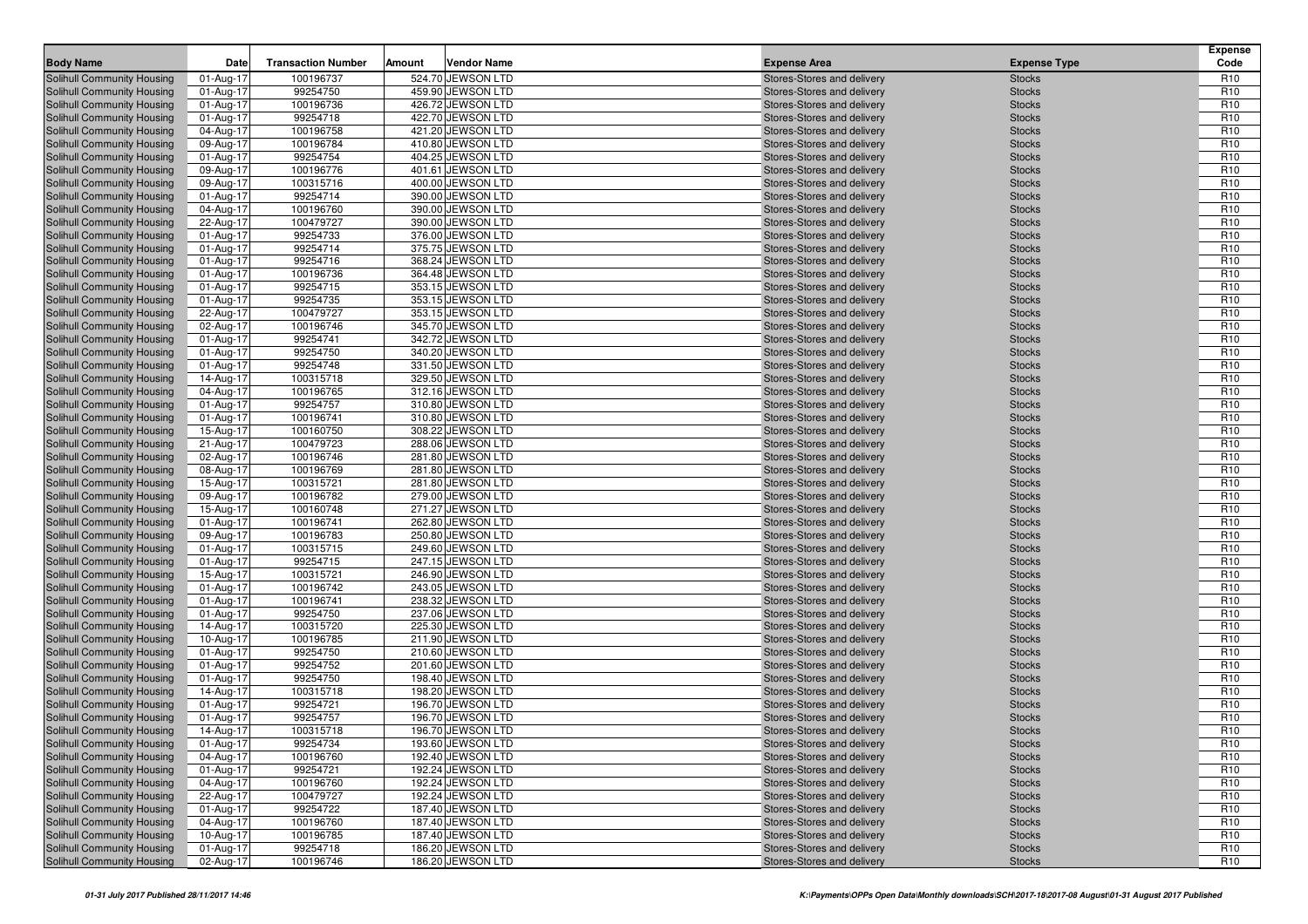| <b>Body Name</b>                                                | Date                   | <b>Transaction Number</b> | Amount | <b>Vendor Name</b>                     | <b>Expense Area</b>                                      | <b>Expense Type</b>            | Expense<br>Code                    |
|-----------------------------------------------------------------|------------------------|---------------------------|--------|----------------------------------------|----------------------------------------------------------|--------------------------------|------------------------------------|
| Solihull Community Housing                                      | 15-Aug-17              | 100315721                 |        | 186.20 JEWSON LTD                      | Stores-Stores and delivery                               | <b>Stocks</b>                  | R <sub>10</sub>                    |
| Solihull Community Housing                                      | 01-Aug-17              | 99254750                  |        | 180.70 JEWSON LTD                      | Stores-Stores and delivery                               | <b>Stocks</b>                  | R <sub>10</sub>                    |
| Solihull Community Housing                                      | 01-Aug-17              | 100196737                 |        | 172.85 JEWSON LTD                      | Stores-Stores and delivery                               | <b>Stocks</b>                  | R <sub>10</sub>                    |
| Solihull Community Housing                                      | 01-Aug-17              | 99254721                  |        | 172.85 JEWSON LTD                      | Stores-Stores and delivery                               | <b>Stocks</b>                  | R <sub>10</sub>                    |
| Solihull Community Housing                                      | 09-Aug-17              | 100196782                 |        | 172.85 JEWSON LTD                      | Stores-Stores and delivery                               | <b>Stocks</b>                  | R <sub>10</sub>                    |
| Solihull Community Housing                                      | 14-Aug-17              | 100315718                 |        | 172.85 JEWSON LTD                      | Stores-Stores and delivery                               | <b>Stocks</b>                  | R <sub>10</sub>                    |
| <b>Solihull Community Housing</b>                               | 22-Aug-17              | 100479727                 |        | 172.85 JEWSON LTD                      | Stores-Stores and delivery                               | <b>Stocks</b>                  | R <sub>10</sub>                    |
| Solihull Community Housing                                      | 01-Aug-17              | 99254715                  |        | 172.20 JEWSON LTD                      | Stores-Stores and delivery                               | <b>Stocks</b>                  | R <sub>10</sub>                    |
| Solihull Community Housing                                      | 09-Aug-17              | 100315716                 |        | 169.50 JEWSON LTD                      | Stores-Stores and delivery                               | <b>Stocks</b>                  | R <sub>10</sub>                    |
| Solihull Community Housing                                      | 04-Aug-17              | 100196763                 |        | 168.20 JEWSON LTD                      | Stores-Stores and delivery                               | <b>Stocks</b>                  | R <sub>10</sub>                    |
| <b>Solihull Community Housing</b>                               | 01-Aug-17              | 99254714                  |        | 167.10 JEWSON LTD                      | Stores-Stores and delivery                               | <b>Stocks</b>                  | R <sub>10</sub>                    |
| <b>Solihull Community Housing</b>                               | 01-Aug-17              | 100315715                 |        | 167.10 JEWSON LTD                      | Stores-Stores and delivery                               | <b>Stocks</b>                  | R <sub>10</sub>                    |
| Solihull Community Housing                                      | 09-Aug-17              | 100196782                 |        | 167.10 JEWSON LTD                      | Stores-Stores and delivery                               | <b>Stocks</b>                  | R <sub>10</sub>                    |
| Solihull Community Housing                                      | 01-Aug-17              | 99254757                  |        | 163.60 JEWSON LTD                      | Stores-Stores and delivery                               | <b>Stocks</b>                  | R <sub>10</sub>                    |
| Solihull Community Housing                                      | 02-Aug-17              | 100196746                 |        | 163.60 JEWSON LTD                      | Stores-Stores and delivery                               | <b>Stocks</b>                  | R <sub>10</sub>                    |
| <b>Solihull Community Housing</b>                               | 14-Aug-17              | 100315718                 |        | 163.60 JEWSON LTD                      | Stores-Stores and delivery                               | <b>Stocks</b>                  | R <sub>10</sub>                    |
| <b>Solihull Community Housing</b>                               | 01-Aug-17              | 99254750                  |        | 163.00 JEWSON LTD                      | Stores-Stores and delivery                               | <b>Stocks</b>                  | R <sub>10</sub>                    |
| Solihull Community Housing                                      | 01-Aug-17              | 100196737                 |        | 162.00 JEWSON LTD                      | Stores-Stores and delivery                               | <b>Stocks</b>                  | R <sub>10</sub>                    |
| Solihull Community Housing                                      | 01-Aug-17              | 99254734                  |        | 162.00 JEWSON LTD                      | Stores-Stores and delivery                               | <b>Stocks</b>                  | R <sub>10</sub>                    |
| Solihull Community Housing                                      | 03-Aug-17              | 100196752                 |        | 162.00 JEWSON LTD                      | Stores-Stores and delivery                               | <b>Stocks</b>                  | R <sub>10</sub>                    |
| <b>Solihull Community Housing</b>                               | 09-Aug-17              | 100196782                 |        | 162.00 JEWSON LTD                      | Stores-Stores and delivery                               | <b>Stocks</b>                  | R <sub>10</sub>                    |
| <b>Solihull Community Housing</b>                               | 16-Aug-17              | 100315724                 |        | 162.00 JEWSON LTD                      | Stores-Stores and delivery                               | <b>Stocks</b>                  | R <sub>10</sub>                    |
| Solihull Community Housing                                      | 02-Aug-17              | 100196746                 |        | 155.84 JEWSON LTD                      | Stores-Stores and delivery                               | <b>Stocks</b>                  | R <sub>10</sub>                    |
| Solihull Community Housing                                      | 01-Aug-17              | 100196736                 |        | 155.82 JEWSON LTD                      | Stores-Stores and delivery                               | <b>Stocks</b>                  | R <sub>10</sub>                    |
| Solihull Community Housing                                      | 03-Aug-17              | 100196752                 |        | 152.01 JEWSON LTD                      | Stores-Stores and delivery                               | <b>Stocks</b>                  | R <sub>10</sub>                    |
| <b>Solihull Community Housing</b>                               | 01-Aug-17              | 100196742                 |        | 150.67 JEWSON LTD                      | Stores-Stores and delivery                               | <b>Stocks</b>                  | R <sub>10</sub>                    |
| <b>Solihull Community Housing</b>                               | 01-Aug-17              | 99254722                  |        | 144.30 JEWSON LTD                      | Stores-Stores and delivery                               | <b>Stocks</b>                  | R <sub>10</sub>                    |
| Solihull Community Housing                                      | 01-Aug-17              | 100196737                 |        | 141.20 JEWSON LTD                      | Stores-Stores and delivery                               | <b>Stocks</b>                  | R <sub>10</sub>                    |
| Solihull Community Housing                                      | 01-Aug-17              | 99254750                  |        | 141.20 JEWSON LTD                      | Stores-Stores and delivery                               | <b>Stocks</b>                  | R <sub>10</sub>                    |
| Solihull Community Housing                                      | 04-Aug-17              | 100196760                 |        | 141.20 JEWSON LTD                      | Stores-Stores and delivery                               | <b>Stocks</b>                  | R <sub>10</sub>                    |
| <b>Solihull Community Housing</b>                               | 15-Aug-17              | 100315721                 |        | 141.20 JEWSON LTD                      | Stores-Stores and delivery                               | <b>Stocks</b>                  | R <sub>10</sub>                    |
| <b>Solihull Community Housing</b>                               | 01-Aug-17              | 99254718                  |        | 140.60 JEWSON LTD                      | Stores-Stores and delivery                               | <b>Stocks</b>                  | R <sub>10</sub>                    |
| Solihull Community Housing                                      | 01-Aug-17              | 99254750                  |        | 131.10 JEWSON LTD                      | Stores-Stores and delivery                               | <b>Stocks</b>                  | R <sub>10</sub><br>R <sub>10</sub> |
| <b>Solihull Community Housing</b><br>Solihull Community Housing | 08-Aug-17<br>01-Aug-17 | 100196769<br>100315715    |        | 131.10 JEWSON LTD<br>130.34 JEWSON LTD | Stores-Stores and delivery<br>Stores-Stores and delivery | <b>Stocks</b><br><b>Stocks</b> | R <sub>10</sub>                    |
| <b>Solihull Community Housing</b>                               | 09-Aug-17              | 100196784                 |        | 127.15 JEWSON LTD                      | Stores-Stores and delivery                               | <b>Stocks</b>                  | R <sub>10</sub>                    |
| Solihull Community Housing                                      | 01-Aug-17              | 100196737                 |        | 126.20 JEWSON LTD                      | Stores-Stores and delivery                               | <b>Stocks</b>                  | R <sub>10</sub>                    |
| Solihull Community Housing                                      | 01-Aug-17              | 100196741                 |        | 126.20 JEWSON LTD                      | Stores-Stores and delivery                               | <b>Stocks</b>                  | R <sub>10</sub>                    |
| <b>Solihull Community Housing</b>                               | 10-Aug-17              | 100196785                 |        | 124.95 JEWSON LTD                      | Stores-Stores and delivery                               | <b>Stocks</b>                  | R <sub>10</sub>                    |
| Solihull Community Housing                                      | 04-Aug-17              | 100196760                 |        | 123.55 JEWSON LTD                      | Stores-Stores and delivery                               | <b>Stocks</b>                  | R <sub>10</sub>                    |
| <b>Solihull Community Housing</b>                               | 03-Aug-17              | 100196752                 |        | 123.48 JEWSON LTD                      | Stores-Stores and delivery                               | <b>Stocks</b>                  | R <sub>10</sub>                    |
| <b>Solihull Community Housing</b>                               | 01-Aug-17              | 100196736                 |        | 120.16 JEWSON LTD                      | Stores-Stores and delivery                               | <b>Stocks</b>                  | R <sub>10</sub>                    |
| Solihull Community Housing                                      | 08-Aug-17              | 100196772                 |        | 120.08 JEWSON LTD                      | Stores-Stores and delivery                               | <b>Stocks</b>                  | R <sub>10</sub>                    |
| <b>Solihull Community Housing</b>                               | 21-Aug-17              | 100479724                 |        | 113.80 JEWSON LTD                      | Stores-Stores and delivery                               | <b>Stocks</b>                  | R <sub>10</sub>                    |
| Solihull Community Housing                                      | 09-Aug-17              | 100196784                 |        | 109.01 JEWSON LTD                      | Stores-Stores and delivery                               | <b>Stocks</b>                  | R <sub>10</sub>                    |
| <b>Solihull Community Housing</b>                               | 01-Aug-17              | 99254714                  |        | 101.10 JEWSON LTD                      | Stores-Stores and delivery                               | <b>Stocks</b>                  | R <sub>10</sub>                    |
| Solihull Community Housing                                      | 01-Aug-17              | 99254714                  |        | 100.75 JEWSON LTD                      | Stores-Stores and delivery                               | <b>Stocks</b>                  | R <sub>10</sub>                    |
| Solihull Community Housing                                      | 04-Aug-17              | 100196760                 |        | 100.75 JEWSON LTD                      | Stores-Stores and delivery                               | <b>Stocks</b>                  | R <sub>10</sub>                    |
| <b>Solihull Community Housing</b>                               | 08-Aug-17              | 100196772                 |        | 100.50 JEWSON LTD                      | Stores-Stores and delivery                               | <b>Stocks</b>                  | R <sub>10</sub>                    |
| Solihull Community Housing                                      | 08-Aug-17              | 100196769                 |        | 100.00 JEWSON LTD                      | Stores-Stores and delivery                               | <b>Stocks</b>                  | R <sub>10</sub>                    |
| Solihull Community Housing                                      | 01-Aug-17              | 99254718                  |        | 99.45 JEWSON LTD                       | Stores-Stores and delivery                               | <b>Stocks</b>                  | R <sub>10</sub>                    |
| Solihull Community Housing                                      | 01-Aug-17              | 100196737                 |        | 97.50 JEWSON LTD                       | Stores-Stores and delivery                               | <b>Stocks</b>                  | R <sub>10</sub>                    |
| Solihull Community Housing                                      | 01-Aug-17              | 100315715                 |        | 97.50 JEWSON LTD                       | Stores-Stores and delivery                               | <b>Stocks</b>                  | R <sub>10</sub>                    |
| Solihull Community Housing                                      | 01-Aug-17              | 99254714                  |        | 97.20 JEWSON LTD                       | Stores-Stores and delivery                               | <b>Stocks</b>                  | R <sub>10</sub>                    |
| Solihull Community Housing                                      | 04-Aug-17              | 100196760                 |        | 97.20 JEWSON LTD                       | Stores-Stores and delivery                               | <b>Stocks</b>                  | <b>R10</b>                         |
| Solihull Community Housing                                      | 16-Aug-17              | 100315724                 |        | 97.20 JEWSON LTD                       | Stores-Stores and delivery                               | <b>Stocks</b>                  | R <sub>10</sub>                    |
| Solihull Community Housing                                      | 01-Aug-17              | 99254718                  |        | 97.00 JEWSON LTD                       | Stores-Stores and delivery                               | <b>Stocks</b>                  | R <sub>10</sub>                    |
| Solihull Community Housing                                      | 01-Aug-17              | 99254721                  |        | 97.00 JEWSON LTD                       | Stores-Stores and delivery                               | <b>Stocks</b>                  | R <sub>10</sub>                    |
| Solihull Community Housing                                      | 01-Aug-17              | 99254750                  |        | 96.85 JEWSON LTD                       | Stores-Stores and delivery                               | <b>Stocks</b>                  | R <sub>10</sub>                    |
| Solihull Community Housing                                      | 01-Aug-17              | 99254715                  |        | 94.80 JEWSON LTD                       | Stores-Stores and delivery                               | <b>Stocks</b>                  | R <sub>10</sub>                    |
| Solihull Community Housing                                      | 01-Aug-17              | 100315715                 |        | 94.80 JEWSON LTD                       | Stores-Stores and delivery                               | <b>Stocks</b>                  | R <sub>10</sub>                    |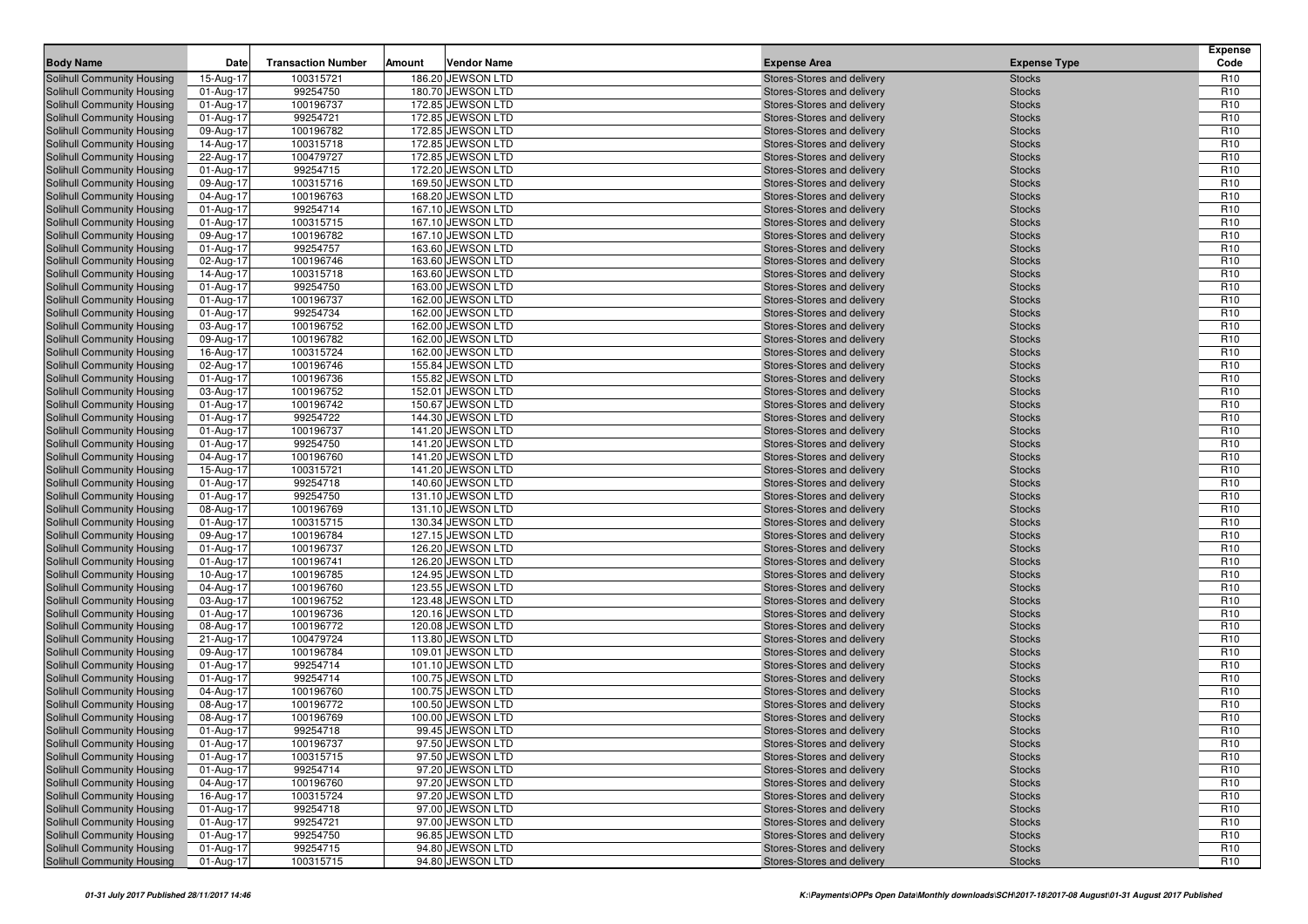| <b>Body Name</b>                                         | Date                   | <b>Transaction Number</b> | Amount | <b>Vendor Name</b>                   | <b>Expense Area</b>                                      | <b>Expense Type</b>            | Expense<br>Code                    |
|----------------------------------------------------------|------------------------|---------------------------|--------|--------------------------------------|----------------------------------------------------------|--------------------------------|------------------------------------|
| Solihull Community Housing                               | 02-Aug-17              | 100196746                 |        | 93.90 JEWSON LTD                     | Stores-Stores and delivery                               | <b>Stocks</b>                  | R <sub>10</sub>                    |
| Solihull Community Housing                               | 21-Aug-17              | 100479724                 |        | 93.90 JEWSON LTD                     | Stores-Stores and delivery                               | <b>Stocks</b>                  | R <sub>10</sub>                    |
| Solihull Community Housing                               | 01-Aug-17              | 99254742                  |        | 93.70 JEWSON LTD                     | Stores-Stores and delivery                               | <b>Stocks</b>                  | R <sub>10</sub>                    |
| Solihull Community Housing                               | 01-Aug-17              | 99254750                  |        | 93.60 JEWSON LTD                     | Stores-Stores and delivery                               | <b>Stocks</b>                  | R <sub>10</sub>                    |
| Solihull Community Housing                               | 02-Aug-17              | 100196746                 |        | 92.80 JEWSON LTD                     | Stores-Stores and delivery                               | <b>Stocks</b>                  | R <sub>10</sub>                    |
| Solihull Community Housing                               | 01-Aug-17              | 99254718                  |        | 92.00 JEWSON LTD                     | Stores-Stores and delivery                               | <b>Stocks</b>                  | R <sub>10</sub>                    |
| <b>Solihull Community Housing</b>                        | 01-Aug-17              | 99254742                  |        | 90.00 JEWSON LTD                     | Stores-Stores and delivery                               | <b>Stocks</b>                  | R <sub>10</sub>                    |
| Solihull Community Housing                               | 01-Aug-17              | 99254742                  |        | 89.58 JEWSON LTD                     | Stores-Stores and delivery                               | <b>Stocks</b>                  | R <sub>10</sub>                    |
| Solihull Community Housing                               | 08-Aug-17              | 100196772                 |        | 89.58 JEWSON LTD                     | Stores-Stores and delivery                               | <b>Stocks</b>                  | R <sub>10</sub>                    |
| Solihull Community Housing                               | 16-Aug-17              | 100315724                 |        | 89.50 JEWSON LTD                     | Stores-Stores and delivery                               | <b>Stocks</b>                  | R <sub>10</sub>                    |
| <b>Solihull Community Housing</b>                        | 08-Aug-17              | 100196769                 |        | 86.30 JEWSON LTD                     | Stores-Stores and delivery                               | <b>Stocks</b>                  | R <sub>10</sub>                    |
| <b>Solihull Community Housing</b>                        | 21-Aug-17              | 100479724                 |        | 85.50 JEWSON LTD                     | Stores-Stores and delivery                               | <b>Stocks</b>                  | R <sub>10</sub>                    |
| Solihull Community Housing                               | 09-Aug-17              | 100196782                 |        | 84.60 JEWSON LTD                     | Stores-Stores and delivery                               | <b>Stocks</b>                  | R <sub>10</sub>                    |
| Solihull Community Housing                               | 01-Aug-17              | 100196737                 |        | 84.36 JEWSON LTD                     | Stores-Stores and delivery                               | <b>Stocks</b>                  | R <sub>10</sub>                    |
| Solihull Community Housing                               | 14-Aug-17              | 100315718                 |        | 84.30 JEWSON LTD                     | Stores-Stores and delivery                               | <b>Stocks</b>                  | R <sub>10</sub>                    |
| <b>Solihull Community Housing</b>                        | 02-Aug-17              | 100196746                 |        | 83.40 JEWSON LTD                     | Stores-Stores and delivery                               | <b>Stocks</b>                  | R <sub>10</sub>                    |
| <b>Solihull Community Housing</b>                        | 14-Aug-17              | 100315718                 |        | 82.80 JEWSON LTD                     | Stores-Stores and delivery                               | <b>Stocks</b>                  | R <sub>10</sub>                    |
| Solihull Community Housing                               | 14-Aug-17              | 100315720                 |        | 82.80 JEWSON LTD                     | Stores-Stores and delivery                               | <b>Stocks</b>                  | R <sub>10</sub>                    |
| <b>Solihull Community Housing</b>                        | 01-Aug-17              | 99254714                  |        | 81.90 JEWSON LTD                     | Stores-Stores and delivery                               | <b>Stocks</b>                  | R <sub>10</sub>                    |
| Solihull Community Housing                               | 01-Aug-17              | 99254715                  |        | 81.75 JEWSON LTD                     | Stores-Stores and delivery                               | <b>Stocks</b>                  | R <sub>10</sub>                    |
| <b>Solihull Community Housing</b>                        | 01-Aug-17              | 99254718                  |        | 81.60 JEWSON LTD                     | Stores-Stores and delivery                               | <b>Stocks</b>                  | R <sub>10</sub>                    |
| <b>Solihull Community Housing</b>                        | 02-Aug-17              | 100196746                 |        | 81.50 JEWSON LTD                     | Stores-Stores and delivery                               | <b>Stocks</b>                  | R <sub>10</sub>                    |
| Solihull Community Housing                               | 01-Aug-17              | 99254735                  |        | 81.20 JEWSON LTD                     | Stores-Stores and delivery                               | <b>Stocks</b>                  | R <sub>10</sub>                    |
| Solihull Community Housing                               | 01-Aug-17              | 100315715                 |        | 81.20 JEWSON LTD                     | Stores-Stores and delivery                               | <b>Stocks</b>                  | R <sub>10</sub>                    |
| Solihull Community Housing                               | 01-Aug-17              | 99254734                  |        | 78.75 JEWSON LTD                     | Stores-Stores and delivery                               | <b>Stocks</b>                  | R <sub>10</sub>                    |
| <b>Solihull Community Housing</b>                        | 22-Aug-17              | 100479727                 |        | 78.75 JEWSON LTD                     | Stores-Stores and delivery                               | <b>Stocks</b>                  | R <sub>10</sub>                    |
| Solihull Community Housing                               | 03-Aug-17              | 100196752                 |        | 78.00 JEWSON LTD                     | Stores-Stores and delivery                               | <b>Stocks</b>                  | R <sub>10</sub>                    |
| Solihull Community Housing                               | 03-Aug-17              | 100196752                 |        | 76.80 JEWSON LTD                     | Stores-Stores and delivery                               | <b>Stocks</b>                  | R <sub>10</sub>                    |
| Solihull Community Housing                               | 01-Aug-17              | 100196741                 |        | 75.60 JEWSON LTD                     | Stores-Stores and delivery                               | <b>Stocks</b>                  | R <sub>10</sub>                    |
| Solihull Community Housing                               | 14-Aug-17              | 100315718                 |        | 75.00 JEWSON LTD                     | Stores-Stores and delivery                               | <b>Stocks</b>                  | R <sub>10</sub>                    |
| <b>Solihull Community Housing</b>                        | 22-Aug-17              | 100479727                 |        | 75.00 JEWSON LTD                     | Stores-Stores and delivery                               | <b>Stocks</b>                  | R <sub>10</sub>                    |
| <b>Solihull Community Housing</b>                        | 01-Aug-17              | 100196737                 |        | 73.80 JEWSON LTD                     | Stores-Stores and delivery                               | <b>Stocks</b>                  | R <sub>10</sub>                    |
| Solihull Community Housing                               | 01-Aug-17              | 99254757                  |        | 73.80 JEWSON LTD                     | Stores-Stores and delivery                               | <b>Stocks</b>                  | R <sub>10</sub><br>R <sub>10</sub> |
| Solihull Community Housing<br>Solihull Community Housing | 09-Aug-17<br>16-Aug-17 | 100196782<br>100315724    |        | 73.80 JEWSON LTD<br>73.80 JEWSON LTD | Stores-Stores and delivery<br>Stores-Stores and delivery | <b>Stocks</b><br><b>Stocks</b> | R <sub>10</sub>                    |
| <b>Solihull Community Housing</b>                        | 21-Aug-17              | 100479724                 |        | 73.80 JEWSON LTD                     | Stores-Stores and delivery                               | <b>Stocks</b>                  | R <sub>10</sub>                    |
| <b>Solihull Community Housing</b>                        | 08-Aug-17              | 100196772                 |        | 73.50 JEWSON LTD                     | Stores-Stores and delivery                               | <b>Stocks</b>                  | R <sub>10</sub>                    |
| Solihull Community Housing                               | 01-Aug-17              | 100196737                 |        | 72.48 JEWSON LTD                     | Stores-Stores and delivery                               | <b>Stocks</b>                  | R <sub>10</sub>                    |
| Solihull Community Housing                               | 02-Aug-17              | 100196746                 |        | 71.85 JEWSON LTD                     | Stores-Stores and delivery                               | <b>Stocks</b>                  | R <sub>10</sub>                    |
| Solihull Community Housing                               | 14-Aug-17              | 100315718                 |        | 71.70 JEWSON LTD                     | Stores-Stores and delivery                               | <b>Stocks</b>                  | R <sub>10</sub>                    |
| <b>Solihull Community Housing</b>                        | 08-Aug-17              | 100196772                 |        | 71.50 JEWSON LTD                     | <b>Stores-Stores and delivery</b>                        | <b>Stocks</b>                  | R <sub>10</sub>                    |
| <b>Solihull Community Housing</b>                        | 21-Aug-17              | 100479724                 |        | 71.50 JEWSON LTD                     | Stores-Stores and delivery                               | <b>Stocks</b>                  | R <sub>10</sub>                    |
| Solihull Community Housing                               | 01-Aug-17              | 99254757                  |        | 71.30 JEWSON LTD                     | Stores-Stores and delivery                               | <b>Stocks</b>                  | R <sub>10</sub>                    |
| Solihull Community Housing                               | 02-Aug-17              | 100196746                 |        | 71.30 JEWSON LTD                     | Stores-Stores and delivery                               | <b>Stocks</b>                  | R <sub>10</sub>                    |
| Solihull Community Housing                               | 14-Aug-17              | 100315718                 |        | 71.30 JEWSON LTD                     | Stores-Stores and delivery                               | <b>Stocks</b>                  | R <sub>10</sub>                    |
| <b>Solihull Community Housing</b>                        | 01-Aug-17              | 99254757                  |        | 71.04 JEWSON LTD                     | <b>Stores-Stores and delivery</b>                        | <b>Stocks</b>                  | R <sub>10</sub>                    |
| Solihull Community Housing                               | 02-Aug-17              | 100196746                 |        | 71.04 JEWSON LTD                     | Stores-Stores and delivery                               | <b>Stocks</b>                  | R <sub>10</sub>                    |
| Solihull Community Housing                               | 01-Aug-17              | 99254721                  |        | 69.92 JEWSON LTD                     | Stores-Stores and delivery                               | <b>Stocks</b>                  | R <sub>10</sub>                    |
| Solihull Community Housing                               | 01-Aug-17              | 99254715                  |        | 69.00 JEWSON LTD                     | Stores-Stores and delivery                               | <b>Stocks</b>                  | R <sub>10</sub>                    |
| Solihull Community Housing                               | 01-Aug-17              | 99254718                  |        | 69.00 JEWSON LTD                     | Stores-Stores and delivery                               | <b>Stocks</b>                  | R <sub>10</sub>                    |
| Solihull Community Housing                               | 01-Aug-17              | 99254757                  |        | 69.00 JEWSON LTD                     | Stores-Stores and delivery                               | <b>Stocks</b>                  | R <sub>10</sub>                    |
| Solihull Community Housing                               | 08-Aug-17              | 100196772                 |        | 69.00 JEWSON LTD                     | Stores-Stores and delivery                               | <b>Stocks</b>                  | R <sub>10</sub>                    |
| Solihull Community Housing                               | 21-Aug-17              | 100479724                 |        | 69.00 JEWSON LTD                     | Stores-Stores and delivery                               | <b>Stocks</b>                  | R <sub>10</sub>                    |
| Solihull Community Housing                               | 01-Aug-17              | 100315715                 |        | 68.40 JEWSON LTD                     | Stores-Stores and delivery                               | <b>Stocks</b>                  | R <sub>10</sub>                    |
| Solihull Community Housing                               | 01-Aug-17              | 99254757                  |        | 67.35 JEWSON LTD                     | Stores-Stores and delivery                               | <b>Stocks</b>                  | R <sub>10</sub>                    |
| Solihull Community Housing                               | 03-Aug-17              | 100196752                 |        | 67.35 JEWSON LTD                     | Stores-Stores and delivery                               | <b>Stocks</b>                  | R <sub>10</sub>                    |
| Solihull Community Housing                               | 01-Aug-17              | 99254750                  |        | 67.20 JEWSON LTD                     | Stores-Stores and delivery                               | <b>Stocks</b>                  | R <sub>10</sub>                    |
| Solihull Community Housing                               | 01-Aug-17              | 99254718                  |        | 66.80 JEWSON LTD                     | Stores-Stores and delivery                               | <b>Stocks</b>                  | R <sub>10</sub>                    |
| Solihull Community Housing                               | 01-Aug-17              | 99254714                  |        | 66.54 JEWSON LTD                     | Stores-Stores and delivery                               | <b>Stocks</b>                  | R <sub>10</sub>                    |
| Solihull Community Housing                               | 09-Aug-17              | 100196782                 |        | 65.00 JEWSON LTD                     | Stores-Stores and delivery                               | <b>Stocks</b>                  | R <sub>10</sub>                    |
| Solihull Community Housing                               | 16-Aug-17              | 100315724                 |        | 65.00 JEWSON LTD                     | Stores-Stores and delivery                               | Stocks                         | R <sub>10</sub>                    |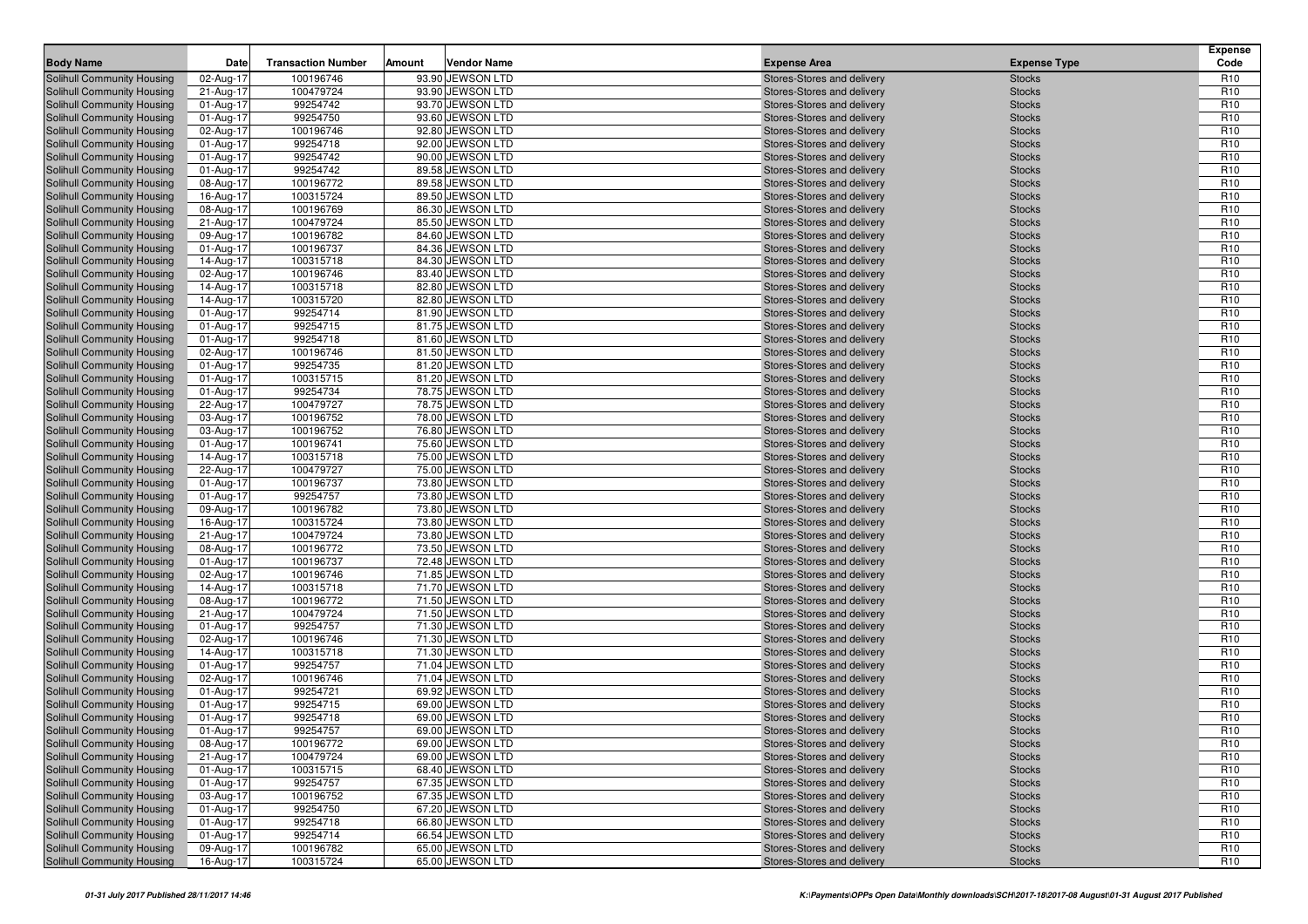| <b>Body Name</b>                                                | Date                   | <b>Transaction Number</b> | Amount | <b>Vendor Name</b>                   | <b>Expense Area</b>                                      | <b>Expense Type</b>            | Expense<br>Code                    |
|-----------------------------------------------------------------|------------------------|---------------------------|--------|--------------------------------------|----------------------------------------------------------|--------------------------------|------------------------------------|
| Solihull Community Housing                                      | 01-Aug-17              | 99254757                  |        | 64.29 JEWSON LTD                     | Stores-Stores and delivery                               | <b>Stocks</b>                  | R <sub>10</sub>                    |
| Solihull Community Housing                                      | 10-Aug-17              | 100196785                 |        | 64.29 JEWSON LTD                     | Stores-Stores and delivery                               | <b>Stocks</b>                  | R <sub>10</sub>                    |
| Solihull Community Housing                                      | 01-Aug-17              | 99254714                  |        | 63.90 JEWSON LTD                     | Stores-Stores and delivery                               | <b>Stocks</b>                  | R <sub>10</sub>                    |
| Solihull Community Housing                                      | 03-Aug-17              | 100196752                 |        | 63.90 JEWSON LTD                     | Stores-Stores and delivery                               | <b>Stocks</b>                  | R <sub>10</sub>                    |
| Solihull Community Housing                                      | 14-Aug-17              | 100315718                 |        | 63.84 JEWSON LTD                     | Stores-Stores and delivery                               | <b>Stocks</b>                  | R <sub>10</sub>                    |
| Solihull Community Housing                                      | 01-Aug-17              | 99254718                  |        | 63.10 JEWSON LTD                     | Stores-Stores and delivery                               | <b>Stocks</b>                  | R <sub>10</sub>                    |
| <b>Solihull Community Housing</b>                               | 09-Aug-17              | 100196782                 |        | 62.90 JEWSON LTD                     | Stores-Stores and delivery                               | <b>Stocks</b>                  | R <sub>10</sub>                    |
| <b>Solihull Community Housing</b>                               | 01-Aug-17              | 100196736                 |        | 62.79 JEWSON LTD                     | Stores-Stores and delivery                               | <b>Stocks</b>                  | R <sub>10</sub>                    |
| Solihull Community Housing                                      | 01-Aug-17              | 99254718                  |        | 62.40 JEWSON LTD                     | Stores-Stores and delivery                               | <b>Stocks</b>                  | R <sub>10</sub>                    |
| Solihull Community Housing                                      | 01-Aug-17              | 100196742                 |        | 62.40 JEWSON LTD                     | Stores-Stores and delivery                               | <b>Stocks</b>                  | R <sub>10</sub>                    |
| <b>Solihull Community Housing</b>                               | 08-Aug-17              | 100196772                 |        | 62.40 JEWSON LTD                     | Stores-Stores and delivery                               | <b>Stocks</b>                  | R <sub>10</sub>                    |
| <b>Solihull Community Housing</b>                               | 01-Aug-17              | 99254715                  |        | 62.10 JEWSON LTD                     | Stores-Stores and delivery                               | <b>Stocks</b>                  | R <sub>10</sub>                    |
| Solihull Community Housing                                      | 16-Aug-17              | 100315724                 |        | 61.72 JEWSON LTD                     | Stores-Stores and delivery                               | <b>Stocks</b>                  | R <sub>10</sub>                    |
| Solihull Community Housing                                      | 15-Aug-17              | 100315721                 |        | 61.40 JEWSON LTD                     | Stores-Stores and delivery                               | <b>Stocks</b>                  | R <sub>10</sub>                    |
| Solihull Community Housing                                      | 01-Aug-17              | 99254757                  |        | 61.39 JEWSON LTD                     | Stores-Stores and delivery                               | <b>Stocks</b>                  | R <sub>10</sub>                    |
| <b>Solihull Community Housing</b>                               | 10-Aug-17              | 100196785                 |        | 60.40 JEWSON LTD                     | Stores-Stores and delivery                               | <b>Stocks</b>                  | R <sub>10</sub>                    |
| <b>Solihull Community Housing</b>                               | 01-Aug-17              | 100315715                 |        | 60.10 JEWSON LTD                     | Stores-Stores and delivery                               | <b>Stocks</b>                  | R <sub>10</sub>                    |
| Solihull Community Housing                                      | 02-Aug-17              | 100196746                 |        | 59.36 JEWSON LTD                     | Stores-Stores and delivery                               | <b>Stocks</b>                  | R <sub>10</sub>                    |
| <b>Solihull Community Housing</b>                               | 10-Aug-17              | 100196785                 |        | 58.40 JEWSON LTD                     | Stores-Stores and delivery                               | <b>Stocks</b>                  | R <sub>10</sub>                    |
| Solihull Community Housing                                      | 22-Aug-17              | 100479727                 |        | 58.40 JEWSON LTD                     | Stores-Stores and delivery                               | <b>Stocks</b>                  | R <sub>10</sub>                    |
| <b>Solihull Community Housing</b>                               | 14-Aug-17              | 100315718                 |        | 57.90 JEWSON LTD                     | Stores-Stores and delivery                               | <b>Stocks</b>                  | R <sub>10</sub>                    |
| <b>Solihull Community Housing</b>                               | 04-Aug-17              | 100196760                 |        | 56.84 JEWSON LTD                     | Stores-Stores and delivery                               | <b>Stocks</b>                  | R <sub>10</sub>                    |
| Solihull Community Housing                                      | 01-Aug-17              | 99254714                  |        | 56.50 JEWSON LTD                     | Stores-Stores and delivery                               | <b>Stocks</b>                  | R <sub>10</sub>                    |
| Solihull Community Housing                                      | 01-Aug-17              | 99254742                  |        | 56.50 JEWSON LTD                     | Stores-Stores and delivery                               | <b>Stocks</b>                  | R <sub>10</sub>                    |
| Solihull Community Housing                                      | 08-Aug-17              | 100196769                 |        | 56.50 JEWSON LTD                     | Stores-Stores and delivery                               | <b>Stocks</b>                  | R <sub>10</sub>                    |
| <b>Solihull Community Housing</b>                               | 01-Aug-17              | 99254715                  |        | 56.00 JEWSON LTD                     | Stores-Stores and delivery                               | <b>Stocks</b>                  | R <sub>10</sub>                    |
| Solihull Community Housing                                      | 16-Aug-17              | 100315724                 |        | 56.00 JEWSON LTD                     | Stores-Stores and delivery                               | <b>Stocks</b>                  | R <sub>10</sub>                    |
| Solihull Community Housing                                      | 01-Aug-17              | 100196737                 |        | 55.60 JEWSON LTD                     | Stores-Stores and delivery                               | <b>Stocks</b>                  | R <sub>10</sub>                    |
| Solihull Community Housing                                      | 21-Aug-17              | 100479724                 |        | 55.60 JEWSON LTD                     | Stores-Stores and delivery                               | <b>Stocks</b>                  | R <sub>10</sub>                    |
| Solihull Community Housing<br><b>Solihull Community Housing</b> | 21-Aug-17              | 100479724<br>100196772    |        | 55.60 JEWSON LTD<br>54.80 JEWSON LTD | Stores-Stores and delivery                               | <b>Stocks</b>                  | R <sub>10</sub><br>R <sub>10</sub> |
| <b>Solihull Community Housing</b>                               | 08-Aug-17<br>15-Aug-17 | 100315721                 |        | 54.60 JEWSON LTD                     | Stores-Stores and delivery<br>Stores-Stores and delivery | <b>Stocks</b><br><b>Stocks</b> | R <sub>10</sub>                    |
| Solihull Community Housing                                      | 10-Aug-17              | 100196785                 |        | 53.15 JEWSON LTD                     | Stores-Stores and delivery                               | <b>Stocks</b>                  | R <sub>10</sub>                    |
| Solihull Community Housing                                      | 01-Aug-17              | 99254721                  |        | 51.40 JEWSON LTD                     | Stores-Stores and delivery                               | <b>Stocks</b>                  | R <sub>10</sub>                    |
| Solihull Community Housing                                      | 01-Aug-17              | 100315715                 |        | 50.76 JEWSON LTD                     | Stores-Stores and delivery                               | <b>Stocks</b>                  | R <sub>10</sub>                    |
| <b>Solihull Community Housing</b>                               | 14-Aug-17              | 100315718                 |        | 50.60 JEWSON LTD                     | Stores-Stores and delivery                               | <b>Stocks</b>                  | R <sub>10</sub>                    |
| <b>Solihull Community Housing</b>                               | 01-Aug-17              | 100315715                 |        | 50.04 JEWSON LTD                     | Stores-Stores and delivery                               | <b>Stocks</b>                  | R <sub>10</sub>                    |
| Solihull Community Housing                                      | 08-Aug-17              | 100196772                 |        | 49.74 JEWSON LTD                     | Stores-Stores and delivery                               | <b>Stocks</b>                  | R <sub>10</sub>                    |
| Solihull Community Housing                                      | 04-Aug-17              | 100196760                 |        | 48.90 JEWSON LTD                     | Stores-Stores and delivery                               | <b>Stocks</b>                  | R <sub>10</sub>                    |
| Solihull Community Housing                                      | 10-Aug-17              | 100196785                 |        | 48.70 JEWSON LTD                     | Stores-Stores and delivery                               | <b>Stocks</b>                  | R <sub>10</sub>                    |
| <b>Solihull Community Housing</b>                               | 01-Aug-17              | 99254718                  |        | 48.00 JEWSON LTD                     | <b>Stores-Stores and delivery</b>                        | <b>Stocks</b>                  | R <sub>10</sub>                    |
| <b>Solihull Community Housing</b>                               | 02-Aug-17              | 100196746                 |        | 48.00 JEWSON LTD                     | Stores-Stores and delivery                               | <b>Stocks</b>                  | R <sub>10</sub>                    |
| Solihull Community Housing                                      | 10-Aug-17              | 100196785                 |        | 48.00 JEWSON LTD                     | Stores-Stores and delivery                               | <b>Stocks</b>                  | R <sub>10</sub>                    |
| Solihull Community Housing                                      | 22-Aug-17              | 100479727                 |        | 48.00 JEWSON LTD                     | Stores-Stores and delivery                               | <b>Stocks</b>                  | R <sub>10</sub>                    |
| Solihull Community Housing                                      | 01-Aug-17              | 100315715                 |        | 46.95 JEWSON LTD                     | Stores-Stores and delivery                               | <b>Stocks</b>                  | R <sub>10</sub>                    |
| <b>Solihull Community Housing</b>                               | 01-Aug-17              | 99254714                  |        | 46.80 JEWSON LTD                     | Stores-Stores and delivery                               | <b>Stocks</b>                  | R <sub>10</sub>                    |
| Solihull Community Housing                                      | 01-Aug-17              | 99254715                  |        | 46.70 JEWSON LTD                     | Stores-Stores and delivery                               | <b>Stocks</b>                  | R <sub>10</sub>                    |
| Solihull Community Housing                                      | 01-Aug-17              | 99254742                  |        | 46.70 JEWSON LTD                     | Stores-Stores and delivery                               | <b>Stocks</b>                  | R <sub>10</sub>                    |
| Solihull Community Housing                                      | 01-Aug-17              | 99254715                  |        | 46.40 JEWSON LTD                     | Stores-Stores and delivery                               | <b>Stocks</b>                  | R <sub>10</sub>                    |
| Solihull Community Housing                                      | 01-Aug-17              | 99254750                  |        | 46.40 JEWSON LTD                     | Stores-Stores and delivery                               | <b>Stocks</b>                  | R <sub>10</sub>                    |
| Solihull Community Housing                                      | 01-Aug-17              | 100315715                 |        | 46.20 JEWSON LTD                     | Stores-Stores and delivery                               | <b>Stocks</b>                  | R <sub>10</sub>                    |
| Solihull Community Housing                                      | 01-Aug-17              | 99254714                  |        | 46.00 JEWSON LTD                     | Stores-Stores and delivery                               | <b>Stocks</b>                  | R <sub>10</sub>                    |
| Solihull Community Housing                                      | 01-Aug-17              | 100315715                 |        | 43.28 JEWSON LTD                     | Stores-Stores and delivery                               | <b>Stocks</b>                  | R <sub>10</sub>                    |
| Solihull Community Housing                                      | 02-Aug-17              | 100196746                 |        | 43.20 JEWSON LTD                     | Stores-Stores and delivery                               | <b>Stocks</b>                  | R <sub>10</sub>                    |
| Solihull Community Housing                                      | 01-Aug-17              | 99254752<br>99254715      |        | 43.01 JEWSON LTD                     | Stores-Stores and delivery                               | <b>Stocks</b>                  | R <sub>10</sub>                    |
| Solihull Community Housing                                      | 01-Aug-17              |                           |        | 43.00 JEWSON LTD                     | Stores-Stores and delivery                               | <b>Stocks</b>                  | R <sub>10</sub>                    |
| Solihull Community Housing                                      | 01-Aug-17              | 99254757                  |        | 43.00 JEWSON LTD                     | Stores-Stores and delivery                               | <b>Stocks</b>                  | R <sub>10</sub>                    |
| Solihull Community Housing<br>Solihull Community Housing        | 02-Aug-17              | 100196746<br>100315724    |        | 43.00 JEWSON LTD<br>43.00 JEWSON LTD | Stores-Stores and delivery<br>Stores-Stores and delivery | <b>Stocks</b><br><b>Stocks</b> | R <sub>10</sub><br>R <sub>10</sub> |
| Solihull Community Housing                                      | 16-Aug-17<br>01-Aug-17 | 100315715                 |        | 41.73 JEWSON LTD                     | Stores-Stores and delivery                               | <b>Stocks</b>                  | R <sub>10</sub>                    |
| Solihull Community Housing                                      | 01-Aug-17              | 99254715                  |        | 41.25 JEWSON LTD                     | Stores-Stores and delivery                               | Stocks                         | R <sub>10</sub>                    |
|                                                                 |                        |                           |        |                                      |                                                          |                                |                                    |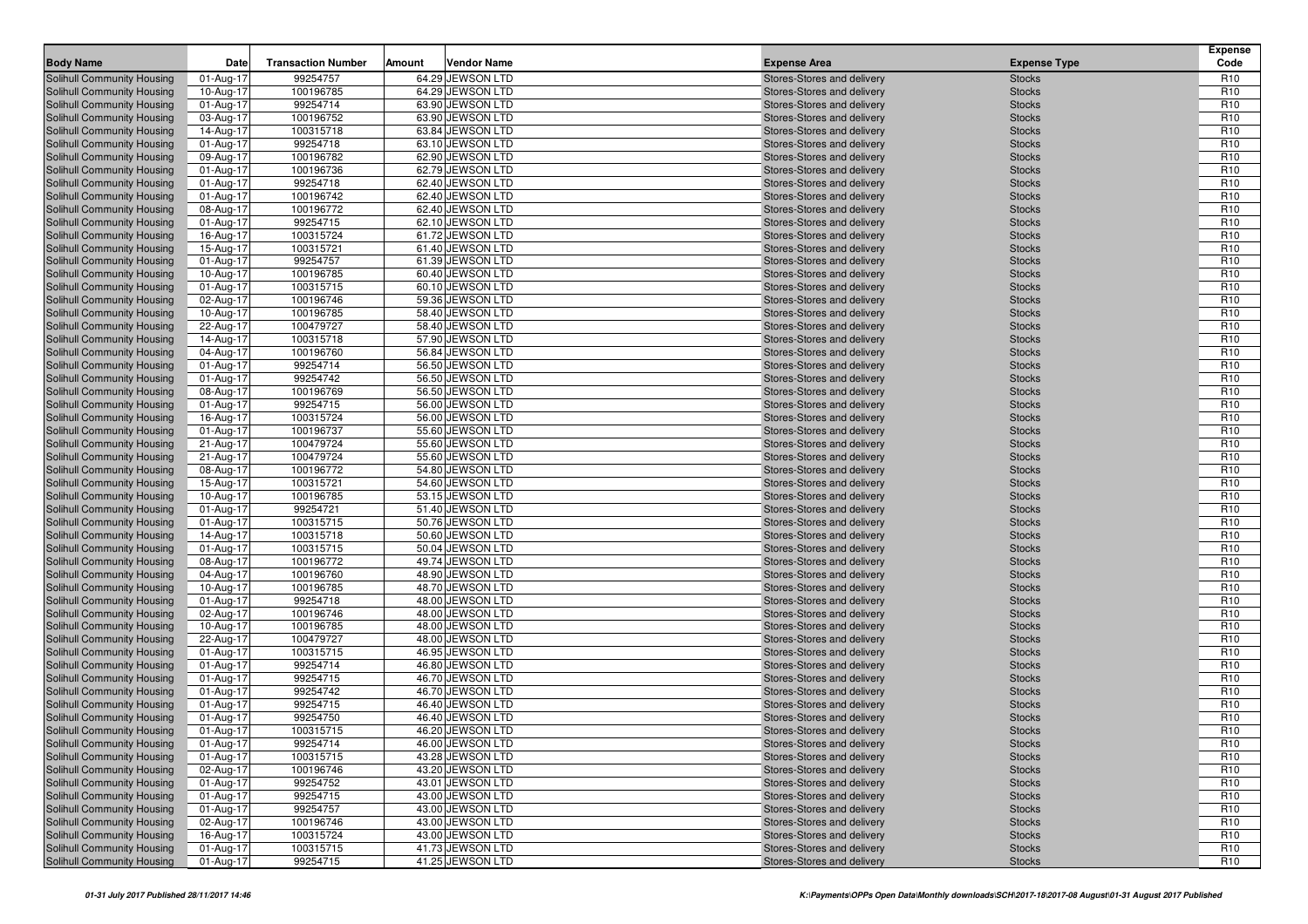| <b>Body Name</b>                                         | Date                   | <b>Transaction Number</b> | Amount | <b>Vendor Name</b>                   | <b>Expense Area</b>                                      | <b>Expense Type</b>            | Expense<br>Code                    |
|----------------------------------------------------------|------------------------|---------------------------|--------|--------------------------------------|----------------------------------------------------------|--------------------------------|------------------------------------|
| Solihull Community Housing                               | 01-Aug-17              | 99254757                  |        | 39.40 JEWSON LTD                     | Stores-Stores and delivery                               | <b>Stocks</b>                  | R <sub>10</sub>                    |
| Solihull Community Housing                               | 01-Aug-17              | 100315715                 |        | 39.30 JEWSON LTD                     | Stores-Stores and delivery                               | <b>Stocks</b>                  | R <sub>10</sub>                    |
| Solihull Community Housing                               | 01-Aug-17              | 99254734                  |        | 38.67 JEWSON LTD                     | Stores-Stores and delivery                               | <b>Stocks</b>                  | R <sub>10</sub>                    |
| Solihull Community Housing                               | 01-Aug-17              | 100315715                 |        | 38.67 JEWSON LTD                     | Stores-Stores and delivery                               | <b>Stocks</b>                  | R <sub>10</sub>                    |
| Solihull Community Housing                               | 04-Aug-17              | 100196760                 |        | 38.67 JEWSON LTD                     | Stores-Stores and delivery                               | <b>Stocks</b>                  | R <sub>10</sub>                    |
| Solihull Community Housing                               | 08-Aug-17              | 100196769                 |        | 38.67 JEWSON LTD                     | Stores-Stores and delivery                               | <b>Stocks</b>                  | R <sub>10</sub>                    |
| <b>Solihull Community Housing</b>                        | 10-Aug-17              | 100196785                 |        | 38.67 JEWSON LTD                     | Stores-Stores and delivery                               | <b>Stocks</b>                  | R <sub>10</sub>                    |
| <b>Solihull Community Housing</b>                        | 01-Aug-17              | 99254715                  |        | 38.20 JEWSON LTD                     | Stores-Stores and delivery                               | <b>Stocks</b>                  | R <sub>10</sub>                    |
| Solihull Community Housing                               | 21-Aug-17              | 100479724                 |        | 38.20 JEWSON LTD                     | Stores-Stores and delivery                               | <b>Stocks</b>                  | R <sub>10</sub>                    |
| Solihull Community Housing                               | 01-Aug-17              | 99254721                  |        | 38.10 JEWSON LTD                     | Stores-Stores and delivery                               | <b>Stocks</b>                  | R <sub>10</sub>                    |
| <b>Solihull Community Housing</b>                        | 22-Aug-17              | 100479727                 |        | 38.10 JEWSON LTD                     | Stores-Stores and delivery                               | <b>Stocks</b>                  | R <sub>10</sub>                    |
| <b>Solihull Community Housing</b>                        | 01-Aug-17              | 99254714                  |        | 36.66 JEWSON LTD                     | Stores-Stores and delivery                               | <b>Stocks</b>                  | R <sub>10</sub>                    |
| Solihull Community Housing                               | 21-Aug-17              | 100479724                 |        | 36.30 JEWSON LTD                     | Stores-Stores and delivery                               | <b>Stocks</b>                  | R <sub>10</sub>                    |
| Solihull Community Housing                               | 15-Aug-17              | 100315721                 |        | 36.10 JEWSON LTD                     | Stores-Stores and delivery                               | <b>Stocks</b>                  | R <sub>10</sub>                    |
| Solihull Community Housing                               | 16-Aug-17              | 100315724                 |        | 35.88 JEWSON LTD                     | Stores-Stores and delivery                               | <b>Stocks</b>                  | R <sub>10</sub>                    |
| <b>Solihull Community Housing</b>                        | 22-Aug-17              | 100479727                 |        | 35.88 JEWSON LTD                     | Stores-Stores and delivery                               | <b>Stocks</b>                  | R <sub>10</sub>                    |
| <b>Solihull Community Housing</b>                        | 01-Aug-17              | 100196739                 |        | 34.25 JEWSON LTD                     | Stores-Stores and delivery                               | <b>Stocks</b>                  | R <sub>10</sub>                    |
| Solihull Community Housing                               | 01-Aug-17              | 100196742                 |        | 34.15 JEWSON LTD                     | Stores-Stores and delivery                               | <b>Stocks</b>                  | R <sub>10</sub>                    |
| <b>Solihull Community Housing</b>                        | 08-Aug-17              | 100196772                 |        | 33.70 JEWSON LTD                     | Stores-Stores and delivery                               | <b>Stocks</b>                  | R <sub>10</sub>                    |
| Solihull Community Housing                               | 01-Aug-17              | 99254715                  |        | 33.69 JEWSON LTD                     | Stores-Stores and delivery                               | <b>Stocks</b>                  | R <sub>10</sub>                    |
| <b>Solihull Community Housing</b>                        | 14-Aug-17              | 100315718                 |        | 33.25 JEWSON LTD                     | Stores-Stores and delivery                               | <b>Stocks</b>                  | R <sub>10</sub>                    |
| <b>Solihull Community Housing</b>                        | 08-Aug-17              | 100196769                 |        | 32.90 JEWSON LTD                     | Stores-Stores and delivery                               | <b>Stocks</b>                  | R <sub>10</sub>                    |
| Solihull Community Housing                               | 03-Aug-17              | 100196752                 |        | 32.20 JEWSON LTD                     | Stores-Stores and delivery                               | <b>Stocks</b>                  | R <sub>10</sub>                    |
| Solihull Community Housing                               | 16-Aug-17              | 100315724                 |        | 32.20 JEWSON LTD                     | Stores-Stores and delivery                               | <b>Stocks</b>                  | R <sub>10</sub>                    |
| Solihull Community Housing                               | 01-Aug-17              | 99254721                  |        | 32.00 JEWSON LTD                     | Stores-Stores and delivery                               | <b>Stocks</b>                  | R <sub>10</sub>                    |
| <b>Solihull Community Housing</b>                        | 01-Aug-17              | 99254734                  |        | 31.95 JEWSON LTD                     | Stores-Stores and delivery                               | <b>Stocks</b>                  | R <sub>10</sub>                    |
| Solihull Community Housing                               | 01-Aug-17              | 99254742                  |        | 31.04 JEWSON LTD                     | Stores-Stores and delivery                               | <b>Stocks</b>                  | R <sub>10</sub>                    |
| Solihull Community Housing                               | 14-Aug-17              | 100315718                 |        | 31.04 JEWSON LTD                     | Stores-Stores and delivery                               | <b>Stocks</b>                  | R <sub>10</sub>                    |
| Solihull Community Housing                               | 22-Aug-17              | 100479727                 |        | 30.42 JEWSON LTD                     | Stores-Stores and delivery                               | <b>Stocks</b>                  | R <sub>10</sub>                    |
| Solihull Community Housing                               | 14-Aug-17              | 100315718                 |        | 29.30 JEWSON LTD                     | Stores-Stores and delivery                               | <b>Stocks</b>                  | R <sub>10</sub>                    |
| <b>Solihull Community Housing</b>                        | 04-Aug-17              | 100196760                 |        | 29.25 JEWSON LTD                     | Stores-Stores and delivery                               | <b>Stocks</b>                  | R <sub>10</sub>                    |
| <b>Solihull Community Housing</b>                        | 01-Aug-17              | 100196737                 |        | 28.80 JEWSON LTD                     | Stores-Stores and delivery                               | <b>Stocks</b>                  | R <sub>10</sub><br>R <sub>10</sub> |
| Solihull Community Housing                               | 08-Aug-17              | 100196769                 |        | 28.80 JEWSON LTD                     | Stores-Stores and delivery                               | <b>Stocks</b>                  | R <sub>10</sub>                    |
| Solihull Community Housing<br>Solihull Community Housing | 14-Aug-17<br>01-Aug-17 | 100315718<br>99254718     |        | 28.80 JEWSON LTD<br>28.50 JEWSON LTD | Stores-Stores and delivery<br>Stores-Stores and delivery | <b>Stocks</b><br><b>Stocks</b> | R <sub>10</sub>                    |
| <b>Solihull Community Housing</b>                        | 01-Aug-17              | 99254750                  |        | 28.50 JEWSON LTD                     | Stores-Stores and delivery                               | <b>Stocks</b>                  | R <sub>10</sub>                    |
| <b>Solihull Community Housing</b>                        | 21-Aug-17              | 100479724                 |        | 28.26 JEWSON LTD                     | Stores-Stores and delivery                               | <b>Stocks</b>                  | R <sub>10</sub>                    |
| Solihull Community Housing                               | 15-Aug-17              | 100315721                 |        | 28.20 JEWSON LTD                     | Stores-Stores and delivery                               | <b>Stocks</b>                  | R <sub>10</sub>                    |
| Solihull Community Housing                               | 08-Aug-17              | 100196769                 |        | 28.15 JEWSON LTD                     | Stores-Stores and delivery                               | <b>Stocks</b>                  | R <sub>10</sub>                    |
| Solihull Community Housing                               | 01-Aug-17              | 99254715                  |        | 27.90 JEWSON LTD                     | Stores-Stores and delivery                               | <b>Stocks</b>                  | R <sub>10</sub>                    |
| <b>Solihull Community Housing</b>                        | 01-Aug-17              | 99254757                  |        | 27.90 JEWSON LTD                     | Stores-Stores and delivery                               | <b>Stocks</b>                  | R <sub>10</sub>                    |
| <b>Solihull Community Housing</b>                        | 02-Aug-17              | 100196746                 |        | 27.90 JEWSON LTD                     | Stores-Stores and delivery                               | <b>Stocks</b>                  | R <sub>10</sub>                    |
| Solihull Community Housing                               | 14-Aug-17              | 100315718                 |        | 27.90 JEWSON LTD                     | Stores-Stores and delivery                               | <b>Stocks</b>                  | R <sub>10</sub>                    |
| Solihull Community Housing                               | 01-Aug-17              | 99254715                  |        | 27.80 JEWSON LTD                     | Stores-Stores and delivery                               | <b>Stocks</b>                  | R <sub>10</sub>                    |
| Solihull Community Housing                               | 01-Aug-17              | 99254715                  |        | 27.45 JEWSON LTD                     | Stores-Stores and delivery                               | <b>Stocks</b>                  | R <sub>10</sub>                    |
| <b>Solihull Community Housing</b>                        | 01-Aug-17              | 100315715                 |        | 27.45 JEWSON LTD                     | Stores-Stores and delivery                               | <b>Stocks</b>                  | R <sub>10</sub>                    |
| Solihull Community Housing                               | 09-Aug-17              | 100196782                 |        | 27.45 JEWSON LTD                     | Stores-Stores and delivery                               | <b>Stocks</b>                  | R <sub>10</sub>                    |
| Solihull Community Housing                               | 08-Aug-17              | 100196772                 |        | 27.40 JEWSON LTD                     | Stores-Stores and delivery                               | <b>Stocks</b>                  | R <sub>10</sub>                    |
| Solihull Community Housing                               | 01-Aug-17              | 99254757                  |        | 26.95 JEWSON LTD                     | Stores-Stores and delivery                               | <b>Stocks</b>                  | R <sub>10</sub>                    |
| Solihull Community Housing                               | 03-Aug-17              | 100196752                 |        | 26.95 JEWSON LTD                     | Stores-Stores and delivery                               | <b>Stocks</b>                  | R <sub>10</sub>                    |
| Solihull Community Housing                               | 15-Aug-17              | 100315721                 |        | 26.95 JEWSON LTD                     | Stores-Stores and delivery                               | <b>Stocks</b>                  | R <sub>10</sub>                    |
| Solihull Community Housing                               | 01-Aug-17              | 99254715                  |        | 26.40 JEWSON LTD                     | Stores-Stores and delivery                               | <b>Stocks</b>                  | R <sub>10</sub>                    |
| Solihull Community Housing                               | 01-Aug-17              | 99254742                  |        | 26.35 JEWSON LTD                     | Stores-Stores and delivery                               | <b>Stocks</b>                  | R <sub>10</sub>                    |
| Solihull Community Housing                               | 10-Aug-17              | 100196785                 |        | 26.35 JEWSON LTD                     | Stores-Stores and delivery                               | <b>Stocks</b>                  | R <sub>10</sub>                    |
| Solihull Community Housing                               | 01-Aug-17              | 99254750                  |        | 26.00 JEWSON LTD                     | Stores-Stores and delivery                               | <b>Stocks</b>                  | R <sub>10</sub>                    |
| Solihull Community Housing                               | 01-Aug-17              | 99254734                  |        | 24.32 JEWSON LTD                     | Stores-Stores and delivery                               | <b>Stocks</b>                  | R <sub>10</sub>                    |
| Solihull Community Housing                               | 01-Aug-17              | 100196742                 |        | 24.32 JEWSON LTD                     | Stores-Stores and delivery                               | <b>Stocks</b>                  | R <sub>10</sub>                    |
| Solihull Community Housing                               | 01-Aug-17              | 99254757                  |        | 23.40 JEWSON LTD                     | Stores-Stores and delivery                               | <b>Stocks</b>                  | R <sub>10</sub>                    |
| Solihull Community Housing                               | 08-Aug-17              | 100196772                 |        | 23.40 JEWSON LTD                     | Stores-Stores and delivery                               | <b>Stocks</b>                  | R <sub>10</sub>                    |
| Solihull Community Housing                               | 04-Aug-17              | 100196760                 |        | 22.40 JEWSON LTD                     | Stores-Stores and delivery                               | <b>Stocks</b>                  | R <sub>10</sub>                    |
| Solihull Community Housing                               | 01-Aug-17              | 99254742                  |        | 21.90 JEWSON LTD                     | Stores-Stores and delivery                               | Stocks                         | R <sub>10</sub>                    |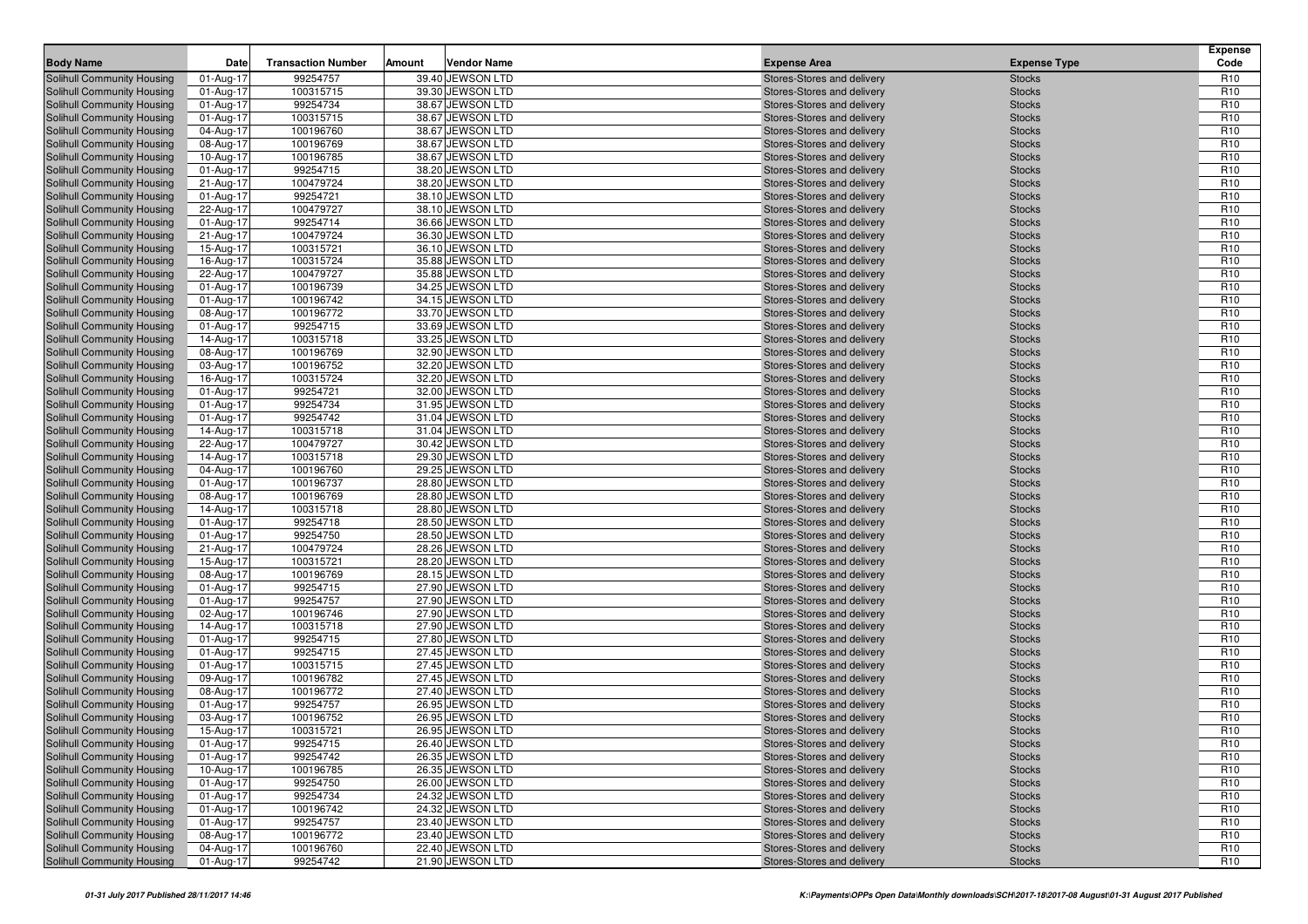| <b>Body Name</b>                                         | Date                   | <b>Transaction Number</b> | Amount | <b>Vendor Name</b>                   | <b>Expense Area</b>                                      | <b>Expense Type</b>            | Expense<br>Code                    |
|----------------------------------------------------------|------------------------|---------------------------|--------|--------------------------------------|----------------------------------------------------------|--------------------------------|------------------------------------|
| Solihull Community Housing                               | 04-Aug-17              | 100196760                 |        | 21.80 JEWSON LTD                     | Stores-Stores and delivery                               | <b>Stocks</b>                  | R <sub>10</sub>                    |
| Solihull Community Housing                               | 01-Aug-17              | 99254742                  |        | 21.55 JEWSON LTD                     | Stores-Stores and delivery                               | <b>Stocks</b>                  | R <sub>10</sub>                    |
| Solihull Community Housing                               | 01-Aug-17              | 99254715                  |        | 20.58 JEWSON LTD                     | Stores-Stores and delivery                               | <b>Stocks</b>                  | R <sub>10</sub>                    |
| Solihull Community Housing                               | 01-Aug-17              | 99254750                  |        | 20.40 JEWSON LTD                     | Stores-Stores and delivery                               | <b>Stocks</b>                  | R <sub>10</sub>                    |
| Solihull Community Housing                               | 01-Aug-17              | 99254757                  |        | 19.40 JEWSON LTD                     | Stores-Stores and delivery                               | <b>Stocks</b>                  | R <sub>10</sub>                    |
| Solihull Community Housing                               | 01-Aug-17              | 99254721                  |        | 19.30 JEWSON LTD                     | Stores-Stores and delivery                               | <b>Stocks</b>                  | R <sub>10</sub>                    |
| <b>Solihull Community Housing</b>                        | 01-Aug-17              | 99254750                  |        | 19.00 JEWSON LTD                     | Stores-Stores and delivery                               | <b>Stocks</b>                  | R <sub>10</sub>                    |
| Solihull Community Housing                               | 03-Aug-17              | 100196752                 |        | 19.00 JEWSON LTD                     | Stores-Stores and delivery                               | <b>Stocks</b>                  | R <sub>10</sub>                    |
| Solihull Community Housing                               | 08-Aug-17              | 100196769                 |        | 18.60 JEWSON LTD                     | Stores-Stores and delivery                               | <b>Stocks</b>                  | R <sub>10</sub>                    |
| Solihull Community Housing                               | 01-Aug-17              | 99254734                  |        | 18.40 JEWSON LTD                     | Stores-Stores and delivery                               | <b>Stocks</b>                  | R <sub>10</sub>                    |
| <b>Solihull Community Housing</b>                        | 01-Aug-17              | 99254750                  |        | 17.70 JEWSON LTD                     | Stores-Stores and delivery                               | <b>Stocks</b>                  | R <sub>10</sub>                    |
| <b>Solihull Community Housing</b>                        | 03-Aug-17              | 100196752                 |        | 17.25 JEWSON LTD                     | Stores-Stores and delivery                               | <b>Stocks</b>                  | R <sub>10</sub>                    |
| <b>Solihull Community Housing</b>                        | 10-Aug-17              | 100196785                 |        | 17.25 JEWSON LTD                     | Stores-Stores and delivery                               | <b>Stocks</b>                  | R <sub>10</sub>                    |
| Solihull Community Housing                               | 01-Aug-17              | 99254721                  |        | 17.10 JEWSON LTD                     | Stores-Stores and delivery                               | <b>Stocks</b>                  | R <sub>10</sub>                    |
| Solihull Community Housing                               | 01-Aug-17              | 99254714                  |        | 16.97 JEWSON LTD                     | Stores-Stores and delivery                               | <b>Stocks</b>                  | R <sub>10</sub>                    |
| <b>Solihull Community Housing</b>                        | 01-Aug-17              | 99254757                  |        | 16.25 JEWSON LTD                     | Stores-Stores and delivery                               | <b>Stocks</b>                  | R <sub>10</sub>                    |
| <b>Solihull Community Housing</b>                        | 01-Aug-17              | 100196737                 |        | 16.00 JEWSON LTD                     | Stores-Stores and delivery                               | <b>Stocks</b>                  | R <sub>10</sub>                    |
| Solihull Community Housing                               | 02-Aug-17              | 100196746                 |        | 16.00 JEWSON LTD                     | Stores-Stores and delivery                               | <b>Stocks</b>                  | R <sub>10</sub>                    |
| Solihull Community Housing                               | 01-Aug-17              | 99254742                  |        | 15.80 JEWSON LTD                     | Stores-Stores and delivery                               | <b>Stocks</b>                  | R <sub>10</sub>                    |
| Solihull Community Housing                               | 16-Aug-17              | 100315724                 |        | 15.80 JEWSON LTD                     | Stores-Stores and delivery                               | <b>Stocks</b>                  | R <sub>10</sub>                    |
| <b>Solihull Community Housing</b>                        | 01-Aug-17              | 99254734                  |        | 15.40 JEWSON LTD                     | Stores-Stores and delivery                               | <b>Stocks</b>                  | R <sub>10</sub>                    |
| <b>Solihull Community Housing</b>                        | 15-Aug-17              | 100315721                 |        | 15.40 JEWSON LTD                     | Stores-Stores and delivery                               | <b>Stocks</b>                  | R <sub>10</sub>                    |
| Solihull Community Housing                               | 01-Aug-17              | 99254734                  |        | 15.10 JEWSON LTD                     | Stores-Stores and delivery                               | <b>Stocks</b>                  | R <sub>10</sub>                    |
| Solihull Community Housing                               | 15-Aug-17              | 100315721                 |        | 15.10 JEWSON LTD                     | Stores-Stores and delivery                               | <b>Stocks</b>                  | R <sub>10</sub>                    |
| Solihull Community Housing                               | 01-Aug-17              | 100196737                 |        | 15.00 JEWSON LTD                     | Stores-Stores and delivery                               | <b>Stocks</b>                  | R <sub>10</sub>                    |
| <b>Solihull Community Housing</b>                        | 01-Aug-17              | 99254750                  |        | 15.00 JEWSON LTD                     | Stores-Stores and delivery                               | <b>Stocks</b>                  | R <sub>10</sub>                    |
| Solihull Community Housing                               | 01-Aug-17              | 100315715                 |        | 15.00 JEWSON LTD                     | Stores-Stores and delivery                               | <b>Stocks</b>                  | R <sub>10</sub>                    |
| Solihull Community Housing                               | 04-Aug-17              | 100196760                 |        | 15.00 JEWSON LTD                     | Stores-Stores and delivery                               | <b>Stocks</b>                  | R <sub>10</sub>                    |
| <b>Solihull Community Housing</b>                        | 08-Aug-17              | 100196769                 |        | 15.00 JEWSON LTD                     | Stores-Stores and delivery                               | <b>Stocks</b>                  | R <sub>10</sub>                    |
| Solihull Community Housing                               | 15-Aug-17              | 100315721                 |        | 14.74 JEWSON LTD                     | Stores-Stores and delivery                               | <b>Stocks</b>                  | R <sub>10</sub>                    |
| <b>Solihull Community Housing</b>                        | 21-Aug-17              | 100479724                 |        | 14.74 JEWSON LTD                     | Stores-Stores and delivery                               | <b>Stocks</b>                  | R <sub>10</sub><br>R <sub>10</sub> |
| <b>Solihull Community Housing</b>                        | 16-Aug-17<br>01-Aug-17 | 100315724<br>99254734     |        | 14.70 JEWSON LTD<br>14.00 JEWSON LTD | Stores-Stores and delivery                               | <b>Stocks</b>                  | R <sub>10</sub>                    |
| Solihull Community Housing<br>Solihull Community Housing | 10-Aug-17              | 100196785                 |        | 14.00 JEWSON LTD                     | Stores-Stores and delivery                               | <b>Stocks</b><br><b>Stocks</b> | R <sub>10</sub>                    |
| Solihull Community Housing                               | 15-Aug-17              | 100315721                 |        | 14.00 JEWSON LTD                     | Stores-Stores and delivery<br>Stores-Stores and delivery | <b>Stocks</b>                  | R <sub>10</sub>                    |
| <b>Solihull Community Housing</b>                        | 16-Aug-17              | 100315724                 |        | 14.00 JEWSON LTD                     | Stores-Stores and delivery                               | <b>Stocks</b>                  | R <sub>10</sub>                    |
| <b>Solihull Community Housing</b>                        | 04-Aug-17              | 100196760                 |        | 13.90 JEWSON LTD                     | Stores-Stores and delivery                               | <b>Stocks</b>                  | R <sub>10</sub>                    |
| Solihull Community Housing                               | 09-Aug-17              | 100196782                 |        | 13.85 JEWSON LTD                     | Stores-Stores and delivery                               | <b>Stocks</b>                  | R <sub>10</sub>                    |
| Solihull Community Housing                               | 15-Aug-17              | 100315721                 |        | 13.85 JEWSON LTD                     | Stores-Stores and delivery                               | <b>Stocks</b>                  | R <sub>10</sub>                    |
| Solihull Community Housing                               | 10-Aug-17              | 100196785                 |        | 13.75 JEWSON LTD                     | Stores-Stores and delivery                               | <b>Stocks</b>                  | R <sub>10</sub>                    |
| <b>Solihull Community Housing</b>                        | 01-Aug-17              | 99254734                  |        | 13.60 JEWSON LTD                     | Stores-Stores and delivery                               | <b>Stocks</b>                  | R <sub>10</sub>                    |
| <b>Solihull Community Housing</b>                        | 04-Aug-17              | 100196760                 |        | 13.34 JEWSON LTD                     | Stores-Stores and delivery                               | <b>Stocks</b>                  | R <sub>10</sub>                    |
| Solihull Community Housing                               | 01-Aug-17              | 99254721                  |        | 13.32 JEWSON LTD                     | Stores-Stores and delivery                               | <b>Stocks</b>                  | R <sub>10</sub>                    |
| Solihull Community Housing                               | 01-Aug-17              | 99254714                  |        | 13.20 JEWSON LTD                     | Stores-Stores and delivery                               | <b>Stocks</b>                  | R <sub>10</sub>                    |
| Solihull Community Housing                               | 16-Aug-17              | 100315724                 |        | 13.00 JEWSON LTD                     | Stores-Stores and delivery                               | <b>Stocks</b>                  | R <sub>10</sub>                    |
| <b>Solihull Community Housing</b>                        | 01-Aug-17              | 99254734                  |        | 12.52 JEWSON LTD                     | Stores-Stores and delivery                               | <b>Stocks</b>                  | R <sub>10</sub>                    |
| <b>Solihull Community Housing</b>                        | 01-Aug-17              | 99254734                  |        | 12.45 JEWSON LTD                     | Stores-Stores and delivery                               | <b>Stocks</b>                  | R <sub>10</sub>                    |
| Solihull Community Housing                               | 08-Aug-17              | 100196772                 |        | 12.35 JEWSON LTD                     | Stores-Stores and delivery                               | <b>Stocks</b>                  | R <sub>10</sub>                    |
| Solihull Community Housing                               | 01-Aug-17              | 99254750                  |        | 12.00 JEWSON LTD                     | Stores-Stores and delivery                               | <b>Stocks</b>                  | R <sub>10</sub>                    |
| Solihull Community Housing                               | 16-Aug-17              | 100315724                 |        | 11.50 JEWSON LTD                     | Stores-Stores and delivery                               | <b>Stocks</b>                  | R <sub>10</sub>                    |
| Solihull Community Housing                               | 01-Aug-17              | 99254715                  |        | 11.20 JEWSON LTD                     | Stores-Stores and delivery                               | <b>Stocks</b>                  | R <sub>10</sub>                    |
| Solihull Community Housing                               | 08-Aug-17              | 100196772                 |        | 11.20 JEWSON LTD                     | Stores-Stores and delivery                               | <b>Stocks</b>                  | R <sub>10</sub>                    |
| Solihull Community Housing                               | 04-Aug-17              | 100196762                 |        | 11.12 JEWSON LTD                     | Stores-Stores and delivery                               | <b>Stocks</b>                  | R <sub>10</sub>                    |
| Solihull Community Housing                               | 04-Aug-17              | 100196760                 |        | 11.10 JEWSON LTD                     | Stores-Stores and delivery                               | <b>Stocks</b>                  | R <sub>10</sub>                    |
| Solihull Community Housing                               | 01-Aug-17              | 99254714                  |        | 11.04 JEWSON LTD                     | Stores-Stores and delivery                               | <b>Stocks</b>                  | R <sub>10</sub>                    |
| Solihull Community Housing                               | 01-Aug-17              | 100315715                 |        | 11.00 JEWSON LTD                     | Stores-Stores and delivery                               | <b>Stocks</b>                  | R <sub>10</sub>                    |
| Solihull Community Housing                               | 14-Aug-17              | 100315718                 |        | 11.00 JEWSON LTD                     | Stores-Stores and delivery                               | <b>Stocks</b>                  | R <sub>10</sub>                    |
| Solihull Community Housing                               | 21-Aug-17              | 100479724                 |        | 10.80 JEWSON LTD                     | Stores-Stores and delivery                               | <b>Stocks</b>                  | R <sub>10</sub>                    |
| Solihull Community Housing                               | 22-Aug-17              | 100479727                 |        | 10.76 JEWSON LTD                     | Stores-Stores and delivery                               | <b>Stocks</b>                  | R <sub>10</sub>                    |
| Solihull Community Housing                               | 01-Aug-17              | 100315715                 |        | 10.50 JEWSON LTD                     | Stores-Stores and delivery                               | <b>Stocks</b>                  | R <sub>10</sub>                    |
| Solihull Community Housing                               | 15-Aug-17              | 100315721                 |        | 10.40 JEWSON LTD                     | Stores-Stores and delivery                               | Stocks                         | R <sub>10</sub>                    |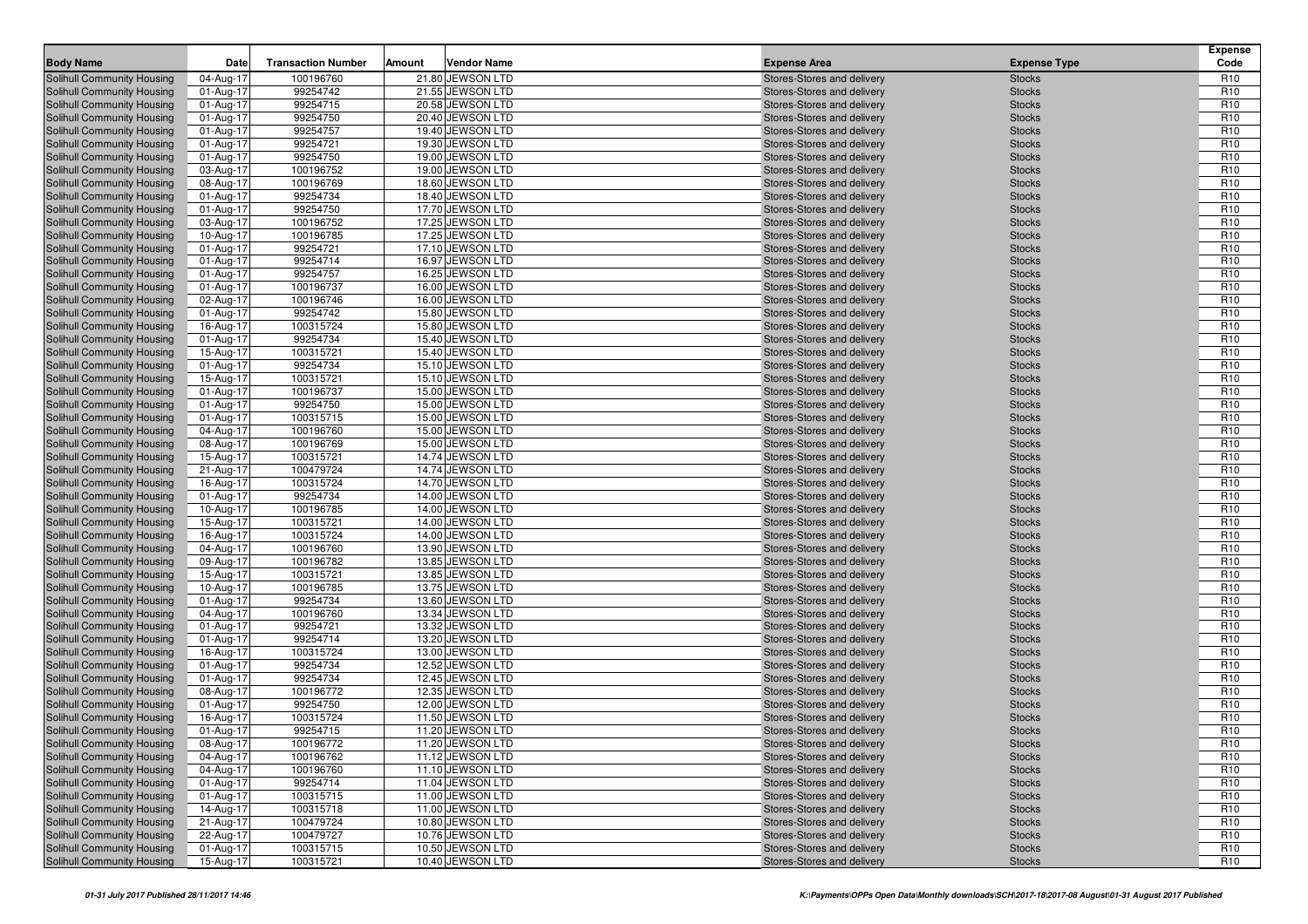| <b>Body Name</b>                                         | Date                   | <b>Transaction Number</b> | Amount | <b>Vendor Name</b> | <b>Expense Area</b> |                                                          | <b>Expense Type</b>            | Expense<br>Code |
|----------------------------------------------------------|------------------------|---------------------------|--------|--------------------|---------------------|----------------------------------------------------------|--------------------------------|-----------------|
|                                                          |                        | 99254750                  |        | 10.20 JEWSON LTD   |                     | Stores-Stores and delivery                               |                                | R <sub>10</sub> |
| Solihull Community Housing<br>Solihull Community Housing | 01-Aug-17<br>08-Aug-17 | 100196769                 |        | 10.20 JEWSON LTD   |                     |                                                          | <b>Stocks</b><br><b>Stocks</b> | R <sub>10</sub> |
| Solihull Community Housing                               | 22-Aug-17              | 100479727                 |        | 10.20 JEWSON LTD   |                     | Stores-Stores and delivery<br>Stores-Stores and delivery | <b>Stocks</b>                  | R <sub>10</sub> |
| Solihull Community Housing                               | 01-Aug-17              | 99254715                  |        | 10.00 JEWSON LTD   |                     | Stores-Stores and delivery                               | <b>Stocks</b>                  | R <sub>10</sub> |
| Solihull Community Housing                               | 01-Aug-17              | 99254742                  |        | 10.00 JEWSON LTD   |                     | Stores-Stores and delivery                               | <b>Stocks</b>                  | R <sub>10</sub> |
| Solihull Community Housing                               | 01-Aug-17              | 100196742                 |        | 10.00 JEWSON LTD   |                     | Stores-Stores and delivery                               | <b>Stocks</b>                  | R <sub>10</sub> |
| <b>Solihull Community Housing</b>                        | 09-Aug-17              | 100196782                 |        | 10.00 JEWSON LTD   |                     | Stores-Stores and delivery                               | <b>Stocks</b>                  | R <sub>10</sub> |
| <b>Solihull Community Housing</b>                        | 16-Aug-17              | 100315724                 |        | 10.00 JEWSON LTD   |                     | Stores-Stores and delivery                               | <b>Stocks</b>                  | R <sub>10</sub> |
| Solihull Community Housing                               | 01-Aug-17              | 99254734                  |        | 9.60 JEWSON LTD    |                     | Stores-Stores and delivery                               | <b>Stocks</b>                  | R <sub>10</sub> |
| Solihull Community Housing                               | 01-Aug-17              | 100196742                 |        | 9.50 JEWSON LTD    |                     | Stores-Stores and delivery                               | <b>Stocks</b>                  | R <sub>10</sub> |
| <b>Solihull Community Housing</b>                        | 09-Aug-17              | 100196782                 |        | 9.50 JEWSON LTD    |                     | Stores-Stores and delivery                               | <b>Stocks</b>                  | R <sub>10</sub> |
| <b>Solihull Community Housing</b>                        | 08-Aug-17              | 100196769                 |        | 9.30 JEWSON LTD    |                     | Stores-Stores and delivery                               | <b>Stocks</b>                  | R <sub>10</sub> |
| Solihull Community Housing                               | 01-Aug-17              | 99254714                  |        | 9.20 JEWSON LTD    |                     | Stores-Stores and delivery                               | <b>Stocks</b>                  | R <sub>10</sub> |
| Solihull Community Housing                               | 03-Aug-17              | 100196752                 |        | 9.20 JEWSON LTD    |                     | Stores-Stores and delivery                               | <b>Stocks</b>                  | R <sub>10</sub> |
| Solihull Community Housing                               | 01-Aug-17              | 99254757                  |        | 9.00 JEWSON LTD    |                     | Stores-Stores and delivery                               | <b>Stocks</b>                  | R <sub>10</sub> |
| <b>Solihull Community Housing</b>                        | 08-Aug-17              | 100196769                 |        | 9.00 JEWSON LTD    |                     | Stores-Stores and delivery                               | <b>Stocks</b>                  | R <sub>10</sub> |
| <b>Solihull Community Housing</b>                        | 14-Aug-17              | 100315718                 |        | 8.25 JEWSON LTD    |                     | Stores-Stores and delivery                               | <b>Stocks</b>                  | R <sub>10</sub> |
| Solihull Community Housing                               | 01-Aug-17              | 99254734                  |        | 8.15 JEWSON LTD    |                     | Stores-Stores and delivery                               | <b>Stocks</b>                  | R <sub>10</sub> |
| <b>Solihull Community Housing</b>                        | 01-Aug-17              | 100196741                 |        | 8.00 JEWSON LTD    |                     | Stores-Stores and delivery                               | <b>Stocks</b>                  | R <sub>10</sub> |
| Solihull Community Housing                               | 03-Aug-17              | 100196752                 |        | 8.00 JEWSON LTD    |                     | Stores-Stores and delivery                               | <b>Stocks</b>                  | R <sub>10</sub> |
| <b>Solihull Community Housing</b>                        | 08-Aug-17              | 100196769                 |        | 8.00 JEWSON LTD    |                     | Stores-Stores and delivery                               | <b>Stocks</b>                  | R <sub>10</sub> |
| <b>Solihull Community Housing</b>                        | 14-Aug-17              | 100315718                 |        | 8.00 JEWSON LTD    |                     | Stores-Stores and delivery                               | <b>Stocks</b>                  | R <sub>10</sub> |
| Solihull Community Housing                               | 15-Aug-17              | 100315721                 |        | 7.60 JEWSON LTD    |                     | Stores-Stores and delivery                               | <b>Stocks</b>                  | R <sub>10</sub> |
| <b>Solihull Community Housing</b>                        | 04-Aug-17              | 100196760                 |        | 7.50 JEWSON LTD    |                     | Stores-Stores and delivery                               | <b>Stocks</b>                  | R <sub>10</sub> |
| Solihull Community Housing                               | 08-Aug-17              | 100196769                 |        | 7.50 JEWSON LTD    |                     | Stores-Stores and delivery                               | <b>Stocks</b>                  | R <sub>10</sub> |
| <b>Solihull Community Housing</b>                        | 01-Aug-17              | 99254757                  |        | 7.40 JEWSON LTD    |                     | Stores-Stores and delivery                               | <b>Stocks</b>                  | R <sub>10</sub> |
| <b>Solihull Community Housing</b>                        | 03-Aug-17              | 100196752                 |        | 7.40 JEWSON LTD    |                     | Stores-Stores and delivery                               | <b>Stocks</b>                  | R <sub>10</sub> |
| Solihull Community Housing                               | 22-Aug-17              | 100479727                 |        | 7.40 JEWSON LTD    |                     | Stores-Stores and delivery                               | <b>Stocks</b>                  | R <sub>10</sub> |
| <b>Solihull Community Housing</b>                        | 01-Aug-17              | 99254757                  |        | 6.90 JEWSON LTD    |                     | Stores-Stores and delivery                               | <b>Stocks</b>                  | R <sub>10</sub> |
| Solihull Community Housing                               | 09-Aug-17              | 100196782                 |        | 6.50 JEWSON LTD    |                     | Stores-Stores and delivery                               | <b>Stocks</b>                  | R <sub>10</sub> |
| <b>Solihull Community Housing</b>                        | 09-Aug-17              | 100196782                 |        | 6.40 JEWSON LTD    |                     | Stores-Stores and delivery                               | <b>Stocks</b>                  | R <sub>10</sub> |
| <b>Solihull Community Housing</b>                        | 01-Aug-17              | 99254721                  |        | 6.00 JEWSON LTD    |                     | Stores-Stores and delivery                               | <b>Stocks</b>                  | R <sub>10</sub> |
| Solihull Community Housing                               | 04-Aug-17              | 100196760                 |        | 6.00 JEWSON LTD    |                     | Stores-Stores and delivery                               | <b>Stocks</b>                  | R <sub>10</sub> |
| <b>Solihull Community Housing</b>                        | 15-Aug-17              | 100315721                 |        | 6.00 JEWSON LTD    |                     | Stores-Stores and delivery                               | <b>Stocks</b>                  | R <sub>10</sub> |
| Solihull Community Housing                               | 01-Aug-17              | 99254757                  |        | 5.80 JEWSON LTD    |                     | Stores-Stores and delivery                               | <b>Stocks</b>                  | R <sub>10</sub> |
| <b>Solihull Community Housing</b>                        | 08-Aug-17              | 100196769                 |        | 5.80 JEWSON LTD    |                     | Stores-Stores and delivery                               | <b>Stocks</b>                  | R <sub>10</sub> |
| Solihull Community Housing                               | 01-Aug-17              | 99254734                  |        | 5.60 JEWSON LTD    |                     | Stores-Stores and delivery                               | <b>Stocks</b>                  | R <sub>10</sub> |
| Solihull Community Housing                               | 01-Aug-17              | 100196737                 |        | 5.50 JEWSON LTD    |                     | Stores-Stores and delivery                               | <b>Stocks</b>                  | R <sub>10</sub> |
| <b>Solihull Community Housing</b>                        | 08-Aug-17              | 100196769                 |        | 5.50 JEWSON LTD    |                     | Stores-Stores and delivery                               | <b>Stocks</b>                  | R <sub>10</sub> |
| Solihull Community Housing                               | 01-Aug-17              | 99254734                  |        | 5.45 JEWSON LTD    |                     | Stores-Stores and delivery                               | <b>Stocks</b>                  | R <sub>10</sub> |
| <b>Solihull Community Housing</b>                        | 01-Aug-17              | 100196742                 |        | 5.40 JEWSON LTD    |                     | Stores-Stores and delivery                               | <b>Stocks</b>                  | R <sub>10</sub> |
| <b>Solihull Community Housing</b>                        | 15-Aug-17              | 100315721                 |        | 5.36 JEWSON LTD    |                     | Stores-Stores and delivery                               | <b>Stocks</b>                  | R <sub>10</sub> |
| Solihull Community Housing                               | 01-Aug-17              | 100196737                 |        | 5.10 JEWSON LTD    |                     | Stores-Stores and delivery                               | <b>Stocks</b>                  | R <sub>10</sub> |
| Solihull Community Housing                               | 01-Aug-17              | 99254734                  |        | 5.00 JEWSON LTD    |                     | Stores-Stores and delivery                               | <b>Stocks</b>                  | R <sub>10</sub> |
| Solihull Community Housing                               | 01-Aug-17              | 99254715                  |        | 4.80 JEWSON LTD    |                     | Stores-Stores and delivery                               | <b>Stocks</b>                  | R <sub>10</sub> |
| <b>Solihull Community Housing</b>                        | 01-Aug-17              | 100315715                 |        | 4.80 JEWSON LTD    |                     | Stores-Stores and delivery                               | <b>Stocks</b>                  | R <sub>10</sub> |
| <b>Solihull Community Housing</b>                        | 01-Aug-17              | 100196742                 |        | 4.80 JEWSON LTD    |                     | Stores-Stores and delivery                               | <b>Stocks</b>                  | R <sub>10</sub> |
| Solihull Community Housing                               | 08-Aug-17              | 100196769                 |        | 4.75 JEWSON LTD    |                     | Stores-Stores and delivery                               | <b>Stocks</b>                  | R <sub>10</sub> |
| Solihull Community Housing                               | 01-Aug-17              | 99254721                  |        | 4.70 JEWSON LTD    |                     | Stores-Stores and delivery                               | <b>Stocks</b>                  | R <sub>10</sub> |
| Solihull Community Housing                               | 01-Aug-17              | 100315715                 |        | 4.64 JEWSON LTD    |                     | Stores-Stores and delivery                               | <b>Stocks</b>                  | R <sub>10</sub> |
| Solihull Community Housing                               | 01-Aug-17              | 100196737                 |        | 4.55 JEWSON LTD    |                     | Stores-Stores and delivery                               | <b>Stocks</b>                  | R <sub>10</sub> |
| Solihull Community Housing                               | 08-Aug-17              | 100196769                 |        | 4.38 JEWSON LTD    |                     | Stores-Stores and delivery                               | <b>Stocks</b>                  | R <sub>10</sub> |
| Solihull Community Housing                               | 01-Aug-17              | 99254757                  |        | 4.30 JEWSON LTD    |                     | Stores-Stores and delivery                               | <b>Stocks</b>                  | R <sub>10</sub> |
| Solihull Community Housing                               | 21-Aug-17              | 100479724                 |        | 4.30 JEWSON LTD    |                     | Stores-Stores and delivery                               | <b>Stocks</b>                  | R <sub>10</sub> |
| Solihull Community Housing                               | 01-Aug-17              | 99254734                  |        | 4.20 JEWSON LTD    |                     | Stores-Stores and delivery                               | <b>Stocks</b>                  | <b>R10</b>      |
| Solihull Community Housing                               | 01-Aug-17              | 99254757                  |        | 4.08 JEWSON LTD    |                     | Stores-Stores and delivery                               | <b>Stocks</b>                  | R <sub>10</sub> |
| Solihull Community Housing                               | 03-Aug-17              | 100196752                 |        | 3.80 JEWSON LTD    |                     | Stores-Stores and delivery                               | <b>Stocks</b>                  | R <sub>10</sub> |
| Solihull Community Housing                               | 01-Aug-17              | 99254750                  |        | 3.60 JEWSON LTD    |                     | Stores-Stores and delivery                               | <b>Stocks</b>                  | R <sub>10</sub> |
| Solihull Community Housing                               | 08-Aug-17              | 100196772                 |        | 3.60 JEWSON LTD    |                     | Stores-Stores and delivery                               | <b>Stocks</b>                  | R <sub>10</sub> |
| Solihull Community Housing                               | 22-Aug-17              | 100479727                 |        | 3.60 JEWSON LTD    |                     | Stores-Stores and delivery                               | <b>Stocks</b>                  | R <sub>10</sub> |
| Solihull Community Housing                               | 01-Aug-17              | 99254757                  |        | 3.40 JEWSON LTD    |                     | Stores-Stores and delivery                               | <b>Stocks</b>                  | R <sub>10</sub> |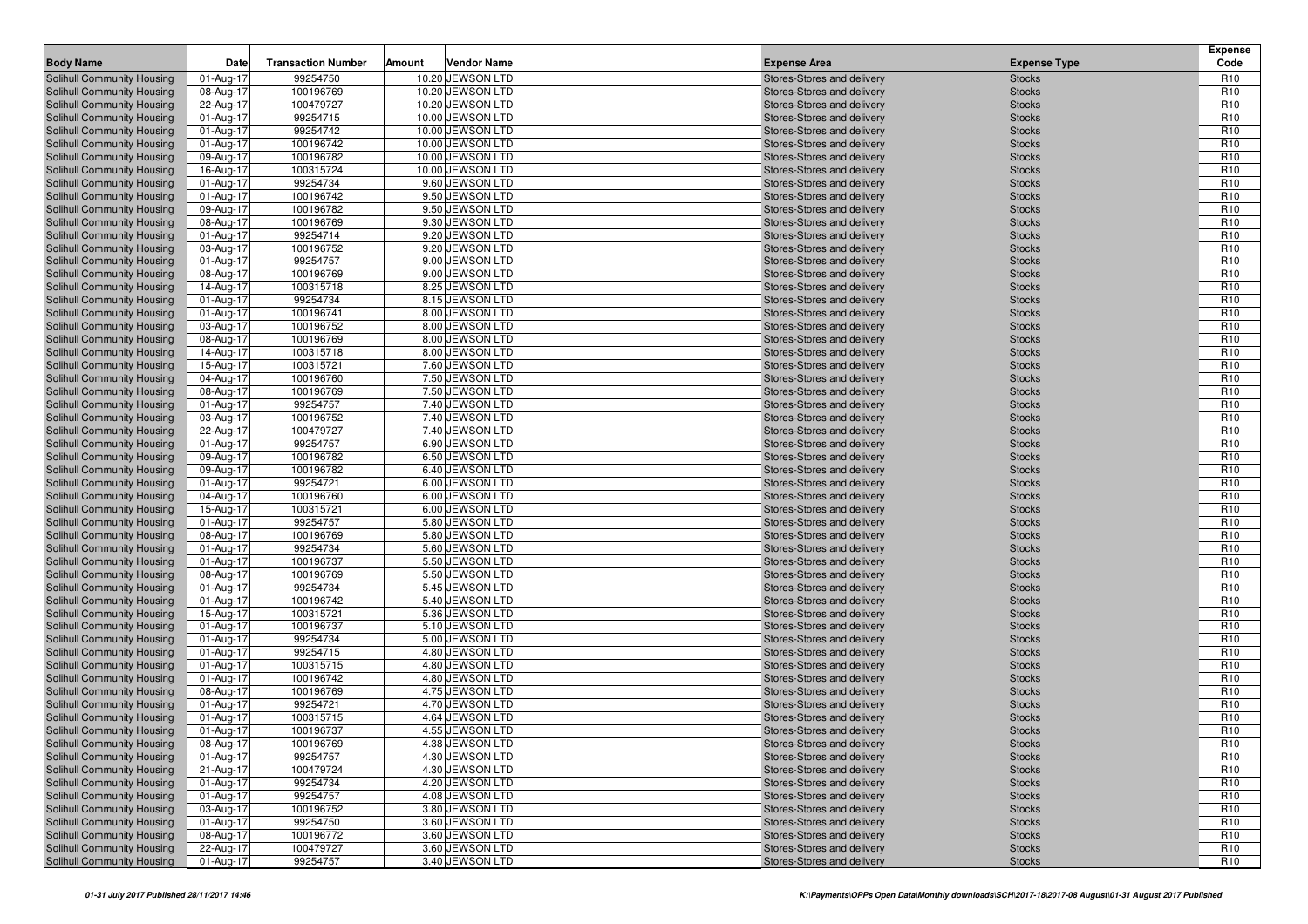|                                                          | Date                   | <b>Transaction Number</b> |        | <b>Vendor Name</b>                                                       |                                                                          |                                                              | <b>Expense</b><br>Code             |
|----------------------------------------------------------|------------------------|---------------------------|--------|--------------------------------------------------------------------------|--------------------------------------------------------------------------|--------------------------------------------------------------|------------------------------------|
| <b>Body Name</b>                                         |                        |                           | Amount |                                                                          | <b>Expense Area</b>                                                      | <b>Expense Type</b>                                          |                                    |
| Solihull Community Housing                               | 15-Aug-17              | 100315721                 |        | 3.40 JEWSON LTD<br>3.10 JEWSON LTD                                       | Stores-Stores and delivery                                               | <b>Stocks</b>                                                | R <sub>10</sub><br>R <sub>10</sub> |
| Solihull Community Housing<br>Solihull Community Housing | 01-Aug-17<br>08-Aug-17 | 100315715<br>100196769    |        | 3.10 JEWSON LTD                                                          | Stores-Stores and delivery<br>Stores-Stores and delivery                 | <b>Stocks</b><br><b>Stocks</b>                               | R <sub>10</sub>                    |
| Solihull Community Housing                               | 01-Aug-17              | 99254718                  |        | 2.20 JEWSON LTD                                                          | Stores-Stores and delivery                                               | <b>Stocks</b>                                                | R <sub>10</sub>                    |
| Solihull Community Housing                               | 01-Aug-17              | 99254750                  |        | 2.10 JEWSON LTD                                                          | Stores-Stores and delivery                                               | <b>Stocks</b>                                                | R <sub>10</sub>                    |
| Solihull Community Housing                               | 10-Aug-17              | 100196785                 |        | 2.10 JEWSON LTD                                                          | Stores-Stores and delivery                                               | <b>Stocks</b>                                                | R <sub>10</sub>                    |
| Solihull Community Housing                               | 10-Aug-17              | 100196785                 |        | 1.90 JEWSON LTD                                                          | Stores-Stores and delivery                                               | <b>Stocks</b>                                                | R <sub>10</sub>                    |
| Solihull Community Housing                               | 01-Aug-17              | 99254718                  |        | 1.60 JEWSON LTD                                                          | Stores-Stores and delivery                                               | <b>Stocks</b>                                                | R <sub>10</sub>                    |
| Solihull Community Housing                               | 16-Aug-17              | 100315724                 |        | 1.60 JEWSON LTD                                                          | Stores-Stores and delivery                                               | <b>Stocks</b>                                                | R <sub>10</sub>                    |
| Solihull Community Housing                               | 01-Aug-17              | 100315715                 |        | 1.50 JEWSON LTD                                                          | Stores-Stores and delivery                                               | <b>Stocks</b>                                                | R <sub>10</sub>                    |
| Solihull Community Housing                               | 09-Aug-17              | 100196782                 |        | 1.20 JEWSON LTD                                                          | Stores-Stores and delivery                                               | <b>Stocks</b>                                                | R <sub>10</sub>                    |
| Solihull Community Housing                               | 01-Aug-17              | 99254742                  |        | 0.11 JEWSON LTD                                                          | Stores-Stores and delivery                                               | <b>Stocks</b>                                                | R <sub>10</sub>                    |
| Solihull Community Housing                               | 15-Aug-17              | 100160749                 |        | -271.27 JEWSON LTD                                                       | Stores-Stores and delivery                                               | <b>Stocks</b>                                                | R <sub>10</sub>                    |
| Solihull Community Housing                               | 15-Aug-17              | 100160751                 |        | -308.22 JEWSON LTD                                                       | Stores-Stores and delivery                                               | <b>Stocks</b>                                                | R <sub>10</sub>                    |
| Solihull Community Housing                               | 09-Aug-17              | 99561706                  |        | -705.00 JEWSON LTD                                                       | Stores-Stores and delivery                                               | <b>Stocks</b>                                                | R <sub>10</sub>                    |
| Solihull Community Housing                               | 02-Aug-17              | 99232706                  |        | -759.97 JEWSON LTD                                                       | Stores-Stores and delivery                                               | <b>Stocks</b>                                                | R <sub>10</sub>                    |
| Solihull Community Housing                               | 09-Aug-17              | 100196781<br>99224706     |        | -841.68 JEWSON LTD                                                       | Stores-Stores and delivery                                               | <b>Stocks</b>                                                | R <sub>10</sub><br>R <sub>10</sub> |
| Solihull Community Housing<br>Solihull Community Housing | 02-Aug-17<br>24-Aug-17 | 100342716                 |        | -869.44 JEWSON LTD<br>4886.26 KELBEC CIVILS                              | Stores-Stores and delivery<br><b>Public Sector - Major Adaptations</b>   | <b>Stocks</b>                                                | <b>B70</b>                         |
| Solihull Community Housing                               | 02-Aug-17              | 99233707                  |        | 245.46 KILLGERM CHEMICALS LTD                                            | <b>Pest Control</b>                                                      | <b>Contractor Payments</b><br><b>Materials</b>               | D <sub>13</sub>                    |
| Solihull Community Housing                               | 09-Aug-17              | 99565706                  |        | 227.45 KILLGERM CHEMICALS LTD                                            | <b>Pest Control</b>                                                      | <b>Materials</b>                                             | D <sub>13</sub>                    |
| Solihull Community Housing                               | 01-Aug-17              | 99193722                  |        | 219.46 KILLGERM CHEMICALS LTD                                            | <b>Pest Control</b>                                                      | <b>Materials</b>                                             | D <sub>13</sub>                    |
| Solihull Community Housing                               | 17-Aug-17              | 100214788                 |        | 4379.05 LEGRAND                                                          | Safe and Sound Operational                                               | Equipment Rental/Lease                                       | D <sub>18</sub>                    |
| Solihull Community Housing                               | 17-Aug-17              | 100214781                 |        | 3174.08 LEGRAND                                                          | Safe and Sound Operational                                               | <b>Equipment Rental/Lease</b>                                | D <sub>18</sub>                    |
| Solihull Community Housing                               | 30-Aug-17              | 100489706                 |        | 1329.77 LEX AUTOLEASE LIMITED                                            | Client - Fleet Management                                                | Vehicle service and repair                                   | C60                                |
| Solihull Community Housing                               | 30-Aug-17              | 100488706                 |        | 224.68 LEX AUTOLEASE LIMITED                                             | Client - Fleet Management                                                | Vehicle service and repair                                   | C60                                |
| Solihull Community Housing                               | 29-Aug-17              | 100397857                 |        | 6417.00 LIBERATA UK LIMITED                                              | <b>Income Collection Team</b>                                            | <b>Court Fees</b>                                            | D <sub>54</sub>                    |
| Solihull Community Housing                               | 29-Aug-17              | 100397858                 |        | 6092.00 LIBERATA UK LIMITED                                              | <b>Income Collection Team</b>                                            | <b>Court Fees</b>                                            | D54                                |
| Solihull Community Housing                               | 01-Aug-17              | 99280345                  |        | 8331.24 LIFT & ENGINEERING SERVICES                                      | <b>Mechanical &amp; Electrical</b>                                       | <b>Utility Related Works</b>                                 | <b>B34</b>                         |
| Solihull Community Housing                               | 01-Aug-17              | 99280346                  |        | 8331.24 LIFT & ENGINEERING SERVICES                                      | <b>Mechanical &amp; Electrical</b>                                       | <b>Utility Related Works</b>                                 | <b>B34</b>                         |
| Solihull Community Housing                               | 01-Aug-17              | 99280341                  |        | 2370.11 LIFT & ENGINEERING SERVICES                                      | <b>Mechanical &amp; Electrical</b>                                       | <b>Utility Related Works</b>                                 | <b>B34</b>                         |
| Solihull Community Housing                               | 01-Aug-17              | 99280342                  |        | 2370.11 LIFT & ENGINEERING SERVICES                                      | <b>Mechanical &amp; Electrical</b>                                       | <b>Utility Related Works</b>                                 | <b>B34</b>                         |
| Solihull Community Housing                               | 01-Aug-17              | 99280344                  |        | 2370.11 LIFT & ENGINEERING SERVICES                                      | <b>Mechanical &amp; Electrical</b>                                       | <b>Utility Related Works</b>                                 | <b>B34</b>                         |
| Solihull Community Housing                               | 01-Aug-17              | 99280343                  |        | 1715.11 LIFT & ENGINEERING SERVICES                                      | <b>Mechanical &amp; Electrical</b>                                       | <b>Utility Related Works</b>                                 | <b>B34</b>                         |
| Solihull Community Housing                               | 01-Aug-17              | 99280340                  |        | 1161.47 LIFT & ENGINEERING SERVICES                                      | <b>Mechanical &amp; Electrical</b>                                       | <b>Utility Related Works</b>                                 | <b>B34</b>                         |
| Solihull Community Housing                               | 04-Aug-17              | 99861016<br>99242727      |        | 380.36 LIFT & ENGINEERING SERVICES<br>362.78 LIFT & ENGINEERING SERVICES | <b>Mechanical &amp; Electrical</b><br><b>Mechanical &amp; Electrical</b> | <b>Utility Related Works</b>                                 | <b>B34</b><br><b>B34</b>           |
| Solihull Community Housing<br>Solihull Community Housing | 01-Aug-17<br>03-Aug-17 | 99280357                  |        | 244.73 LIFT & ENGINEERING SERVICES                                       | <b>Mechanical &amp; Electrical</b>                                       | <b>Utility Related Works</b><br><b>Utility Related Works</b> | <b>B34</b>                         |
| Solihull Community Housing                               | 04-Aug-17              | 99861014                  |        | 219.52 LIFT & ENGINEERING SERVICES                                       | <b>Mechanical &amp; Electrical</b>                                       | <b>Utility Related Works</b>                                 | <b>B34</b>                         |
| Solihull Community Housing                               | 09-Aug-17              | 99575707                  |        | 495.35 LYRECO UK LTD                                                     | <b>Endeavour House</b>                                                   | Stationery                                                   | D <sub>25</sub>                    |
| Solihull Community Housing                               | 15-Aug-17              | 100160757                 |        | 3450.00 M.E.L RESEARCH                                                   | <b>Completion of Star Survey</b>                                         | <b>Professional Fees</b>                                     | D <sub>50</sub>                    |
| Solihull Community Housing                               | 15-Aug-17              | 100160733                 |        | 3450.00 M.E.L RESEARCH                                                   | <b>Completion of Star Survey</b>                                         | <b>Professional Fees</b>                                     | D <sub>50</sub>                    |
| Solihull Community Housing                               | 10-Aug-17              | 99794706                  |        | 18061.39 MAN COMMERCIAL PROTECTION LTD                                   | <b>CCTV</b>                                                              | Security                                                     | <b>B43</b>                         |
| Solihull Community Housing                               | 23-Aug-17              | 100344713                 |        | 8728.69 MITIE PROPERTY SERVICES MIDS LTD                                 | High Rise - Communal Decorating                                          | <b>Contractor Payments</b>                                   | <b>B70</b>                         |
| Solihull Community Housing                               | 09-Aug-17              | 99585706                  |        | 700.00 MITIE WASTE & ENVIRONMENTAL SERVICES                              | <b>Planned Maintenance</b>                                               | Planned Works - Programmed Works                             | <b>B36</b>                         |
| Solihull Community Housing                               | 01-Aug-17              | 99254711                  |        | 225.60 MOBILITY WORLD LTD                                                | Stores-Stores and delivery                                               | <b>Stocks</b>                                                | R <sub>10</sub>                    |
| Solihull Community Housing                               | 01-Aug-17              | 99254711                  |        | 15.00 MOBILITY WORLD LTD                                                 | Stores-Stores and delivery                                               | <b>Stocks</b>                                                | R <sub>10</sub>                    |
| Solihull Community Housing                               | 10-Aug-17              | 99787706                  |        | 515.20 MORGAN HUNT UK LTD                                                | <b>Call Centre</b>                                                       | <b>Agency Staff</b>                                          | A60                                |
| Solihull Community Housing                               | 10-Aug-17              | 99792706                  |        | 502.32 MORGAN HUNT UK LTD                                                | <b>Call Centre</b>                                                       | <b>Agency Staff</b>                                          | A60                                |
| Solihull Community Housing                               | 10-Aug-17              | 99786706                  |        | 483.00 MORGAN HUNT UK LTD                                                | <b>Call Centre</b>                                                       | <b>Agency Staff</b>                                          | A60                                |
| Solihull Community Housing                               | 10-Aug-17              | 99788706                  |        | 347.76 MORGAN HUNT UK LTD                                                | <b>Call Centre</b>                                                       | <b>Agency Staff</b>                                          | A60                                |
| Solihull Community Housing                               | 11-Aug-17              | 99876706                  |        | 334.88 MORGAN HUNT UK LTD                                                | <b>Call Centre</b>                                                       | <b>Agency Staff</b>                                          | A60                                |
| Solihull Community Housing                               | 10-Aug-17              | 99791706                  |        | 257.60 MORGAN HUNT UK LTD                                                | <b>Call Centre</b>                                                       | <b>Agency Staff</b>                                          | A60                                |
| Solihull Community Housing                               | 10-Aug-17              | 99800706                  |        | 257.60 MORGAN HUNT UK LTD                                                | <b>Call Centre</b>                                                       | <b>Agency Staff</b>                                          | A60                                |
| Solihull Community Housing                               | 10-Aug-17              | 99799706<br>99793706      |        | 257.60 MORGAN HUNT UK LTD<br>219.99 MORGAN HUNT UK LTD                   | <b>Call Centre</b>                                                       | <b>Agency Staff</b>                                          | A60                                |
| Solihull Community Housing<br>Solihull Community Housing | 10-Aug-17<br>10-Aug-17 | 99785706                  |        | 212.52 MORGAN HUNT UK LTD                                                | <b>Call Centre</b><br><b>Call Centre</b>                                 | <b>Agency Staff</b><br><b>Agency Staff</b>                   | A60<br>A60                         |
| Solihull Community Housing                               | 01-Aug-17              | 99217736                  |        | 8495.28 MR CHRIS PEDLEY                                                  | <b>Planned Maintenance</b>                                               | Planned Works - Programmed Works                             | <b>B36</b>                         |
| Solihull Community Housing                               | 01-Aug-17              | 100196729                 |        | 308.00 NATIONAL PLASTICS                                                 | Stores-Stores and delivery                                               | <b>Stocks</b>                                                | R <sub>10</sub>                    |
| Solihull Community Housing                               | 01-Aug-17              | 100196729                 |        | 191.40 NATIONAL PLASTICS                                                 | Stores-Stores and delivery                                               | <b>Stocks</b>                                                | R <sub>10</sub>                    |
| Solihull Community Housing                               | 01-Aug-17              | 99254710                  |        | 184.80 NATIONAL PLASTICS                                                 | Stores-Stores and delivery                                               | <b>Stocks</b>                                                | R <sub>10</sub>                    |
|                                                          |                        |                           |        |                                                                          |                                                                          |                                                              |                                    |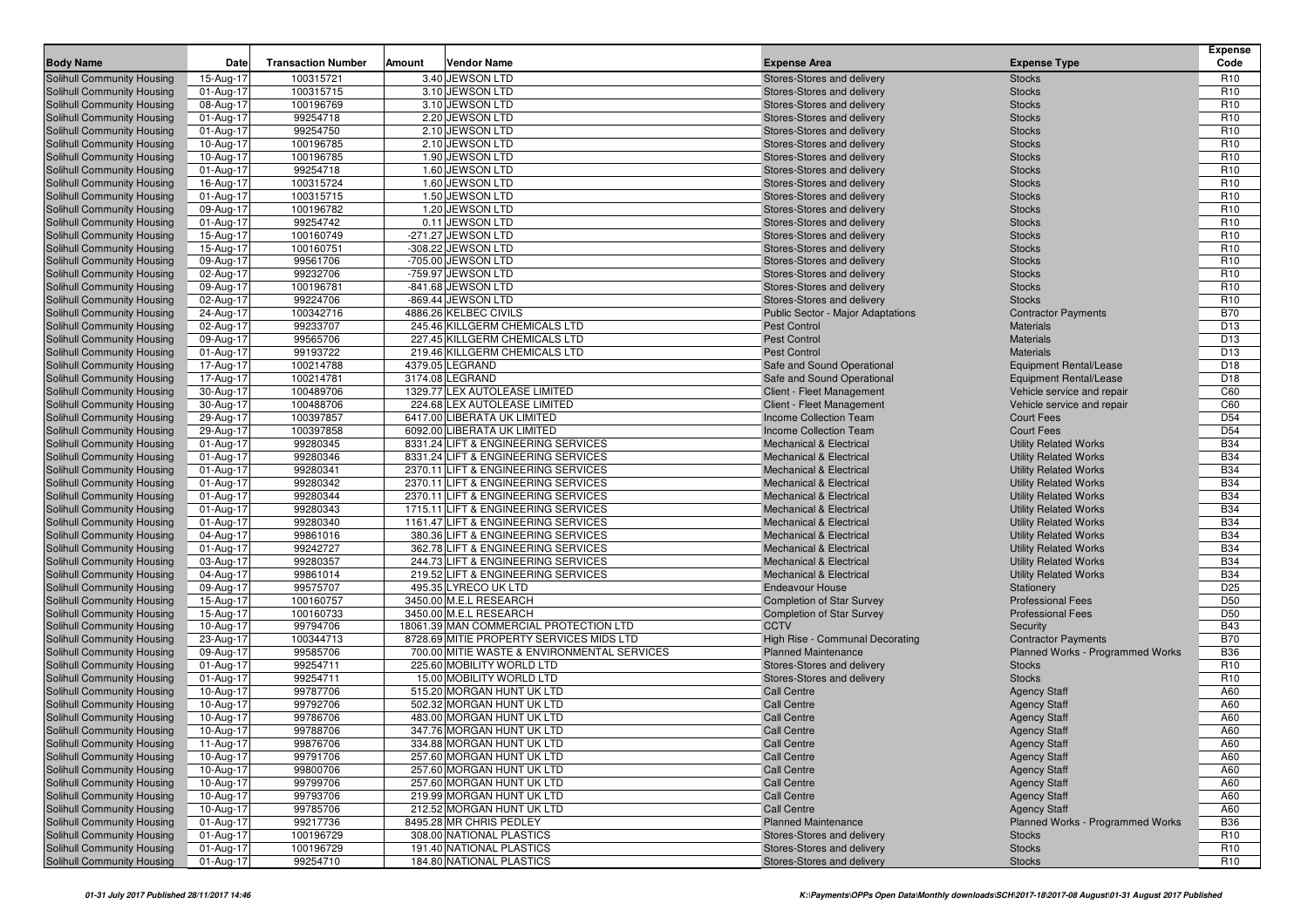| <b>Body Name</b>                                         | <b>Date</b>            | <b>Transaction Number</b> | Amount      | <b>Vendor Name</b>                             | <b>Expense Area</b>                                | <b>Expense Type</b>                        | <b>Expense</b><br>Code |
|----------------------------------------------------------|------------------------|---------------------------|-------------|------------------------------------------------|----------------------------------------------------|--------------------------------------------|------------------------|
| Solihull Community Housing                               | 01-Aug-17              | 99254710                  |             | 37.20 NATIONAL PLASTICS                        | Stores-Stores and delivery                         | <b>Stocks</b>                              | R <sub>10</sub>        |
| Solihull Community Housing                               | 01-Aug-17              | 100196729                 |             | 18.60 NATIONAL PLASTICS                        | Stores-Stores and delivery                         | <b>Stocks</b>                              | R <sub>10</sub>        |
| Solihull Community Housing                               | 05-Aug-17              | 100196796                 |             | 223.50 NATIONAL SAFETY SUPPLIES                | Stores-Stores and delivery                         | <b>Stocks</b>                              | R <sub>10</sub>        |
| Solihull Community Housing                               | 04-Aug-17              | 100196795                 |             | 213.00 NATIONAL SAFETY SUPPLIES                | Stores-Stores and delivery                         | <b>Stocks</b>                              | R <sub>10</sub>        |
| Solihull Community Housing                               | 21-Aug-17              | 100315729                 |             | 144.12 NATIONAL SAFETY SUPPLIES                | Stores-Stores and delivery                         | <b>Stocks</b>                              | R <sub>10</sub>        |
| Solihull Community Housing                               | 21-Aug-17              | 100315729                 |             | 50.00 NATIONAL SAFETY SUPPLIES                 | Stores-Stores and delivery                         | <b>Stocks</b>                              | R <sub>10</sub>        |
| <b>Solihull Community Housing</b>                        | 21-Aug-17              | 100315729                 |             | 29.50 NATIONAL SAFETY SUPPLIES                 | Stores-Stores and delivery                         | <b>Stocks</b>                              | R <sub>10</sub>        |
| <b>Solihull Community Housing</b>                        | 21-Aug-17              | 100315729                 |             | 20.00 NATIONAL SAFETY SUPPLIES                 | Stores-Stores and delivery                         | <b>Stocks</b>                              | R <sub>10</sub>        |
| Solihull Community Housing                               | 11-Aug-17              | 100196800                 |             | -213.00 NATIONAL SAFETY SUPPLIES               | Stores-Stores and delivery                         | <b>Stocks</b>                              | R <sub>10</sub>        |
| Solihull Community Housing                               | 08-Aug-17              | 100196706                 |             | 349.40 NICHOLLS & CLARKE BUILDING PRODUCTS LTD | Stores-Stores and delivery                         | <b>Stocks</b>                              | R <sub>10</sub>        |
| <b>Solihull Community Housing</b>                        | 30-Aug-17              | 100491708                 |             | 1101.07 NIYAA PEOPLE                           | Direct - Asbestos                                  | <b>Agency Staff</b>                        | A60                    |
| <b>Solihull Community Housing</b>                        | 01-Aug-17              | 99193735                  |             | 629.00 NIYAA PEOPLE                            | North Property Repairs-Day to day                  | <b>Agency Staff</b>                        | A60                    |
| <b>Solihull Community Housing</b>                        | 01-Aug-17              | 99193733                  |             | 629.00 NIYAA PEOPLE                            | North Property Repairs-Day to day                  | <b>Agency Staff</b>                        | A60                    |
| Solihull Community Housing                               | 08-Aug-17              | 99492706                  |             | 629.00 NIYAA PEOPLE                            | North Property Repairs-Day to day                  | <b>Agency Staff</b>                        | A60                    |
| Solihull Community Housing                               | 08-Aug-17              | 99488706                  |             | 629.00 NIYAA PEOPLE                            | North Property Repairs-Day to day                  | <b>Agency Staff</b>                        | A60                    |
| <b>Solihull Community Housing</b>                        | 15-Aug-17              | 100160770                 |             | 629.00 NIYAA PEOPLE                            | North Property Repairs-Day to day                  | <b>Agency Staff</b>                        | A60                    |
| Solihull Community Housing                               | 15-Aug-17              | 100160766                 |             | 629.00 NIYAA PEOPLE                            | North Property Repairs-Day to day                  | <b>Agency Staff</b>                        | A60                    |
| Solihull Community Housing                               | 22-Aug-17              | 100287706                 |             | 629.00 NIYAA PEOPLE                            | North Property Repairs-Day to day                  | <b>Agency Staff</b>                        | A60                    |
| <b>Solihull Community Housing</b>                        | 22-Aug-17              | 100288706                 |             | 629.00 NIYAA PEOPLE                            | North Property Repairs-Day to day                  | <b>Agency Staff</b>                        | A60                    |
| Solihull Community Housing                               | 30-Aug-17              | 100491707                 |             | 629.00 NIYAA PEOPLE                            | North Property Repairs-Day to day                  | <b>Agency Staff</b>                        | A60                    |
| <b>Solihull Community Housing</b>                        | 30-Aug-17              | 100491706                 |             | 607.50 NIYAA PEOPLE                            | North Property Repairs-Day to day                  | <b>Agency Staff</b>                        | A60                    |
| Solihull Community Housing                               | 01-Aug-17              | 99193736                  |             | 592.00 NIYAA PEOPLE                            | North Property Repairs-Day to day                  | <b>Agency Staff</b>                        | A60                    |
| Solihull Community Housing                               | 08-Aug-17              | 99490706                  |             | 592.00 NIYAA PEOPLE                            | North Property Repairs-Day to day                  | <b>Agency Staff</b>                        | A60                    |
| Solihull Community Housing                               | 15-Aug-17              | 100160772                 |             | 592.00 NIYAA PEOPLE                            | North Property Repairs-Day to day                  | <b>Agency Staff</b>                        | A60                    |
| Solihull Community Housing                               | 01-Aug-17              | 99193734                  |             | 518.00 NIYAA PEOPLE                            | North Property Repairs-Day to day                  | <b>Agency Staff</b>                        | A60                    |
| <b>Solihull Community Housing</b>                        | 15-Aug-17              | 100160769                 |             | 518.00 NIYAA PEOPLE                            | North Property Repairs-Day to day                  | <b>Agency Staff</b>                        | A60                    |
| Solihull Community Housing                               | 30-Aug-17              | 100489708                 |             | 518.00 NIYAA PEOPLE                            | North Property Repairs-Day to day                  | <b>Agency Staff</b>                        | A60                    |
| Solihull Community Housing                               | 22-Aug-17              | 100302711                 |             | 502.46 NIYAA PEOPLE                            | Safe and Sound Operational                         | <b>Agency Staff</b>                        | A60                    |
| <b>Solihull Community Housing</b>                        | 01-Aug-17              | 99193730                  |             | 495.67 NIYAA PEOPLE                            | Safe and Sound Operational                         | <b>Agency Staff</b>                        | A60                    |
| Solihull Community Housing                               | 10-Aug-17              | 99802706                  |             | 494.00 NIYAA PEOPLE                            | <b>Call Centre</b>                                 | <b>Agency Staff</b>                        | A60                    |
| <b>Solihull Community Housing</b>                        | 10-Aug-17              | 99801706                  |             | 487.50 NIYAA PEOPLE                            | <b>Call Centre</b>                                 | <b>Agency Staff</b>                        | A60                    |
| Solihull Community Housing                               | 15-Aug-17              | 100160735                 |             | 481.00 NIYAA PEOPLE                            | Damp Removal & Painting                            | <b>Agency Staff</b>                        | A60                    |
| Solihull Community Housing                               | 16-Aug-17              | 100200616                 |             | 481.00 NIYAA PEOPLE                            | Damp Removal & Painting                            | <b>Agency Staff</b>                        | A60                    |
| Solihull Community Housing<br>Solihull Community Housing | 22-Aug-17<br>31-Aug-17 | 100309708<br>100501708    |             | 481.00 NIYAA PEOPLE<br>481.00 NIYAA PEOPLE     | Damp Removal & Painting<br>Damp Removal & Painting | <b>Agency Staff</b><br><b>Agency Staff</b> | A60<br>A60             |
| <b>Solihull Community Housing</b>                        | 16-Aug-17              | 100200620                 |             | 441.35 NIYAA PEOPLE                            | Safe and Sound Operational                         | <b>Agency Staff</b>                        | A60                    |
| <b>Solihull Community Housing</b>                        | 22-Aug-17              | 100309709                 |             | 429.00 NIYAA PEOPLE                            | Damp Removal & Painting                            | <b>Agency Staff</b>                        | A60                    |
| Solihull Community Housing                               | 08-Aug-17              | 99491706                  |             | 420.00 NIYAA PEOPLE                            | North Property Repairs-Day to day                  | <b>Agency Staff</b>                        | A60                    |
| <b>Solihull Community Housing</b>                        | 22-Aug-17              | 100302710                 |             | 412.75 NIYAA PEOPLE                            | <b>Call Centre</b>                                 | <b>Agency Staff</b>                        | A60                    |
| Solihull Community Housing                               | 08-Aug-17              | 99493706                  |             | 400.61 NIYAA PEOPLE                            | Safe and Sound Operational                         | <b>Agency Staff</b>                        | A60                    |
| <b>Solihull Community Housing</b>                        | 01-Aug-17              | 99193731                  |             | 390.00 NIYAA PEOPLE                            | Damp Removal & Painting                            | <b>Agency Staff</b>                        | A60                    |
| Solihull Community Housing                               | 01-Aug-17              | 99193732                  |             | 347.75 NIYAA PEOPLE                            | <b>Call Centre</b>                                 | <b>Agency Staff</b>                        | A60                    |
| Solihull Community Housing                               | 10-Aug-17              | 99789706                  |             | 292.50 NIYAA PEOPLE                            | <b>Call Centre</b>                                 | <b>Agency Staff</b>                        | A60                    |
| Solihull Community Housing                               | 15-Aug-17              | 100160775                 |             | 266.50 NIYAA PEOPLE                            | <b>Call Centre</b>                                 | <b>Agency Staff</b>                        | A60                    |
| Solihull Community Housing                               | 30-Aug-17              | 100491706                 |             | 21.50 NIYAA PEOPLE                             | North Property Repairs-Day to day                  | <b>Agency Staff</b>                        | A60                    |
| <b>Solihull Community Housing</b>                        | 30-Aug-17              | 100489707                 |             | 222806.00 NORTH SOLIHULL PARTNERSHIP           | New Build - Coleshill Heath School Extra Care      | <b>Contractor Payments</b>                 | <b>B70</b>             |
| Solihull Community Housing                               | 18-Aug-17              | 100344712                 |             | 25518.88 NOVUS PROPERTY SOLUTIONS              | <b>Cyclical Maintenance</b>                        | <b>Contractor Payments</b>                 | <b>B70</b>             |
| Solihull Community Housing                               | 18-Aug-17              | 100344712                 |             | 23066.15 NOVUS PROPERTY SOLUTIONS              | <b>Cyclical Maintenance</b>                        | <b>Contractor Payments</b>                 | <b>B70</b>             |
| <b>Solihull Community Housing</b>                        | 18-Aug-17              | 100344712                 |             | 9183.22 NOVUS PROPERTY SOLUTIONS               | <b>Cyclical Maintenance</b>                        | <b>Contractor Payments</b>                 | <b>B70</b>             |
| Solihull Community Housing                               | 18-Aug-17              | 100344712                 |             | 6532.00 NOVUS PROPERTY SOLUTIONS               | <b>Cyclical Maintenance</b>                        | <b>Contractor Payments</b>                 | <b>B70</b>             |
| Solihull Community Housing                               | 18-Aug-17              | 100344712                 |             | 6425.09 NOVUS PROPERTY SOLUTIONS               | <b>Cyclical Maintenance</b>                        | <b>Contractor Payments</b>                 | <b>B70</b>             |
| Solihull Community Housing                               | 24-Aug-17              | 100342715                 |             | 3957.62 NOVUS PROPERTY SOLUTIONS               | Garage Strategy Implementation                     | <b>Contractor Payments</b>                 | <b>B70</b>             |
| Solihull Community Housing                               | 18-Aug-17              | 100344712                 |             | 3376.71 NOVUS PROPERTY SOLUTIONS               | <b>Cyclical Maintenance</b>                        | <b>Contractor Payments</b>                 | <b>B70</b>             |
| Solihull Community Housing                               | 18-Aug-17              | 100344712                 |             | 2642.27 NOVUS PROPERTY SOLUTIONS               | <b>Cyclical Maintenance</b>                        | <b>Contractor Payments</b>                 | <b>B70</b>             |
| Solihull Community Housing                               | 18-Aug-17              | 100344712                 |             | 2351.64 NOVUS PROPERTY SOLUTIONS               | <b>Cyclical Maintenance</b>                        | <b>Contractor Payments</b>                 | <b>B70</b>             |
| Solihull Community Housing                               | 18-Aug-17              | 100344712                 |             | 2234.73 NOVUS PROPERTY SOLUTIONS               | <b>Cyclical Maintenance</b>                        | <b>Contractor Payments</b>                 | <b>B70</b>             |
| Solihull Community Housing                               | 18-Aug-17              | 100344712                 |             | 2234.73 NOVUS PROPERTY SOLUTIONS               | <b>Cyclical Maintenance</b>                        | <b>Contractor Payments</b>                 | <b>B70</b>             |
| Solihull Community Housing                               | 18-Aug-17              | 100344712                 |             | 2234.73 NOVUS PROPERTY SOLUTIONS               | <b>Cyclical Maintenance</b>                        | <b>Contractor Payments</b>                 | <b>B70</b>             |
| Solihull Community Housing                               | 18-Aug-17              | 100344712                 |             | 799.99 NOVUS PROPERTY SOLUTIONS                | <b>Cyclical Maintenance</b>                        | <b>Contractor Payments</b>                 | <b>B70</b>             |
| Solihull Community Housing                               | 18-Aug-17              | 100344712                 |             | 763.48 NOVUS PROPERTY SOLUTIONS                | <b>Cyclical Maintenance</b>                        | <b>Contractor Payments</b>                 | <b>B70</b>             |
| Solihull Community Housing                               | 04-Aug-17              | 99275776                  | 346.67 NPTA |                                                | Pest Control                                       | <b>Grants and Subscriptions</b>            | D92                    |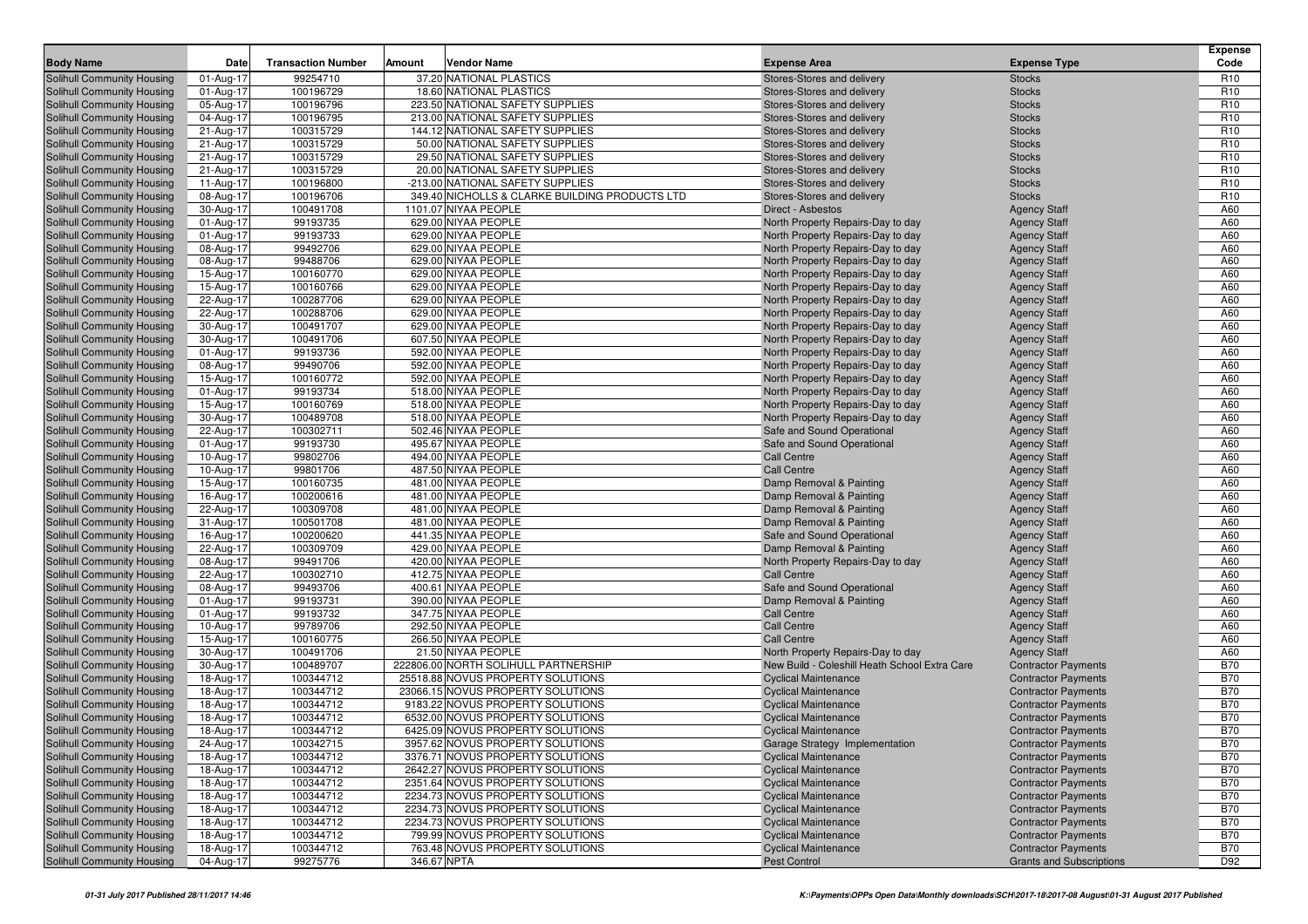| <b>Body Name</b>                                         | Date                   | <b>Transaction Number</b> | Amount | <b>Vendor Name</b>                                                                               | <b>Expense Area</b>                                    | <b>Expense Type</b>                                      | <b>Expense</b><br>Code             |
|----------------------------------------------------------|------------------------|---------------------------|--------|--------------------------------------------------------------------------------------------------|--------------------------------------------------------|----------------------------------------------------------|------------------------------------|
| Solihull Community Housing                               | 24-Aug-17              | 100342714                 |        | 1600.00 OMFAX SYSTEMS LTD                                                                        | <b>IT Strategy</b>                                     | ICT - General                                            | D30                                |
| Solihull Community Housing                               | 24-Aug-17              | 100342713                 |        | 800.00 OMFAX SYSTEMS LTD                                                                         | <b>IT Strategy</b>                                     | ICT - General                                            | D30                                |
| Solihull Community Housing                               | 02-Aug-17              | 100212661                 |        | 325.00 OPUS STRUCTURAL SURVEYS                                                                   | <b>MST</b> -Structural Works                           | <b>Contractor Payments</b>                               | <b>B70</b>                         |
| Solihull Community Housing                               | 02-Aug-17              | 100212662                 |        | 325.00 OPUS STRUCTURAL SURVEYS                                                                   | <b>MST</b> -Structural Works                           | <b>Contractor Payments</b>                               | <b>B70</b>                         |
| Solihull Community Housing                               | 02-Aug-17              | 100212663                 |        | 325.00 OPUS STRUCTURAL SURVEYS                                                                   | <b>MST</b> -Structural Works                           | <b>Contractor Payments</b>                               | <b>B70</b>                         |
| Solihull Community Housing                               | 01-Aug-17              | 100212653                 |        | 296.48 OPUS STRUCTURAL SURVEYS                                                                   | <b>MST</b> -Structural Works                           | <b>Contractor Payments</b>                               | <b>B70</b>                         |
| Solihull Community Housing                               | 02-Aug-17              | 100212660                 |        | 296.48 OPUS STRUCTURAL SURVEYS                                                                   | <b>MST</b> -Structural Works                           | <b>Contractor Payments</b>                               | <b>B70</b>                         |
| Solihull Community Housing                               | 02-Aug-17              | 100212657                 |        | 220.00 OPUS STRUCTURAL SURVEYS                                                                   | <b>MST</b> -Structural Works                           | <b>Contractor Payments</b>                               | <b>B70</b>                         |
| Solihull Community Housing                               | 02-Aug-17              | 100212664                 |        | 220.00 OPUS STRUCTURAL SURVEYS                                                                   | <b>MST</b> -Structural Works                           | <b>Contractor Payments</b>                               | <b>B70</b>                         |
| Solihull Community Housing                               | 02-Aug-17              | 99232707                  |        | 3218.15 ORBIS PROTECT LIMITED                                                                    | <b>Call Centre</b>                                     | Other Fees and Charges                                   | D <sub>59</sub>                    |
| <b>Solihull Community Housing</b>                        | 01-Aug-17              | 99260737                  |        | 1084.89 ORBIS PROTECT LIMITED                                                                    | North Property Repairs-Voids                           | Voids                                                    | <b>B38</b>                         |
| Solihull Community Housing                               | 01-Aug-17              | 99260746                  |        | 646.29 ORBIS PROTECT LIMITED                                                                     | North Property Repairs-Voids                           | Voids                                                    | <b>B38</b>                         |
| Solihull Community Housing                               | 01-Aug-17              | 100295717                 |        | 500.09 ORBIS PROTECT LIMITED                                                                     | North Property Repairs-Voids                           | Voids                                                    | <b>B38</b>                         |
| Solihull Community Housing                               | 22-Aug-17              | 100343343                 |        | 405.79 ORBIS PROTECT LIMITED                                                                     | North Property Repairs-Voids                           | Voids                                                    | <b>B38</b>                         |
| Solihull Community Housing                               | 01-Aug-17              | 100295744                 |        | 370.55 ORBIS PROTECT LIMITED                                                                     | North Property Repairs-Voids                           | Voids                                                    | <b>B38</b>                         |
| Solihull Community Housing                               | 10-Aug-17              | 100295823                 |        | 332.04 ORBIS PROTECT LIMITED                                                                     | North Property Repairs-Voids                           | Voids                                                    | <b>B38</b>                         |
| Solihull Community Housing                               | 10-Aug-17              | 100295813                 |        | 328.70 ORBIS PROTECT LIMITED                                                                     | North Property Repairs-Voids                           | Voids                                                    | <b>B38</b>                         |
| Solihull Community Housing                               | 08-Aug-17              | 100295753                 |        | 310.03 ORBIS PROTECT LIMITED                                                                     | North Property Repairs-Voids                           | Voids                                                    | <b>B38</b>                         |
| Solihull Community Housing                               | 08-Aug-17              | 100295763                 |        | 280.79 ORBIS PROTECT LIMITED                                                                     | North Property Repairs-Voids                           | Voids                                                    | <b>B38</b>                         |
| Solihull Community Housing                               | 22-Aug-17              | 100343326                 |        | 280.79 ORBIS PROTECT LIMITED                                                                     | North Property Repairs-Voids                           | Voids                                                    | <b>B38</b>                         |
| <b>Solihull Community Housing</b>                        | 01-Aug-17              | 99260751                  |        | 267.10 ORBIS PROTECT LIMITED                                                                     | North Property Repairs-Voids                           | Voids                                                    | <b>B38</b>                         |
| Solihull Community Housing                               | 01-Aug-17              | 100295718                 |        | 251.55 ORBIS PROTECT LIMITED                                                                     | North Property Repairs-Voids                           | Voids                                                    | <b>B38</b>                         |
| Solihull Community Housing                               | 01-Aug-17              | 100295719                 |        | 251.55 ORBIS PROTECT LIMITED                                                                     | North Property Repairs-Voids                           | Voids                                                    | <b>B38</b>                         |
| Solihull Community Housing                               | 17-Aug-17              | 100295853                 |        | 248.60 ORBIS PROTECT LIMITED                                                                     | North Property Repairs-Voids                           | Voids                                                    | <b>B38</b>                         |
| Solihull Community Housing                               | 17-Aug-17              | 100295856                 |        | 247.73 ORBIS PROTECT LIMITED                                                                     | North Property Repairs-Voids                           | Voids                                                    | <b>B38</b>                         |
| <b>Solihull Community Housing</b>                        | 08-Aug-17              | 100295793                 |        | 247.64 ORBIS PROTECT LIMITED                                                                     | North Property Repairs-Voids                           | Voids                                                    | <b>B38</b>                         |
| Solihull Community Housing                               | 15-Aug-17              | 100295846                 |        | 239.03 ORBIS PROTECT LIMITED                                                                     | North Property Repairs-Voids                           | Voids                                                    | <b>B38</b>                         |
| Solihull Community Housing                               | 01-Aug-17              | 99260747                  |        | 238.54 ORBIS PROTECT LIMITED                                                                     | North Property Repairs-Voids                           | Voids                                                    | <b>B38</b>                         |
| Solihull Community Housing                               | 15-Aug-17              | 100295842                 |        | 236.93 ORBIS PROTECT LIMITED                                                                     | North Property Repairs-Voids                           | Voids                                                    | <b>B38</b>                         |
| Solihull Community Housing                               | 01-Aug-17              | 100295745                 |        | 229.88 ORBIS PROTECT LIMITED                                                                     | North Property Repairs-Voids                           | Voids                                                    | <b>B38</b>                         |
| <b>Solihull Community Housing</b>                        | 15-Aug-17              | 100295833                 |        | 222.31 ORBIS PROTECT LIMITED                                                                     | North Property Repairs-Voids                           | Voids                                                    | <b>B38</b>                         |
| Solihull Community Housing                               | 17-Aug-17              | 100295850                 |        | 222.31 ORBIS PROTECT LIMITED                                                                     | North Property Repairs-Voids                           | Voids                                                    | <b>B38</b>                         |
| Solihull Community Housing                               | 01-Aug-17              | 100295743                 |        | 221.56 ORBIS PROTECT LIMITED                                                                     | North Property Repairs-Voids                           | Voids                                                    | <b>B38</b>                         |
| Solihull Community Housing                               | 10-Aug-17              | 100295794                 |        | 220.00 ORBIS PROTECT LIMITED                                                                     | North Property Repairs-Voids                           | Voids                                                    | <b>B38</b>                         |
| Solihull Community Housing                               | 14-Aug-17              | 99984706                  |        | 7500.00 OT BATHROOMS LTD                                                                         | Private Sector - Disabled Facilities Grants            | <b>Contractor Payments</b>                               | <b>B70</b>                         |
| <b>Solihull Community Housing</b>                        | 24-Aug-17              | 100342909                 |        | 7500.00 OT BATHROOMS LTD                                                                         | Private Sector - Disabled Facilities Grants            | <b>Contractor Payments</b>                               | <b>B70</b>                         |
| Solihull Community Housing                               | 11-Aug-17              | 100479737                 |        | 6495.53 PACE PETROLEUM LTD                                                                       | Stores-Stores and delivery                             | <b>Stocks</b>                                            | R <sub>10</sub>                    |
| Solihull Community Housing                               | 01-Aug-17              | 100196809                 |        | 6371.70 PACE PETROLEUM LTD                                                                       | Stores-Stores and delivery                             | <b>Stocks</b>                                            | R <sub>10</sub>                    |
| Solihull Community Housing                               | 18-Aug-17              | 100219846                 |        | 532.00 PENNINGTON CHOICE LTD                                                                     | <b>Energy Performance Certificates</b>                 | Other Fees and Charges                                   | D <sub>59</sub><br>D <sub>59</sub> |
| Solihull Community Housing                               | 18-Aug-17              | 100219847                 |        | 240.00 PENNINGTON CHOICE LTD                                                                     | <b>Energy Performance Certificates</b>                 | Other Fees and Charges                                   |                                    |
| <b>Solihull Community Housing</b>                        | 24-Aug-17              | 100483710                 |        | 4328.80 R S MILLER ROOFING (WOLVERHAMPTON) LTD                                                   | Pitched Re-roofing                                     | <b>Contractor Payments</b>                               | <b>B70</b><br><b>B70</b>           |
| Solihull Community Housing<br>Solihull Community Housing | 24-Aug-17<br>24-Aug-17 | 100483710<br>100483710    |        | 4323.05 R S MILLER ROOFING (WOLVERHAMPTON) LTD<br>4323.05 R S MILLER ROOFING (WOLVERHAMPTON) LTD | <b>Pitched Re-roofing</b><br><b>Pitched Re-roofing</b> | <b>Contractor Payments</b><br><b>Contractor Payments</b> | <b>B70</b>                         |
| Solihull Community Housing                               | 24-Aug-17              | 100483710                 |        | 4237.05 R S MILLER ROOFING (WOLVERHAMPTON) LTD                                                   | <b>Pitched Re-roofing</b>                              | <b>Contractor Payments</b>                               | <b>B70</b>                         |
| Solihull Community Housing                               | 24-Aug-17              | 100483710                 |        | 4237.05 R S MILLER ROOFING (WOLVERHAMPTON) LTD                                                   | <b>Pitched Re-roofing</b>                              | <b>Contractor Payments</b>                               | <b>B70</b>                         |
| Solihull Community Housing                               | 24-Aug-17              | 100483710                 |        | 4232.05 R S MILLER ROOFING(WOLVERHAMPTON) LTD                                                    | <b>Pitched Re-roofing</b>                              | <b>Contractor Payments</b>                               | <b>B70</b>                         |
| Solihull Community Housing                               | 24-Aug-17              | 100483710                 |        | 4146.05 R S MILLER ROOFING (WOLVERHAMPTON) LTD                                                   | <b>Pitched Re-roofing</b>                              | <b>Contractor Payments</b>                               | <b>B70</b>                         |
| Solihull Community Housing                               | 24-Aug-17              | 100483710                 |        | 99.90 R S MILLER ROOFING(WOLVERHAMPTON) LTD                                                      | <b>Pitched Re-roofing</b>                              | <b>Contractor Payments</b>                               | <b>B70</b>                         |
| <b>Solihull Community Housing</b>                        | 22-Aug-17              | 100284708                 |        | 864.32 RANDSTAD EMPLOYMENT BUREAU LTD                                                            | Housing Aid & Homelessness                             | <b>Agency Staff</b>                                      | A60                                |
| Solihull Community Housing                               | 15-Aug-17              | 100160759                 |        | 250.00 RAPIDE COMMUNICATION LIMITED                                                              | North Property Repairs-Day to day                      | <b>Mobile Phones</b>                                     | D41                                |
| Solihull Community Housing                               | 22-Aug-17              | 100302708                 |        | 250.00 RAPIDE COMMUNICATION LIMITED                                                              | North Property Repairs-Day to day                      | <b>Mobile Phones</b>                                     | D41                                |
| Solihull Community Housing                               | 07-Aug-17              | 99314707                  |        | 4811.75 REDACTED PERSONAL INFORMATION                                                            | Private Sector - Disabled Facilities Grants            | <b>Contractor Payments</b>                               | <b>B70</b>                         |
| Solihull Community Housing                               | 22-Aug-17              | 100302707                 |        | 4286.00 REDACTED PERSONAL INFORMATION                                                            | Private Sector - Disabled Facilities Grants            | <b>Contractor Payments</b>                               | <b>B70</b>                         |
| Solihull Community Housing                               | 22-Aug-17              | 100301707                 |        | 4284.00 REDACTED PERSONAL INFORMATION                                                            | Private Sector - Disabled Facilities Grants            | <b>Contractor Payments</b>                               | <b>B70</b>                         |
| Solihull Community Housing                               | 07-Aug-17              | 99314708                  |        | 4200.00 REDACTED PERSONAL INFORMATION                                                            | Private Sector - Disabled Facilities Grants            | <b>Contractor Payments</b>                               | <b>B70</b>                         |
| Solihull Community Housing                               | 22-Aug-17              | 100301706                 |        | 2000.00 REDACTED PERSONAL INFORMATION                                                            | Private Sector - Disabled Facilities Grants            | <b>Contractor Payments</b>                               | <b>B70</b>                         |
| Solihull Community Housing                               | 17-Aug-17              | 100212700                 |        | 944.62 REDACTED PERSONAL INFORMATION                                                             | Movement Incentive Scheme                              | <b>Other Building costs</b>                              | <b>B39</b>                         |
| Solihull Community Housing                               | 01-Aug-17              | 99185706                  |        | 2800.00 RESOURCE PRINT SOLUTIONS                                                                 | Customer, Communication & Information Team             | Printing                                                 | D80                                |
| Solihull Community Housing                               | 01-Aug-17              | 99185706                  |        | 2011.00 RESOURCE PRINT SOLUTIONS                                                                 | Customer, Communication & Information Team             | Printing                                                 | D80                                |
| Solihull Community Housing                               | 01-Aug-17              | 99185706                  |        | 680.00 RESOURCE PRINT SOLUTIONS                                                                  | Customer, Communication & Information Team             | Printing                                                 | D80                                |
| Solihull Community Housing                               | 01-Aug-17              | 99185706                  |        | 438.00 RESOURCE PRINT SOLUTIONS                                                                  | Customer, Communication & Information Team             | Printing                                                 | D80                                |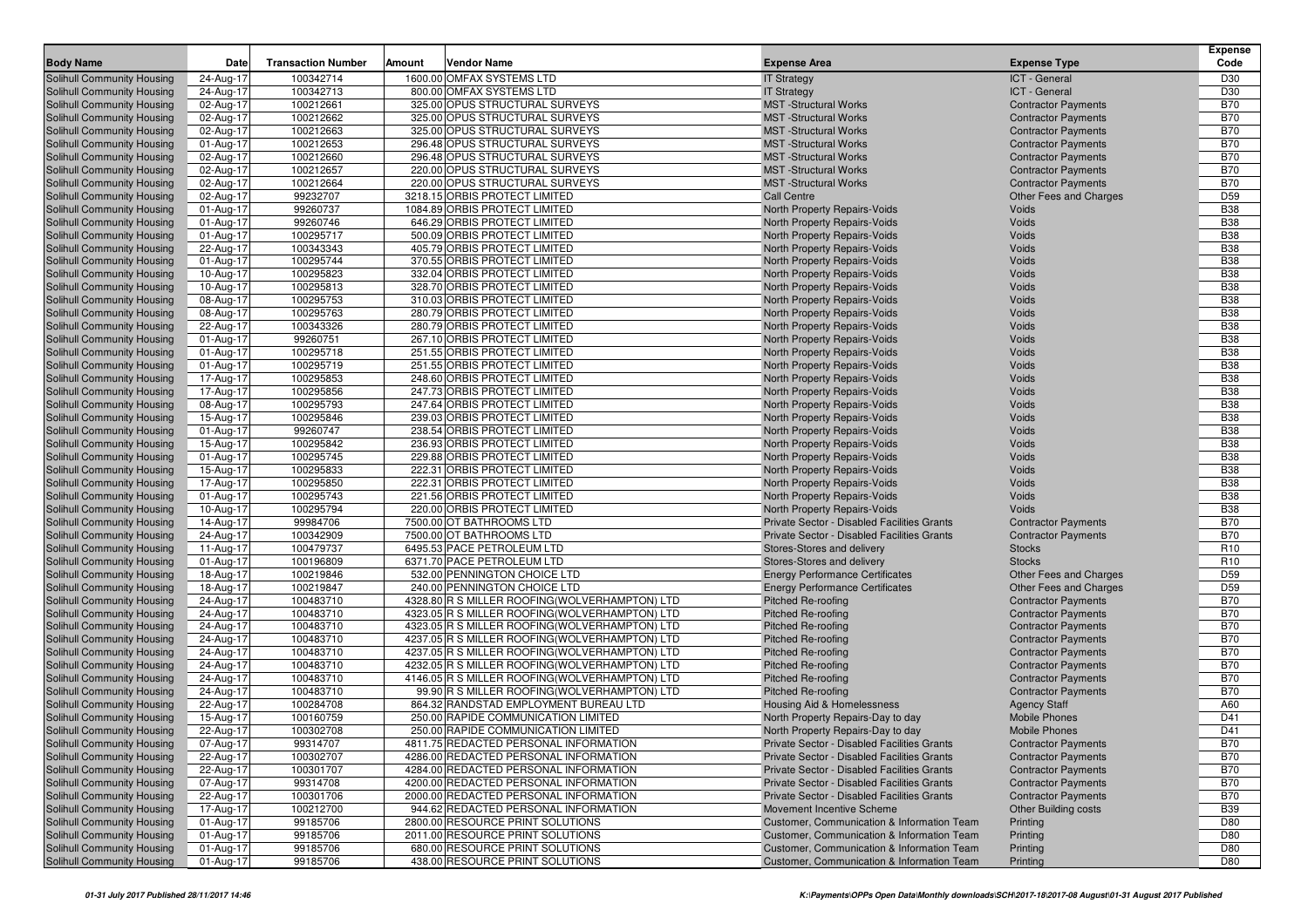| <b>Body Name</b>                                         | Date                   | <b>Transaction Number</b> | Amount | <b>Vendor Name</b>                                                        | <b>Expense Area</b>                                          | <b>Expense Type</b>                        | <b>Expense</b><br>Code   |
|----------------------------------------------------------|------------------------|---------------------------|--------|---------------------------------------------------------------------------|--------------------------------------------------------------|--------------------------------------------|--------------------------|
| Solihull Community Housing                               | 01-Aug-17              | 99185706                  |        | 40.00 RESOURCE PRINT SOLUTIONS                                            | Customer, Communication & Information Team                   | Printing                                   | D80                      |
| Solihull Community Housing                               | 10-Aug-17              | 99801707                  |        | 1308.96 ROYAL MAIL                                                        | <b>Endeavour House</b>                                       | Postages                                   | D <sub>21</sub>          |
| Solihull Community Housing                               | 22-Aug-17              | 100286707                 |        | 5347.50 SIMPLY UMBRELLA SERVICES LIMITED                                  | <b>Commercial Activity</b>                                   | <b>Agency Staff</b>                        | A60                      |
| Solihull Community Housing                               | 22-Aug-17              | 100286706                 |        | 862.50 SIMPLY UMBRELLA SERVICES LIMITED                                   | <b>Commercial Activity</b>                                   | <b>Agency Staff</b>                        | A60                      |
| Solihull Community Housing                               | 17-Aug-17              | 100212677                 |        | 205.00 SOLIHULL COMMUNITY HOUSING                                         | Homelessness                                                 | Electricity                                | <b>B11</b>               |
| Solihull Community Housing                               | 14-Aug-17              | 100006706                 |        | 227818.68 SOLIHULL METROPOLITAN BOROUGH COUNCIL                           | <b>Balance Sheet</b>                                         | <b>Creditor: Solihull MBC</b>              | S09                      |
| Solihull Community Housing                               | 07-Aug-17              | 100196808                 |        | 2517.60 SUPRA UK LTD                                                      | Stores-Stores and delivery                                   | <b>Stocks</b>                              | R <sub>10</sub>          |
| Solihull Community Housing                               | 16-Aug-17              | 100203706                 |        | 18670.42 TOTAL GAS & POWER LTD                                            | Low Rise (inc. Safe & Sound)                                 | Electricity                                | <b>B11</b>               |
| Solihull Community Housing                               | 16-Aug-17              | 100201706                 |        | 1240.63 TOTAL GAS & POWER LTD                                             | Safe and Sound General                                       | Gas                                        | <b>B10</b>               |
| Solihull Community Housing                               | 16-Aug-17              | 100203706                 |        | 1027.86 TOTAL GAS & POWER LTD                                             | Business Support - MST Back Office Support                   | Electricity                                | <b>B11</b>               |
| Solihull Community Housing                               | 16-Aug-17              | 100203706                 |        | 979.35 TOTAL GAS & POWER LTD                                              | Homelessness                                                 | Electricity                                | <b>B11</b>               |
| Solihull Community Housing                               | 16-Aug-17              | 100203706                 |        | 662.83 TOTAL GAS & POWER LTD                                              | <b>Frontline Offices</b>                                     | Electricity                                | <b>B11</b>               |
| Solihull Community Housing                               | 16-Aug-17              | 100203706                 |        | 501.40 TOTAL GAS & POWER LTD                                              | <b>CCTV</b>                                                  | Electricity                                | <b>B11</b>               |
| Solihull Community Housing                               | 16-Aug-17              | 100203706                 |        | 355.97 TOTAL GAS & POWER LTD                                              | <b>Biomass System</b>                                        | Electricity                                | <b>B11</b>               |
| Solihull Community Housing                               | 16-Aug-17              | 100203706                 |        | 284.62 TOTAL GAS & POWER LTD                                              | Lakeside                                                     | Electricity                                | <b>B11</b>               |
| Solihull Community Housing                               | 16-Aug-17              | 100201706                 |        | 136.54 TOTAL GAS & POWER LTD                                              | Business Support - MST Back Office Support                   | Gas                                        | <b>B10</b>               |
| Solihull Community Housing                               | 16-Aug-17              | 100201706                 |        | 133.59 TOTAL GAS & POWER LTD                                              | <b>Endeavour House</b>                                       | Gas                                        | <b>B10</b>               |
| Solihull Community Housing                               | 16-Aug-17              | 100203706                 |        | 92.41 TOTAL GAS & POWER LTD                                               | <b>Cesspool Emptying</b>                                     | Electricity                                | <b>B11</b>               |
| Solihull Community Housing                               | 16-Aug-17              | 100203706                 |        | 89.42 TOTAL GAS & POWER LTD                                               | <b>Auckland Hall</b>                                         | Electricity                                | <b>B11</b>               |
| Solihull Community Housing                               | 16-Aug-17              | 100201706                 |        | 79.14 TOTAL GAS & POWER LTD                                               | Homelessness                                                 | Gas                                        | <b>B10</b>               |
| Solihull Community Housing                               | 16-Aug-17              | 100203706                 |        | 43.88 TOTAL GAS & POWER LTD                                               | <b>Crabtree Hall</b>                                         | Electricity                                | <b>B11</b>               |
| Solihull Community Housing                               | 16-Aug-17              | 100203706                 |        | 43.75 TOTAL GAS & POWER LTD                                               | 137-139 Warwick Rd (Social Rent)                             | Electricity                                | <b>B11</b>               |
| Solihull Community Housing                               | 16-Aug-17              | 100203706                 |        | 41.17 TOTAL GAS & POWER LTD                                               | Whar Hall Farm Community Hall                                | Electricity                                | <b>B11</b>               |
| Solihull Community Housing                               | 16-Aug-17              | 100201706                 |        | 33.19 TOTAL GAS & POWER LTD                                               | <b>Frontline Offices</b>                                     | Gas                                        | <b>B10</b>               |
| Solihull Community Housing                               | 16-Aug-17              | 100201706                 |        | 20.55 TOTAL GAS & POWER LTD                                               | Whar Hall Farm Community Hall                                | Gas                                        | <b>B10</b>               |
| Solihull Community Housing                               | 16-Aug-17              | 100201706                 |        | 17.36 TOTAL GAS & POWER LTD                                               | <b>Crabtree Hall</b>                                         | Gas                                        | <b>B10</b>               |
| Solihull Community Housing                               | 16-Aug-17              | 100201706                 |        | 13.64 TOTAL GAS & POWER LTD                                               | <b>Greenfield Centre</b>                                     | Gas                                        | <b>B10</b>               |
| Solihull Community Housing                               | 29-Aug-17              | 100397859                 |        | 438.59 TRAVELODGE                                                         | Housing Aid & Homelessness                                   | <b>B&amp;B</b> Accommodation               | <b>B23</b>               |
| Solihull Community Housing                               | 09-Aug-17              | 100212671                 |        | 12801.77 TYRER BUILDING CONTRACTORS<br>7125.88 TYRER BUILDING CONTRACTORS | <b>Direct-Adaptations-Showers</b>                            | <b>Internal Works</b>                      | <b>B31</b><br><b>B70</b> |
| Solihull Community Housing                               | 02-Aug-17              | 100212668<br>100212667    |        | 2269.11 TYRER BUILDING CONTRACTORS                                        | <b>MST</b> -Structural Works                                 | <b>Contractor Payments</b><br><b>Voids</b> | <b>B38</b>               |
| Solihull Community Housing<br>Solihull Community Housing | 02-Aug-17<br>02-Aug-17 | 100212669                 |        | 2256.50 TYRER BUILDING CONTRACTORS                                        | North Property Repairs-Voids<br>North Property Repairs-Voids | <b>Voids</b>                               | <b>B38</b>               |
| Solihull Community Housing                               | 02-Aug-17              | 100212670                 |        | 894.27 TYRER BUILDING CONTRACTORS                                         | North Property Repairs-Voids                                 | Voids                                      | <b>B38</b>               |
| Solihull Community Housing                               | 09-Aug-17              | 99579706                  |        | 637.50 VENN GROUP                                                         | North Property Repairs-Day to day                            | <b>Agency Staff</b>                        | A60                      |
| Solihull Community Housing                               | 09-Aug-17              | 99577706                  |        | 629.00 VENN GROUP                                                         | North Property Repairs-Day to day                            | <b>Agency Staff</b>                        | A60                      |
| Solihull Community Housing                               | 11-Aug-17              | 99878706                  |        | 629.00 VENN GROUP                                                         | North Property Repairs-Day to day                            | <b>Agency Staff</b>                        | A60                      |
| Solihull Community Housing                               | 17-Aug-17              | 100214735                 |        | 629.00 VENN GROUP                                                         | North Property Repairs-Day to day                            | <b>Agency Staff</b>                        | A60                      |
| Solihull Community Housing                               | 17-Aug-17              | 100214730                 |        | 76315.94 WARM ZONES                                                       | Low Rise Overcladding                                        | <b>Contractor Payments</b>                 | <b>B70</b>               |
| Solihull Community Housing                               | 08-Aug-17              | 99456706                  |        | 72266.59 WARM ZONES                                                       | Low Rise Overcladding                                        | <b>Contractor Payments</b>                 | <b>B70</b>               |
| Solihull Community Housing                               | 08-Aug-17              | 99453707                  |        | 67827.53 WARM ZONES                                                       | Low Rise Overcladding                                        | <b>Contractor Payments</b>                 | <b>B70</b>               |
| <b>Solihull Community Housing</b>                        | 08-Aug-17              | 99464706                  |        | 62376.49 WARM ZONES                                                       | Low Rise Overcladding                                        | <b>Contractor Payments</b>                 | <b>B70</b>               |
| Solihull Community Housing                               | 08-Aug-17              | 99461706                  |        | 60352.56 WARM ZONES                                                       | Low Rise Overcladding                                        | <b>Contractor Payments</b>                 | <b>B70</b>               |
| Solihull Community Housing                               | 08-Aug-17              | 99467706                  |        | 52486.39 WARM ZONES                                                       | Low Rise Overcladding                                        | <b>Contractor Payments</b>                 | <b>B70</b>               |
| Solihull Community Housing                               | 08-Aug-17              | 99462707                  |        | 46023.40 WARM ZONES                                                       | Low Rise Overcladding                                        | <b>Contractor Payments</b>                 | <b>B70</b>               |
| Solihull Community Housing                               | 01-Aug-17              | 99217738                  |        | 3445.00 WATERLOO HOUSING ASSOCIATION                                      | New Build - Richmond Road                                    | <b>Contractor Payments</b>                 | <b>B70</b>               |
| Solihull Community Housing                               | 01-Aug-17              | 99217738                  |        | -250.00 WATERLOO HOUSING ASSOCIATION                                      | New Build - Richmond Road                                    | <b>Contractor Payments</b>                 | <b>B70</b>               |
| Solihull Community Housing                               | 23-Aug-17              | 100344711                 |        | 30708.50 WATES CONSTRUCTION LTD                                           | Low Rise - Envelope Programme                                | <b>Contractor Payments</b>                 | <b>B70</b>               |
| Solihull Community Housing                               | 23-Aug-17              | 100344710                 |        | 30337.17 WATES CONSTRUCTION LTD                                           | Low Rise - Envelope Programme                                | <b>Contractor Payments</b>                 | <b>B70</b>               |
| <b>Solihull Community Housing</b>                        | 15-Aug-17              | 100333706                 |        | 28078.92 WATES CONSTRUCTION LTD                                           | Low Rise - Envelope Programme                                | <b>Contractor Payments</b>                 | <b>B70</b>               |
| Solihull Community Housing                               | 15-Aug-17              | 100333707                 |        | 28078.92 WATES CONSTRUCTION LTD                                           | Low Rise - Envelope Programme                                | <b>Contractor Payments</b>                 | <b>B70</b>               |
| Solihull Community Housing                               | 15-Aug-17              | 100333708                 |        | 28078.92 WATES CONSTRUCTION LTD                                           | Low Rise - Envelope Programme                                | <b>Contractor Payments</b>                 | <b>B70</b>               |
| Solihull Community Housing                               | 15-Aug-17              | 100333709                 |        | 28078.92 WATES CONSTRUCTION LTD                                           | Low Rise - Envelope Programme                                | <b>Contractor Payments</b>                 | <b>B70</b>               |
| Solihull Community Housing                               | 23-Aug-17              | 100344706                 |        | 28047.00 WATES CONSTRUCTION LTD                                           | Low Rise - Envelope Programme                                | <b>Contractor Payments</b>                 | <b>B70</b>               |
| Solihull Community Housing                               | 23-Aug-17              | 100344708                 |        | 27615.11 WATES CONSTRUCTION LTD                                           | Low Rise - Envelope Programme                                | <b>Contractor Payments</b>                 | <b>B70</b>               |
| Solihull Community Housing                               | 23-Aug-17              | 100344709                 |        | 27604.02 WATES CONSTRUCTION LTD                                           | Low Rise - Envelope Programme                                | <b>Contractor Payments</b>                 | <b>B70</b>               |
| Solihull Community Housing                               | 23-Aug-17              | 100344707                 |        | 25814.22 WATES CONSTRUCTION LTD                                           | Low Rise - Envelope Programme                                | <b>Contractor Payments</b>                 | <b>B70</b>               |
| Solihull Community Housing                               | 10-Aug-17              | 99797706                  |        | 55247.74 WETTONS CLEANING SERVICES LTD                                    | Low Rise (inc. Safe & Sound)                                 | Cleaning                                   | <b>B50</b>               |
| Solihull Community Housing                               | 14-Aug-17              | 100082709                 |        | 232.25 WETTONS CLEANING SERVICES LTD                                      | 82 Warwick Road Intensive Support Unit                       | <b>Internal Works</b>                      | <b>B31</b>               |
| Solihull Community Housing                               | 22-Aug-17              | 100303706                 |        | 780.50 WIRELESS INNOVATION LTD                                            | <b>Mechanical &amp; Electrical</b>                           | <b>Utility Related Works</b>               | <b>B34</b>               |
| Solihull Community Housing                               | 22-Aug-17              | 100303706                 |        | -78.05 WIRELESS INNOVATION LTD                                            | <b>Mechanical &amp; Electrical</b>                           | <b>Utility Related Works</b>               | <b>B34</b>               |
| Solihull Community Housing                               | 22-Aug-17              | 100303706                 |        | -390.25 WIRELESS INNOVATION LTD                                           | Mechanical & Electrical                                      | <b>Utility Related Works</b>               | <b>B34</b>               |